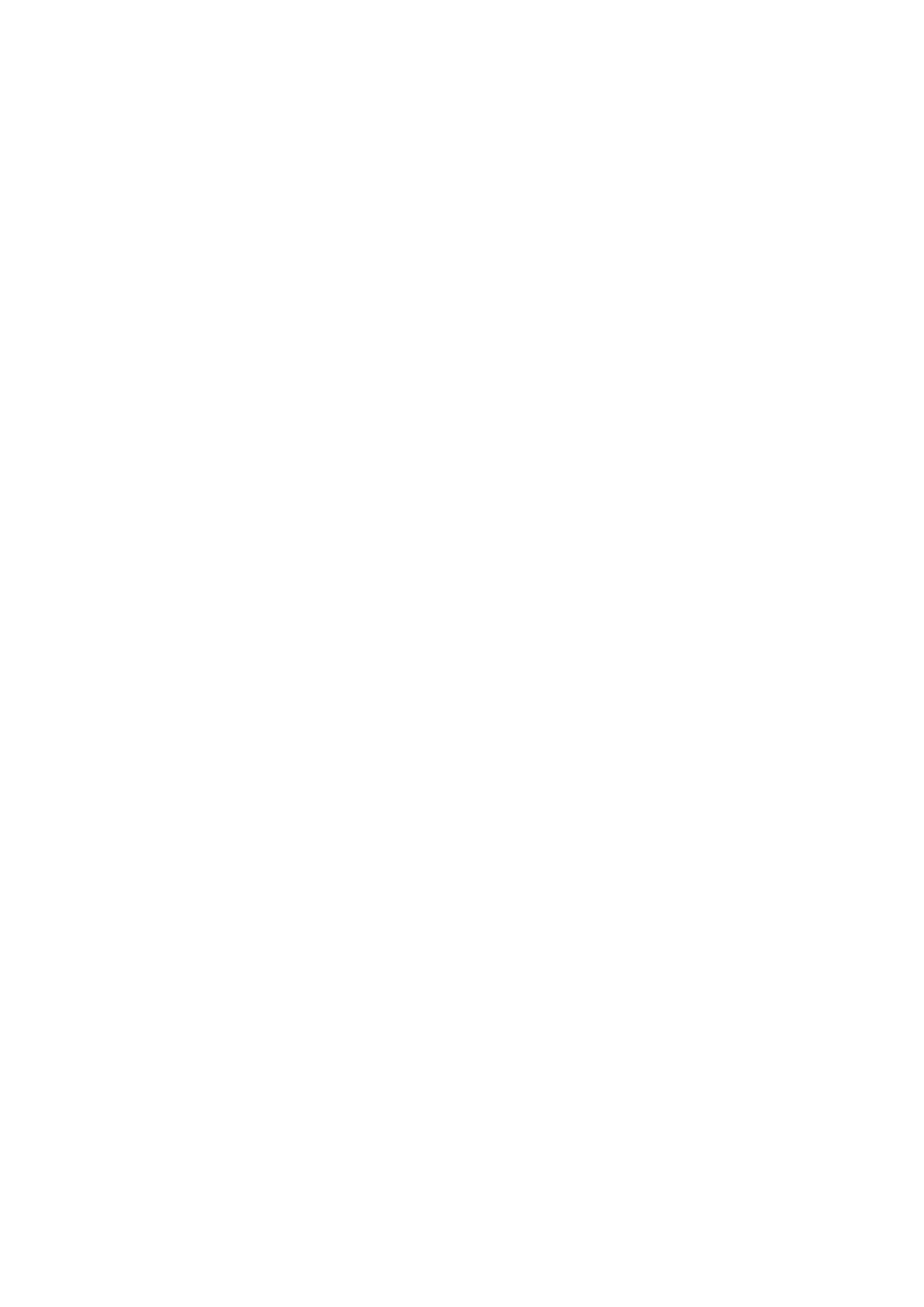## **UNITED STATES SECURITIES AND EXCHANGE COMMISSION Washington, D.C. 20549**

## **Form 10-K**

**ANNUAL REPORT PURSUANT TO SECTION 13 OR 15(d) OF THE SECURITIES EXCHANGE ACT OF 1934**

**For the fiscal year ended December 31, 2007**

**Commission file number 0-31285**

# **TTM TECHNOLOGIES, INC.** *(Exact Name of Registrant as Specified in Its Charter)*

**Delaware 91-1033443** *(State or Other Jurisdiction of Incorporation or Organization)* **2630 South Harbor Boulevard, Santa Ana, California** *(Address of Principal Executive Offices)*

*(I.R.S. Employer Identification No.)* **92704** *(Zip Code)*

**(714) 327-3000** *(Registrant's telephone number, including area code)*

**Securities registered pursuant to Section 12(b) of the Exchange Act:**

Common Stock, \$0.001 par value

**Title of Each Class Name of Each Exchange on Which Registered**

Indicate by check mark whether the registrant is a well-known seasoned issuer, as defined in Rule 405 of the Securities Act. Yes o No  $\boxtimes$ 

Indicate by check mark if the registrant is not required to file reports pursuant to Section 13 or 15(d) of the Act. Yes o No  $\Box$ 

Indicate by check mark whether the registrant: (1) has filed all reports required to be filed by Section 13 or 15(d) of the Securities Exchange Act of 1934 during the preceding 12 months (or for such shorter period that the registrant was required to file such reports), and (2) has been subject to such filing requirements for the past 90 days. Yes ⊠ No o

Indicate by check mark if disclosure of delinquent filers pursuant to Item 405 of Regulation S-K is not contained herein, and will not be contained, to the best of registrant's knowledge, in definitive proxy or information statements incorporated by reference in Part III of this Form 10-K or any amendment to this Form 10-K. ☑

Indicate by check mark whether the registrant is a large accelerated filer, an accelerated filer, or a non-accelerated filer or a small reporting company. See the definitions of "large accelerated filer", "accelerated filer" and "small reporting company" in Rule 12b-2 of the Exchange Act. (Check one):

| Large accelerated filer o<br>. | Accelerated filer | <br>Non-accelerated filer                     | Smaller reporting<br>company<br>. |
|--------------------------------|-------------------|-----------------------------------------------|-----------------------------------|
|                                |                   | (Do not check if a smaller reporting company) |                                   |

Indicate by check mark whether the registrant is a shell company (as defined in Rule 12b-2 of the Act). Yes o No ☑

The aggregate market value of Common Stock held by nonaffiliates of the registrant 42,123,321 based on the closing price of the registrant's Common Stock as reported on the Nasdaq Global Select Market on June 30, 2007, was \$547,603,173. For purposes of this computation, all officers, directors, and 10% beneficial owners of the registrant are deemed to be affiliates. Such determination should not be deemed to be an admission that such officers, directors, or 10% beneficial owners are, in fact, affiliates of the registrant.

As of March 12, 2008, there were outstanding 42,539,942 shares of the registrant's Common Stock, \$0.001 par value.

## **DOCUMENTS INCORPORATED BY REFERENCE**

Portions of the registrant's definitive Proxy Statement for the 2008 Annual Meeting of Stockholders are incorporated by reference into Part III of this Form 10-K.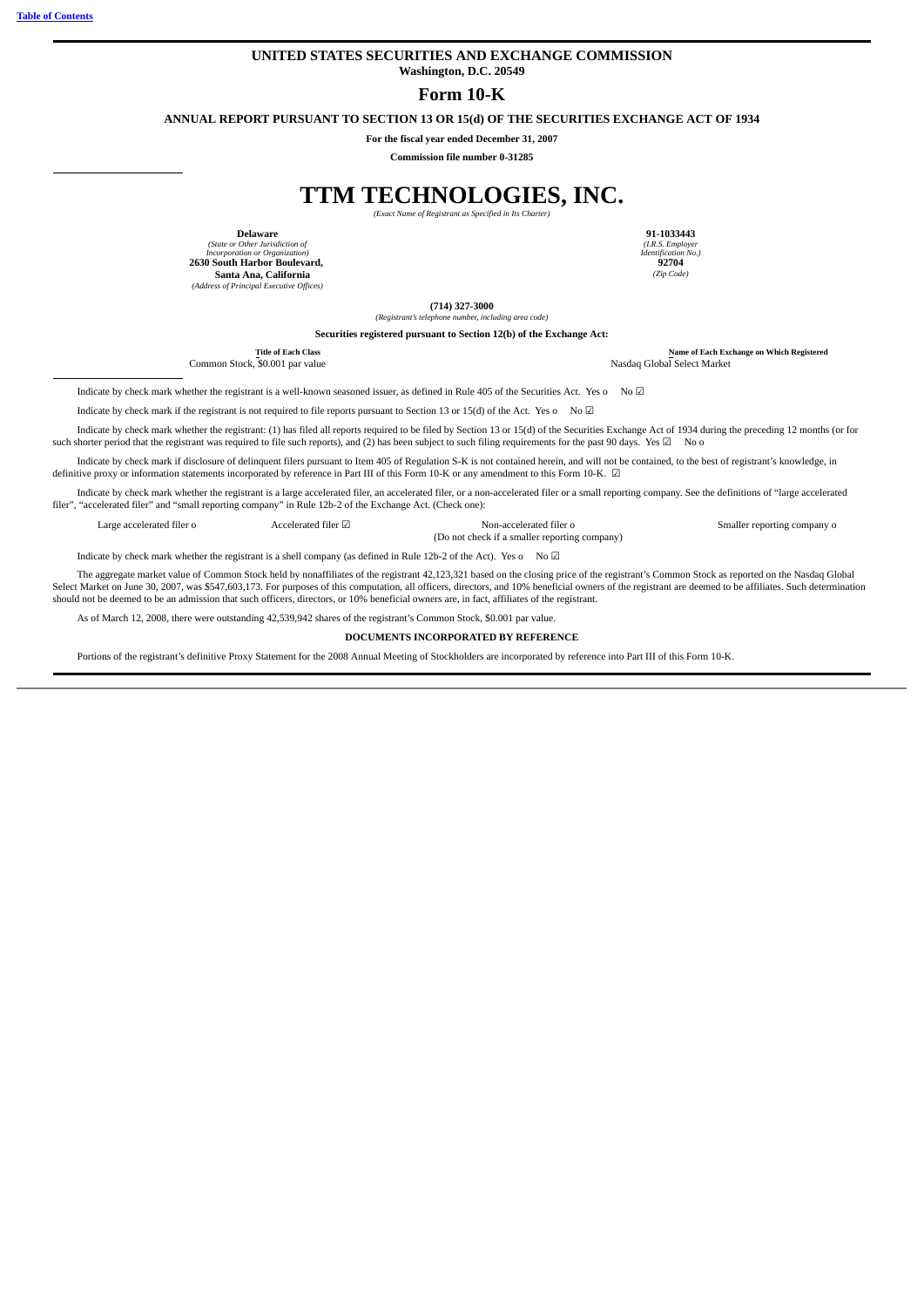# **TTM TECHNOLOGIES, INC.**

**ANNUAL REPORT ON FORM 10-K TABLE OF CONTENTS**

<span id="page-2-0"></span>

|                   | <b>PART I</b>                                                                                     |              |
|-------------------|---------------------------------------------------------------------------------------------------|--------------|
| ITEM 1.           | <b>BUSINESS</b>                                                                                   | $\mathbf{1}$ |
| <b>ITEM 1A.</b>   | <b>RISK FACTORS</b>                                                                               | 11           |
| <b>ITEM 1B.</b>   | UNRESOLVED STAFF COMMENTS                                                                         | 21           |
| ITEM 2.           | <b>PROPERTIES</b>                                                                                 | 22           |
| ITEM 3.           | <b>LEGAL PROCEEDINGS</b>                                                                          | 22           |
| ITEM 4.           | SUBMISSION OF MATTERS TO A VOTE OF SECURITY HOLDERS                                               | 23           |
|                   | <b>PART II</b>                                                                                    |              |
| ITEM 5.           | MARKET FOR REGISTRANT'S COMMON EQUITY, RELATED STOCKHOLDER MATTERS AND ISSUER PURCHASES OF EQUITY |              |
|                   | <b>SECURITIES</b>                                                                                 | 23           |
| ITEM 6.           | <b>SELECTED FINANCIAL DATA</b>                                                                    | 25           |
| ITEM 7.           | MANAGEMENT'S DISCUSSION AND ANALYSIS OF FINANCIAL CONDITION AND RESULTS OF OPERATIONS             | 27           |
| ITEM 7A.          | <b>QUANTITATIVE AND QUALITATIVE DISCLOSURES ABOUT MARKET RISK</b>                                 | 38           |
| ITEM 8.           | FINANCIAL STATEMENTS AND SUPPLEMENTARY DATA                                                       | 39           |
| ITEM 9.           | CHANGES IN AND DISAGREEMENTS WITH ACCOUNTANTS ON ACCOUNTING AND FINANCIAL DISCLOSURE              | 40           |
| ITEM 9A.          | <b>CONTROLS AND PROCEDURES</b>                                                                    | 40           |
| ITEM 9B.          | <b>OTHER INFORMATION</b>                                                                          | 41           |
|                   | <b>PART III</b>                                                                                   |              |
| ITEM 10.          | DIRECTORS, EXECUTIVE OFFICERS, AND CORPORATE GOVERNANCE                                           | 41           |
| <b>ITEM 11.</b>   | <b>EXECUTIVE COMPENSATION</b>                                                                     | 41           |
| <b>ITEM 12.</b>   | SECURITY OWNERSHIP OF CERTAIN BENEFICIAL OWNERS AND MANAGEMENT AND RELATED STOCKHOLDER MATTERS    | 41           |
| ITEM 13.          | CERTAIN RELATIONSHIPS AND RELATED TRANSACTIONS. AND DIRECTOR INDEPENDENCE                         | 41           |
| ITEM 14.          | PRINCIPAL ACCOUNTING FEES AND SERVICES                                                            | 42           |
|                   | <b>PART IV</b>                                                                                    |              |
| ITEM 15.          | <b>EXHIBITS AND FINANCIAL STATEMENT SCHEDULES</b>                                                 | 42           |
| <b>SIGNATURES</b> |                                                                                                   | 44           |
|                   | <b>INDEX TO CONSOLIDATED FINANCIAL STATEMENTS</b>                                                 | $F-1$        |
| EX-23.1           |                                                                                                   |              |
| EX-31.1           |                                                                                                   |              |
| EX-31.2           |                                                                                                   |              |
| EX-32.1           |                                                                                                   |              |
| EX-32.2           |                                                                                                   |              |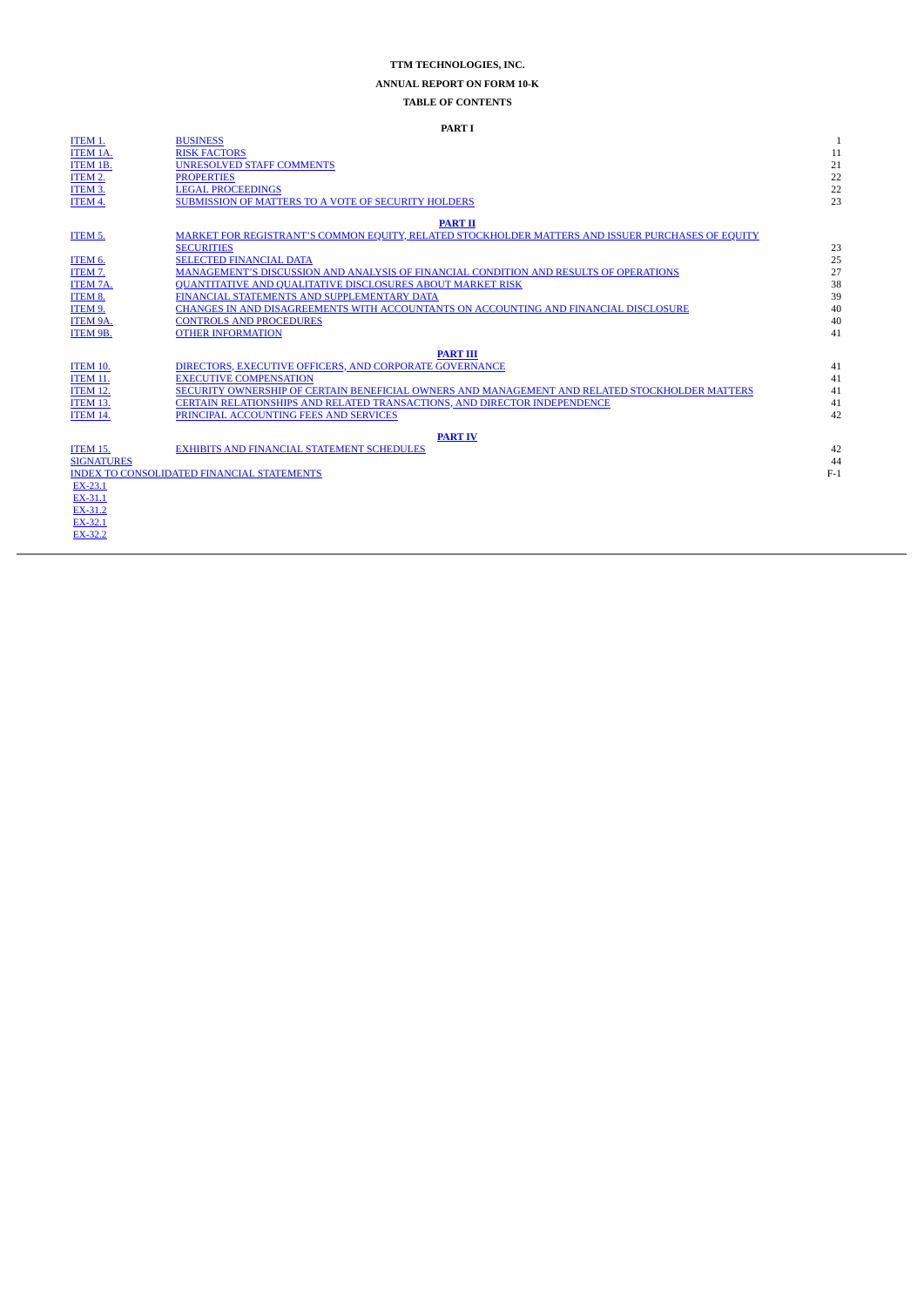#### **Statement Regarding Forward-Looking Statements**

This report on Form 10-K contains forward-looking statements regarding future events or our future financial and operational performance. Forward-looking statements include statements regarding markets for our products; trends in net sales, gross profits and estimated expense levels; liquidity and anticipated cash needs and availability; and any statement that<br>contains the words "anticipate," changes make it clear that any projected results expressed in this report, annual or quarterly reports to stockholders, press releases or company statements will not be realized. In addition, the inclusion of any statement in this report does not constitute an admission by us that the events or circumstances described in such statement are material. Furthermore, we wish to caution and advise readers that these statements are based on assumptions that may not materialize and may involve risks and uncertainties, many of which are beyond our control, that<br>could cause actual events or performanc *economic risks described in Item 1A, "Risk Factors."*

## <span id="page-3-0"></span>**ITEM 1.** *BUSINESS*

#### **Overview**

We are a one-stop provider of time-critical and technologically complex printed circuit boards (PCBs) and backplane assemblies, which serve as the foundation of sophisticated electronic products. We serve high-end commercial and aerospace/defense markets — including the networking/communications infrastructure, high-end computing, defense, and<br>industrial/medical markets-which are characterized electronic manufacturing services (EMS) providers, and aerospace/defense companies. Our time-to-market and high technology focused manufacturing services enable our customers to reduce the time required to develop new products and bring them to market. On October 27, 2006, we completed the acquisition of the Tyco Printed Circuit Group business (PCG) from Tyco International Ltd. for a total purchase price of \$226.8 million, excluding acquisition costs. We acquired six PCB fabrication facilities and three backplane assembly facilities and during the<br>second quarter of 2007 we ceas the United States.

#### **Industry Background**

Printed circuit boards are manufactured from sheets of laminated material, or panels. Each panel is typically subdivided into multiple printed circuit boards, each consisting of a pattern of electrical circuitry etched from copper to provide an electrical connection between the components mounted to it.

Printed circuit boards serve as the foundation for virtually all electronic products, ranging from consumer products (such as cellular telephones and personal computers) to high-end commercial electronic equipment (such as medical equipment, data communications routers, switches and servers), and aerospace and defense electronic systems. Generally, consumer electronics products utilize commodity-type printed circuit boards with lower layer counts, less complexity and larger production runs. High-end commercial equipment and aerospace and defense products require more customized, multilayer printed circuit boards using advanced technologies. In addition, most high-end commercial and aerospace and defense end markets have low volume requirements that demand a highly flexible manufacturing environment. As production of sophisticated circuit boards becomes more complex, high-end manufacturers must continually invest in advanced production equipment, engineering and process technology, and a skilled workforce. Backplane assemblies also exhibit these characteristics.

According to Prismark Partners LLC, the worldwide market for printed circuit boards was approximately \$48 billion in 2007 with the Americas producing 10%, or approximately \$5 billion. As a result of consolidation and the slowdown in the electronics industry in 2001 and 2002, many manufacturing facilities were closed, reducing the Americas printed circuit board manufacturing capacity by as much as 40%. This capacity reduction combined with improved market demand led to higher capacity utilization across the industry in 2003 and continuing through 2007.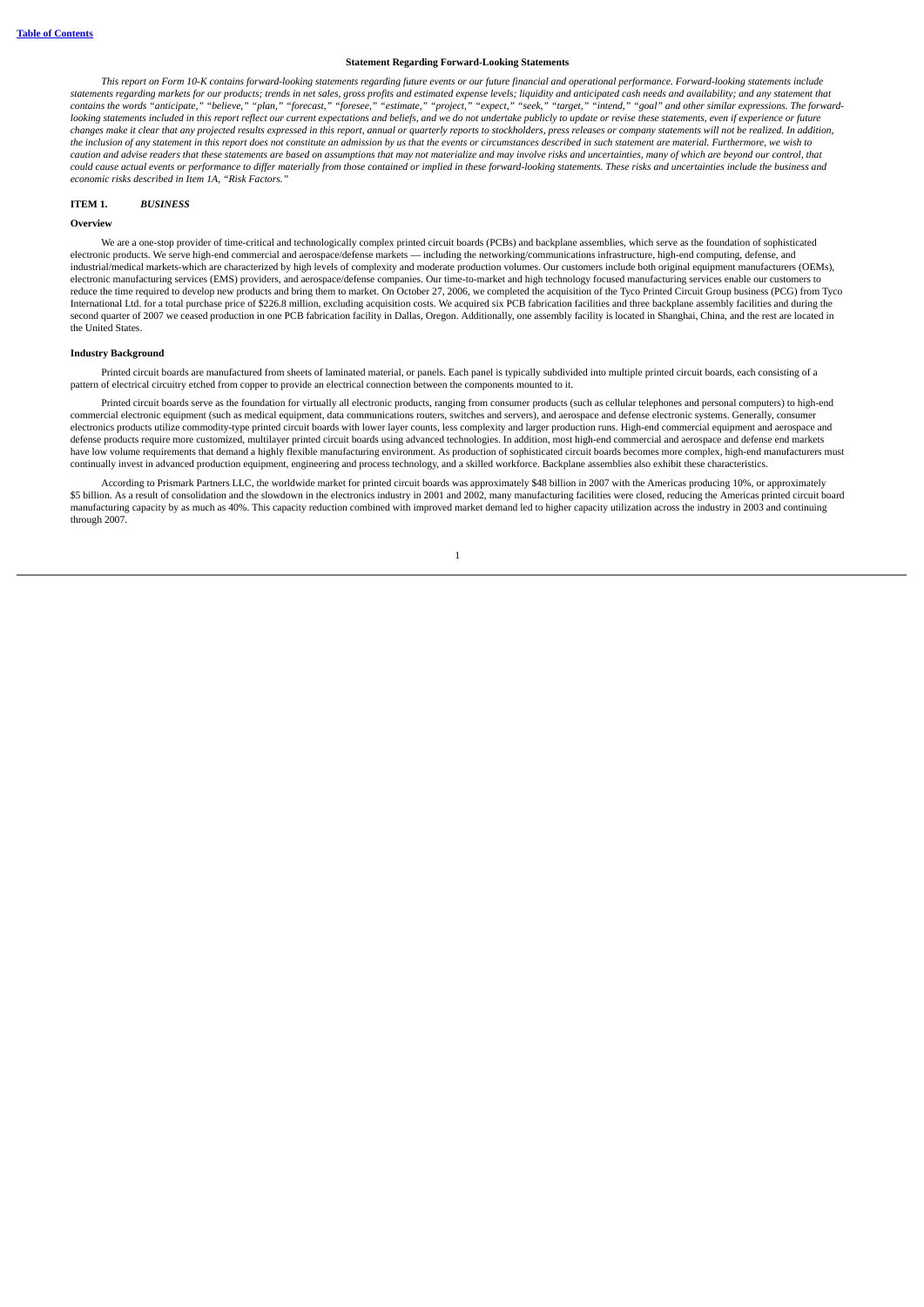Management believes this situation provides significant opportunities for well-capitalized manufacturers that have advanced technological capabilities.

Several trends are impacting the printed circuit board manufacturing and backplane assembly industries. These trends include:

*Short electronic product life cycles.* Continual advances in technology have shortened the life cycles of complex commercial electronic products, placing greater pressure on OEMs to quickly bring new products to market. The accelerated time-to-market and ramp-to-volume needs of OEMs for high-end commercial equipment create opportunities for printed circuit board manufacturers that can offer engineering support in the prototype stage and manufacturing scalability throughout the production life cycle.

*Increasing complexity of electronic products.* OEMs are continually designing higher performance electronic products, which require technologically complex printed circuit boards that can accommodate higher speeds and component densities. These complex printed circuit boards often require very high layer counts, advanced manufacturing processes and materials, and high-mix production capabilities, which involve processing small lots in a flexible manufacturing environment. OEMs increasingly rely upon larger printed circuit board manufacturers, which possess the financial resources necessary to invest in advanced manufacturing process technologies and sophisticated engineering staff, often to the exclusion of smaller printed circuit board manufacturers that do not possess such technologies or resources.

*Increasing competition from Asian manufacturers.* In recent years, many electronics manufacturers have moved their commercial production to Asia to take advantage of its exceptionally large, low-cost labor pool. This is particularly true for consumer electronics producers that utilize commodity-type printed circuit boards with low layer counts and complexity. These less sophisticated printed circuit boards are generally mass produced and have experienced significant pricing pressures from Asian manufacturers. Printed circuit boards requiring complex technologies, advanced manufacturing processes and materials, quick turnaround times, or high-mix production are subject to less competition from low-cost regions. In addition, many of the unique challenges involved in successfully designing and manufacturing highly complex printed circuit boards — and the ongoing capital investment required to maintain stateof-the-art capabilities — have effectively served as barriers to entry in these high-mix and high-complexity segments of the domestic printed circuit board industry.

Decreased reliance on multiple printed circuit board manufacturers by OEMs. OEMs traditionally have relied on multiple printed circuit board manufacturers to provide different services as an electronic product moves through its life cycle. The transfer of a product among different printed circuit board manufacturers often results in increased costs and inefficiencies due to incompatible technologies and manufacturing processes and production delays. In addition, OEMs find it easier to manage fewer printed circuit board manufacturers. As a result, OEMs are reducing the number of printed circuit board manufacturers and backplane assembly services providers on which they rely, presenting an opportunity for those that can offer onestop manufacturing capabilities — from prototype to volume production.

Increasing demand for aerospace and defense products. The aerospace and defense market is characterized by time-consuming and complex certification processes, long product life cycles, and a unique combination of demand for leading-edge technology with extremely high reliability and durability. An increased focus on incorporating leading-edge technology in products for reconnaissance and intelligence combined with continued spending on military communications, aerospace, and weapons systems applications are anticipated to drive steady end market growth. Success in the defense and aerospace market is generally achieved only after manufacturers demonstrate the long-term ability to pass extensive OEM and government certification processes, numerous product inspections, audits for quality and performance, and extensive administrative requirements associated with participation in government programs. Export controls represent a barrier to entry for international competition as they restrict the overseas export of defense-related materials, services, and sensitive technologies that are associated with government programs. In addition, the complexity of the end products serves as a barrier to entry to potential new suppliers.

Customers increasingly rely on manufacturing partners for backplane assembly and sub-system assembly services. OEM customers are increasingly relying on either EMS companies or PCB manufacturers for backplane

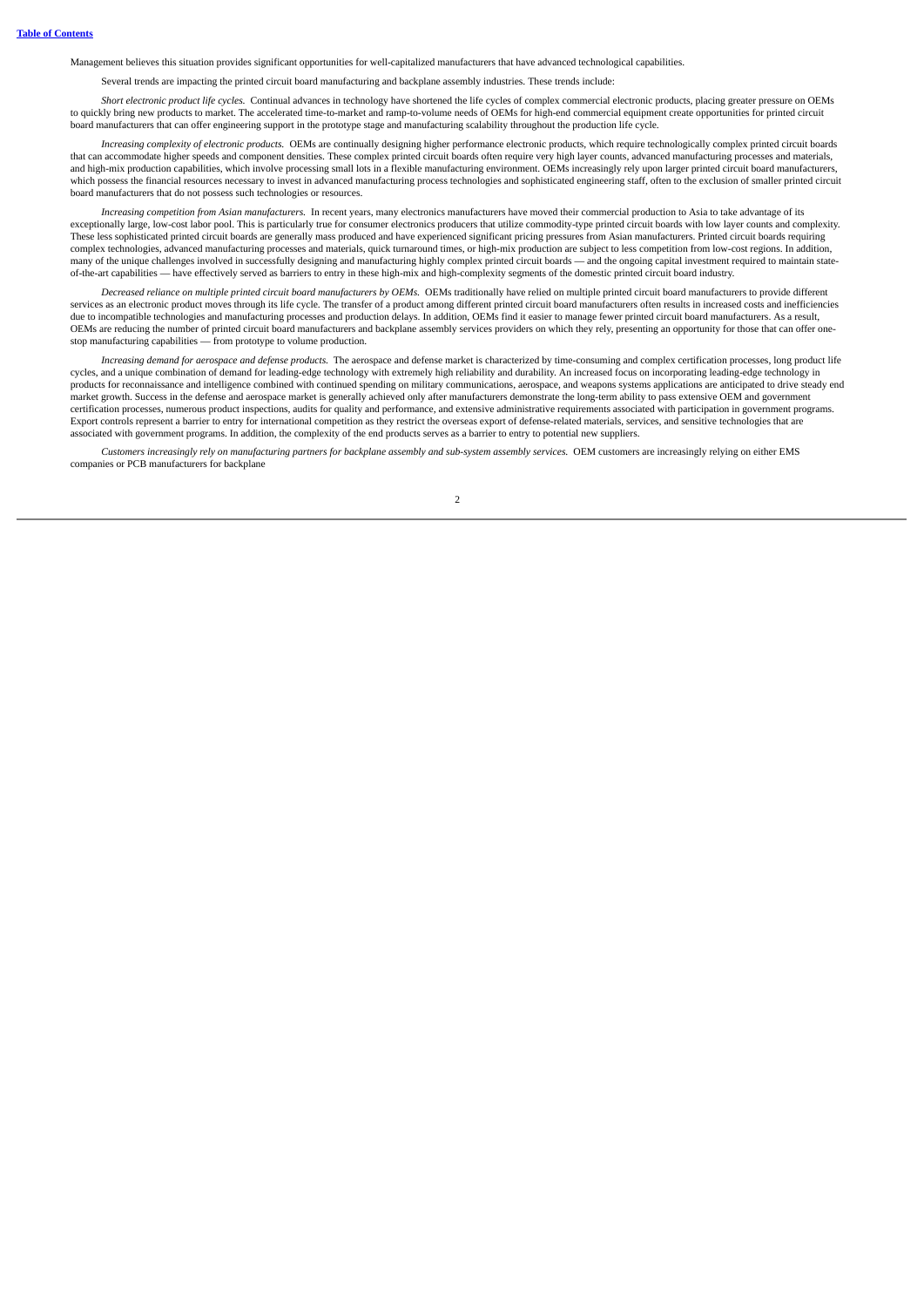assembly and sub-system assembly services as they focus on streamlining their own supply chains. As a result, OEMs increasingly prefer close proximity to their assembly partners as quickturn and prototyping processes are more efficient with readily accessible engineering teams and shorter shipping times. Although some North American backplane assembly has migrated to Asia in recent years, complex custom backplanes and sub-systems have typically remained in North America. The large physical size and complexity of many of these assemblies make them cost prohibitive to ship from Asia to North America. Furthermore, North American facilities are better able to service the small lot and quick turn-around requirements of many North American customers. Cost savings from migrating backplane assembly to Asia are limited, particularly for more complex and technically sophisticated large products.

#### **The TTM Solution**

We manufacture printed circuit boards and backplane assemblies that satisfy all stages of an electronic product's life cycle — from prototype to volume production. Key aspects of our solution include:

- *One-stop manufacturing solution.* We offer a one-stop manufacturing solution to our customers through our specialized and integrated facilities, some of which focus on different stages of an electronic product's life cycle. This one-stop solution allows us to provide a broad array of services and technologies to meet the rapidly evolving needs of our customer base.
- *Quick-turn services*. We deliver highly complex printed circuit boards to customers in significantly compressed lead times. This rapid delivery service enables OEMs to develop sophisticated electronic products quickly and reduce their time to market. In addition, our quick-turn services provide us with an opportunity to cross-sell our other services, including high-mix and volume production in our targeted end markets.
- Strong process and technology expertise. We deliver time-critical and highly complex manufacturing services through our advanced manufacturing processes and material and technology expertise. We regularly manufacture pri
- *Aerospace/defense capabilities.* We provide a comprehensive product offering in the aerospace/defense market and provide customers with comprehensive PCB fabrication capabilities, exotic material expertise and technological experience.
- *Complementary backplane assembly.* We provide backplane and sub-system assembly products as a natural extension of our commercial and defense PCB offerings. This segment is a full service provider of complex backplane assembly, sub-system assembly, electro-mechanical integration and design services.

## **Our Manufacturing Services**

#### *Quick-turn*

We refer to our rapid turnaround services as "quick-turn" because we provide custom-fabricated printed circuit boards to our customers within as little as 24 hours to 10 days. As a result of our ability to rapidly and reliably respond to the critical time requirements of our customers, we generally receive a premium for our quick-turn services as compared to standard lead time prices.

- *Prototype production.* In the design, testing, and launch phase of a new electronic product's life cycle, our customers typically require limited quantities of printed circuit boards in a very short period of time. We satisfy this need by manufacturing prototype printed circuit boards in small quantities, with delivery times ranging from as little as 24 hours to 10 days.
- *Ramp-to-volume production.* After a product has successfully completed the prototype phase, our customers introduce the product to the market and require larger quantities of printed circuit boards in a short period of time. This transition stage between low-volume production and volume production is known as ramp-to-volume. Our ramp-to-<br>volume services typically include manufacturing up to a f

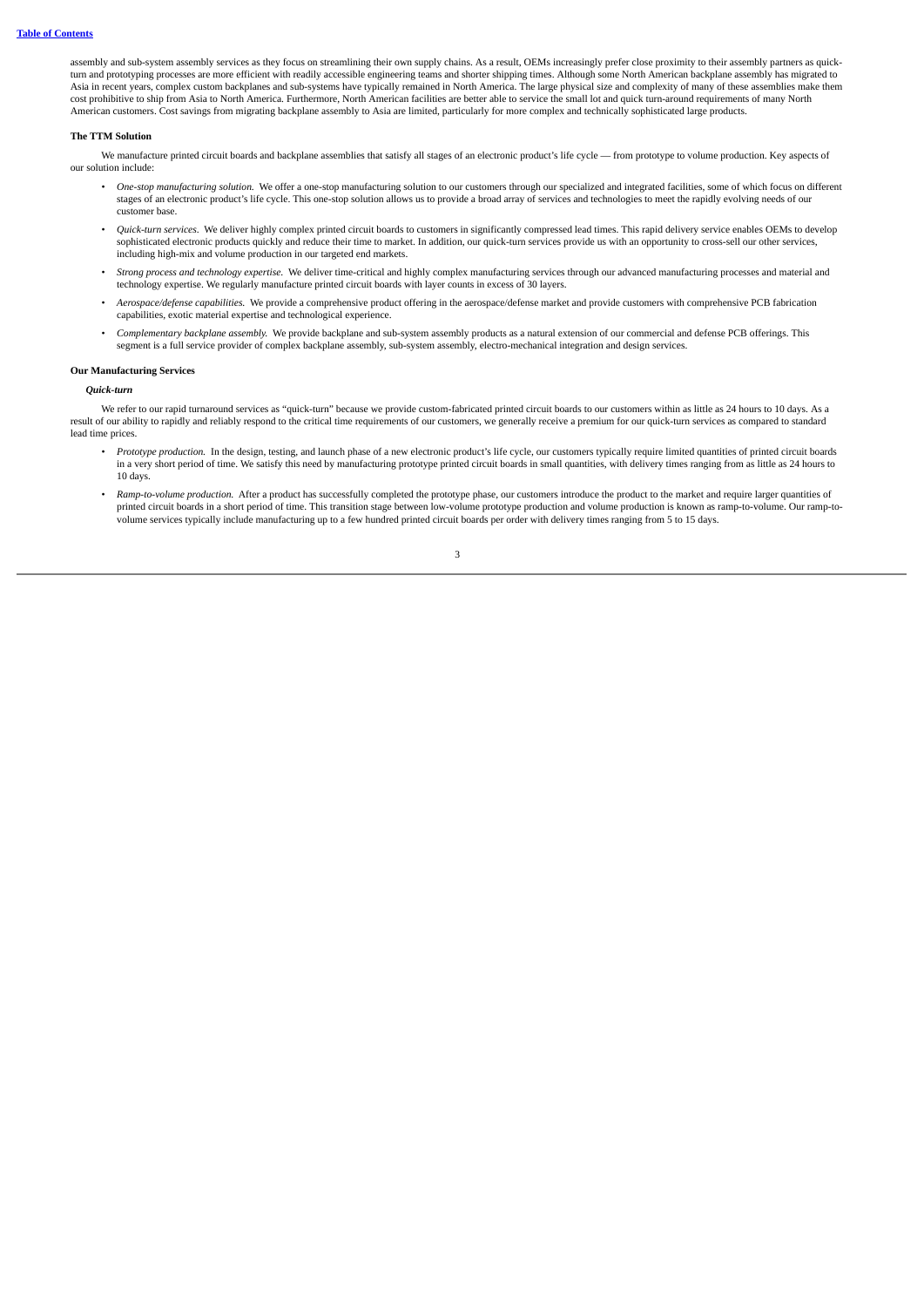For the years ended December 31, 2007 and 2006, orders with delivery requirements of 10 days or less represented approximately 15% and 17%, respectively, of our gross PCB sales. Quick-turn orders decreased as a percentage of our gross PCB sales in 2007 due to both higher demand for our standard lead-time, high technology production services as well as the inclusion of the PCG facilities, which focus primarily on standard lead-time services.

### *Standard delivery*

Our standard delivery time services focus on the high-mix and complex technology requirements of our customers, with delivery times typically ranging from four to six weeks. Our high technology expertise is evidenced by our ability to regularly produce complex printed circuit boards with more than 30 layers in commercial volumes. In 2007, the average layer count of our PCBs decreased to 13.6 from 15.5 in 2006 due to the inclusion of PCG operations, which generally manufacture PCBs with lower layer counts. In addition, many of our lower layercount PCBs are complex as a result of the incorporation of other technologically advanced features, including high performance materials, blind and buried vias, sequential lamination and extremely fine geometries and tolerances. Although we provide standard delivery time services to all customers, including large OEMs, we do not target our standard delivery time services to high-volume, consumer electronics applications such as cellular telephones, personal computers, hand-held devices and automotive products.

#### **Strategy**

Our goal is to be the leading provider of time-critical, one-stop manufacturing services for highly complex printed circuit boards and backplane assemblies. Key aspects of our strategy include:

*Leveraging our one-stop manufacturing solution.* Our quick-turn capabilities allow us to establish relationships with customers early in a product's life cycle, giving us an advantage in securing preferred vendor status for subsequent ramp-to-volume and volume production opportunities. We also seek to gain quick-turn business from our existing ramp-to-volume and volume customers.

Using our quick-turn capabilities to attract new customers with high-growth potential. Our time-to-market strategy focuses on the rapid introduction and short product life cycle of advanced electronic products. We continue to attract emerging companies to our quick-turn facilities and believe that our ability to rapidly and reliably respond to the critical time requirements of our customers provides us with a significant competitive advantage.

Continuing to improve our technological capabilities and manufacturing processes. We are consistently among the first to adopt new developments in printed circuit board manufacturing processes and technology. We continuously evaluate new manufacturing processes, materials, and technology to increase our capabilities and further reduce our delivery<br>times, improve quality, increase yields a

Capitalizing on facility specialization to enhance operating efficiency. We utilize a facility specialization strategy in which each order is directed to the facility best suited to the customer's particular delivery time, product complexity and volume needs. Our plants use compatible technologies and manufacturing processes, allowing us generally to move orders easily between plants to optimize operating efficiency. This strategy provides customers with faster delivery times and enhanced product quality and consistency.

Expanding our presence in targeted markets through internal initiatives and selective acquisitions. We actively target technologies and business opportunities that enhance our competitive position in selected markets. Our market. We intend to pursue high-end commercial and defense customers that demand flexible and advanced manufacturing processes, expertise with high-performance specialty materials, and other high-mix and complex technologies. In addition, we regularly evaluate and pursue internal initiatives aimed at adding new customers and better serving existing customers within our markets.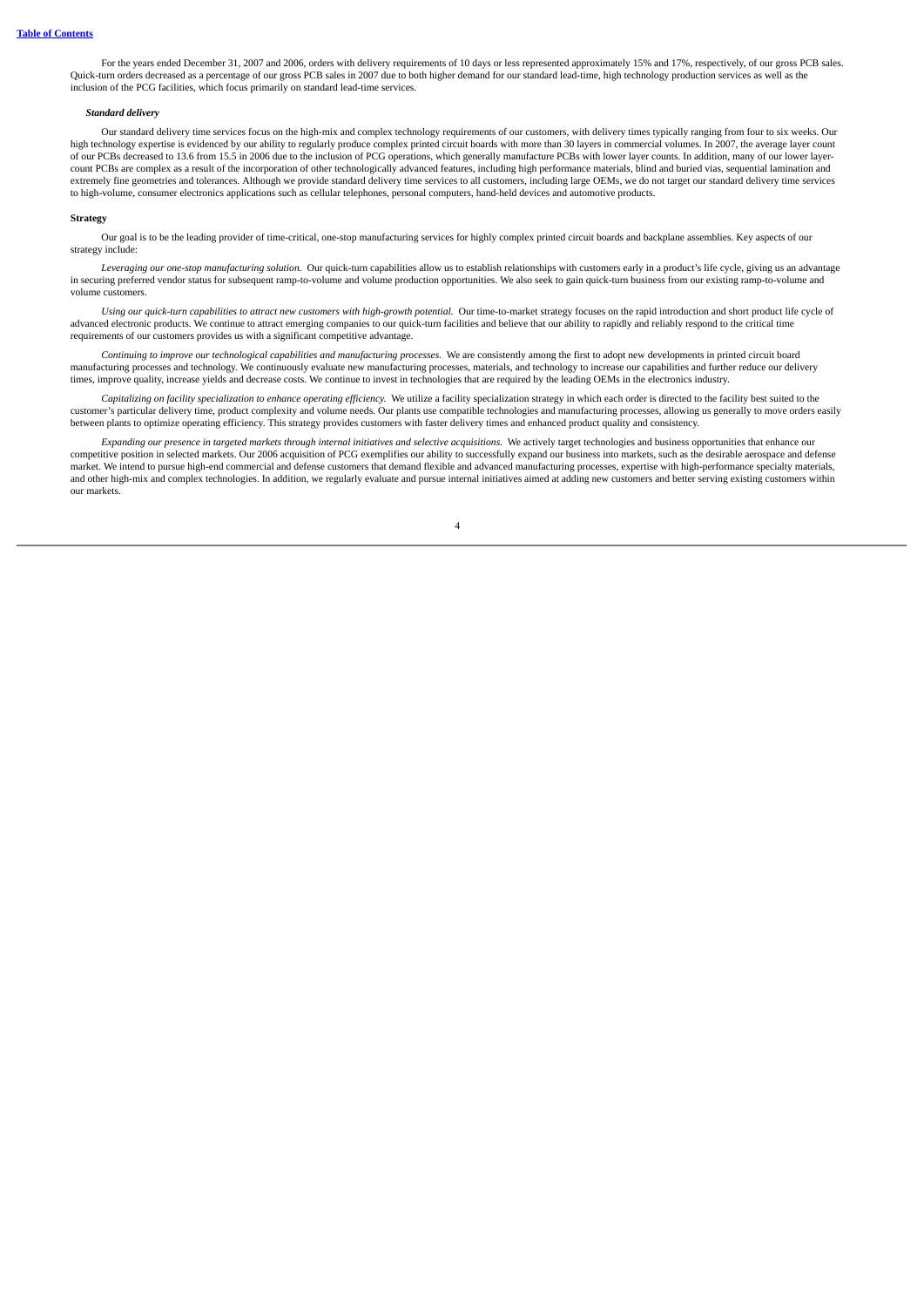#### **Manufacturing Technology**

The market for our products is characterized by rapidly evolving technology. In recent years, the trend in the electronic products industry has been to increase the speed, complexity, and performance of components while reducing their size. We believe our technological capabilities allow us to address the needs of manufacturers who must bring complicated electronic products to market faster.

To manufacture printed circuit boards, we generally receive circuit designs directly from our customers in the form of computer data files, which we review to ensure data accuracy and product manufacturability. Processing these computer files with computer aided manufacturing (CAM) technology, we generate images of the circuit patterns that we then physically<br>develop on individual layers, using adva horizontal layers of thin circuitry, which are separated by electrical insulating material. A multilayer circuit board is produced by laminating together a number of layers of circuitry, using intense heat and pressure under vacuum. Vertical connections between layers are achieved by drilling and plating through small holes, called vias. Vias are made by highly specialized drilling equipment capable of achieving extremely fine tolerances with high accuracy. We specialize in high layer-count printed circuit boards with extremely fine geometries and tolerances. Because of the tolerances involved, we employ clean rooms in certain manufacturing processes where tiny particles might otherwise create defects on the circuit patterns. We also use automated optical inspection systems and electrical testing systems to ensure consistent quality of the circuits we produce.

We believe that our highly specialized equipment and advanced manufacturing processes enable us to reliably produce printed circuit boards with the following characteristics:

- *High layer count.* Manufacturing printed circuit boards with a large number of layers is difficult to accomplish due to the accumulation of manufacturing tolerances and registration systems required. We regularly manufacture printed circuit boards with more than 30 layers on a quick-turn and volume basis. For 2007, approximately 57% of our gross PCB sales involved the manufacture of printed circuit boards with at least 12 layers, compared with 65% in 2006. Printed circuit boards with at least 20 layers represented 26% of gross PCB sales in 2007, down from 37% in 2006, driven by the inclusion of the PCG facilities which focus primarily on lower layer count boards.
- *Blind and buried vias.* Vias are drilled holes that provide electrical connectivity between layers of circuitry in a printed circuit board. Blind vias connect the surface layer of the printed circuit board to an internal layer and terminate at the internal layer. Buried vias are holes that do not reach either surface of the printed circuit board but allow inner layers to be interconnected. Products with blind and buried vias can be made thinner, smaller, lighter and with higher component density and more functionality than products with traditional vias.
- Embedded passives. Embedded passive technology involves embedding either the capacitive or resistive elements inside the printed circuit board, which allows for removal of passive components from the surface of the print flexibility and products with higher component density and increased functionality.
- *Fine line traces and spaces.* Traces are the connecting copper lines between the different components of the printed circuit board and spaces are the distances between traces. The smaller the traces and tighter the spaces, the higher the density on the printed circuit board and the greater the expertise required to achieve a desired final yield on an order. We are able to provide 0.003 inch traces and spaces.
- *High aspect ratios.* The aspect ratio is the ratio between the thickness of the printed circuit board and the diameter of a drilled hole. The higher the ratio, the greater the difficulty to reliably form, electroplate and finish all the holes on a printed circuit board. We are able to provide aspect ratios of up to 15:1.
- *Thin core processing.* A core is the basic inner-layer building block material from which printed circuit boards are constructed. A core consists of a flat sheet of material comprised of glass-reinforced resin with copper foil laminated on either side. The thickness of inner-layer cores is typically determined by the overall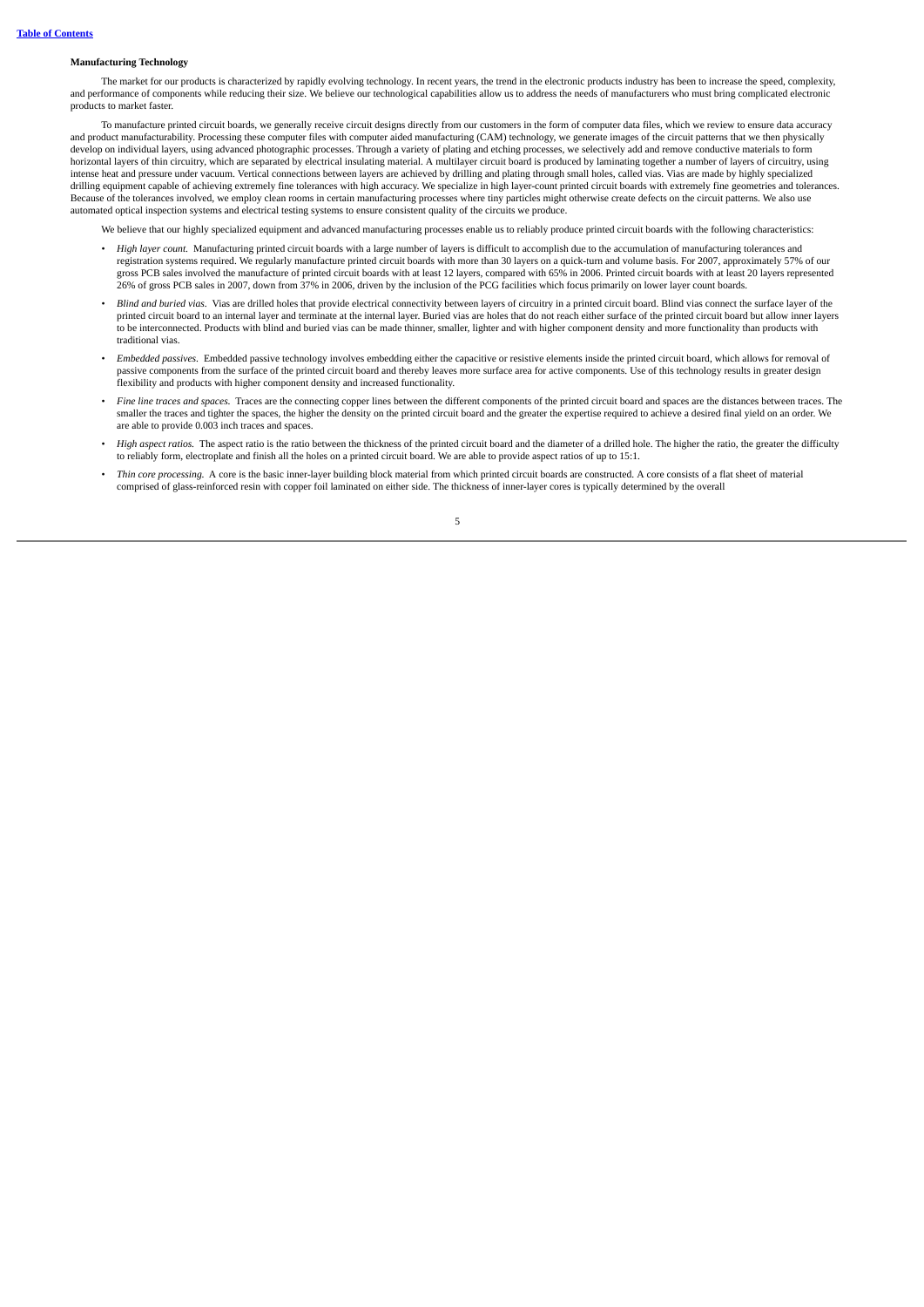thickness of the printed circuit board and the number of layers required. The demand for thinner cores derives from requirements of thinner printed circuit boards, higher layer counts and various electrical parameters. Core thickness in our printed circuit boards ranges from as little as 0.002 inches up to 0.062 inches.

- *Microvias.* Microvias are small vias with diameters generally between 0.001 inches and 0.005 inches after plating. These very small vias consume much less space on the layers they interconnect, thereby providing for greater wiring densities and closer spacing of components and their attachment pads. The fabrication of printed circuit boards with microvias requires specialized equipment, such as laser drills, and highly developed process knowledge. Applications such as handheld wireless devices employ microvias to microvias to the state of the state of the state of obtain a higher degree of functionality from a given surface area.
- *Advanced hole fill process.* Our advanced hole fill processes provide designers the opportunity to increase the density of component placements by reducing the surface area required to place many types of components. In traditional design, components are routed from their surface interfaces through via connections in order to access power and ground connections and the internal circuitry used to connect to other discrete components. Our advanced hole fill processes provide methods to allow for vias to be placed inside their respective surface mount pads by filling the vias with a thermoset epoxy and plating flat copper surface mount pads directly over the filled hole.
- *Advanced materials.* We manufacture circuit boards using a wide variety of advanced insulating materials. These high-performance materials offer electrical, thermal, and longterm reliability advantages over conventional materials but are more difficult to manufacture. We are certified by Underwriters Laboratories to manufacture printed circuit boards using many types and combinations of these specialty materials. This wide offering allows us to manufacture complex boards for niche and high-end commercial and aerospace and defense markets.
- *Advanced backplane assembly and system integration.* We provide specialized assembly services for highly complex and large form-factor backplanes. These services provide additional value for many of the high technology backplane circuit boards produced in our printed circuit board manufacturing facilities. The manufacture of backplane assemblies involves mounting various electronic components to large PCBs. Components include, but are not limited to, connectors, capacitors, resistors, diodes, integrated circuits, hardware and a variety of other parts. TTM also assembles backplanes and sub-systems and provides full systems integration of backplane assemblies, cabling, power, thermal, and other complex electromechanical parts into chassis and other enclosures. In addition to assembly services, TTM provides a full range of inspection and testing services such as automated optical inspection (AOI) and X-ray inspection to ensure that all components have been properly placed and electrical circuits are complete.
- *Flexible circuits.* We manufacture circuits on flexible substrates that can be installed in three-dimensional applications for electronic packaging systems. Use of flexible circuitry enables improved reliability, improved electrical performance, reduced weight and reduced assembly costs when compared with traditional wire harness or ribbon cable packaging. We can combine these flexible substrates with rigid laminates to create high reliability, high layer count rigid-flex products.
- *High frequency circuits.* We have the ability to produce and test specialized circuits used in radio-frequency (RF) or microwave emission and collection applications. These products are typically used for radar, transmit/receive antennas and similar wireless applications. Markets include defense, avionics, satellite, and commercial. The manufacture of these products requires advanced materials, equipment, and methods that are highly specialized and distinct from conventional printed circuit manufacturing techniques. We also offer specialized RF assembly and test service
- *Thermal management.* Increased component density on circuit boards often requires improved thermal dissipation to reduce operating temperatures. We have the ability to produce printed circuits with electrically passive heatsinks laminated externally on a circuit board or between two circuit boards and/or electrically active thermal cores.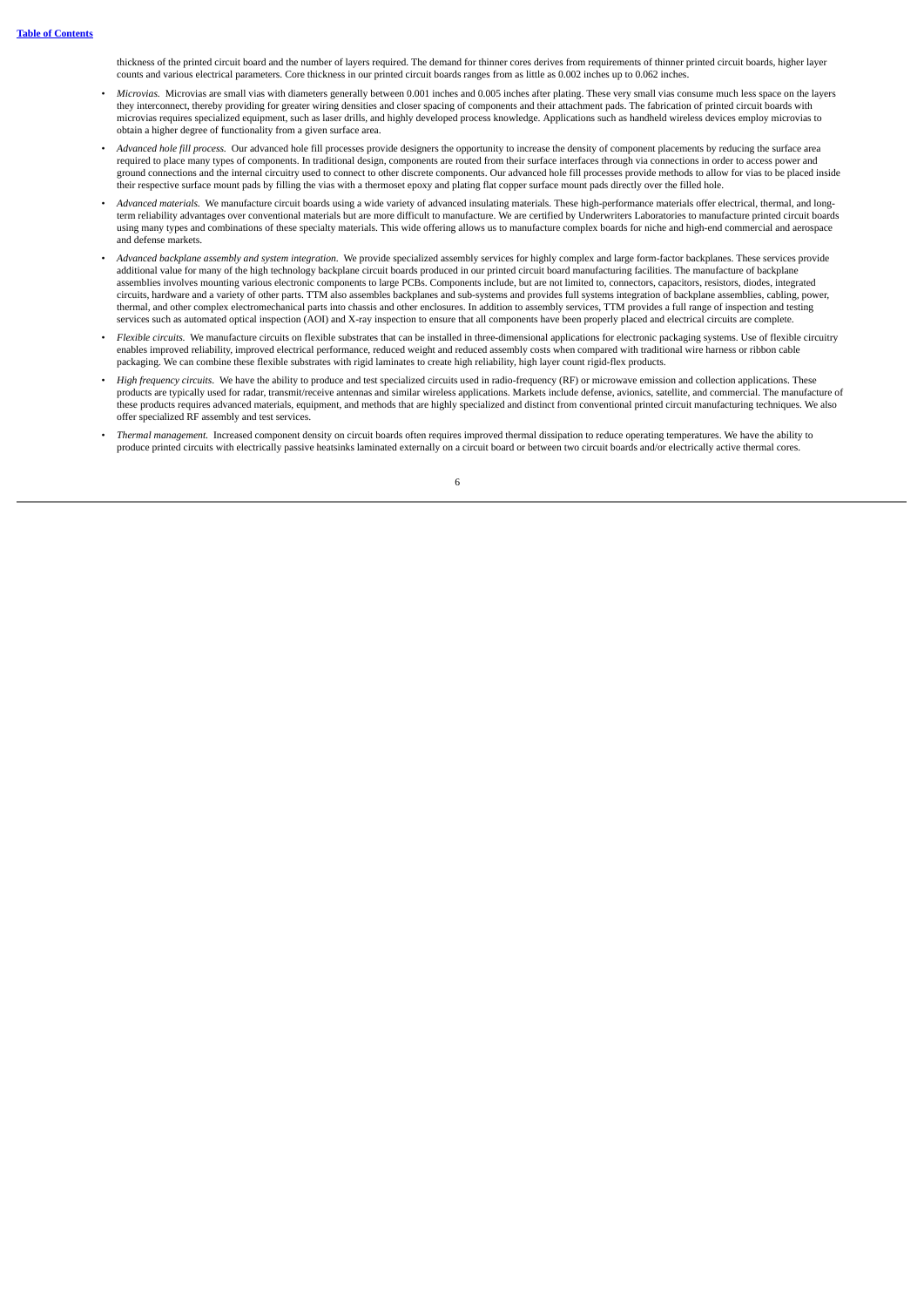• *Design Engineering Services.* We have the ability to offer both mechanical and electrical computer aided design (CAD) services, which allows us to offer our customers complete manufacturing opportunities for PCB, assembly and system level products. We provide design services for both defense and commercial applications. We also offer signal integrity, thermal, and structural analysis services.

#### **Customers and Markets**

Our customers include both OEMs and EMS companies that primarily serve the networking/communications, high-end computing, industrial/medical and aerospace/defense end markets of the electronics industry. We measure customers as those companies that have placed at least two orders in the preceding 12-month period. As of December 31, 2007 and 2006, we had approximately 900 and 740 customers, respectively. This significant increase is primarily due to the acquisition of PCG in October, 2006.

The following table shows the percentage of our net sales in each of the principal end markets we served for the periods indicated:

| End Markets(1)                           | 2007 | 2006 | 2005 |
|------------------------------------------|------|------|------|
| Networking/Communications                | 42%  | 43%  | 46%  |
| Aerospace/Defense                        | 30   | 16   |      |
| Computing/Storage/Peripherals            | 14   | 29   | 34   |
| Medical/Industrial/Instrumentation/Other |      |      |      |
| Total                                    | 100% | 100% | 100% |

(1) Sales to EMS companies are classified by the end markets of their OEM customers.

Sales attributable to our five largest OEM customers, which can vary from year to year, accounted for 24%, 39% and 54% of our net sales in 2007, 2006 and 2005, respectively. This improvement in our customer concentration reflects our acquisition of PCG, which allowed us to diversify our customer base. Our five largest OEM customers in 2007 were, in alphabetical order, Cisco Systems, Honeywell, Juniper Networks, Northrop Grumman and Raytheon. Sales attributed to OEMs include sales made through EMS providers. Sales to EMS providers comprised approximately 53%, 65% and 69% of our net sales in 2007, 2006 and 2005, respectively. Although our contractual relationships are with the EMS companies, we typically negotiate price and volume requirements directly with the OEMs. In addition, we are on the approved vendor lists of several of our EMS providers, which allow us to be awarded additional negotiate price and volume requireme discretionary orders. Our five largest EMS customers in 2007 were, in alphabetical order, Celestica, Flextronics, Jabil, Plexus and Solectron. Sales to our two largest EMS customers, Solectron and Flextronics, which merged to form one company in October 2007, accounted for 8% and 7%, respectively, of our net sales in 2007.

During 2007, approximately 75% of our net sales were to customers in the United States, 9% in China and the remainder to other countries. In 2006, approximately 68% of our net sales were to customers in the United States, 12% in Malaysia and the remainder to other countries. In 2005, approximately 62% of our net sales were to customers in the United States, 17% in Malaysia and the remainder to other countries. Net sales to other countries, individually, for the years ended December 31, 2007, 2006 and 2005 did not exceed 10% of total net sales.

Our marketing strategy focuses on building long-term relationships with our customers' engineering and new product introduction personnel early in the product development phase. As the product moves from the prototype stage through ramp-to-volume and volume production, we shift our focus to the customers' procurement departments in order to capture sales at each point in the product's life cycle.

Our staff of engineers, sales support personnel, and managers assist our sales representatives in advising customers with respect to manufacturing feasibility, design review, and technological capabilities through direct communication and visits. We combine our sales efforts with customer service at each facility to better serve our customers. Each large customer is typically assigned an account manager to coordinate all of the company's services across all its facilities. Additionally, the largest and most strategic customers are also supported by selected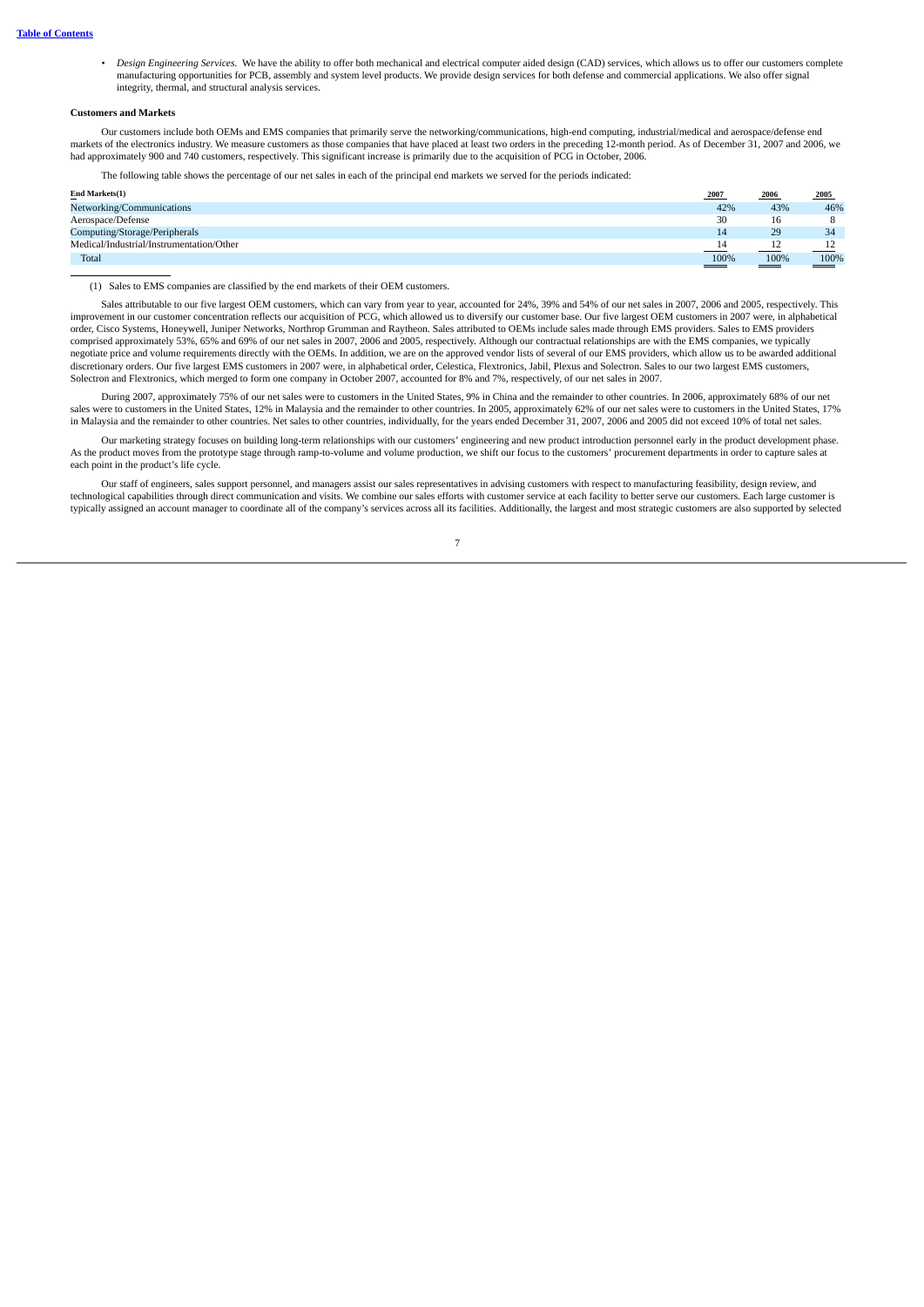program management and engineering resources. Our sales force is comprised of direct salespeople, complemented by a large force of commission-based, independent representatives.

Our international footprint includes a backplane and sub-system assembly operation in Shanghai, China, and inventory hubs in Belgium, Canada, Malaysia, Mexico, and Thailand. Our international sales force services customers throughout North America, Europe and Asia. We believe our international reach enables us to access new customers and allows us to better serve existing customers.

#### **Suppliers**

The primary raw materials we use in PCB manufacturing include copper-clad laminate; chemical solutions such as copper and gold for plating operations; photographic film; carbide drill bits; and plastic for testing fixtures metal.

We typically use just-in-time procurement practices to maintain our raw materials inventory at low levels and work closely with our suppliers to obtain technologically advanced raw materials. Although we have preferred suppliers for some raw materials, most of our raw materials are generally readily available in the open market from numerous other potential suppliers.<br>In addition, we periodically see past, and we believe this availability will continue into the foreseeable future.

#### **Competition**

Despite industry consolidation, the printed circuit board industry is fragmented and characterized by intense competition. Our principal North American PCB competitors include Coretec, DDi, Endicott Interconnect Technologies, FTG, ISU/Petasys, Merix, Pioneer Circuits, and Sanmina-SCI. Our principal international PCB competitors include Elec & Eltek, Hitachi, Ibiden, and Multek. Our principal assembly competitors include Amphenol, Sanmina-SCI, Simclair, TT Electronics, and Via Systems.

We believe we compete favorably based on the following competitive factors:

- status as largest North American PCB fabricator;
- ability to offer the most comprehensive PCB product offering;
- ability to offer one-stop manufacturing capabilities;
- specialized and integrated manufacturing facilities;
- ability to offer time-to-market capabilities;
- capability and flexibility to produce technologically complex products;
- leading edge aerospace and defense capabilities;
- flexibility to manufacture low volume, high-mix products;
- consistent high-quality product; and
- outstanding customer service.

In addition, we believe our continuous evaluation and early adoption of new manufacturing and production technologies give us a competitive advantage. We believe that our ability to manufacture PCBs using advanced technologies, such as blind and buried vias, larger panel size, laser drilled microvias, exotic materials, and smaller traces and spaces provides us with a<br>competitive advantage over manu our manufacturing capabilities and production technologies.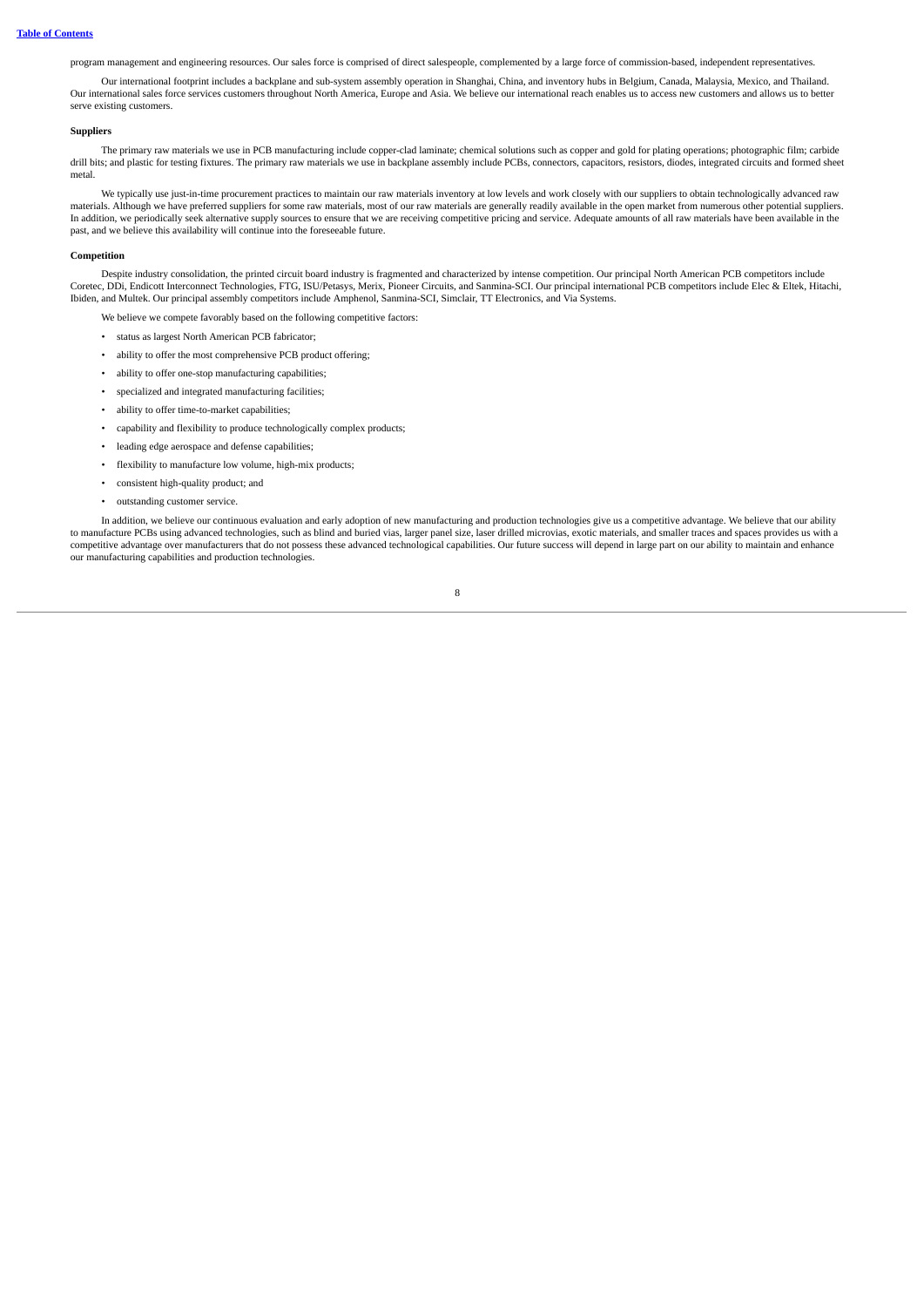#### **Backlog**

Backlog consists of purchase orders received, including, in some instances, forecast requirements released for production under customer contracts. We obtain firm purchase orders from our customers for all products. However, for many of these purchase orders, customers do not make firm orders for delivery of products more than 30 to 60 days in advance. Some of the markets which we serve are characterized by increasingly short product life cycles. For other markets, longer product life cycles are more common as are orders for deliveries greater than 60 days in advance.

## **Intellectual Property**

We have limited patent or trade secret protection for our manufacturing processes. We believe our business depends on the effectiveness of our fabrication techniques and our ability to continue to improve our manufacturing processes. We rely on the collective experience of our employees in the manufacturing process to ensure we continuously evaluate and adopt new technologies in our industry. In addition, we depend on training, recruiting, and retaining our employees, who are required to have sufficient know-how to operate advanced equipment and to conduct complicated manufacturing processes.

#### **Governmental Regulation**

Our operations are subject to federal, state, and local regulatory requirements relating to environmental compliance, waste management, and health and safety matters. In particular, we are subject to regulations promulgated by:

- the U.S. Occupational Safety and Health Administration (OSHA), and state OSHA and Department of Labor laws pertaining to health and safety in the workplace;
- the Environmental Protection Agency, pertaining to air emissions, wastewater discharges, the use, storage, discharge, and disposal of hazardous chemicals used in the manufacturing processes;
- corresponding state laws and regulations, including site investigation and remediation;
- corresponding U.S. county and city agencies;
- corresponding agencies in China for the Shanghai facility, and
- material content directives and laws that ban or restrict certain hazardous substances in products sold in member states of the European Union, China, other countries, and New York City.

To date, the costs of compliance and environmental remediation have not been material to us. These costs include investigation and remediation of our three Connecticut sites as required by the Connecticut Land Transfer Act. Nevertheless, additional or modified requirements may be imposed in the future. If such additional or modified requirements are imposed on us, or if conditions requiring remediation at other sites are found to exist, we may be required to incur substantial additional expenditures.

PCG made legal commitments to the U.S. Environmental Protection Agency and to the State of Connecticut regarding settlement of enforcement actions against the PCG Stafford facilities in Connecticut. The obligations include fulfillment of a Compliance Management Plan until at least July 2009, and installation of rinse water recycling systems at the Stafford, Connecticut facilities.

#### **Employees**

As of December 31, 2007, we had 3,609 employees. None of our U.S. employees are represented by unions and in China, our employees are represented by a labor union on a national level. Of these employees, 3,321 were involved in manufacturing and engineering, 152 worked in sales and marketing, and 136 worked in accounting, systems and other support<br>capacities. We have not experienced any l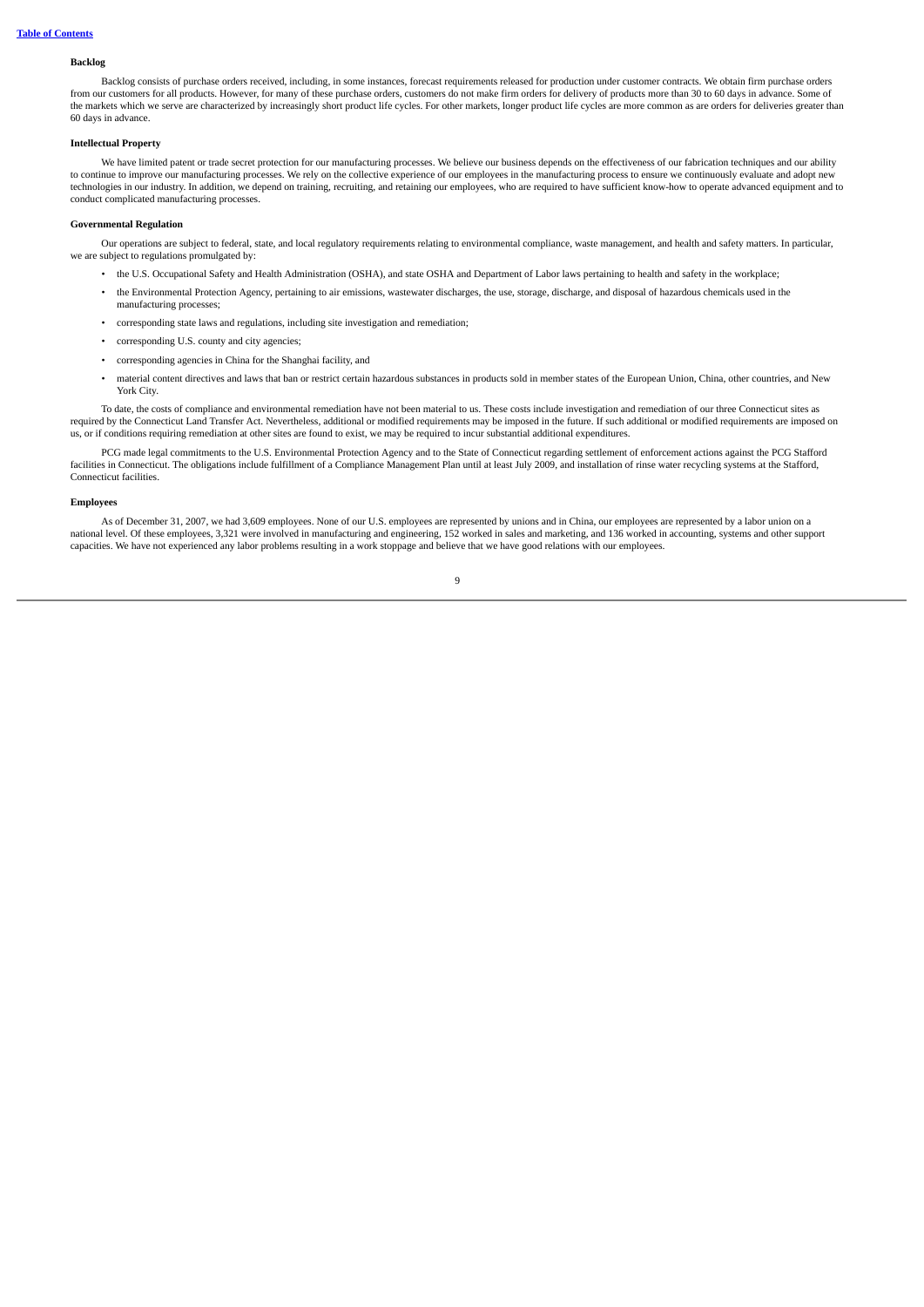## **Table of [Contents](#page-2-0)**

#### **Management**

The following table, together with the accompanying text, presents certain information as of February 29, 2008, with respect to each of our executive officers.

| Name               | Age | Position(s) Held With the Company                               |
|--------------------|-----|-----------------------------------------------------------------|
| Kenton K. Alder    | 58  | Chief Executive Officer, President and Director                 |
| Steven W. Richards | 43  | Executive Vice President, Chief Financial Officer and Secretary |
| Douglas L. Soder   | 47  | <b>Executive Vice President</b>                                 |
| Shane S. Whiteside | 42  | Executive Vice President and Chief Operating Officer            |

*Kenton K. Alder* has served as our Chief Executive Officer, President and Director since March 1999. From January 1997 to July 1998, Mr. Alder served as Vice President of Tyco Printed Circuit Group Inc., a printed circuit board manufacturer. Prior to that time, Mr. Alder served as President and Chief Executive Officer of ElectroStar, Inc., previously a publicly held printed circuit board manufacturing company, from December 1994 to December 1996. From January 1987 to November 1994, Mr. Alder served as President of Lundahl Astro Circuits Inc., a predecessor company to ElectroStar. Mr. Alder holds a Bachelor of Science degree in Finance and a Bachelor of Science degree in Accounting from Utah State University.

*Steven W. Richards* has served as our Chief Financial Officer since December 2005 and Executive Vice President since November 2006. Mr. Richards has served as our Secretary since September 2005, a Vice President since October 2003 and our Treasurer from May 2000 to December 2005. From June 1996 to April 2000, Mr. Richards worked in a variety of financial planning and analysis roles at Atlantic Richfield Corporation, a multinational oil and gas company. Mr. Richards holds a Bachelor of Journalism degree from the University of Missouri, Columbia and a Master of Business Administration degree from the University of Southern California. Mr. Richards is a Chartered Financial Analyst charterholder.

*Douglas L. Soder* has served as our Executive Vice President since November 2006. Prior to joining TTM Technologies, Mr. Soder held the position of Executive Vice President for Tyco Electronics — Printed Circuit Group from January 2001 to November 2006 at which time the company was acquired by TTM Technologies. During an almost 24-year career at Tyco Electronics, Mr. Soder served in a variety of sales, sales management, and operations management positions at AMP Incorporated and PCG. From November 1996 to January 2001, Mr. Soder was Vice President of Sales and Marketing for PCG. Mr. Soder holds a Bachelor of Arts degree in Political Science from Dickinson College.

Shane S. Whiteside has served as an Executive Vice President since November 2006 and Senior Vice President since October 2003 and our Vice President and Chief Operating<br>Officer since December 2002. From January 2001 to Nov Ana Division from July 1999 to December 2000. From March 1998 to June 1999, Mr. Whiteside was the Director of Operations of Power Circuits. Mr. Whiteside holds a Bachelor of Arts degree in Economics from the University of California at Irvine.

## **Availability of Reports Filed with the Securities and Exchange Commission**

Our Annual Reports on Form 10-K, quarterly reports on Form 10-Q, current reports on Form 8-K, registration statements, and amendments to those reports are available without charge on our website, http://www.ttmtech.com/ir/sec filings, as soon as reasonably practicable after they are filed electronically with the SEC. Copies are also available without charge by (i) telephonic request by calling our Investor Relations Department at (714) 241-0303, (ii) e-mail request to investor@ttmtech.com, or (iii) a written request to TTM Technologies, Inc.,<br>Attention: Investor Relations, 2630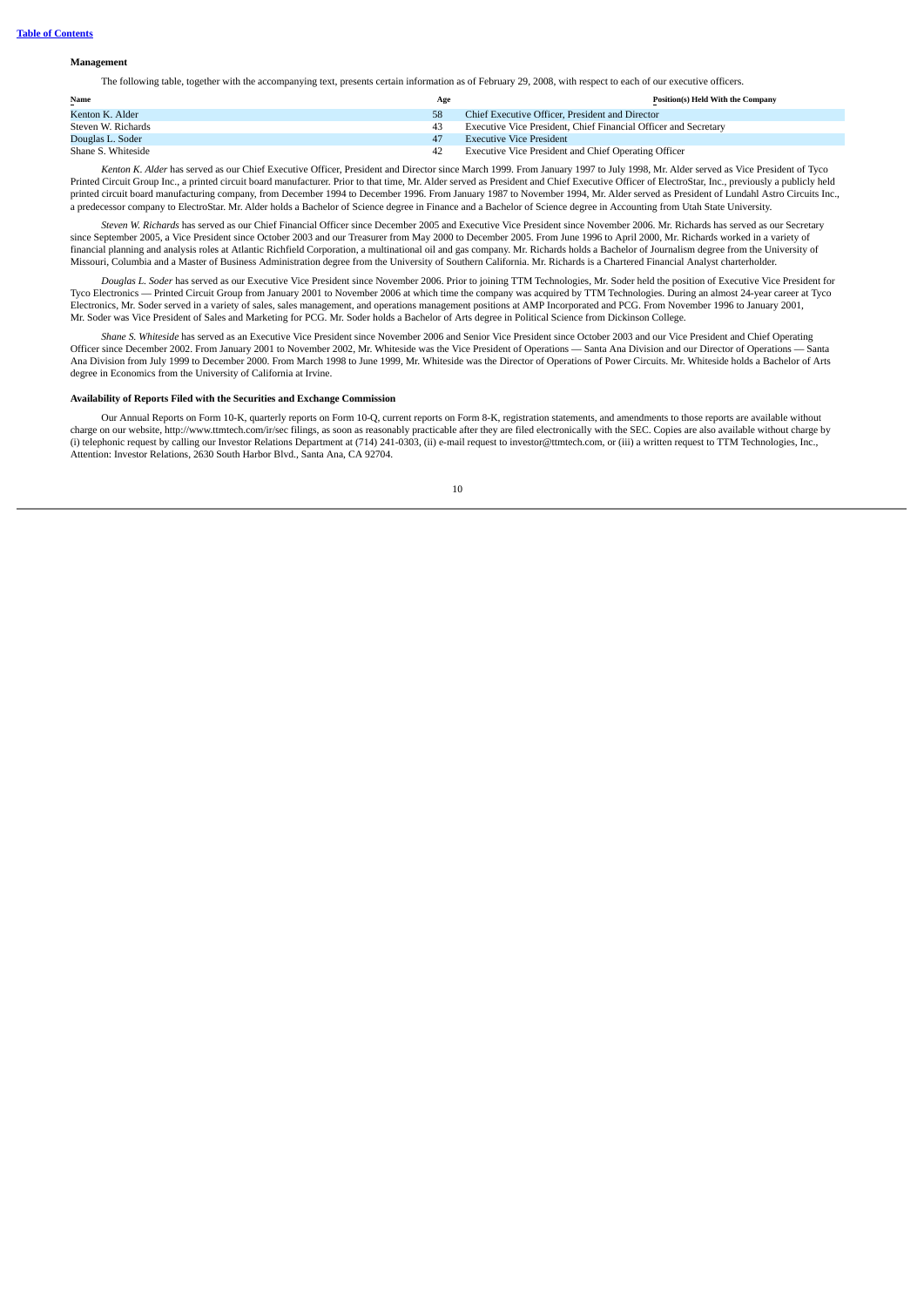## **ITEM 1A.** *RISK FACTORS*

<span id="page-13-0"></span>An investment in our common stock involves a high degree of risk. You should carefully consider the factors described below, in addition to those discussed elsewhere in this report, in analyzing an investment in our common stock. If any of the events described below occurs, our business, financial condition, and results of operations would likely suffer, the trading price of our common stock could fall, and you could lose all or part of the money you paid for our common stock.

In addition, the following risk factors and uncertainties could cause our actual results to differ materially from those projected in our forward-looking statements, whether made in this Form 10-Q or the other documents we file with the SEC, or our annual or quarterly reports to stockholders, future press releases, or orally, whether in presentations, responses to *questions, or otherwise.*

## **Risks Related to Our Company**

## We are heavily dependent upon the worldwide electronics industry, which is characterized by significant economic cycles and fluctuations in product demand. A significant downturn in the electronics industry could result in decreased demand for our manufacturing services and could lower our sales and gross margins.

A majority of our revenues are generated from the electronics industry, which is characterized by intense competition, relatively short product life cycles, and significant fluctuations in product demand. Furthermore, the industry is subject to economic cycles and recessionary periods and would be negatively affected by contraction in the U.S. economy or in the<br>worldwide electronics market. Moreover, due A lasting economic recession, excess manufacturing capacity, or a decline in the electronics industry could negatively affect our business, results of operations, and financial condition. A decline in our sales could harm our profitability and results of operations and could require us to record an additional valuation allowance against our deferred tax assets or recognize an impairment of our long-lived assets, including goodwill and other intangible assets.

#### *Our acquisition strategy involves numerous risks.*

As part of our business strategy, we expect that we will continue to grow by pursuing acquisitions of businesses, technologies, assets, or product lines that complement or expand our business. Risks related to an acquisition may include:

- the potential inability to successfully integrate acquired operations and businesses or to realize anticipated synergies, economies of scale, or other expected value;
- diversion of management's attention from normal daily operations of our existing business to focus on integration of the newly acquired business;
- unforeseen expenses associated with the integration of the newly acquired business;
- difficulties in managing production and coordinating operations at new sites;
- the potential loss of key employees of acquired operations;
- the potential inability to retain existing customers of acquired companies when we desire to do so;
- insufficient revenues to offset increased expenses associated with acquisitions;
- the potential decrease in overall gross margins associated with acquiring a business with a different product mix;
- the inability to identify certain unrecorded liabilities;
- the potential need to restructure, modify, or terminate customer relationships of the acquired company;
- an increased concentration of business from existing or new customers; and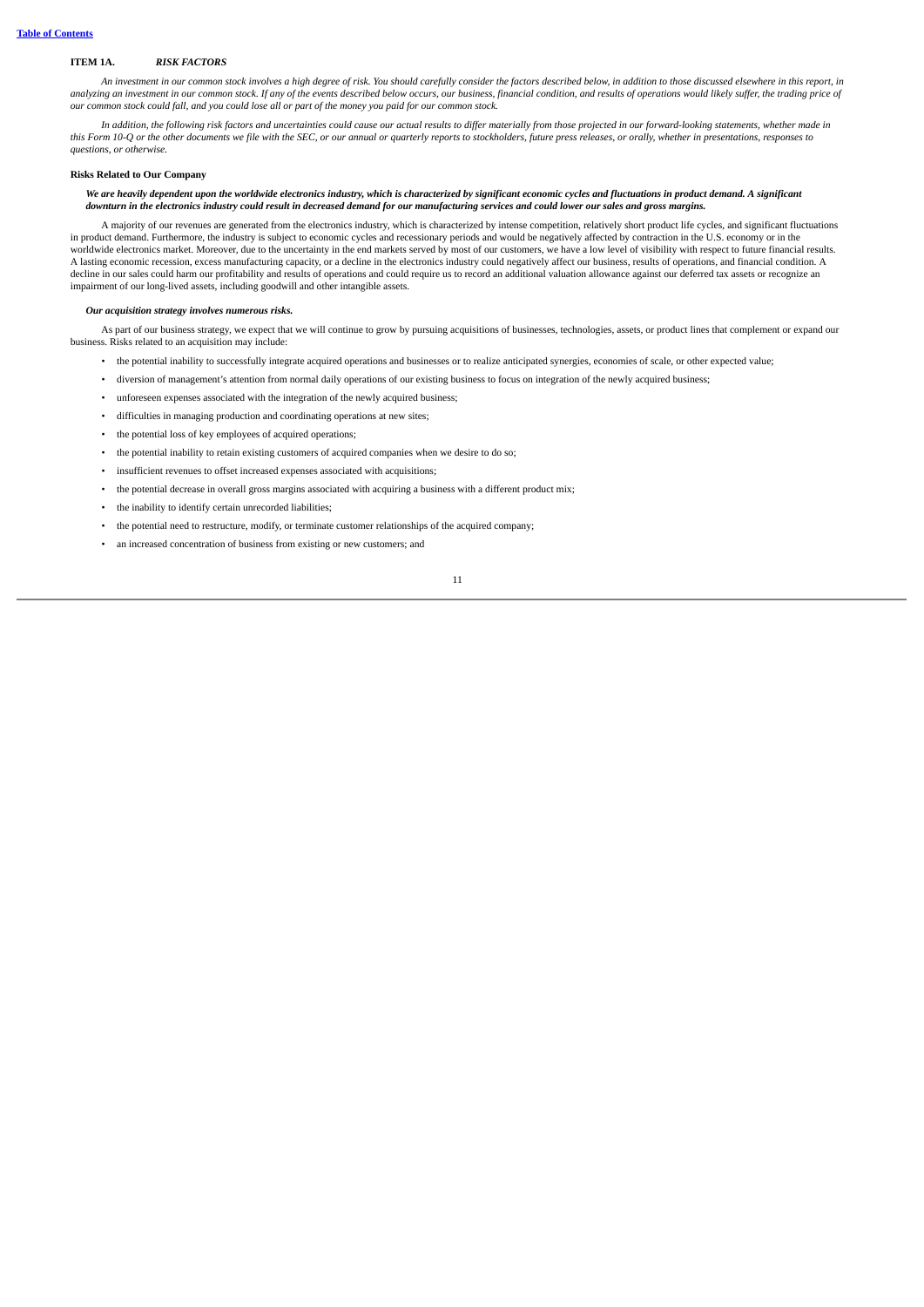• the potential inability to identify assets best suited to our business plan.

Acquisitions may cause us to:

- enter lines of business and/or markets in which we have limited or no prior experience;
- issue debt and be required to abide by stringent loan covenants;
- assume liabilities;
- record goodwill and non-amortizable intangible assets that will be subject to impairment testing and potential periodic impairment charges;
- become subject to litigation and environmental issues;
- incur unanticipated costs:
- incur large and immediate write-offs;
- issue common stock that would dilute our current stockholders' percentage ownership; and
- incur substantial transaction-related costs, whether or not a proposed acquisition is consummated.

Acquisitions of high technology companies are inherently risky, and no assurance can be given that our recent or future acquisitions will be successful and will not harm our business, operating results, or financial condition. Failure to manage and successfully integrate acquisitions we make could harm our business and operating results in a material way. Even when an acquired company has already developed and marketed products, product enhancements may not be made in a timely fashion. In addition, unforeseen issues might arise with respect to such products after the acquisition.

## During periods of excess global printed circuit board manufacturing capacity, our gross margins may fall and/or we may have to incur restructuring charges if we choose to reduce *the capacity of or close any of our facilities.*

When we experience excess capacity, our sales revenues may not fully cover our fixed overhead expenses, and our gross margins will fall. In addition, we generally schedule our quick-turn production facilities at less than full capacity to retain our ability to respond to unexpected additional quick-turn orders. However, if these orders are not received, we may forego some production and could experience continued excess capacity.

If we conclude we have significant, long-term excess capacity, we may decide to permanently close one or more of our facilities, and lay off some of our employees. Closures or layoffs could result in our recording restructuring charges such as severance, other exit costs, and asset impairments.

## We face a risk that capital needed for our business and to repay our debt obligations will not be available when we need it. Additionally, our leverage and our debt service obligations *may adversely affect our cash flow.*

As of December 31, 2007, we had total indebtedness of approximately \$85.0 million, which represented approximately 21% of our total capitalization.

Our discretionary use of cash or cash flow is constrained by certain leverage and interest coverage ratio tests required to be met under the terms of our credit agreement. As a result, if the financial performance of our business falls short of expectations, then we might be required to repay additional debt beyond current planned repayments. We also are required to apply any excess cash flow, as defined by the credit agreement, to pay down our debt.

Our indebtedness could have significant negative consequences, including:

- increasing our vulnerability to general adverse economic and industry conditions,
- limiting our ability to obtain additional financing,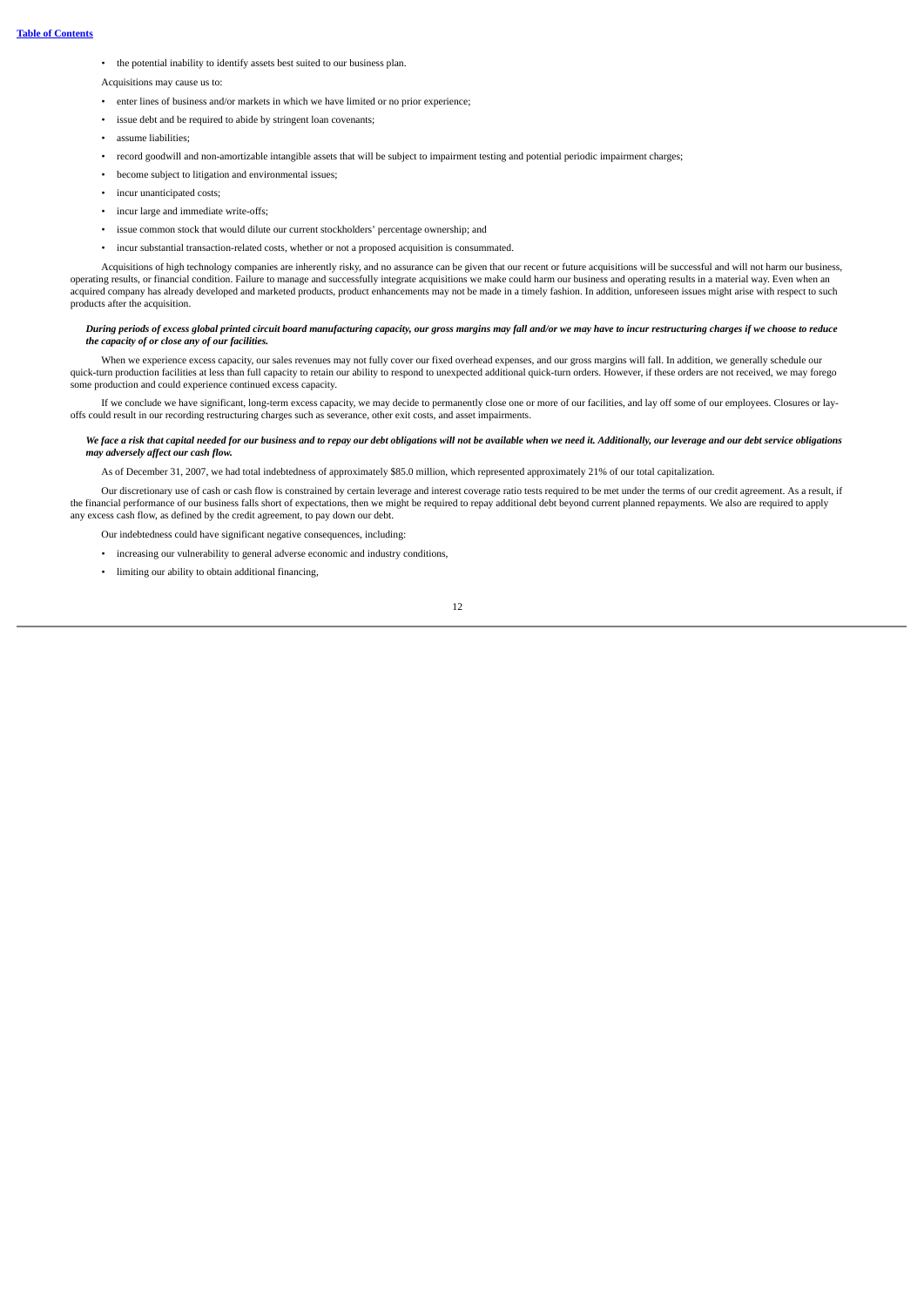- requiring the use of a substantial portion of any cash flow from operations to service our indebtedness, thereby reducing the amount of cash flow available for other purposes, including capital expenditures,
- limiting our flexibility in planning for, or reacting to, changes in our business and the industry in which we compete, and
- placing us at a possible competitive disadvantage to less leveraged competitors and competitors that have better access to capital resources.

#### We depend upon a relatively small number of OEM customers for a large portion of our sales, and a decline in sales to major customers could harm our results of operations.

A small number of customers are responsible for a significant portion of our sales. Our five largest OEM customers accounted for approximately 24% of our net sales in 2007 and approximately 39% of our net sales in 2006. Sales attributed to OEMs include both direct sales as well as sales that the OEMs place through EMS providers. Our customer concentration could fluctuate, depending on future customer requirements, which will depend in large part on market conditions in the electronics industry segments in which our customers participate. The loss of one or more significant customers or a decline in sales to our significant customers could harm our business, results of operations, and financial condition and lead to declines in the trading price of our common stock. In addition, we generate significant accounts receivable in connection with providing manufacturing services to our customers. If one or more of our significant customers were to become insolvent or were otherwise unable to pay for the manufacturing services provided by us, our results of operations would be harmed.

## We compete against manufacturers in Asia, where production costs are lower. These competitors may gain market share in our key market segments, which may have an adverse *effect on the pricing of our products.*

We may be at a competitive disadvantage with respect to price when compared to manufacturers with lower-cost facilities in Asia and other locations. We believe price competition from printed circuit board manufacturers in Asia and other locations with lower production costs may play an increasing role in the market. Although we do have a backplane assembly facility in China, we do not have offshore facilities for PCB fabrication in lower-cost locations such as Asia. While historically our competitors in these locations have produced less technologically advanced printed circuit boards, they continue to expand their capacity and capabilities with advanced equipment to produce higher technology printed circuit boards. In addition, fluctuations in foreign currency exchange rates may benefit these offshore competitors. As a result, these competitors may gain market share, which may force us to lower our prices, reducing our gross margins.

#### *A trend toward consolidation among our customers could adversely affect our business.*

Recently, some of our large customers have consolidated and further consolidation of customers may occur. Depending on which organization becomes the controller of the supply chain function following the consolidation, we may not be retained as a preferred or approved supplier. In addition, product duplication could result in the termination of a product line that we currently support. While there is potential for increasing our position with the combined Company, there does exist the potential for decreased revenue if we are not retained as a continuing supplier. We also face the risk of increased pricing pressure from the combined customer because of its increased market share.

## Our failure to comply with the requirements of environmental laws could result in litigation, fines and revocation of permits necessary to our manufacturing processes. Failure to operate in conformance with environmental laws could lead to debarment from our participation in federal government contracts.

Our operations are regulated under a number of federal, state, and foreign environmental and safety laws and regulations that govern, among other things, the discharge of hazardous materials into the air and water, as well Conservation and Recovery Act, the Superfund Amendment and Reauthorization Act, the Comprehensive Environmental Response, Compensation and Liability Act, and the Federal Motor Carrier

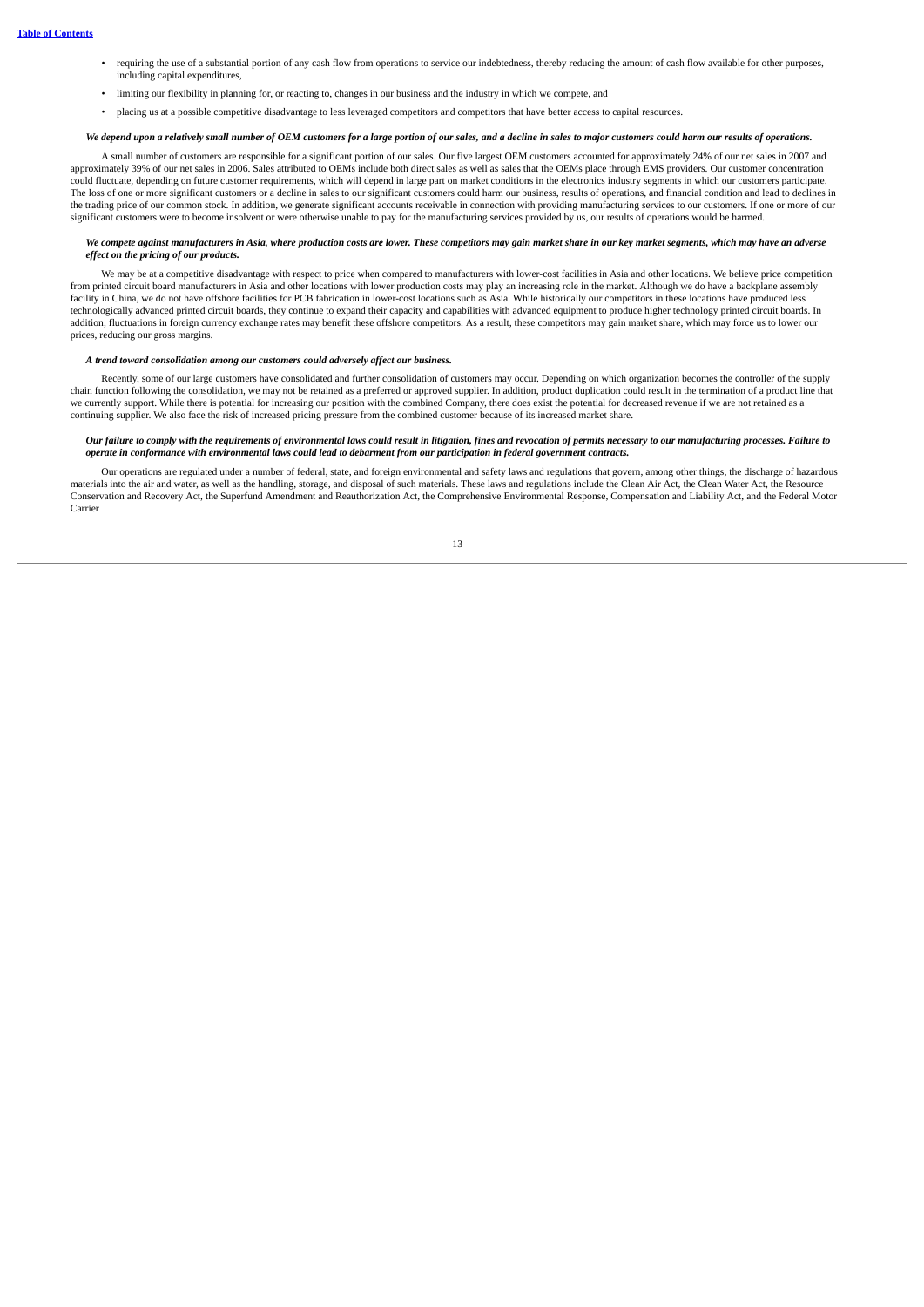Safety Act as well as analogous state and foreign laws. Compliance with these environmental laws is a major consideration for us because our manufacturing processes use and generate materials classified as hazardous, such as ammoniacal and cupric etching solutions, copper, nickel and other plating baths, etc. Because we use hazardous materials and generate hazardous wastes in our manufacturing processes, we may be subject to potential financial liability for costs associated with the investigation and remediation of our own sites, or sites at which we have arranged for the disposal of hazardous wastes, if such sites become contaminated. Even if we fully comply with applicable environmental laws and are not directly at fault for the contamination, we may still be liable. The wastes we generate include spent ammoniacal and cupric etching solutions, metal stripping solutions, and waste acid solutions, waste alkaline cleaners, waste oil and waste waters that contain heavy metals such as copper, tin, lead, nickel, gold, silver, cyanide, and fluoride; and both filter cake and spent ion exchange resins from equipment used for on-site waste treatment. We believe that our operations substantially comply with all applicable environmental laws. However, any material violations of environmental laws by us could subject us to revocation of our effluent discharge permits. Any such revocations could require us to cease or limit production at one or more of our facilities, and harm our business, results of operations, and financial condition. Even if we ultimately prevail, environmental lawsuits against us would be time consuming and costly to defend.

Prior to our acquisition of the PCG business, PCG made legal commitments to the U.S. Environmental Protection Agency and to the State of Connecticut regarding settlement of enforcement actions related to the PCG operations in Connecticut. The obligations include fulfillment of a Compliance Management Plan through at least July 2009 and installation of rinse water recycling systems at the Stafford, Connecticut facility. Failure to meet either commitment could result in further costly enforcement actions, including exclusion from participation in defense and other federal contracts, which would materially harm our business, results of operations, and financial condition.

Environmental laws also could become more stringent over time, imposing greater compliance costs and increasing risks and penalties associated with violation. We operate in environmentally sensitive locations, and we are subject to potentially conflicting and changing regulatory agendas of political, business, and environmental groups. Changes or restrictions on discharge limits, emissions levels, material storage, handling, or disposal might require a high level of unplanned capital investment or global relocation. It is possible that environmental compliance costs and penalties from new or existing regulations may harm our business, results of operations, and financial condition.

We are increasingly required to certify compliance to various material content restrictions in our products based on laws of countries such as the European Union's Restriction of Hazardous Substances (RoHS) directive and China's RoHS legislation. New York City has adopted identical restrictions and many US states are considering similar legislation. In addition, we also certify non-applicability to the EU's Waste Electrical and Electronic Equipment directive for certain products that we manufacture. As with other types of product certifications that we routinely provide, we may incur liability and pay damages if our products do not conform to our certifications.

## We are exposed to the credit risk of some of our customers and to credit exposures in weakened markets.

Most of our sales are on an "open credit" basis, with standard industry payment terms. We monitor individual customer payment capability in granting such open credit arrangements, seek to limit such open credit to amounts we believe the customers can pay, and maintain reserves we believe are adequate to cover exposure for doubtful accounts. During periods of economic downturn in the electronics industry and the global economy, our exposure to credit risks from our customers increases. Although we have programs in place to monitor and mitigate the associated risks, such programs may not be effective in reducing our credit risks.

Our 10 largest customers accounted for approximately 44% of our net sales in 2007 and approximately 53% of our net sales in 2006. Additionally, our OEM customers often direct a significant portion of their purchases through a relatively limited number of EMS companies. Our contractual relationship is often with the EMS companies, who are obligated to pay us for our products. Because we expect our OEM customers to continue to direct our sales to EMS companies, we expect to continue to be subject to the credit risk with a limited number of EMS<br>customers. If one or more of our signi

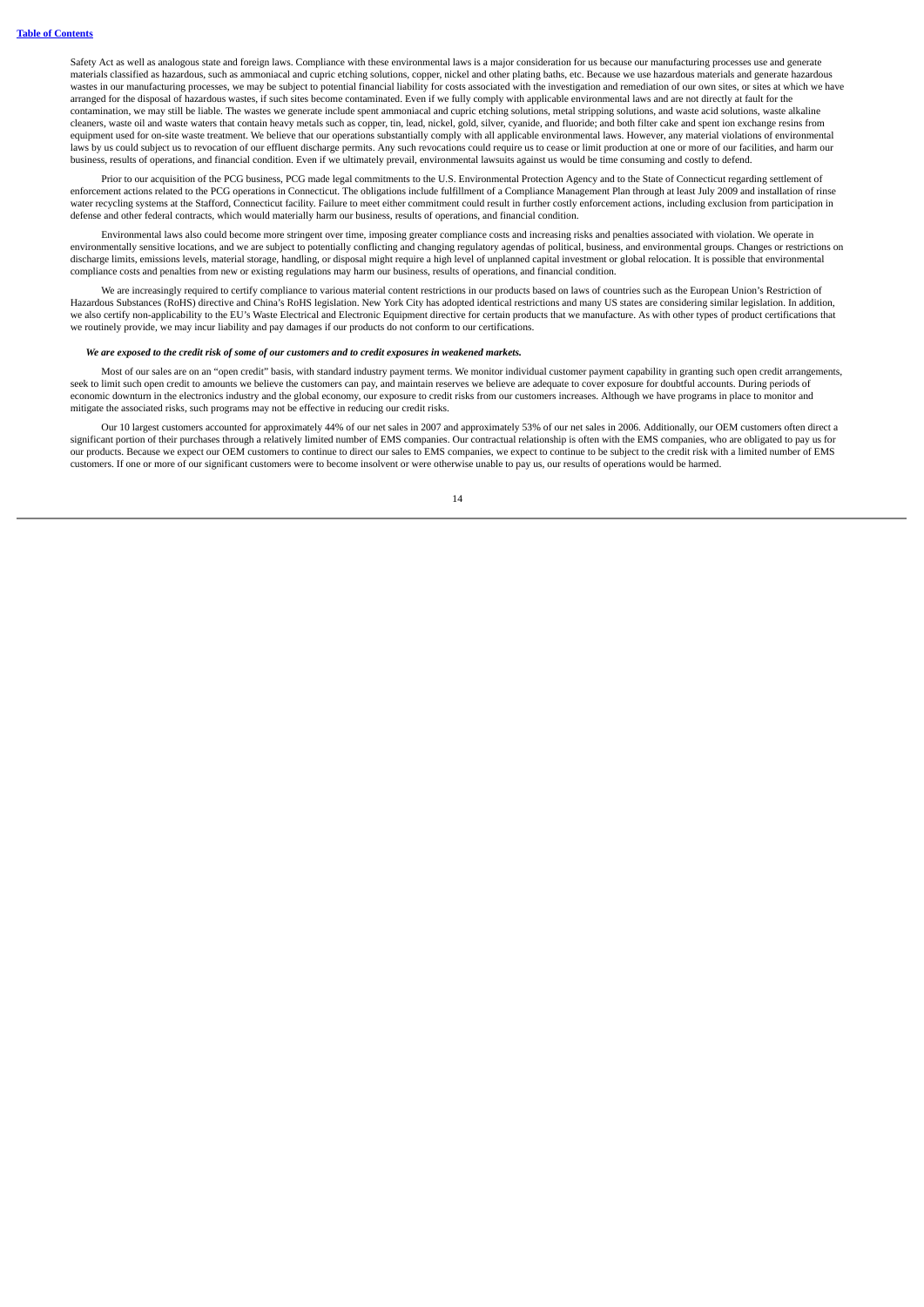Some of our customers are EMS companies located abroad. Our exposure has increased as these foreign customers continue to expand. With the primary exception of sales from our facility in China and a portion of sales from our Ireland sales office, our foreign sales are denominated in U.S. dollars and are typically on the same "open credit" basis and terms described above. Our foreign receivables were approximately 13% of our net accounts receivable as of December 31, 2007 and are expected to continue to grow as a percentage of our total receivables. We do not utilize credit insurance as a risk management tool.

# We rely on suppliers for the timely delivery of raw materials and components used in manufacturing our printed circuit boards and backplane assemblies, and an increase in<br>industry demand or the presence of a shortage for t *supplier fails to satisfy our product quality standards, it could harm our customer relationships.*

To manufacture printed circuit boards, we use raw materials such as laminated layers of fiberglass, copper foil, chemical solutions, gold, and other commodity products, which we order from our suppliers. Although we have preferred suppliers for most of these raw materials, the materials we use are generally readily available in the open market, and numerous other potential suppliers exist. In the case of backplane assemblies, components include connectors, sheet metal, capacitors, resistors and diodes, many of which are custom made and controlled by our customers' approved vendors. These components for backplane assemblies in some cases have limited or sole sources of supply. From time to time, we may experience increases in raw material prices, based on demand trends, which can negatively affect our gross margins. In addition, consolidations and restructuring in our supplier base may result in adverse materials pricing due to reduction in competition among our suppliers. Furthermore, if a raw material supplier fails to satisfy our product quality standards, it could harm our customer relationships. Suppliers may from time to time extend lead times, limit supplies, or increase prices, due to capacity constraints or other factors, which could harm our ability to deliver our products on a timely basis. We have recently experienced an increase in the price we pay for gold. In general, we are able to pass this price increase on to our customers, but we cannot be certain we will continue to be able to do so in the future.

## If we are unable to respond to rapid technological change and process development, we may not be able to compete effectively.

The market for our manufacturing services is characterized by rapidly changing technology and continual implementation of new production processes. The future success of our business will depend in large part upon our ability to maintain and enhance our technological capabilities, to manufacture products that meet changing customer needs, and to successfully anticipate or respond to technological changes on a cost-effective and timely basis. We expect that the investment necessary to maintain our technological position will increase as customers make demands for products and services requiring more advanced technology on a quicker turnaround basis. We may not be able to raise additional funds in order to respond to technological changes as quickly as our competitors.

In addition, the printed circuit board industry could encounter competition from new or revised manufacturing and production technologies that render existing manufacturing and production technology less competitive or obsolete. We may not respond effectively to the technological requirements of the changing market. If we need new technologies and equipment to remain competitive, the development, acquisition, and implementation of those technologies and equipment may require us to make significant capital investments.

#### Competition in the printed circuit board market is intense, and we could lose market share if we are unable to maintain our current competitive position in end markets using our *quick-turn, high technology and high-mix manufacturing services.*

The printed circuit board industry is intensely competitive, highly fragmented, and rapidly changing. We expect competition to continue, which could result in price reductions, reduced gross margins, and loss of market share. Our principal North American PCB competitors include Coretec, DDi, Endicott Interconnect Technologies, FTG, ISU/Petasys, Merix, Pioneer Circuits, and Sanmina-SCI. Our principal international PCB competitors include Elec & Eltek, Hitachi, Ibiden, ISU/Petasys and Multek. Our principal assembly competitors include Amphenol,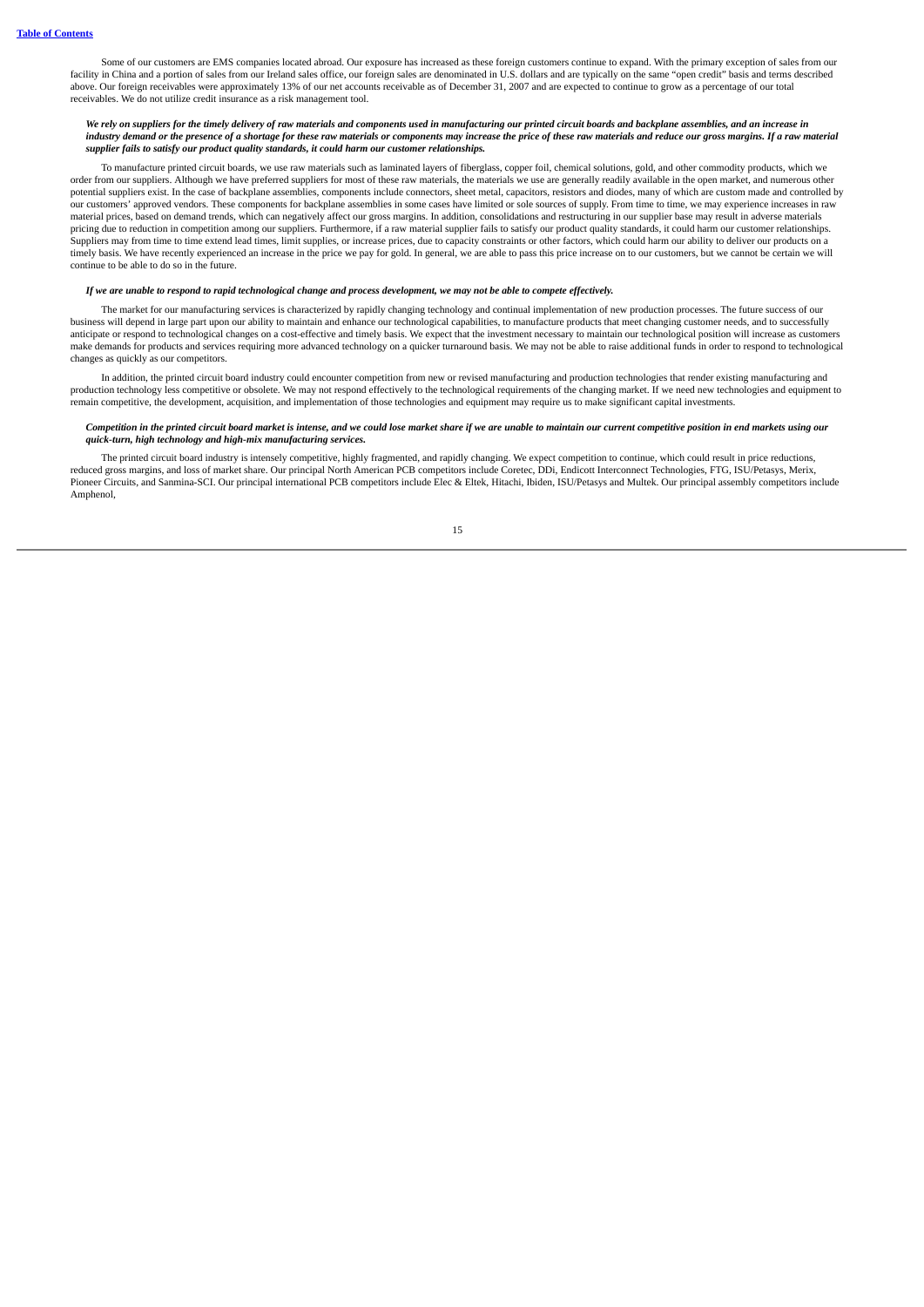Sanmina-SCI, Simclar, TT Electronics, and Via Systems. In addition, we increasingly compete on an international basis, and new and emerging technologies may result in new competitors entering our markets.

Some of our competitors and potential competitors have advantages over us, including:

- greater financial and manufacturing resources that can be devoted to the development, production, and sale of their products;
- more established and broader sales and marketing channels;
- more manufacturing facilities worldwide, some of which are closer in proximity to OEMs;
- manufacturing facilities that are located in countries with lower production costs:
- lower capacity utilization, which in peak market conditions can result in shorter lead times to customers;
- ability to add additional capacity faster or more efficiently;
- preferred vendor status with existing and potential customers;
- greater name recognition; and
- larger customer bases.

In addition, these competitors may respond more quickly to new or emerging technologies, or adapt more quickly to changes in customer requirements, and devote greater resources to the development, promotion, and sale of their products than we do. We must continually develop improved manufacturing processes to meet our customers' needs for complex products, and our manufacturing process technology is generally not subject to significant proprietary protection. During recessionary periods in the electronics industry, our strategy of providing quick-turn services, an integrated manufacturing solution, and responsive customer service may take on reduced importance to our customers. As a result, we may need to compete more on the basis of price, which could cause our gross margins to decline. Periodically, printed circuit board manufacturers and backplane assembly providers experience overcapacity. Overcapacity, combined with weakness in demand for electronic products, results in increased competition and price erosion for our products.

## Our quarterly results of operations are often subject to demand fluctuations and seasonality. With a high level of fixed operating costs, even small revenue shortfalls would decrease *our gross margins and potentially cause the trading price of our common stock to decline.*

Our quarterly results of operations fluctuate for a variety of reasons, including:

- timing of orders from and shipments to major customers;
- the levels at which we utilize our manufacturing capacity;
- price competition;
- changes in our mix of revenues generated from quick-turn versus standard delivery time services;
- expenditures, charges or write-offs, including those related to acquisitions, facility restructurings, or asset impairments; and
- expenses relating to expanding existing manufacturing facilities.

A significant portion of our operating expenses is relatively fixed in nature, and planned expenditures are based in part on anticipated orders. Accordingly, unexpected revenue shortfalls may decrease our gross margins. In addition, we have experienced sales fluctuations due to seasonal patterns in the capital budgeting and purchasing cycles, as well as inventory management practices of our customers and the end markets we serve. In particular, the seasonality of the computer industry and quick-turn ordering patterns affects the overall printed circuit board industry. These seasonal trends have caused fluctuations in our quarterly operating results in the past and may continue to do so in the future. Results of operations in any quarterly period should not be considered indicative of the results to be expected for any future period. In addition, our future quarterly operating results may fluctuate and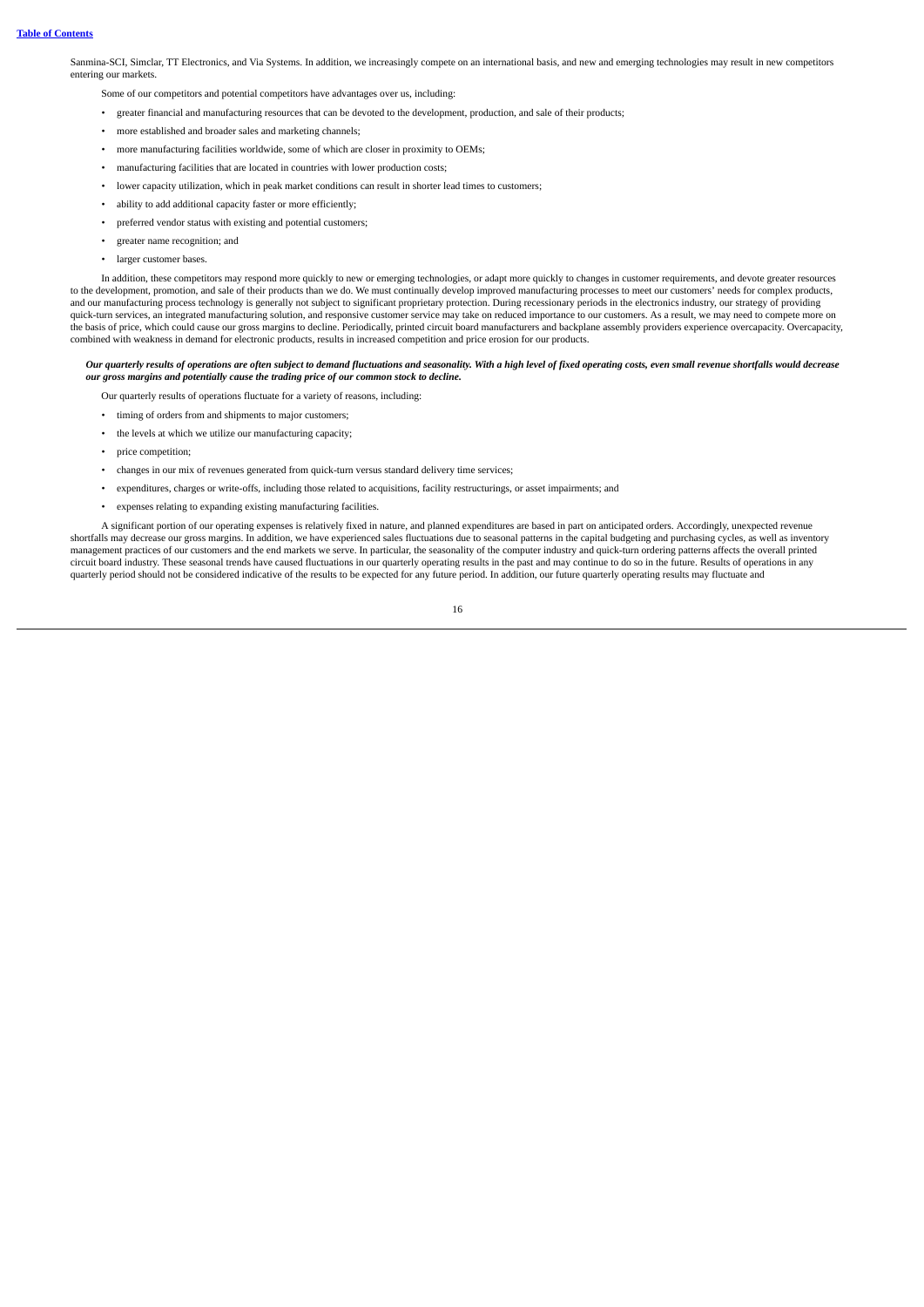may not meet the expectations of securities analysts or investors. If this occurs, the trading price of our common stock likely would decline.

## Because we sell on a purchase order basis, we are subject to uncertainties and variability in demand by our customers that could decrease revenues and harm our operating results.

We generally sell to customers on a purchase order basis rather than pursuant to long-term contracts. Our quick-turn orders are subject to particularly short lead times. Consequently, our sales are subject to short-term variability in demand by our customers. Customers submitting purchase orders may cancel, reduce, or delay their orders for a variety of reasons. The level and timing of orders placed by our customers may vary, due to:

- customer attempts to manage inventory;
- changes in customers' manufacturing strategies, such as a decision by a customer to either diversify or consolidate the number of printed circuit board manufacturers or backplane assembly service providers used or to manufacture or assemble its own products internally;
- variation in demand for our customers' products; and
- changes in new product introductions.

We have periodically experienced terminations, reductions, and delays in our customers' orders. Further terminations, reductions, or delays in our customers' orders could harm our business, results of operations, and financial condition.

## The increasing prominence of EMS providers in the printed circuit board industry could reduce our gross margins, potential sales, and customers.

Sales to EMS providers represented approximately 53% of our net sales in 2007. Sales to EMS providers include sales directed by OEMs as well as orders placed with us at the EMS providers' discretion. EMS providers source on a global basis to a greater extent than OEMs. The growth of EMS providers increases the purchasing power of such providers and could result .<br>in increased price competition or the loss of existing OEM customers. In addition, some EMS providers, including some of our customers, have the ability to directly manufacture printed circuit boards and create backplane assemblies. If a significant number of our other EMS customers were to acquire these abilities, our customer base might shrink, and our sales might decline substantially. Moreover, if any of our OEM customers outsource the production of printed circuit boards and creation of backplane assemblies to these EMS providers, our business, results of operations, and financial condition may be harmed.

## If events or circumstances occur in our business that indicate that our goodwill and intangibles may not be recoverable, we could have impairment charges that would negatively *affect our earnings.*

As of December 31, 2007, our consolidated balance sheet reflected \$152.3 million of goodwill and intangible assets. We evaluate whether events and circumstances have occurred that indicate the remaining balance of goodwill and intangible assets may not be recoverable. If factors indicate that assets are impaired, we would be required to reduce the carrying value of our goodwill and intangible assets, which could harm our results during the periods in which such a reduction is recognized. Our goodwill and intangible assets may increase in future periods if we consummate other acquisitions. Amortization or impairment of these additional intangibles would, in turn, harm our earnings.

#### Damage to our manufacturing facilities due to fire, natural disaster, or other event could harm our financial results.

We have U.S. manufacturing and assembly facilities in California, Connecticut, Utah, Washington, and Wisconsin. We also have an assembly facility in China. The destruction or closure of any of our facilities for a significant period of time as a result of fire; explosion; blizzard; act of war or terrorism; or flood, tornado, earthquake, lightning, or other natural disaster could harm us financially, increasing our costs of doing business and limiting our ability to deliver our manufacturing services on a timely basis.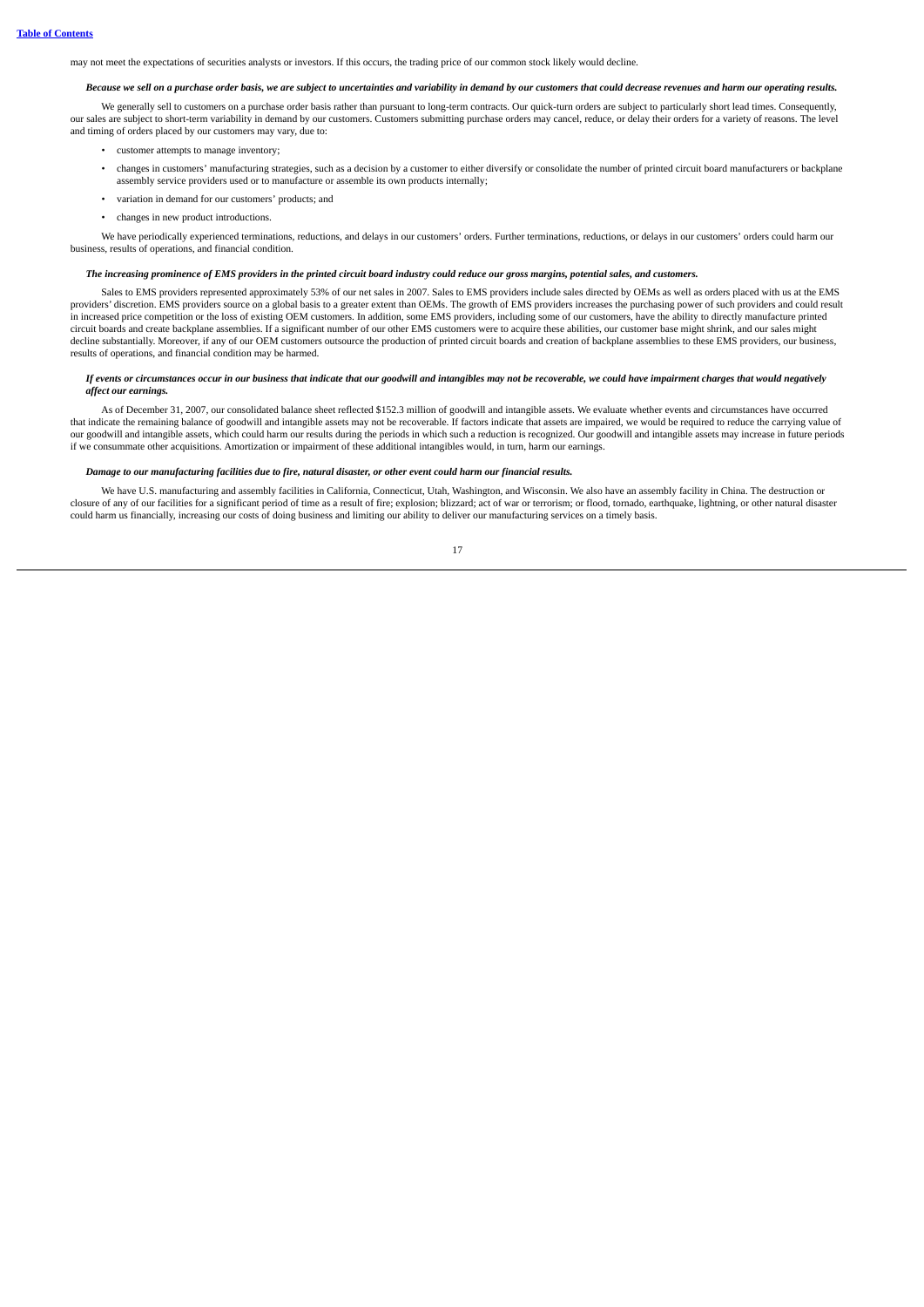## Our manufacturing processes depend on the collective industry experience of our employees. If a significant number of these employees were to leave us, it could limit our ability to *compete effectively and could harm our financial results.*

We have limited patent or trade secret protection for our manufacturing processes. We rely on the collective experience of our employees in the manufacturing processes to ensure we continuously evaluate and adopt new technologies in our industry. Although we are not dependent on any one employee or a small number of employees, if a significant number of our employees involved in our manufacturing processes were to leave our employment, and we were not able to replace these people with new employees with comparable experience, our manufacturing processes might suffer as we might be unable to keep up with innovations in the industry. As a result, we may lose our ability to continue to compete effectively.

## *Our profitability is impacted by the global interest rate environment.*

We are exposed to interest rate risk relating to our senior secured term loan and revolving credit facility, which bears interest at either the Alternate Base Rate, as defined in our credit agreement, plus an applicable margin or LIBOR plus an additional margin. The interest rate on our senior secured term loan is linked to LIBOR and re-prices at intervals of 30, 60, 90, or 180 days as selected by the Company. As of December 31, 2007, a 1.0% increase in the interest rate would result in an increase of approximately \$0.3 million in interest expense per year.

Our revolving credit facility bears interest at floating rates. The revolving credit facility bears interest at rates ranging from 1.75% to 2.25% per year plus the applicable LIBOR or from 0.75% to 1.25% per year plus the Alternate Base Rate. As of December 31, 2007, we have no outstanding revolving loans.

#### We may be exposed to intellectual property infringement claims by third parties that could be costly to defend, could divert mangaement's attention and resources, and if successful. *could result in liability.*

We could be subject to legal proceedings and claims for alleged infringement by us of third-party proprietary rights, such as patents, from time to time in the ordinary course of business. It is possible that the circuit board designs and other specifications supplied to us by our customers might infringe on the patents or other intellectual property rights of third parties, in which case our manufacture of printed circuit boards according to such designs and specifications could expose us to legal proceedings for allegedly aiding and abetting the violation, as well as to potential liability for the infringement. If we do not prevail in any litigation as a result of any such allegations, our business could be harmed.

## .<br>We depend heavily on a single end customer, the U.S. government, for a substantial portion of our business, including programs subject to security classification restrictions on information. Changes affecting the government's capacity to do business with us or our direct customers or the effects of competition in the defense industry could have a material *adverse effect on our business.*

A significant portion of our revenues is derived from products and services ultimately sold to the U.S. government and is therefore affected by, among other things, the federal budget process. We are a supplier, primarily as a subcontractor, to the U.S. government and its agencies as well as foreign governments and agencies. These contracts are subject to the respective customers' political and budgetary constraints and processes, changes in customers' short-range and long-range strategic plans, the timing of contract awards, and in the case of contracts with the U.S. government, the congressional budget authorization and appropriation processes, the government's ability to terminate contracts for convenience or for default, as well as other risks such as contractor suspension or debarment in the event of certain violations of legal and regulatory requirements. The termination or failure to fund one or more significant contracts by the U.S. government could have a material adverse effect on our business, results of operations or prospects.

## Our business may suffer if any of our key senior executives discontinues employment with us or if we are unable to recruit and retain highly skilled engineering and sales staff.

Our future success depends to a large extent on the services of our key managerial employees. We may not be able to retain our executive officers and key personnel or attract additional qualified management in the future. Our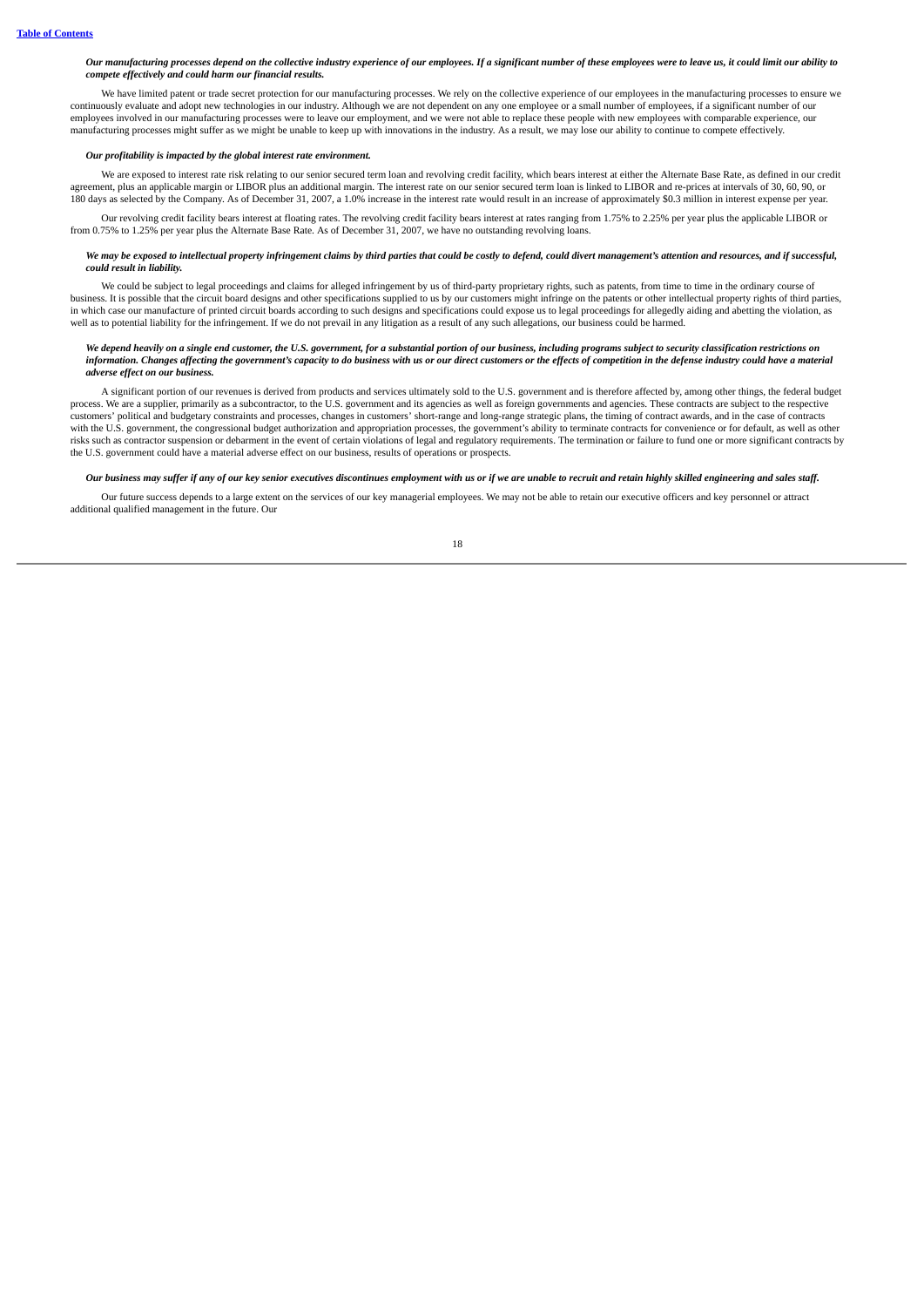business also depends on our continuing ability to recruit, train, and retain highly qualified employees, particularly engineering and sales and marketing personnel. The competition for these<br>employees is intense, and the management and existing employees at the time of the acquisition.

## Increasingly, our larger customers are requesting that we enter into supply agreements with them that have increasingly restrictive terms and conditions. These agreements typically *include provisions that increase our financial exposure, which could result in significant costs to us.*

Increasingly, our larger customers are requesting that we enter into supply agreements with them. These agreements typically include provisions that generally serve to increase our exposure for product liability and warranty claims — as compared to our standard terms and conditions — which could result in higher costs to us as a result of such claims. In addition,<br>these agreements typically contain p operations.

## Our backplane assembly operation serves customers and has a manufacturing facility outside the United States and is subject to the risks characteristic of international operations. *These risks include significant potential financial damage and potential loss of the business and its assets.*

Because we have manufacturing operations and sales offices located in Asia and Europe, we are subject to the risks of changes in economic and political conditions in those countries, including but not limited to:

• managing international operations;

- export license requirements;
- fluctuations in the value of local currencies;
- labor unrest and difficulties in staffing;
- government or political unrest;
- longer payment cycles;
- language and communication barriers as well as time zone differences;
- cultural differences;
- increases in duties and taxation levied on our products;
- imposition of restrictions on currency conversion or the transfer of funds;
- limitations on imports or exports of our product offering;
- travel restrictions:
- expropriation of private enterprises; and
- the potential reversal of current favorable policies encouraging foreign investment and trade.

## Our operations in the People's Republic of China subject us to risks and uncertainties relating to the laws and regulations of the People's Republic of China.

Under its current leadership, the Chinese government has been pursuing economic reform policies, including the encouragement of foreign trade and investment and greater economic decentralization. No assurance can be given, however, that the government of the People's Republic of China will continue to pursue such policies, that such policies will be successful if pursued, or that such policies will not be significantly altered from time to time. Despite progress in developing its legal system, the PRC does not have a comprehensive and highly developed system of laws, particularly with respect to foreign investment activities and foreign trade. Enforcement of existing and future laws and contracts is uncertain, and implementation and interpretation thereof may be inconsistent. As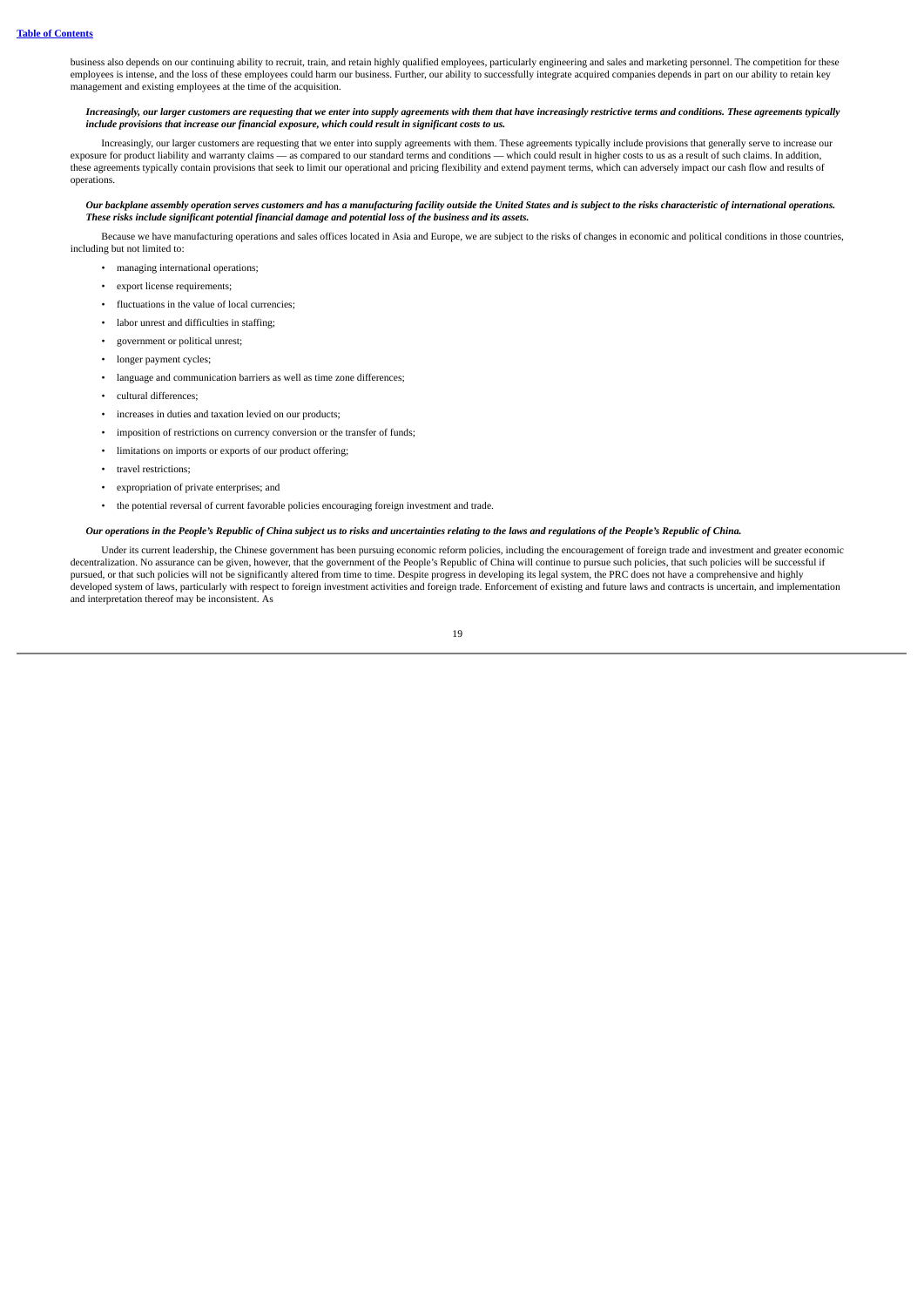the Chinese legal system develops, the promulgation of new laws, changes to existing laws and the preemption of local regulations by national laws may adversely affect foreign investors.<br>Further, any litigation in the PRC not timely published or communicated in the local districts, if they are published at all. As a result, we may operate our business in violation of new rules and policies without having any knowledge of their existence. These uncertainties could limit the legal protections available to us.

## Products we manufacture may contain design or manufacturing defects, which could result in reduced demand for our services and liability claims against us.

We manufacture products to our customers' specifications, which are highly complex and may contain design or manufacturing errors or failures, despite our quality control and quality assurance efforts. Defects in the products we manufacture, whether caused by a design, manufacturing, or materials failure or error, may result in delayed shipments, customer dissatisfaction, a reduction or cancellation of purchase orders, or liability claims against us. If these defects occur either in large quantities or too frequently, our business reputation may be<br>impaired. Our sales mix h are used in products that are integral to our customers' businesses, errors, defects, or other performance problems could result in financial or other damages to our customers beyond the cost of the printed circuit board, for which we may be liable. Although our invoices and sales arrangements generally contain provisions designed to limit our exposure to product liability and related claims, existing or future laws or unfavorable judicial decisions could negate these limitation of liability provisions. Product liability litigation against us, even if it were unsuccessful, would be time consuming and costly to defend. Although we maintain technology errors and omissions insurance, we cannot assure you that we will continue to be able to purchase such insurance coverage in the future on terms that are satisfactory to us, if at all.

## *We are subject to risks of currency fluctuations.*

A portion of our cash and other current assets is held in currencies other than the U.S. dollar. As of December 31, 2007, we had approximately \$24.5 million of current assets denominated in Chinese RMB. Changes in exchange rates among other currencies and the U.S. dollar will affect the value of these assets as translated to U.S. dollars in our balance sheet. To the extent that we ultimately decide to repatriate some portion of these funds to the United States, the actual value transferred could be impacted by movements in exchange rates. Any such type of movement could negatively impact the amount of cash available to fund operations or to repay debt.

## We export defense and commercial products from the United States to other countries. If we fail to comply with export laws, we could be subject to fines and other punitive actions.

Exports from the United States are regulated by the U.S. Department of State and U.S. Department of Commerce. Failure to comply with these regulations can result in significant fines and penalties. Additionally, violations of these laws can result in punitive penalties, which would restrict or prohibit us from exporting certain products, resulting in significant harm to our business.

## Our business has benefited from OEMs deciding to outsource their PCB manufacturing and backplane assembly needs to us. If OEMs choose to provide these services in-house or *select other providers, our business could suffer.*

Our future revenue growth partially depends on new outsourcing opportunities from OEMs. Current and prospective customers continuously evaluate our performance against other providers. They also evaluate the potential benefits of manufacturing their products themselves. To the extent that outsourcing opportunities are not available either due to OEM decisions to produce these products themselves or to use other providers, our future growth could be adversely affected.

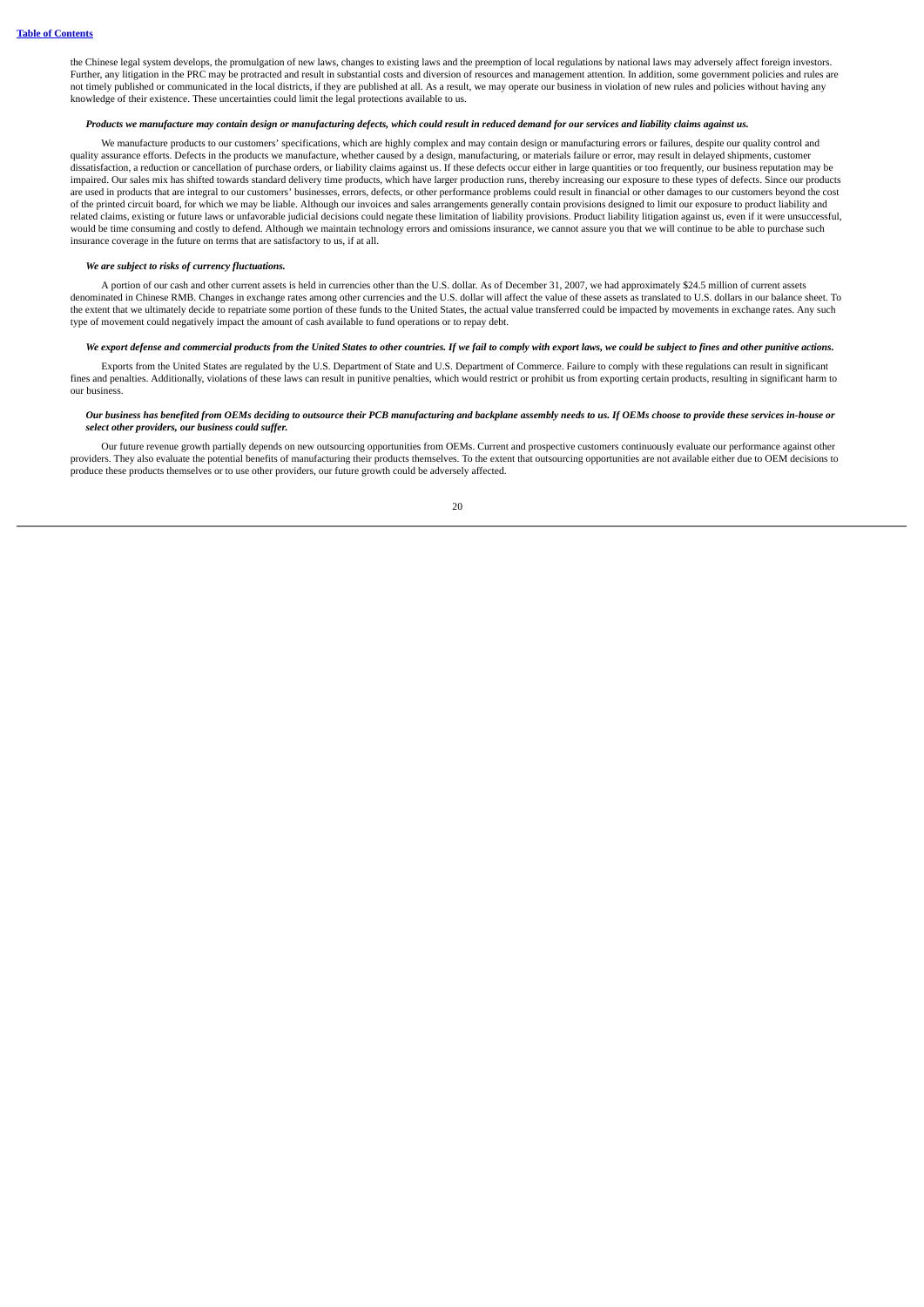## We may not be able to fully recover our costs for providing design services to our customers, which could harm our financial results.

Although we enter into design service activities with purchase order commitments, the cost of labor and equipment to provide these services may in fact exceed what we are able to fully recover through purchase order coverage. We also may be subject to agreements with customers in which the cost of these services is recovered over a period of time or through a certain number of units shipped as part of the ongoing product price. While we may make contractual provisions to recover these costs in the event that the product does not go into production, the actual recovery can be difficult and may not happen in full. In other instances, the business relationship may involve investing in these services for a customer as an ongoing service not directly recoverable through purchase orders. In any of these cases, the possibility exists that some or all of these activities are considered costs of doing business, are not directly recoverable, and may adversely impact our operating results.

## Unanticipated changes in our tax rates or in our assessment of the realizability of our deferred tax assets or exposure to additional income tax liabilities could affect our operating *results and financial condition.*

We are subject to income taxes in both the United States and various foreign jurisdictions. Significant judgment is required in determining our provision for income taxes and, in the ordinary course of business, there are many transactions and calculations in which the ultimate tax determination is uncertain. Our effective tax rates could be adversely affected by changes in the mix of earnings in countries and states with differing statutory tax rates, changes in the valuation of deferred tax assets and liabilities, changes in tax laws, as well as other factors. Our tax determinations are regularly subject to audit by tax authorities, and developments in those audits could adversely affect our income tax provision. Although we believe that our tax estimates are reasonable, the final determination of tax audits or tax disputes may be different from what is reflected in our historical income tax provisions, which could affect our operating results.

## If our net earnings do not remain at or above recent levels, or we are not able to predict with a reasonable degree of probability that they will continue, we may have to record a *valuation allowance against our net deferred tax assets.*

As of December 31, 2007, we had net deferred tax assets of approximately \$4.4 million and no valuation allowance. Should our expectations of taxable income change in future periods, it may be necessary to reestablish a valuation allowance, which would result in an additional income tax provision and a deterioration of our results of operations. Based on our forecast for future earnings, we believe we will utilize the deferred tax asset in future periods. However, if our estimates of future earnings are lower than expected, we may record a higher income tax provision due to a write down of our net deferred tax assets, which would reduce our earnings per share.

## **ITEM 1B.** *UNRESOLVED STAFF COMMENTS*

<span id="page-23-0"></span>None.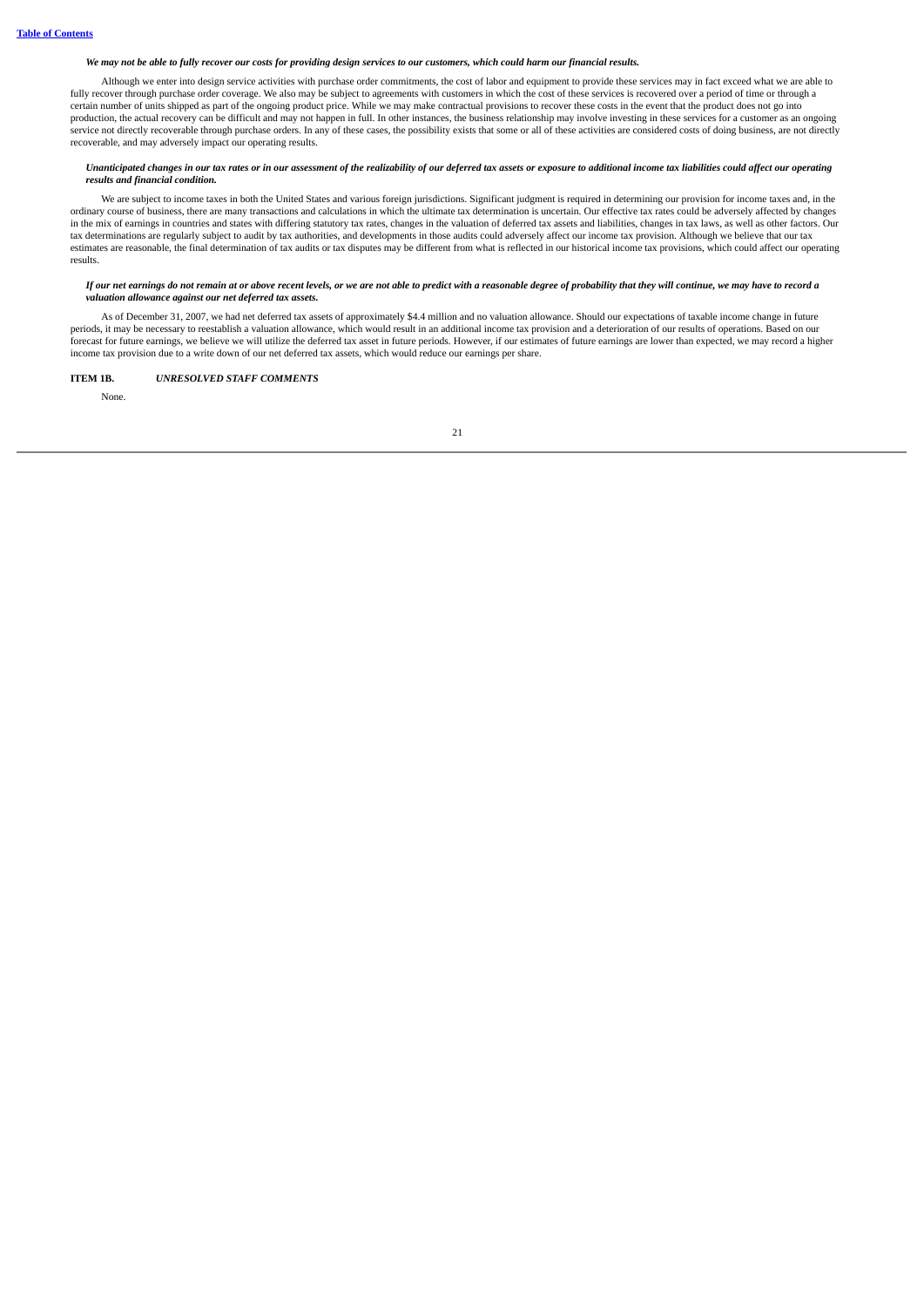# **ITEM 2.** *PROPERTIES*

<span id="page-24-0"></span>The following table describes our principal manufacturing facilities and administrative offices.

| Location                    | Leased<br><b>Square Feet</b> | Owned<br><b>Square Feet</b> | <b>Total</b><br><b>Square Feet</b> |
|-----------------------------|------------------------------|-----------------------------|------------------------------------|
| Chippewa Falls, WI          |                              | 280,400                     | 280,400                            |
| Dallas, OR(1)               | 14,000                       | 127,700                     | 141,700                            |
| Enfield, CT (office)(2)     | 11,563                       |                             | 11,563                             |
| Hopkins, MN (office)        | 8,700                        | $\overline{\phantom{a}}$    | 8,700                              |
| Inglewood, CA               | 65,137                       |                             | 65,137                             |
| Logan, UT                   |                              | 124,104                     | 124,104                            |
| Redmond, WA                 |                              | 102,200                     | 102,200                            |
| San Diego, CA               | 37,500                       |                             | 37,500                             |
| Santa Ana, CA               | 8,287                        | 98,000                      | 106,287                            |
| Santa Clara, CA             | 36,448                       | 36,245                      | 72,693                             |
| Shanghai, China             | 81,000                       |                             | 81,000                             |
| Stafford, CT                |                              | 89,696                      | 89,696                             |
| <b>Stafford Springs, CT</b> | 10,000                       | 53,000                      | 63,000                             |
| Staffordville, CT           | $-$                          | 43,056                      | 43,056                             |
| <b>Union City, CA</b>       | 116,993                      |                             | 116,993                            |
| Total                       | 389,628                      | 954,401                     | 1,344,029                          |
| Logan, UT (vacant land)     |                              | 2.5 acres                   |                                    |
| Stafford, CT (vacant land)  |                              | 2.5 acres                   |                                    |

Our owned facilities are subject to mortgages under our senior credit facility.

(1) We ceased production at the Dallas, Oregon facility during the second quarter and the Company terminated its lease in April 2007. The Company is in the process of selling the owned property.

<span id="page-24-1"></span>(2) At the end of January 2007, we terminated the lease in our Enfield office and moved our employees to our Stafford and Stafford Springs facilities.

## **ITEM 3.** *LEGAL PROCEEDINGS*

From time to time we may become a party to various legal proceedings arising in the ordinary course of our business. There can be no assurance that we will prevail in any such litigation

Prior to our acquisition of PCG, PCG made legal commitments to the U.S. Environmental Protection Agency (U.S. EPA) and the State of Connecticut regarding settlement of enforcement actions against the PCG operations in Connecticut. On August 17, 2004, PCG was sentenced for Clean Water Act violations and was ordered to pay a \$6 million fine and an additional \$3.7 million to fund environmental projects designed to improve the environment for Connecticut residents. In September 2004, PCG agreed to a stipulated judgment with the Connecticut Attorney General's office and the Connecticut Department of Environmental Protection (DEP) under which PCG paid a \$2 million civil penalty and agreed to implement capital improvements of \$2.4 million to reduce the volume of rinse water discharged from its manufacturing facilities in Connecticut. The obligations to the US EPA and Connecticut DEP include the fulfillment of a Compliance Management Plan until at least July 2009 and installation of rinse water recycling systems at the Stafford, Connecticut, facilities. As of December 31, 2007, approximately \$0.7 million remains to be expended in the form of capital improvements to meet the rinse water recycling systems requirements. We have assumed these legal commitments as part of our purchase of PCG. Failure to meet either commitment could result in further costly enforcement actions, including exclusion from participation in federal contracts.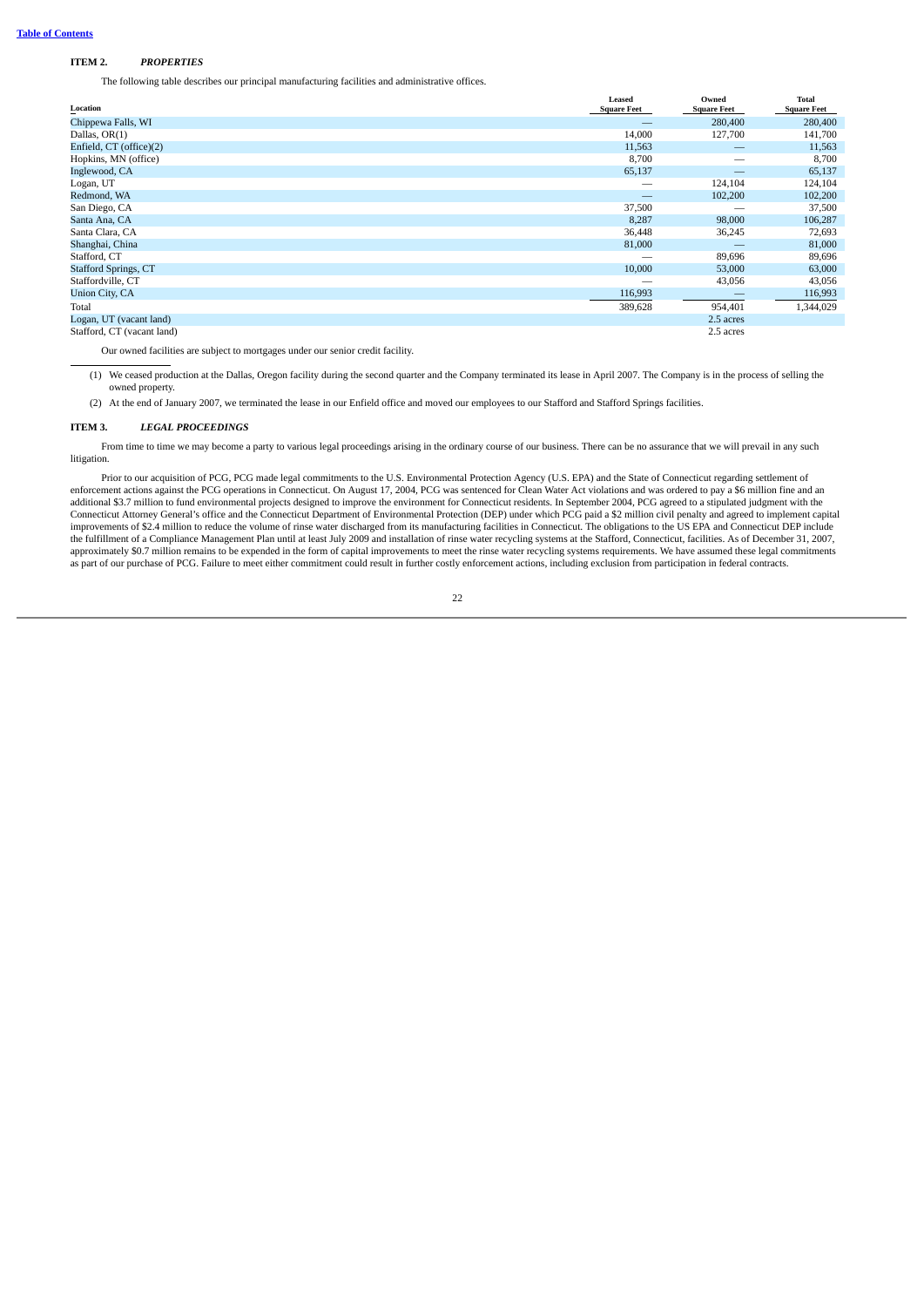## **ITEM 4.** *SUBMISSION OF MATTERS TO A VOTE OF SECURITY HOLDERS*

<span id="page-25-2"></span><span id="page-25-1"></span><span id="page-25-0"></span>Not applicable.

## **PART II**

## ITEM 5. MARKET FOR REGISTRANT'S COMMON EQUITY, RELATED STOCKHOLDER MATTERS AND ISSUER PURCHASES OF EQUITY SECURITIES

Our common stock has been listed on the Nasdaq Global Select Market under the symbol "TTMI" since September 21, 2000. The following table sets forth the quarterly high and low closing prices of our common stock as reported on the Nasdaq Global Select Market for the periods indicated.

|                       | High    | Low        |
|-----------------------|---------|------------|
| 2007:                 |         |            |
| <b>First Quarter</b>  | \$11.81 | \$<br>9.43 |
| <b>Second Quarter</b> | \$13.37 | \$<br>9.18 |
| Third Quarter         | \$14.15 | \$10.02    |
| Fourth Quarter        | \$14.20 | \$11.06    |
| 2006:                 |         |            |
| <b>First Quarter</b>  | \$15.29 | \$<br>9.68 |
| Second Quarter        | \$17.46 | \$12.56    |
| Third Quarter         | \$14.24 | \$10.00    |
| Fourth Quarter        | \$13.27 | \$11.33    |

As of March 12, 2008, there were approximately 340 holders of record of our common stock. The closing sale price of our common stock on the Nasdaq Global Select Market on March 12, 2008 was \$10.55 per share.

We have not declared or paid any dividends since 2000, and we do not anticipate paying any cash dividends in the foreseeable future. Additionally, our senior credit facility prohibits the payment of dividends. We presently intend to retain any future earnings to finance future operations and the expansion of our business.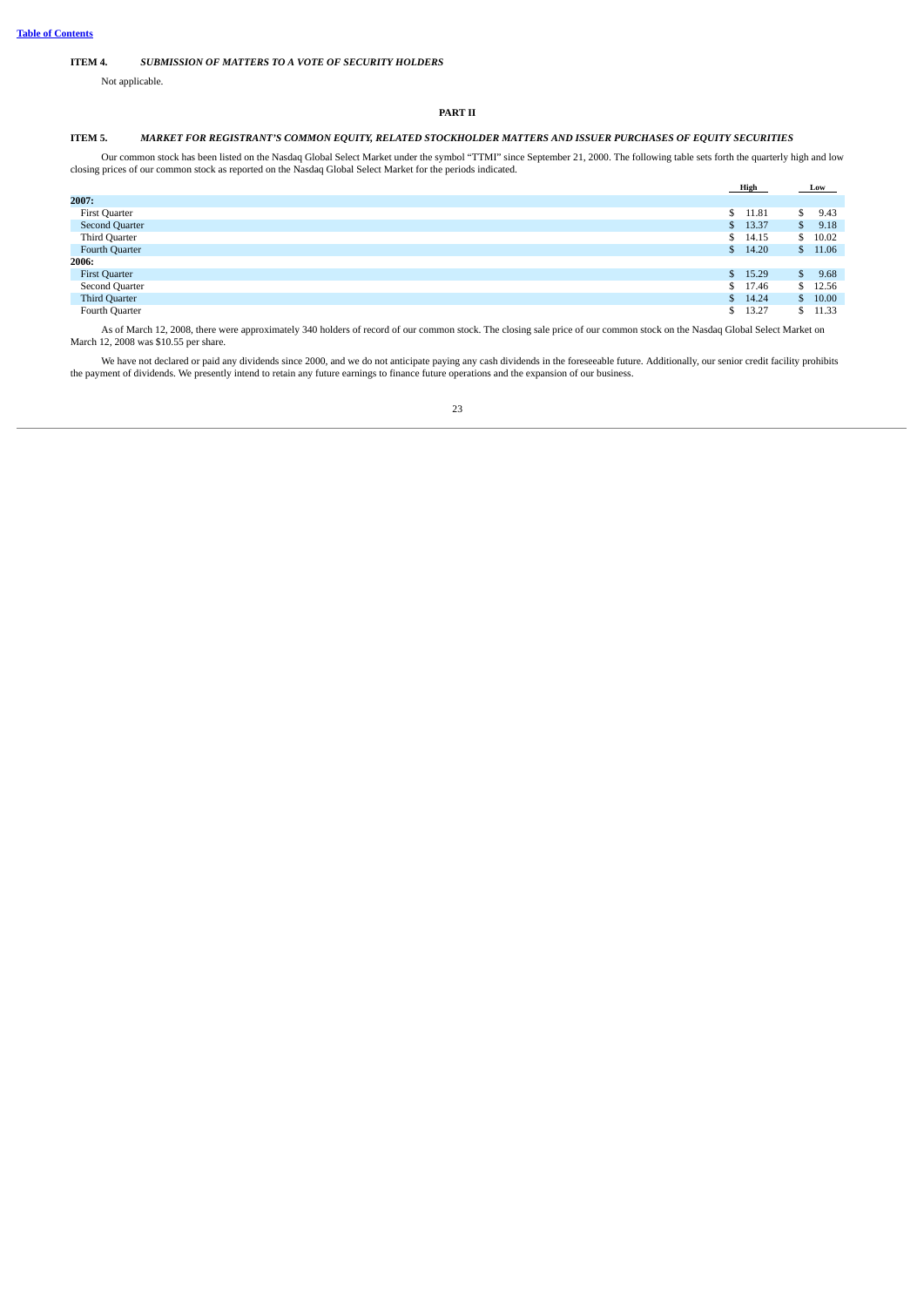## **PERFORMANCE GRAPH**

The following graph compares, for the period from December 31, 2002 to December 31, 2007, the cumulative total stockholder return on our common stock against the cumulative total return of:

- the Nasdaq Composite Index; and
- a peer group consisting of us and two other publicly traded printed circuit board companies that we have selected.

The graph assumes \$100 was invested in our common stock on December 31, 2002, and an investment in each of the peer group and the Nasdaq Composite Index, and the teinvestment of all dividends. The companies included in the



 $\,^*$  \$100 invested on 12/31/02 in stock or index-including reinvestment of dividends.

Fiscal year ending December 31.

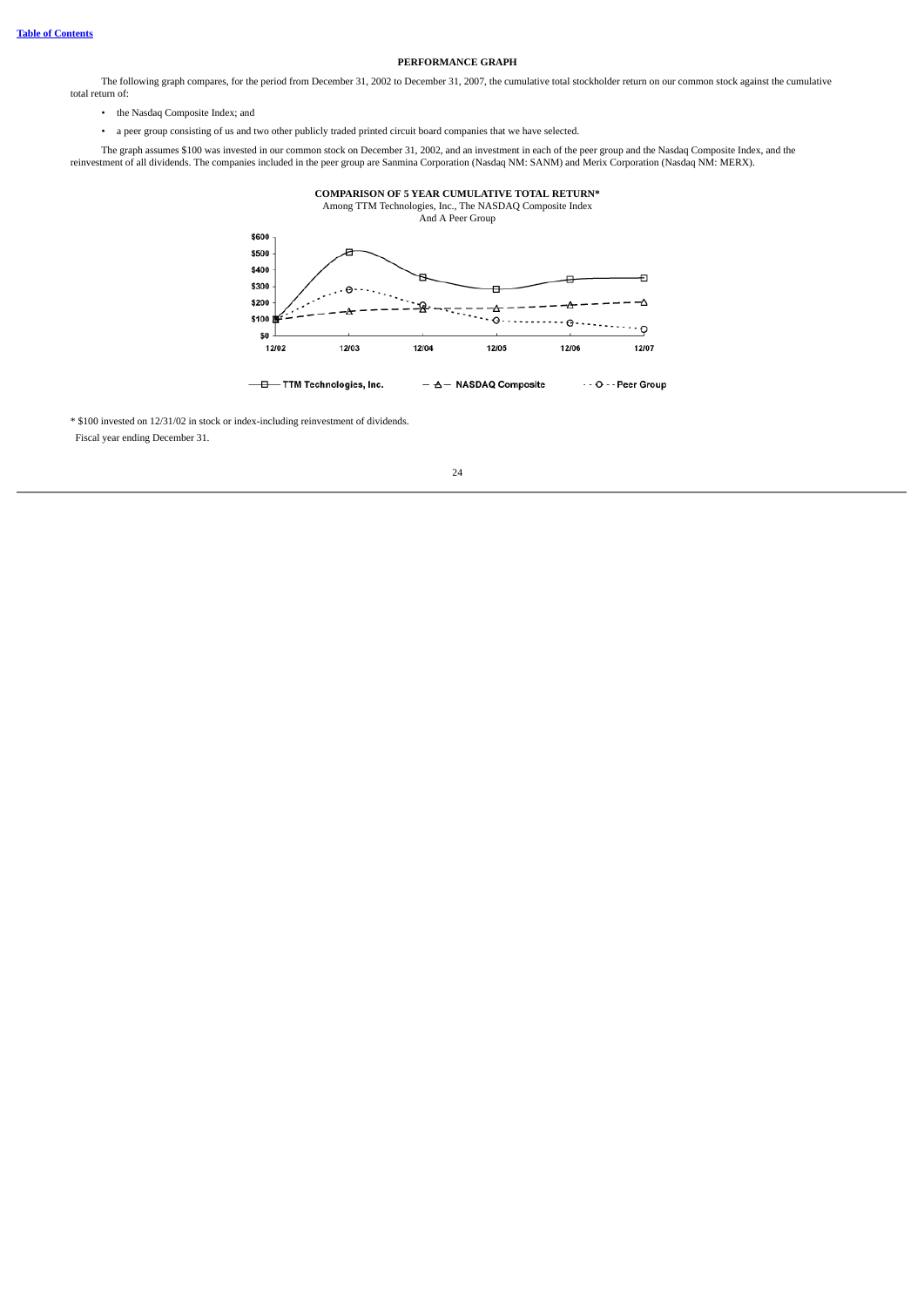## **ITEM 6.** *SELECTED FINANCIAL DATA*

<span id="page-27-0"></span>, The selected historical financial data presented below are derived from our consolidated financial statements. The selected financial data should be read in conjunction with Item 7,<br>"Management's Discussion and Analysis

|                                                                | <b>Years Ended December 31,</b> |           |                |            |    |                                               |              |           |     |         |
|----------------------------------------------------------------|---------------------------------|-----------|----------------|------------|----|-----------------------------------------------|--------------|-----------|-----|---------|
|                                                                |                                 | 2007      |                | 2006(3)(4) |    | 2005<br>(In thousands, except per share data) |              | 2004      |     | 2003(1) |
| <b>Consolidated Statement of Operations Data:</b>              |                                 |           |                |            |    |                                               |              |           |     |         |
| Net sales                                                      | \$                              | 669,458   | \$             | 369,316    | \$ | 240,209                                       | \$.          | 240,650   | \$  | 180,317 |
| Cost of goods sold                                             |                                 | 539,289   |                | 276,168    |    | 186,453                                       |              | 172,103   |     | 145,694 |
| Gross profit                                                   |                                 | 130,169   |                | 93,148     |    | 53,756                                        |              | 68,547    |     | 34,623  |
| Operating expenses:                                            |                                 |           |                |            |    |                                               |              |           |     |         |
| Selling and marketing                                          |                                 | 29,835    |                | 16,473     |    | 11,977                                        |              | 12,032    |     | 10,858  |
| General and administrative                                     |                                 | 32,628    |                | 19,656     |    | 14,135                                        |              | 13,223    |     | 11,696  |
| Amortization of definite-lived intangibles                     |                                 | 4,126     |                | 1,786      |    | 1,202                                         |              | 1,202     |     | 1,202   |
| Restructuring charges(2)                                       |                                 |           |                | 199        |    |                                               |              | 855       |     | 649     |
|                                                                |                                 |           |                |            |    | 27,314                                        |              |           |     |         |
| Total operating expenses                                       |                                 | 66,589    |                | 38,114     |    |                                               |              | 27,312    |     | 24,405  |
| Operating income                                               |                                 | 63,580    |                | 55,034     |    | 26,442                                        |              | 41,235    |     | 10,218  |
| Other income (expense):                                        |                                 |           |                |            |    |                                               |              |           |     |         |
| Interest expense                                               |                                 | (13, 828) |                | (3, 394)   |    | (251)                                         |              | (515)     |     | (680)   |
| Interest income                                                |                                 | 1,379     |                | 4,419      |    | 2,126                                         |              | 664       |     | 340     |
| Other, net                                                     |                                 | 137       |                | 43         |    |                                               |              | 129       |     | 12      |
| Income before income taxes and extraordinary item              |                                 | 51,268    |                | 56,102     |    | 28,317                                        |              | 41,513    |     | 9,890   |
| Income tax (provision) benefit                                 |                                 | (16, 585) |                | (21,063)   |    | 2,524                                         |              | (13, 183) |     | (3,901) |
| Income before extraordinary item                               |                                 | 34,683    |                | 35,039     |    | 30,841                                        |              | 28,330    |     | 5,989   |
| Extraordinary gain                                             |                                 |           |                |            |    |                                               |              |           |     | 1,453   |
| Net income                                                     | S.                              | 34,683    | \$             | 35,039     | \$ | 30,841                                        | \$.          | 28,330    | \$. | 7,442   |
| Income per common share, before extraordinary item:            |                                 |           |                |            |    |                                               |              |           |     |         |
| <b>Basic</b>                                                   | \$                              | 0.82      | \$             | 0.84       | \$ | 0.75                                          | \$           | 0.69      | \$  | 0.15    |
| <b>Diluted</b>                                                 | \$                              | 0.81      | $\mathfrak{S}$ | 0.83       | \$ | 0.74                                          | $\mathbb{S}$ | 0.68      | \$  | 0.15    |
| Net income per common share:                                   |                                 |           |                |            |    |                                               |              |           |     |         |
| <b>Basic</b>                                                   | \$                              | 0.82      | \$             | 0.84       | \$ | 0.75                                          | $\mathbb{S}$ | 0.69      | \$  | 0.19    |
| Diluted                                                        | \$                              | 0.81      | \$             | 0.83       | \$ | 0.74                                          | \$           | 0.68      | S   | 0.18    |
| Weighted average common shares:                                |                                 |           |                |            |    |                                               |              |           |     |         |
| <b>Basic</b>                                                   |                                 | 42,242    |                | 41,740     |    | 41,232                                        |              | 40,780    |     | 39,993  |
| <b>Diluted</b>                                                 |                                 | 42,568    |                | 42,295     |    | 41,770                                        |              | 41,868    |     | 41,123  |
| <b>Other Financial Data:</b>                                   |                                 |           |                |            |    |                                               |              |           |     |         |
| Depreciation of property, plant and equipment                  | \$                              | 22,772    | \$             | 12,178     | \$ | 9,290                                         | \$           | 8,213     | \$  | 7,774   |
| Restructuring charges for impairment of building and equipment |                                 |           |                |            |    |                                               |              | 855       |     | 446     |

(1) On December 26, 2002, we acquired Advanced Circuits, Inc and in 2003, we recorded extraordinary gains related to this acquisition.

(2) We recorded restructuring charges in 2003 and 2004 related to the closure of our Burlington, Washington facility and sale of the building. The charges in 2003 and 2004 were to further write down the value of the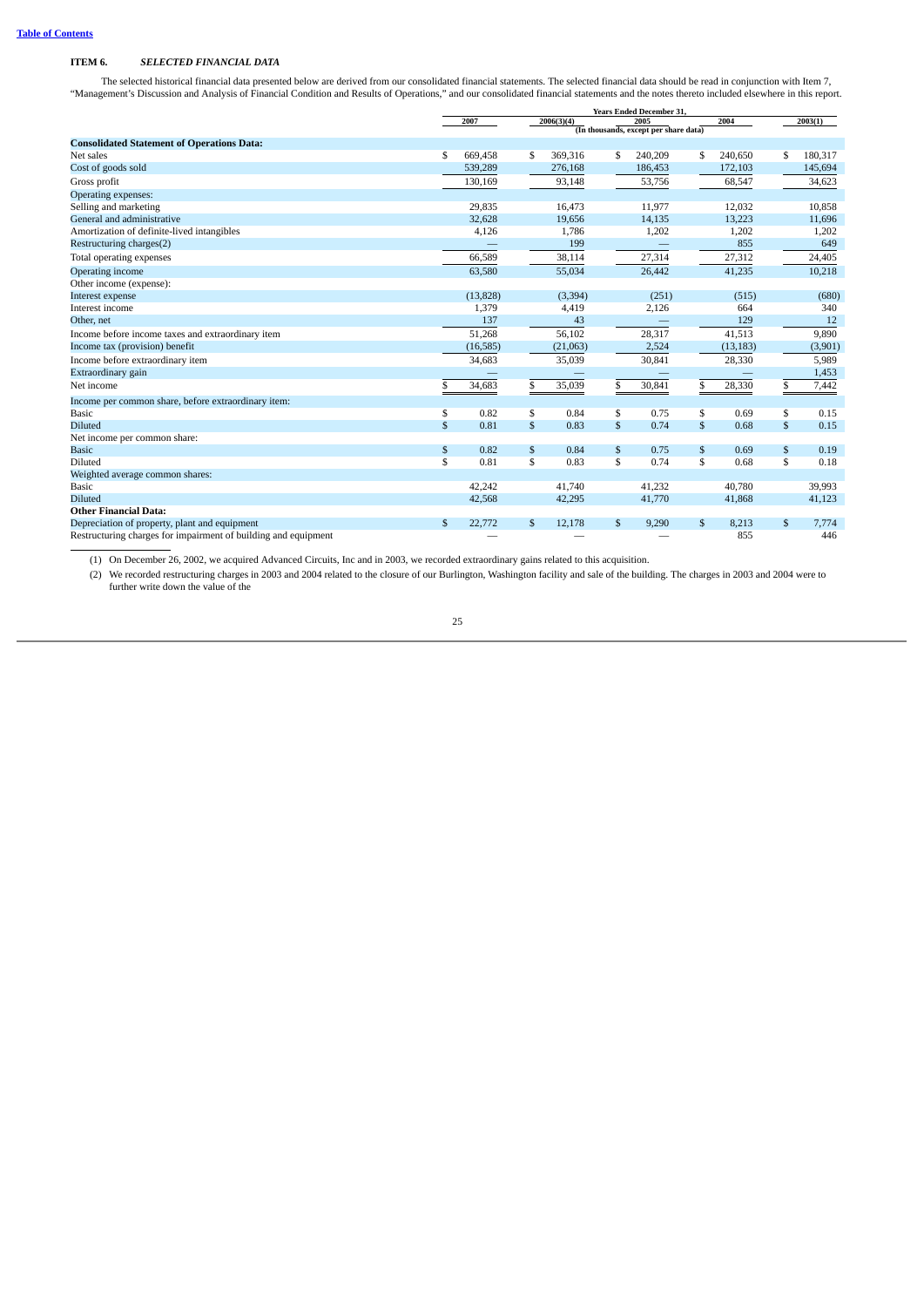building and equipment. We recorded a restructuring charge in 2006 for severance for certain sales and administrative employees of the acquiring business. See Note 3 to our consolidated financial statements included herein.

- (3) Our results for the year ended December 31, 2006, include 65 days of activity of PCG, which we acquired on October 27, 2006.
- (4) Effective January 1, 2006, we adopted Statement of Financial Accounting Standards No. 123R, "Share Based Payment" and began recording expense related to our stock options. See Note 2 to our consolidated financial statements included herein.

|                                                       | As of December 31. |              |                                |          |           |  |
|-------------------------------------------------------|--------------------|--------------|--------------------------------|----------|-----------|--|
|                                                       | 2007               | 2006         | 2005                           | 2004     | 2003      |  |
|                                                       |                    |              | (In thousands)                 |          |           |  |
| <b>Consolidated Balance Sheet Data:</b>               |                    |              |                                |          |           |  |
| Working capital                                       | \$98,839           | \$127,405    | \$111,224                      | \$82.645 | \$52,352  |  |
| <b>Total assets</b>                                   | 498,798            | 573,698      | 273.143                        | 235,770  | 205,857   |  |
| Long-term debt, including current maturities          | 85,000             | 200,705      |                                |          | 7,777     |  |
| Stockholders' equity                                  | 328,594            | 287,315      | 243.952                        | 211,626  | 178,327   |  |
|                                                       |                    |              |                                |          |           |  |
|                                                       |                    |              | <b>Year Ended December 31.</b> |          |           |  |
|                                                       | 2007               | 2006         | 2005                           | 2004     | 2003      |  |
|                                                       |                    |              | (In thousands)                 |          |           |  |
| <b>Supplemental Data:</b>                             |                    |              |                                |          |           |  |
| EBITDA(1)                                             | \$92,110           | \$<br>73,577 | \$39,176                       | \$51,560 | \$21,057  |  |
| Cash flows provided by operating activities           | 73.984             | 32,784       | 31,027                         | 48,810   | 18,582    |  |
| Cash flows used in investing activities               | (1,705)            | (234, 579)   | (13,583)                       | (9,276)  | (13, 181) |  |
| Cash flows (used in) provided by financing activities | (113, 828)         | 200,027      | 626                            | (5,989)  | 863       |  |

(1) "EBITDA" means earnings before interest expense, income taxes, depreciation and amortization. We present EBITDA to enhance the understanding of our operating results. EBITDA is a key measure we use to evaluate our operations. EBITDA is also a key component in two of our debt covenant calculations under our credit agreement: the leverage ratio and minimum interest coverage ratio. However, the EBITDA amount determined under our credit agreement is further adjusted to exclude certain transaction costs and other non-cash charges (see Management's Discussion and Analysis of Financial Condition and Results of Operations). In addition, we provide our EBITDA because we believe that investors and securities analysts will find EBITDA to be a useful measure for evaluating our operating performance and comparing our operating performance with that of similar<br>companies that have different capital structur EBITDA should not be considered as an alternative to cash flows from operating activities as a measure of liquidity or as an alternative to net income as a measure of operating results in accordance with accounting principles generally accepted in the United States. The following provides a reconciliation of EBITDA to the financial information in our consolidated statement of operations.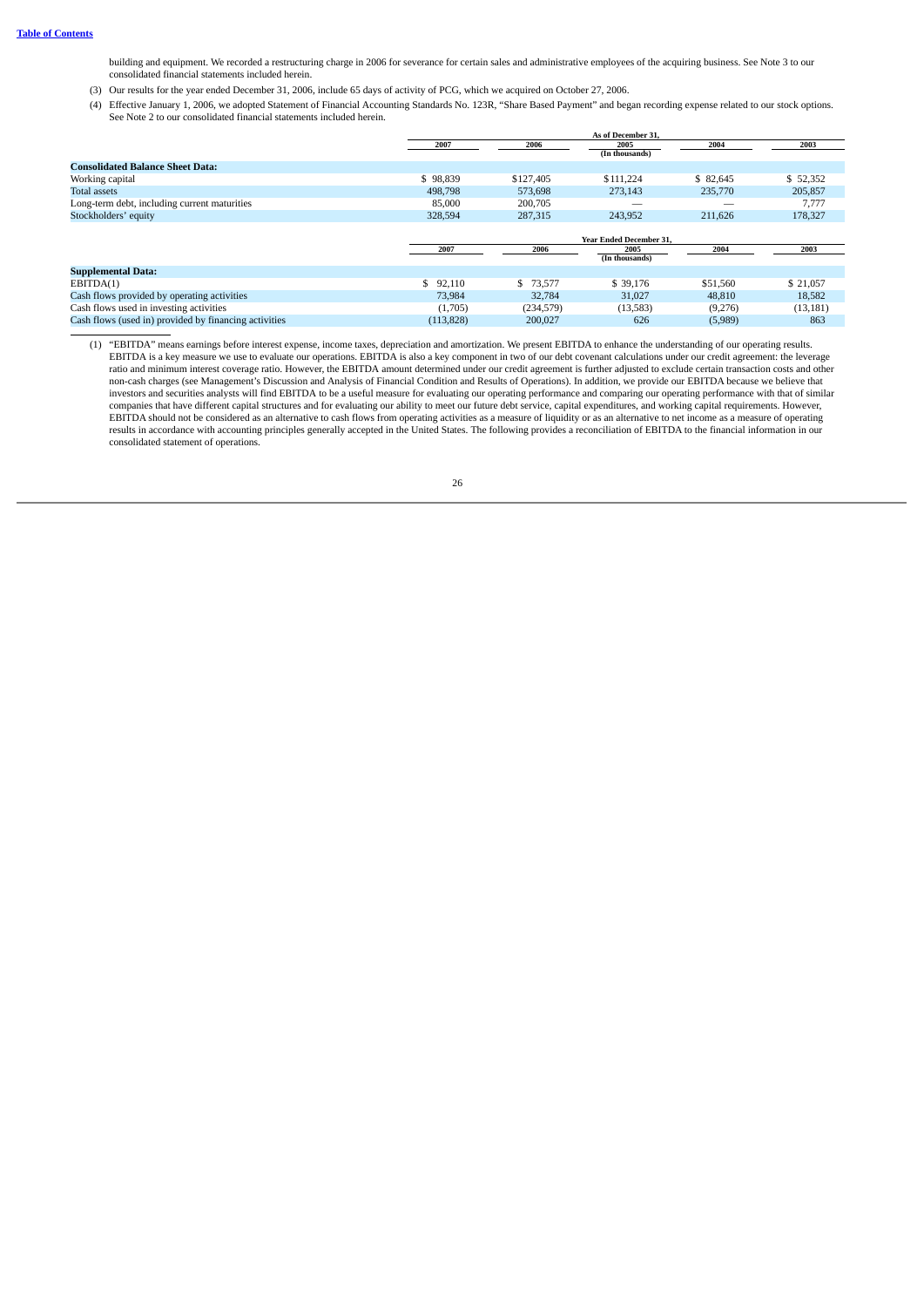|                                               |        | <b>Year Ended December 31.</b> |                        |              |        |  |  |
|-----------------------------------------------|--------|--------------------------------|------------------------|--------------|--------|--|--|
|                                               | 2007   | 2006                           | 2005<br>(In thousands) | 2004         | 2003   |  |  |
| Net income                                    | 34,683 | 35,039                         | 30,841<br>ъ.           | 28,330<br>S. | 7,442  |  |  |
| Add back items:                               |        |                                |                        |              |        |  |  |
| Income taxes                                  | 16,585 | 21,063                         | (2,524)                | 13,183       | 3,901  |  |  |
| Interest expense                              | 13,828 | 3,394                          | 251                    | 515          | 680    |  |  |
| Depreciation of property, plant and equipment | 22,772 | 12,178                         | 9,290                  | 8,213        | 7,774  |  |  |
| Amortization of intangibles                   | 4,242  | 1,903                          | 1,318                  | 1,319        | 1,260  |  |  |
| Total                                         | 57,427 | 38,538                         | 8,335                  | 23,230       | 13,615 |  |  |
| <b>EBITDA</b>                                 | 92,110 | 73,577                         | 39,176                 | 51,560       | 21,057 |  |  |

## <span id="page-29-0"></span>**ITEM 7.** *MANAGEMENT'S DISCUSSION AND ANALYSIS OF FINANCIAL CONDITION AND RESULTS OF OPERATIONS*

This financial review presents our operating results for each of the three years in the period ended December 31, 2007, and our financial condition at December 31, 2007. Except for historical information contained herein, the following discussion contains forward-looking statements which are subject to known and unknown risks, uncertainties and other factors that may cause our actual results to differ materially from those expressed or implied by such forward-looking statements. We discuss such risks, uncertainties and other factors throughout this report<br>and specifically under Item 1A financial statements and the related notes to our consolidated financial statements.

### **OVERVIEW**

We are a one-stop provider of time-critical and technologically complex printed circuit boards (PCBs) and backplane assemblies, which serve as the foundation of sophisticated electronic products. We serve high-end commercial and aerospace/defense markets — including the networking/communications infrastructure, high-end computing, defense, and industrial/medical markets — which are characterized by high levels of complexity and moderate production volumes. Our customers include original equipment manufacturers (OEMs), electronic manufacturing services (EMS) providers, and aerospace/defense companies. Our time-to-market and high technology focused manufacturing services enable our customers to reduce the time required to develop new products and bring them to market.

On October 27, 2006, we completed the acquisition of PCG from Tyco International Ltd. The total purchase price of this acquisition was \$226.8 million, excluding acquisition costs. This acquisition enhanced our business in the following ways:

- positioned us as the largest PCB fabricator in North America as well as the largest PCB fabricator in the aerospace/defense end market;
- expanded and diversified our customer base;
- added complementary commercial PCB fabrication facilities to our historic three commercial PCB manufacturing sites;
- added global backplane and sub-system assembly capability;
- entered the backplane assembly market in China with a facility in Shanghai; and
- expanded our engineering and materials expertise.

We measure customers as those companies that have placed at least two orders in the preceding 12-month period. As of December 31, 2007, we had approximately 900 customers and approximately 740 as of December 31,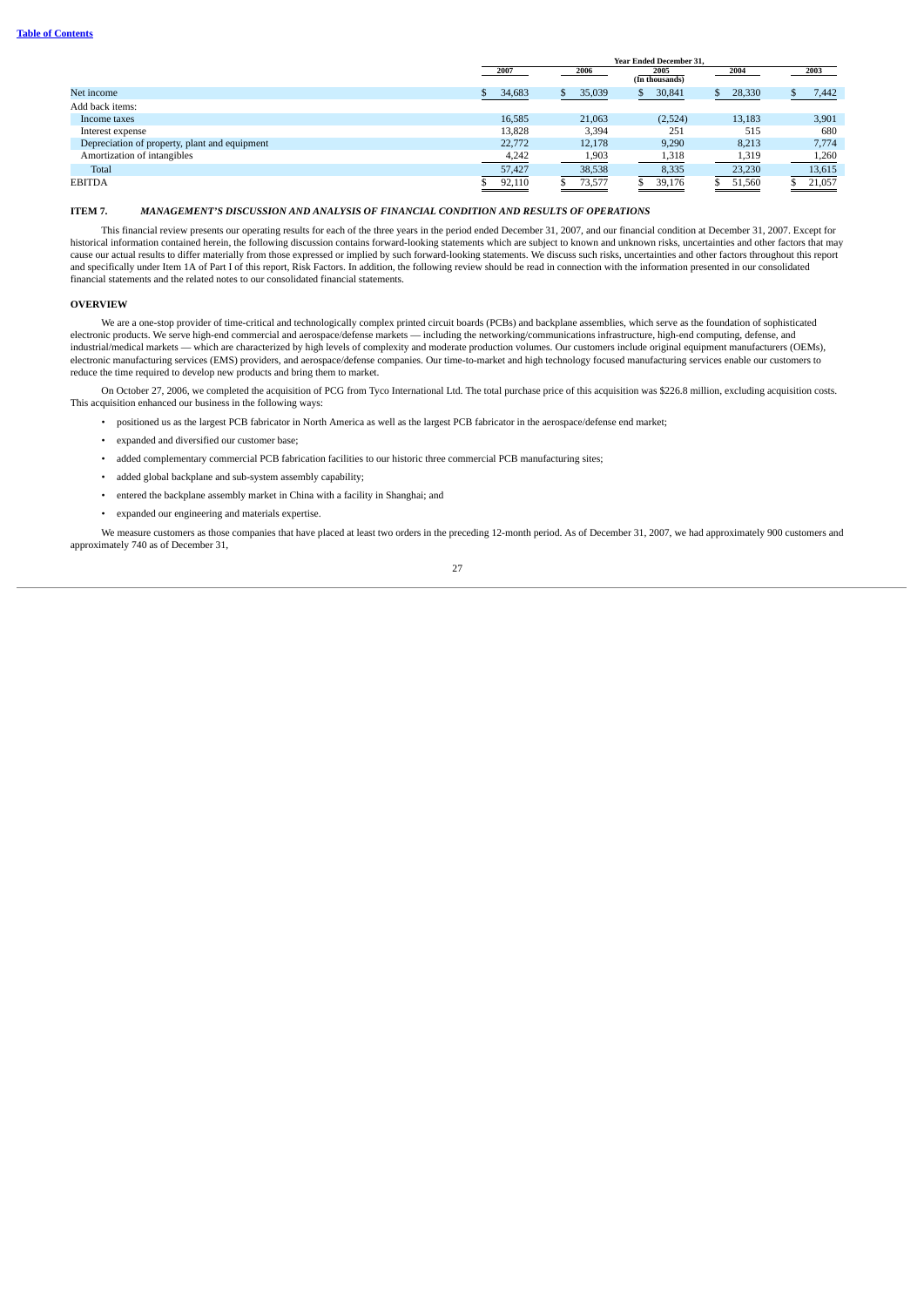2006. Sales to our 10 largest customers accounted for 44% and 53% of our net sales in 2007 and 2006, respectively. We sell to OEMs both directly and indirectly through EMS companies.<br>Sales attributable to our five largest

The following table shows the percentage of our net sales attributable to each of the principal end markets we served for the periods indicated.

|                                          |      | <b>Year Ended December 31.</b> |      |  |
|------------------------------------------|------|--------------------------------|------|--|
| <b>End Markets(1)</b>                    | 2007 | 2006                           | 2005 |  |
| Networking/Communications                | 42%  | 43%                            | 46%  |  |
| Aerospace/Defense                        | 30   | 16                             |      |  |
| Computing/Storage/Peripherals            | 14   | 29                             | 34   |  |
| Medical/Industrial/Instrumentation/Other | 14   |                                |      |  |
| Total                                    | 100% | 100%                           | 100% |  |

(1) Sales to EMS companies are classified by the end markets of their OEM customers.

For PCBs we measure the time sensitivity of our products by tracking the quick-turn percentage of our work. We define quick-turn orders as those with delivery times of 10 days or less, which typically captures research and development, prototype, and new product introduction work, in addition to unexpected short-term demand among our customers. Generally, we quote prices after we receive the design specifications and the time and volume requirements from our customers. Our quick-turn services command a premium price as compared to standard lead time products. Quick-turn orders decreased from approximately 17% of net PCB sales in 2006 to 15% of net PCB sales in 2007 due to both higher demand for our standard lead-time, high technology production services as well as the inclusion of the PCG facilities, which focus primarily on standard lead-time services. We also deliver a large percentage of compressed lead-time work with lead times of 11 to 20 days. We receive a premium price for this work as well. Purchase orders may be cancelled prior to shipment. We charge customers a fee, based on percentage completed, if an order is cancelled once it has entered production.

We derive revenues primarily from the sale of printed circuit boards and backplane assemblies using customer-supplied engineering and design plans. We recognize revenues when persuasive evidence of a sales arrangement exists, the sales terms are fixed and determinable, title and risk of loss have transferred, and collectibility is reasonably assured — generally when products are shipped to the customer. Net sales consist of gross sales less an allowance for returns, which typically has been less than 2% of gross sales. We provide our customers a limited right of return for defective printed circuit boards and backplane assemblies. We record an estimated amount for sales returns and allowances at the time of sale based on historical information.

Cost of goods sold consists of materials, labor, outside services, and overhead expenses incurred in the manufacture and testing of our products as well as stock-based compensation expense. Many factors affect our gross margin, including capacity utilization, product mix, production volume, and yield. We do not participate in any significant long-term contracts with suppliers, and we believe there are a number of potential suppliers for the raw materials we use.

Selling and marketing expenses consist primarily of salaries and commissions paid to our internal sales force and independent sales representatives, salaries paid to our sales support staff, stock-based compensation expense as well as costs associated with marketing materials and trade shows. We generally pay higher commissions to our independent sales representatives for quick-turn work, which generally has a higher gross profit component than standard lead-time work.

General and administrative costs primarily include the salaries for executive, finance, accounting, information technology, facilities and human resources personnel, as well as insurance expenses, expenses for accounting and legal assistance, incentive compensation expense, stock-based compensation expense, and bad debt expense.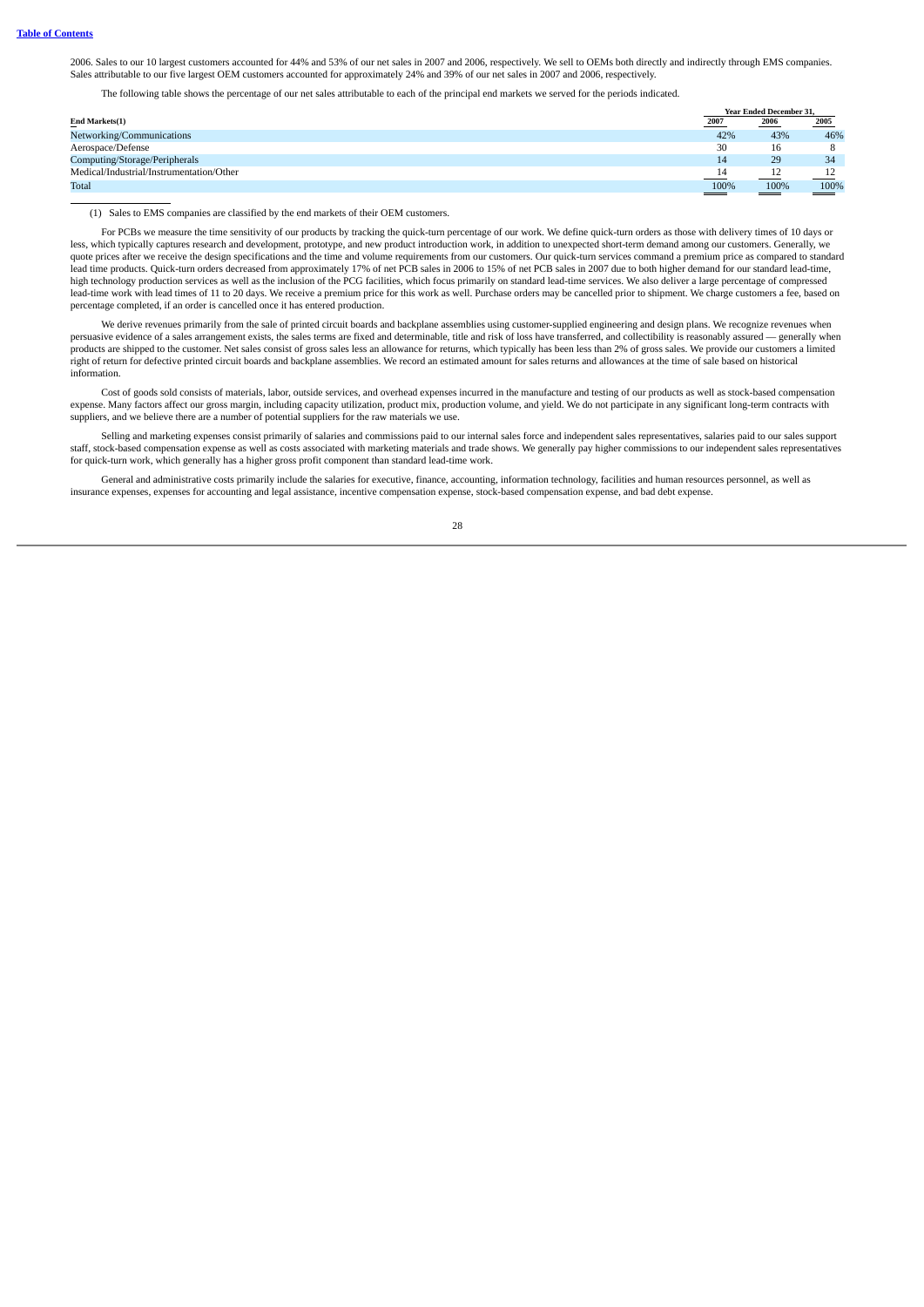## **CRITICAL ACCOUNTING POLICIES AND ESTIMATES**

Our consolidated financial statements included in this report have been prepared in accordance with accounting principles generally accepted in the United States of America. The preparation of these financial statements requires management to make estimates and assumptions that affect the reported amounts of assets, liabilities, net sales and expenses, and related disclosure of contingent assets and liabilities. Management bases its estimates on historical experience, the use of independent valuation firms and licensed environmental professionals, and on various other assumptions that are believed to be reasonable under the circumstances, the results of which form the basis for making judgments about the carrying values of assets and liabilities that are not readily apparent from other sources. Management has discussed the development, selection and disclosure of these estimates with the audit committee of our board of directors. Actual results may differ from these estimates under different assumptions or conditions.

Accounting policies for which significant judgments and estimates are made include asset valuation related to bad debts and inventory obsolescence; sales returns and allowances; impairment of long-lived assets, including goodwill and intangible assets; derivative instruments and hedging activities; realizability of deferred tax assets; establishing the fair value of individual assets acquired and individual liabilities assumed when we acquire other businesses; determining stock-based compensation expense, self-insured medical reserves, asset retirement obligations and environmental liabilities. A detailed description of these estimates and our policies to account for them is included in the notes to our consolidated financial statements in this report.

## *Allowance for Doubtful Accounts*

We provide customary credit terms to our customers and generally do not require collateral. We perform ongoing credit evaluations of the financial condition of our customers and<br>maintain an allowance for doubtful accounts

#### *Inventories*

In assessing the realization of inventories, we are required to make judgments as to future demand requirements and compare these with current and committed inventory levels. Provision is made to reduce excess and obsolete inventories to their estimated net realizable value. Our inventory requirements may change based on our projected customer demand, changes due to market conditions, technological and product life cycle changes, longer or shorter than expected usage periods, and other factors that could affect the valuation of our inventories. We maintain certain finished goods inventories near certain key customer locations in accordance with agreements. Although this inventory is typically supported by valid purchase orders, should these customers ultimately not purchase these inventories, our results of operations and financial condition would be adversely affected.

#### *Revenue Recognition*

We derive revenues primarily from the sale of printed circuit boards and backplane assemblies using customer-supplied engineering and design plans and recognize revenues when persuasive evidence of a sales arrangement exists, the sales terms are fixed and determinable, title and risk of loss have transferred, and collectibility is reasonably assured — generally when products are shipped to the customer. We provide our customers a limited right of return for defective printed circuit boards and backplane assemblies. We accrue an estimated amount for sales returns and allowances at the time of sale based on historical information. To the extent actual experience varies from our historical experience, revisions to these allowances may be required.

## *Long-lived Assets*

We have significant long-lived tangible and intangible assets consisting of property, plant and equipment, definite-lived intangibles, and goodwill. We review these assets for impairment whenever events or changes in circumstances indicate that the carrying amount of such assets may not be recoverable. In addition, we perform an impairment test related to goodwill at least annually, with the assistance of a third party valuation firm. Our goodwill and intangibles are largely attributable to our acquisitions of other businesses. During the fourth fiscal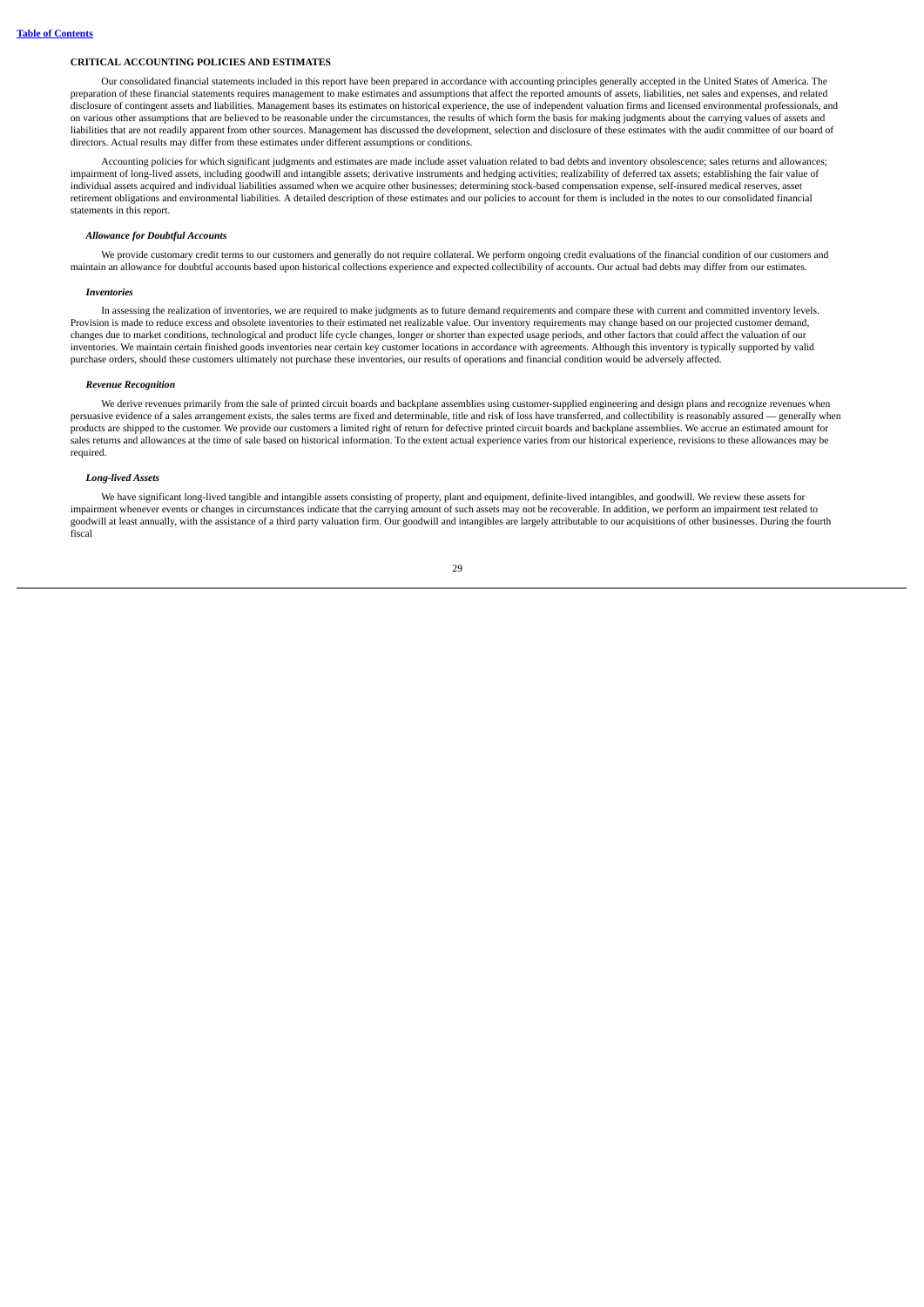quarter 2007, we performed an impairment assessment of our goodwill, which requires the use of a fair-value based analysis and determined that no impairment existed. At December 31, 2007, we determined that there were no events or changes in circumstances that indicated that the carrying amount of long-lived tangible assets and definite-lived intangible assets may not be recoverable. We use an estimate of the future undiscounted net cash flows in measuring whether our long-lived tangible assets and definite-lived intangible assets are recoverable. If forecasts and assumptions used to support the realizability of our long-lived assets change in the future, significant impairment charges could result that would adversely affect our results of operations and financial condition.

## *Derivative Instruments and Hedging Activities*

We account for derivative financial instruments and hedging activities in accordance with SFAS No. 133, Accounting for Derivative Instruments and Hedging Activities (SFAS 133), as amended by SFAS No. 138, *Accounting for Certain Derivative Instruments and Certain Hedging Activities*, an Amendment of FAS 133 and SFAS No. 149, *Amendment of Statement 133*<br>*on Derivative Instruments and Hedging Acti* to a single interest rate swap agreement.

When an interest rate swap derivative contract is executed, we designate the derivative instrument as a hedge of the variability of cash flows to be paid (cash flow hedge). For its hedging relationship, we formally document the hedging relationship and its risk management objective and strategy for undertaking the hedge, the hedging instrument, the hedged item, the nature of the risk being hedged, how the hedging instrument's effectiveness in offsetting the hedged risk will be assessed, and a description of the method of measuring ineffectiveness. We also formally assess, both at the hedge's inception and on an ongoing basis, whether the derivative that is used in hedging transactions is highly effective in offsetting changes in cash flows of hedged items.

Derivative financial instruments are recognized as either assets or liabilities on the consolidated balance sheets with measurement at fair value. On a quarterly basis, the fair value of our interest rate swap is determined based on current market quotes for the underlying LIBOR interest rate. These values represent the estimated amount the Company would receive or pay to terminate the agreement taking into consideration the difference between the contract rate of interest and rates currently quoted for agreements of similar terms and maturities. The value of the actual difference between the market rate and the hedged rate applied to the notional value of the hedge is recorded to interest expense each period. To the extent the interest rate swap provides an effective hedge, the differences between the fair value and the book value of the interest rate swap are recognized in accumulated other comprehensive income, net of tax, as a component of stockholders' equity.

## *Income Taxes*

Deferred income tax assets are reviewed for recoverability, and valuation allowances are provided, when necessary, to reduce deferred tax assets to the amounts expected to be realized. At December 31, 2007, we have net deferred income tax assets of \$4.4 million and no valuation allowance. Should our expectations of taxable income change in future periods, it may be necessary to establish a valuation allowance, which could affect our results of operations in the period such a determination is made. In addition, we record income tax provision or benefit during interim periods at a rate that is based on expected results for the full year. If we reestablish a valuation allowance subsequent to December 31, 2007, and then determine that it is more likely than not that some or all of our deferred income tax assets would be realizable in an amount greater than what already is recorded, we would reverse all or a portion of valuation allowance in the period the determination is made. If future changes in market conditions cause actual results for the year to be more or less favorable than those expected, adjustments to the effective income tax rate could be required.

## *Business Combinations*

We apply the provisions of purchase accounting when recording our acquisitions. Application of purchase accounting requires that we estimate the fair value of the individual assets acquired and liabilities assumed of a business. Determination of the fair value of the assets involves a number of judgments and estimates. In our acquisitions to date, we engaged an outside valuation firm to provide us with an appraisal report, which we utilized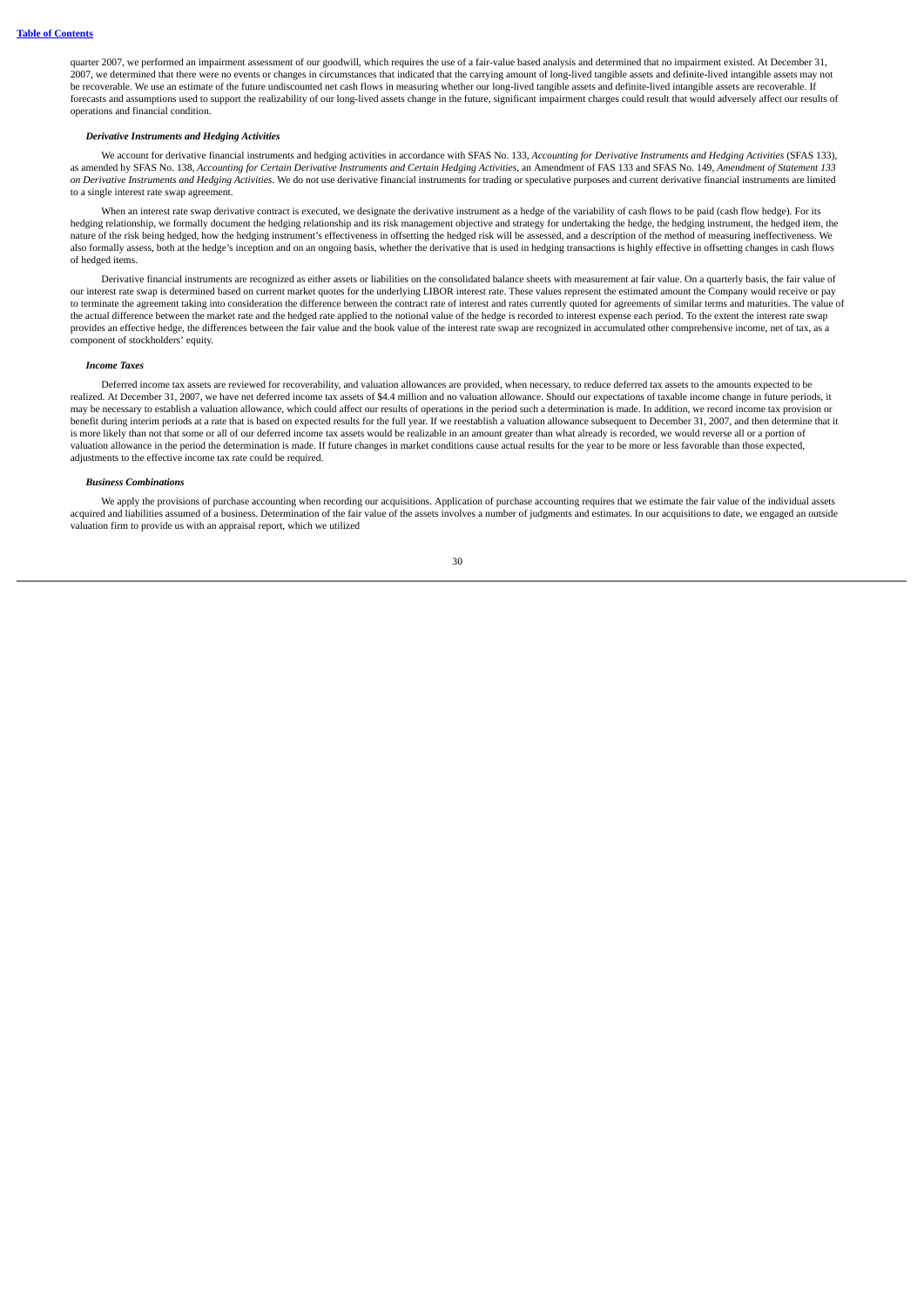in determining the purchase price allocation. The allocation of the purchase price to different asset classes impacts the depreciation and amortization expense we subsequently record. The principal assets we have acquired to date are receivables, inventory, real estate, property and equipment, as well as intangible assets such as customer relationships. The principal liabilities we have assumed to date are payables, asset retirement obligations and future environmental remediation obligations. The fair values assigned to the assets acquired and liabilities assumed in our 2006 acquisition of Tyco Printed Circuit Group have been finalized as of December 31, 2007.

## *Share-Based Awards*

Effective January 1, 2006, we adopted the fair value recognition provisions of SFAS No. 123R, *Share-Based Payments*, (SFAS 123R) using the modified prospective transition method, and therefore have not restated prior periods' results. Under this method we recognize compensation expense for all share-based payments granted on and after January 1, 2006, and prior but not yet vested as of January 1, 2006, in accordance with SFAS 123R. Under the fair value recognition provisions of SFAS 123R, we recognize stock-based compensation net of an<br>estimated forfeiture rate and only rec SFAS No. 123R adoption, we accounted for share-based payments under APB No. 25, *Accounting for Stock Issued to Employees*, and therefore we generally recognized compensation expense only when we granted options with an exercise price below the market price on the date of grant.

We estimate the value of share-based restricted stock unit awards on the date of grant using the closing share price. We estimate the value of share-based option awards on the date of grant using the Black-Scholes option pricing model. Calculating the fair value of share-based option payment awards requires the input of highly subjective assumptions, including the expected term of the share-based payment awards and expected stock price volatility. The expected term represents the average time that options that vest are expected to be outstanding. The expected volatility rates are estimated based on a weighted average of the historical volatilities of our common stock. The assumptions used in calculating the fair value of share-based payment awards represent our best estimates, but these estimates involve inherent uncertainties and the application of our judgment. As a result, if factors change and we use different assumptions, our stock-based compensation expense could be materially different in the future. In addition, we are required to estimate the expected forfeiture rate and only recognize expense for those shares expected to vest. We have currently estimated our forfeiture rate to be 7 percent. If our actual forfeiture rate is materially different from our estimate, the stock-based compensation expense could be significantly different from what we have recorded in the current period. For the year ended December 31, 2007, share-based compensation expense was \$3.4 million. At December 31, 2007, total unrecognized estimated compensation expense related to non-vested stock options was \$3.4 million, which is expected to be recognized over a weighted-average period of 1.14 years. At December 31, 2007, \$3.3 million of total unrecognized compensation cost related to restricted stock units is expected to be recognized over a weighted-average period of 1.05 years.

## *Self Insurance*

We are self-insured for group health insurance benefits provided to our employees, and we purchase insurance to protect against claims at the individual and aggregate level. The insurance carrier adjudicates and processes We estimate our exposure for claims incurred but not paid at the end of each reporting period and use historical information supplied by our insurance carrier and broker on an annual basis to estimate our liability for these claims. This liability is subject to an aggregate stop-loss that varies based on employee enrollment and factors that are established at each annual contract renewal. Our actual claims experience may differ from our estimates.

### *Asset Retirement Obligation and Environmental Liabilities*

We establish liabilities for the costs of asset retirement obligations when a legal or contractual obligation exists to dispose of or restore an asset upon its retirement and the timing and cost of such work is reasonably estimable. We record such liabilities only when such timing and costs are reasonably determinable. In addition, we accrue an

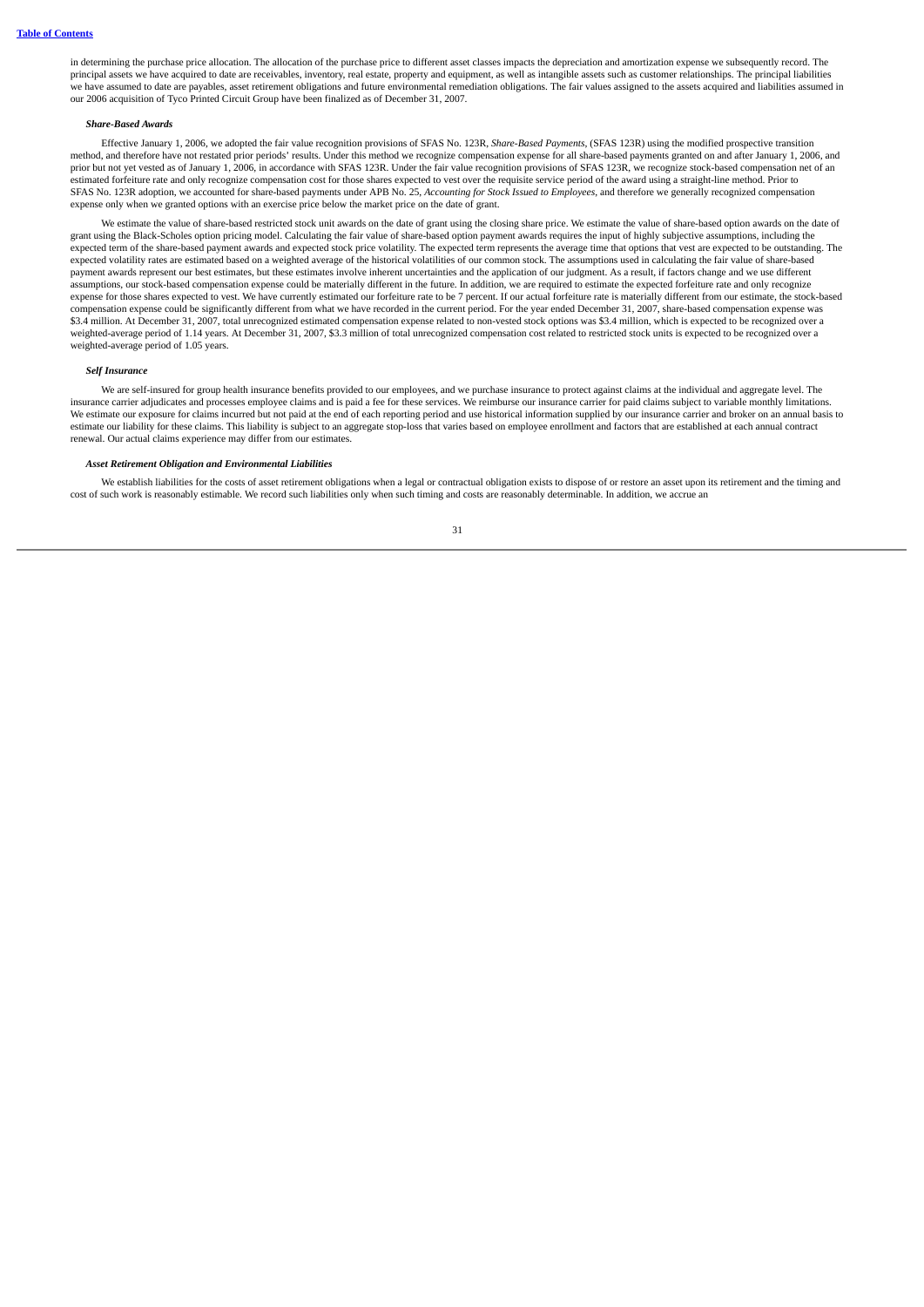estimate of the costs of environmental remediation for work at identified sites where an assessment has indicated it is probable that cleanup costs are or will be required and may be<br>reasonably estimated. In making these e required remedial actions, and we discount these estimates at 8%. We may use outside environmental consultants to assist us in making these estimates. We also are required to estimate the amount of any probable recoveries, including insurance recoveries.

## **RESULTS OF OPERATIONS**

The following table sets forth the relationship to net sales of various items in our consolidated statement of operations:

|                                            |        | Year Ended December 31, |        |  |
|--------------------------------------------|--------|-------------------------|--------|--|
|                                            | 2007   | 2006                    | 2005   |  |
| Net sales                                  | 100.0% | 100.0%                  | 100.0% |  |
| Cost of goods sold                         | 80.6   | 74.8                    | 77.6   |  |
| Gross profit                               | 19.4   | 25.2                    | 22.4   |  |
| Operating expenses:                        |        |                         |        |  |
| Selling and marketing                      | 4.4    | 4.5                     | 5.0    |  |
| General and administrative                 | 4.9    | 5.3                     | 5.9    |  |
| Amortization of definite-lived intangibles | 0.6    | 0.5                     | 0.5    |  |
| Restructuring charges                      |        |                         |        |  |
| Total operating expenses                   | 9.9    | 10.3                    | 11.4   |  |
| Operating income                           | 9.5    | 14.9                    | 11.0   |  |
| Other income (expense):                    |        |                         |        |  |
| Interest expense                           | (2.0)  | (0.9)                   | (0.1)  |  |
| Interest income                            | 0.2    | 1.2                     | 0.9    |  |
| Other, net                                 |        |                         |        |  |
| Total other (expense) income, net          | (1.8)  | 0.3                     | 0.8    |  |
| Income before income taxes                 | 7.7    | 15.2                    | 11.8   |  |
| Income tax (provisions) benefit            | (2.5)  | (5.7)                   | 1.0    |  |
| Net income                                 | 5.2%   | 9.5%                    | 12.8%  |  |

The year ended December 31, 2007 includes a full year of results of operations from PCG facilities compared to only 65 days for the year ended December 31, 2006 as the acquisition occurred on October 27, 2006. The acquisition has had and will continue to have a significant effect on our operations as discussed in the various comparisons noted below.

The Company has two reportable segments: PCB Manufacturing and Backplane Assembly. Prior to our acquisition of PCG we had one reportable segment. These reportable segments are managed separately because they distribute and manufacture distinct products with different production processes. PCB Manufacturing fabricates printed circuit boards. Backplane Assembly is a contract manufacturing business that specializes in assembling backplanes into subassemblies and other complete electronic devices. PCB Manufacturing customers are either EMS companies or OEM companies, while Backplane Assembly customers are usually OEMs. Our Backplane Assembly segment includes our Hayward, California and Shanghai, China plants and our Ireland sales and distribution infrastructure. Our PCB Manufacturing segment is composed of nine domestic PCB fabrication plants, of which one was closed during the second quarter 2007, and a facility which provides follow on value-added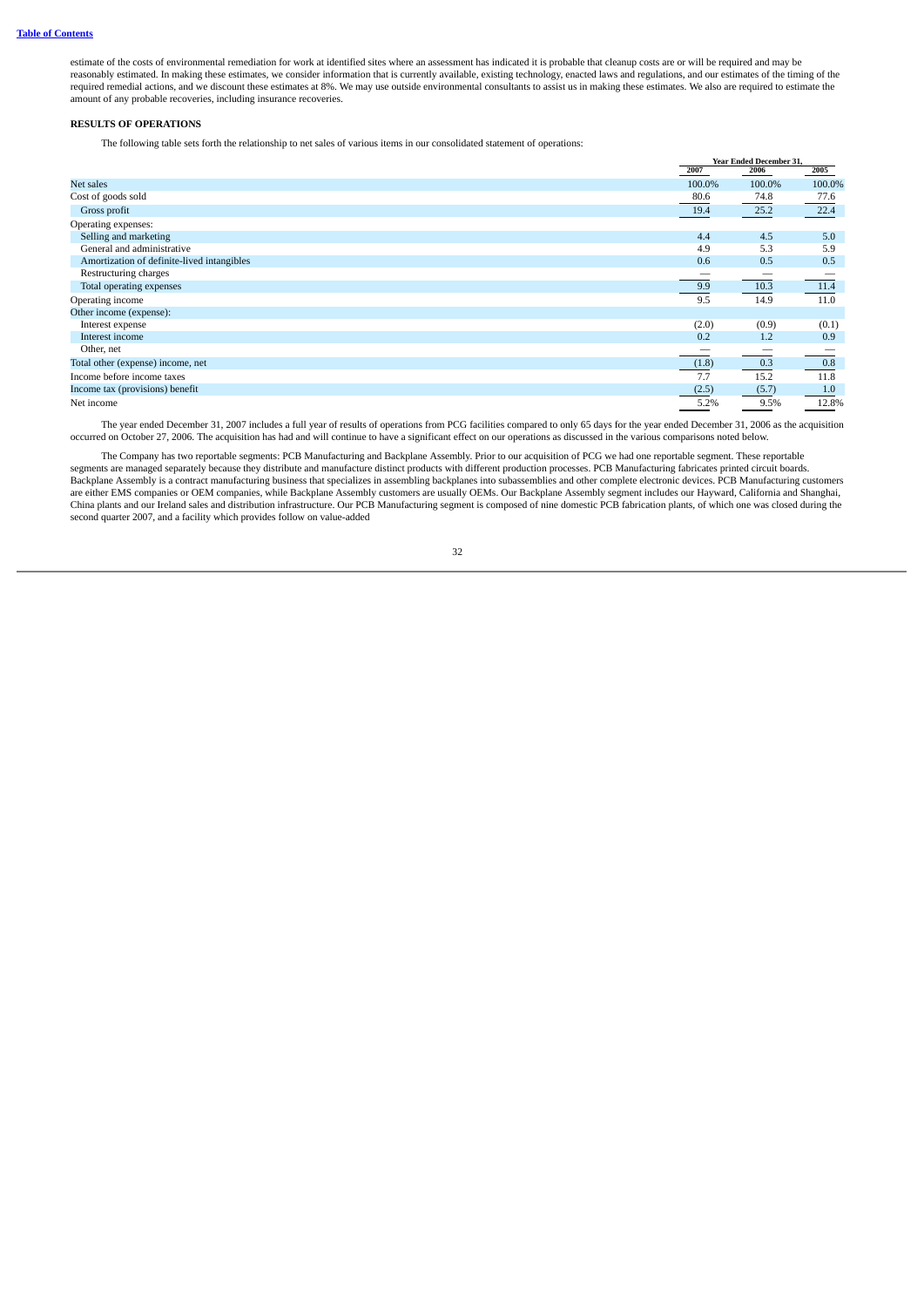services primarily for one of the PCB Manufacturing plants. The following table compares net sales by reportable segment for the years ended December 31, 2007, 2006 and 2005:

|                           |  | <b>Year Ended December 31.</b> |  |         |      |         |  |
|---------------------------|--|--------------------------------|--|---------|------|---------|--|
|                           |  | 2007<br>2006<br>(In thousands) |  |         | 2005 |         |  |
|                           |  |                                |  |         |      |         |  |
| <b>Net Sales:</b>         |  |                                |  |         |      |         |  |
| <b>PCB Manufacturing</b>  |  | 578,840                        |  | 353,734 |      | 240,209 |  |
| <b>Backplane Assembly</b> |  | 124,337                        |  | 22,357  |      |         |  |
| Total sales               |  | 703,177                        |  | 376,091 |      | 240,209 |  |
| Inter-company sales       |  | (33,719)                       |  | (6,775) |      |         |  |
| Total net sales           |  | 669,458                        |  | 369,316 |      | 240,209 |  |

## *Net Sales*

Net sales increased \$300.2 million, or 81.3%, from \$369.3 million in 2006 to \$669.5 million in 2007 due to several factors, including the addition of a full year of results from the acquired PCG facilities, and higher pricing. The increase in net sales reflects an increase of \$320.9 million from our PCG facilities, an increase of \$6.2 million from our historical operations, offset by a \$26.9 million increase in inter-company sales. The Backplane Assembly segment accounted for \$94.4 million of this net sales increase, and the PCG printed circuit board operations accounted for the remaining \$226.5 million. Printed circuit board volume increased approximately 43% due to the full year inclusion of the PCG operations. Pricing increased approximately 5% primarily due to a full year of results from the PCG facilities, which tend to have higher average pricing. The increase in pricing was driven equally by increases in quickturn and standard product pricing. Our quick-turn production, which generally is characterized by higher prices, decreased from 17% of PCB revenue in 2006 to 15% of PCB revenue in 2007 to 15% of PCB revenue in 2007 to 15% due to both higher demand for our standard lead-time, high technology production services as well as the full year inclusion of results from the PCG facilities, which focus primarily on standard lead-time services.

Net sales increased \$129.1 million, or 53.7%, from \$240.2 million in 2005 to \$369.3 million in 2006 due to several factors, including the addition of the PCG facilities, and both increased prices and production volume at the three historical TTM Technologies plants. Of the \$129.1 million increase in net sales, \$72.9 million resulted from our PCG acquisition, including \$22.4 million from the Backplane Assembly segment. Volume increased approximately 26% primarily due to higher demand from our customers for our products. Prices rose approximately 12% due to increased demand for PCBs as well as a shift in production mix toward more high technology production. Our quick-turn production, which generally is characterized by higher prices, decreased from 22% of PCB revenue in 2005 to 17% of PCB revenue in 2006 due to both higher demand for our standard lead-time, high technology production services as well as the inclusion of the PCG facilities, which focus primarily on standard lead-time services.

#### *Cost of Goods Sold*

Cost of goods sold increased \$263.1 million, or 95.3%, from \$276.2 million for 2006 to \$539.3 million for 2007. Cost of goods sold rose due to several factors, including the addition of a full year of results for the PCG facilities, especially from the Backplane Assembly operations, which have inherently higher cost content and lower margins. Likewise, higher material prices contributed to the increase in cost of goods sold from 2006 to 2007. Cost of goods sold in 2006 included \$4.0 million of manufacturing profit added to PCG inventories at the acquisition date, that was expensed during 2006. A similar adjustment increased cost of goods sold for 2007 by \$0.2 million. As a percentage of net sales, cost of goods sold increased from 74.8% for 2006 to 80.6% for 2007.

Cost of goods sold increased \$89.7 million, or 48.1%, from \$186.5 million for 2005 to \$276.2 million for 2006. Cost of goods sold rose due to several factors, including the addition of the PCG facilities, and both increased material prices and production volume at the three historic TTM Technologies plants. Adding to this increase in cost of goods sold was higher repair and maintenance costs, higher utilities costs, and higher depreciation expense. The increase in cost of goods sold included approximately \$4.0 million for the value of the manufacturing profit added to the PCG inventories at the acquisition date. In addition, higher wage rates, greater headcount, increased incentive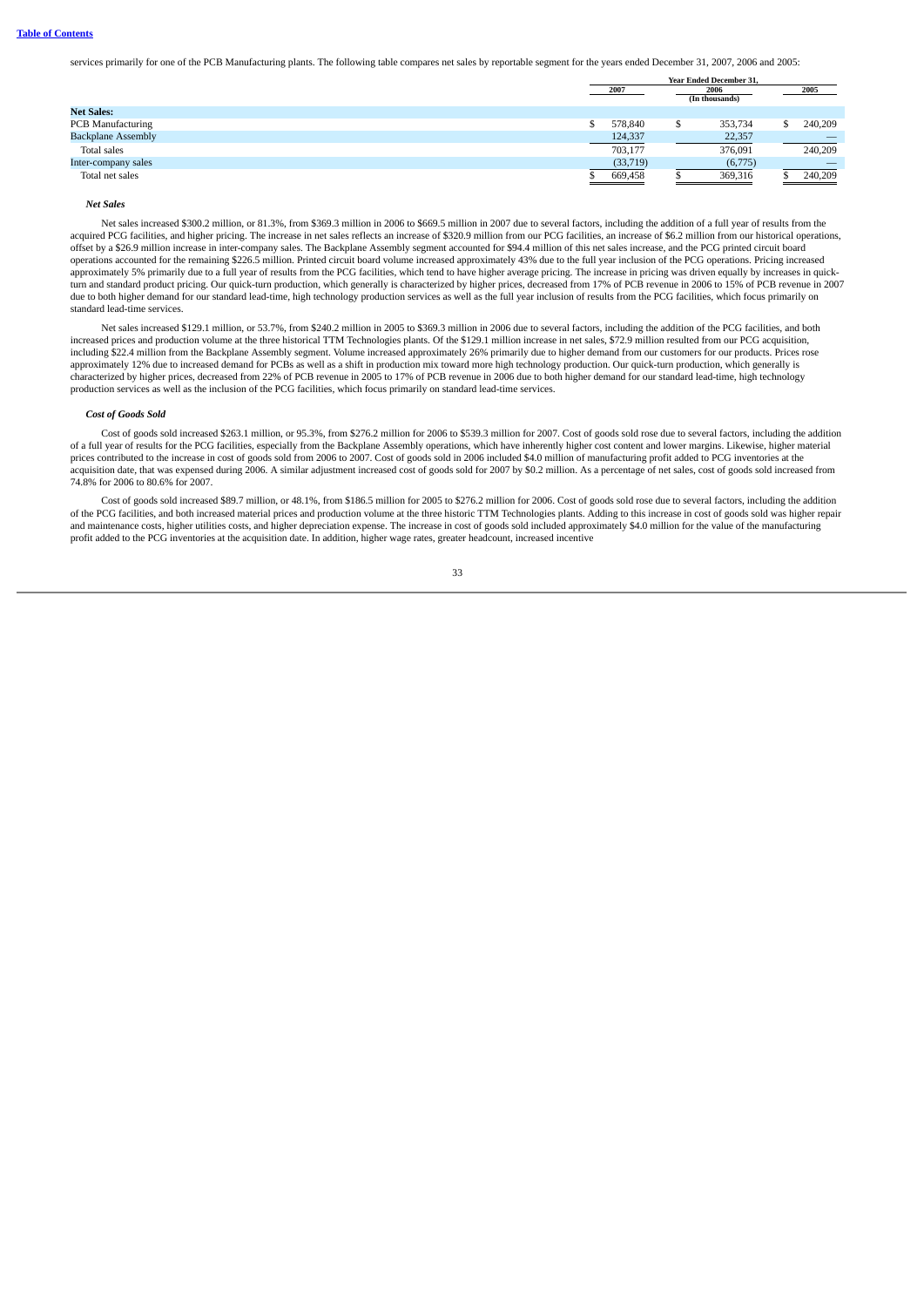compensation, and the inclusion of stock option expense led to increased labor costs. As a percentage of net sales, cost of goods sold decreased from 77.6% for 2005 to 74.8% for 2006 primarily due to increased pricing and greater absorption of fixed costs due to increased production.

#### *Gross Profit*

As a result of the foregoing regarding cost of goods sold, gross profit increased \$37.1 million, or 39.8%, from \$93.1 million for 2006 to \$130.2 million for 2007. Our gross margin decreased from 25.2% in 2006 to 19.4% in 2007. The decrease in our gross margin was largely due to inclusion of a full year of results from our Backplane Assembly operations, which have inherently lower gross margins. Additionally, slightly lower volume at our PCB Manufacturing operations reduced absorption of fixed costs at some of our plants further reducing gross margin. Printed circuit board manufacturing is a multi-step process that requires a certain level of equipment and staffing for even minimal production volumes. As production increases, our employees are able to work more efficiently and produce more printed circuit boards without incurring significant cost increases. However, at higher capacity utilization rates, additional employees and capital may be required.

For the year ended December 31, 2006, gross profit increased \$39.3 million, or 73.0%, from \$53.8 million for 2005 to \$93.1 million for 2006. Our gross margin increased from 22.4% in 2005 to 25.2% in 2006. The increase in our gross margin was due to higher sale prices for our products as well as lower cost of goods sold as a percent of net sales, which increased due to the factors discussed above, partially offset by Backplane Assembly sales, which have inherently lower gross margins. This increase in gross margin was fueled by increased absorption of fixed costs due to increased production.

#### *Selling and Marketing Expenses*

Selling and marketing expenses increased \$13.3 million, or 80.6%, from \$16.5 million for 2006 to \$29.8 million for 2007, due to inclusion of a full year of results of the PCG facilities in 2007. As a percentage of net sales, selling and marketing expenses decreased slightly from 4.5% in 2006 to 4.4% in 2007. The components of selling and marketing expenses as a percent of net sales did not change significantly from 2006 to 2007.

Selling and marketing expenses increased \$4.5 million, or 37.5%, from \$12.0 million for 2005 to \$16.5 million for 2006, primarily due to the inclusion of the PCG facilities in our results for 2006 as well as higher commission expense due to higher revenue. As a percentage of net sales, selling and marketing expenses decreased from 5.0% in 2005 to 4.5% in 2006 due<br>to greater absorption of fixed costs

#### *General and Administrative Expense*

General and administrative expenses increased \$12.9 million from \$19.7 million, or 5.3% of net sales, for 2006 to \$32.6 million, or 4.9% of net sales, for 2007. The increase in expenses resulted primarily from the inclusion of the PCG facilities in our results for the full year of 2007. Other factors that increased general and administrative expense were higher stockbased compensation expense from a greater number of employees participating in our equity award program as well as increased accounting, legal and consulting expenses related to<br>integration of the acquisition as well as br percentage of net sales, primarily due to greater absorption of these costs over a larger revenue base.

General and administrative expenses increased \$5.6 million from \$14.1 million, or 5.9% of net sales, for 2005 to \$19.7 million, or 5.3% of net sales, for 2006. The increase in expenses resulted primarily from the inclusion of the PCG facilities in our results for 2006. Other factors that increased general and administrative expense were higher incentive compensation and stock-based compensation expense as well as increased accounting, legal fees and consulting expenses related to completion and integration of the acquisition. General and administrative expenses decreased as a percentage of net sales, primarily due to greater absorption of these costs over a larger revenue base.

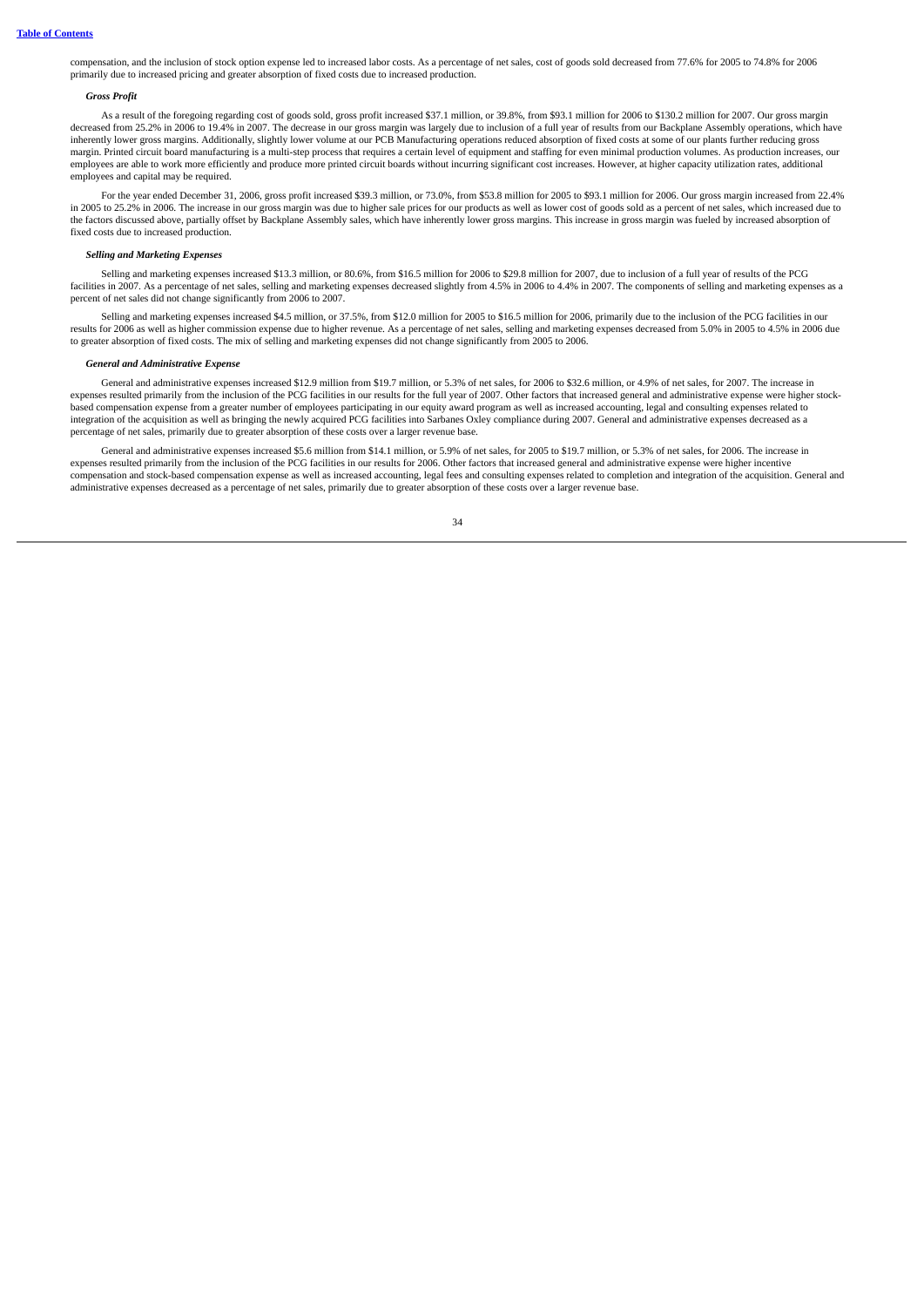#### *Amortization of Definite-lived Intangibles*

Amortization expense related to definite-lived intangibles increased \$2.3 million to \$4.1 million, or 0.6% of net sales, in 2007 compared to \$1.8 million, or 0.5% of net sales, in 2006. Similarly, amortization expense related to definite-lived intangibles increased \$0.6 million to \$1.8 million, or 0.5% of net sales, in 2006 compared to \$1.2 million, or 0.5% of net sales, in 2005. The increase in amortization expense for both 2007 and 2006 is primarily due to the increase in strategic customer relationship intangibles related to the PCG acquisition in October 2006.

#### *Restructuring Charges*

In the fourth fiscal quarter 2006, we recorded a restructuring charge of \$0.2 million related to realigning certain sales and administrative functions.

### *Other Income (Expense)*

Other income (expense) declined \$13.4 million from income of \$1.1 million in 2006 to expense of \$12.3 million in 2007. This net decrease resulted from an increase of \$10.4 million in interest expense and the accelerated amortization of debt issuance costs related to our \$200 million senior secured term loan used to fund the acquisition of PCG, and a decrease of \$3.0 million in interest income primarily from interest earned on lower balances of cash and cash equivalents.

Other income (expense) declined \$0.8 million from income of \$1.9 million in 2005 to income of \$1.1 million in 2006. This net decrease resulted from an increase of \$3.1 million in interest expense and amortization of debt issuance costs due to early repayment of outstanding principle balance of our \$200 million senior secured term loan used to fund the acquisition of PCG, net of an increase of \$2.3 million from interest earned on higher balances in cash and cash equivalents and short-term investments for most of 2006.

#### *Income Taxes*

The provision for income taxes decreased from \$21.1 million for 2006 to \$16.6 million for 2007. The decrease in income tax provision from 2006 to 2007 resulted from the release of the valuation allowance of \$2.7 million to reflect the our ability to utilize state tax credit carryforwards, lower pretax income in 2007, and a lower effective tax rate for 2007. Our effective tax rate was 37.5% in 2006 and our effective tax rate is 32.3% in 2007. Excluding the favorable impacts to our tax provision resulting from the decreases in our valuation allowance in 2007, our effective tax rate in 2007 was 37.0%. Our effective tax rate is primarily impacted by the federal income tax rate; apportioned state income tax rates; utilization of other credits and deductions available to us; and certain non-deductible items.

The provision for income taxes increased from a \$2.5 million benefit for 2005 to a \$21.1 million provision for 2006. The change from an income tax benefit in 2005 to an income tax provision in 2006 resulted from a favorable valuation allowance adjustment in 2005, higher pretax income in 2006, and a higher effective tax rate for 2006. Our effective tax benefit rate was 8.9% in 2005, and our effective tax provision rate was 37.5% in 2006. Our effective tax rate is primarily impacted by the federal income tax rate; apportioned state income tax rates; utilization of other credits and deductions available to us; and certain non-deductible items. During 2006, reversal of approximately \$0.1 million of valuation allowance slightly impacted our effective tax rate.

#### **Liquidity and Capital Resources**

Our principal sources of liquidity have been cash provided by operations, borrowings under our senior secured credit facility, and proceeds from employee exercises of stock options. Our principal uses of cash have been to finance acquisitions, meet debt service requirements, finance capital expenditures, and fund working capital requirements. We anticipate that servicing debt, funding working capital requirements, and financing capital expenditures will continue to be the principal demands on our cash in the future. On October 27, 2006, we completed the PCG acquisition for \$226.8 million, excluding acquisition costs. This purchase price was paid using some of our available cash and cash equivalents as well as proceeds from our \$200 million senior secured term loan. Additionally, we supplemented the senior secured term loan with a \$40 million senior secured revolving credit facility.

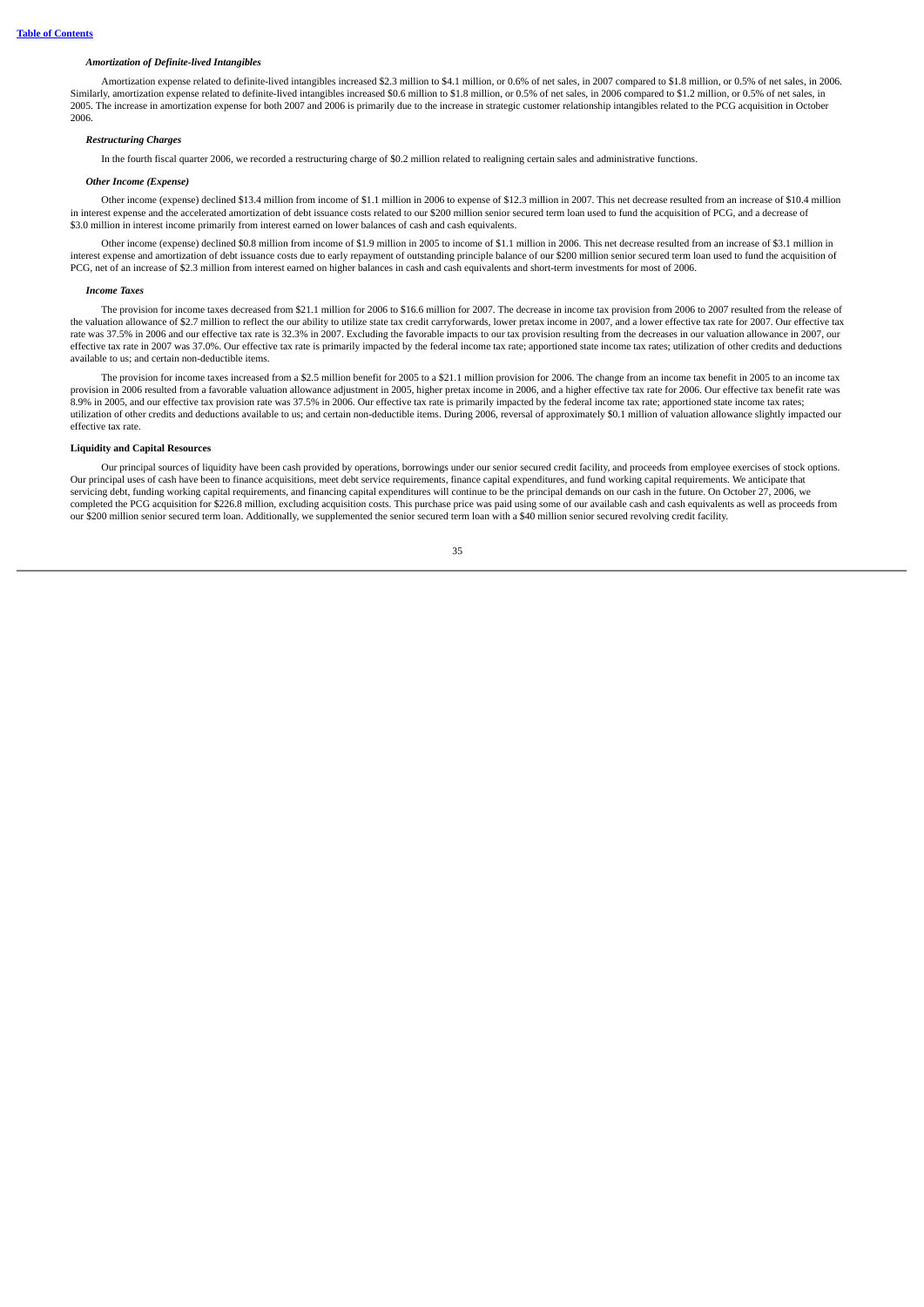As of December 31, 2007, we had net working capital of approximately \$98.8 million, compared to \$127.4 million as of December 31, 2006. The decrease in working capital is primarily attributable to a reduction in cash and short-term investments which was used to reduce our overall debt outstanding.

Net cash provided by operating activities was \$74.0 million in 2007 compared to \$32.8 million in 2006 and \$31.0 million in 2005. Our 2007 operating cash flow of \$74.0 million, which significantly benefited from the acquisition of PCG, primarily reflects net income of \$34.7 million, \$30.7 million of depreciation and amortization, \$3.4 million of stock-based compensation, a decrease in net deferred income tax assets of \$1.8 million, and a net decrease in working capital of \$3.5 million. Our 2006 operating cash flow of \$32.8 million as compared to 2005 primarily reflects net income of \$35.0 million, \$14.5 million of depreciation and amortization, \$1.6 million of stock-based compensation, a decrease in deferred income tax assets of \$4.9 million, partially offset by a net increase in working capital of \$21.8 million, excluding cash and short-term investments.

Net cash used in investing activities was \$1.7 million in 2007, compared to \$234.6 million in 2006 and \$13.6 million in 2005. In 2006, we acquired the PCG business and used cash of \$230.9 million, which is net of the cash acquired and includes the direct acquisition costs. In 2007, we made net purchases of approximately \$12.7 million of property, plant, and equipment, offset by proceeds of \$11.0 million from the redemption of short-term investments. In 2006, we made net purchases of approximately \$14.1 million of property, plant, and equipment, offset by a reduction of \$10.4 million in our net short-term investments.

Net cash used in financing activities was \$113.8 million in 2007, compared to cash provided of \$200.0 million in 2006 and \$0.6 million in 2005. Our 2007 financing net cash used reflects repayments of \$115.7 million of debt, partially offset by proceeds of \$1.7 million from employee stock option exercises and \$0.2 million from other factors. Our 2006 financing net cash flow reflects proceeds of \$200.0 million from issuance of debt, approximately \$5.0 million from employee stock option exercises and \$0.9 million from a variety of other factors, partially offset by payment of \$5.9 million of debt issuance costs for our senior secured term loan and revolving credit facility. As of December 31, 2007, we had \$85.0 million of long-term debt obligations outstanding under our senior secured term loan facility and no borrowing outstanding under our senior secured revolving credit facility. Beginning with our adoption of SFAS 123R on January 1, 2006, the excess of tax benefits upon exercise of common stock options is reported as a cash flow from financing activities.

Our 2008 capital expenditure plan is expected to total approximately \$23 million and will fund capital equipment purchases to increase capacity and expand our technological capabilities throughout our facilities.

In connection with the PCG acquisition, the Company is involved in various stages of investigation and cleanup related to environmental remediation at two Connecticut sites and is obligated to investigate a third Connecticut site. The Company currently estimates that it will incur remediation costs of \$0.8 million to \$1.3 million over the next 12 to 84 months related to these matters. In addition, the Company has obligations to the Connecticut Department of Environmental Protection to make certain environmental asset improvements to the waste water treatment systems in two Connecticut plants. These costs are estimated to be \$0.7 million and have been considered in the Company's capital expenditures plan for 2008. Lastly, we are treatment systems in two Connecticut pl required to maintain a compliance management plan through July 2009 under a compliance agreement with the US Environmental Protection Plan, assumed from Tyco.

On October 27, 2006, we entered into a credit agreement (the Credit Agreement) with certain lenders led by UBS Securities LLC. The Credit Agreement consists of a \$200 million senior secured term loan, which matures in October 2012 and a \$40 million senior secured revolving loan facility, which matures in October 2011. The Credit Agreement is secured by substantially all of our domestic assets and 65% of foreign assets. The senior secured revolving loan facility also contains a \$10 million letter of credit sub-facility. The Credit Agreement is rated BB+ by Standard and Poors and B1 by Moodys.

Borrowings under the Credit Agreement will bear interest at a floating rate of either a base rate (the Alternate Base Rate) plus an applicable interest margin or LIBOR plus an applicable interest margin. The Alternate Base Rate is equal to the greater of (i) the federal funds rate plus 0.50% or (ii) the prime rate. Borrowings under the Credit Agreement, at our option,<br>will initially bear interes margins on both Alternate Base Rate and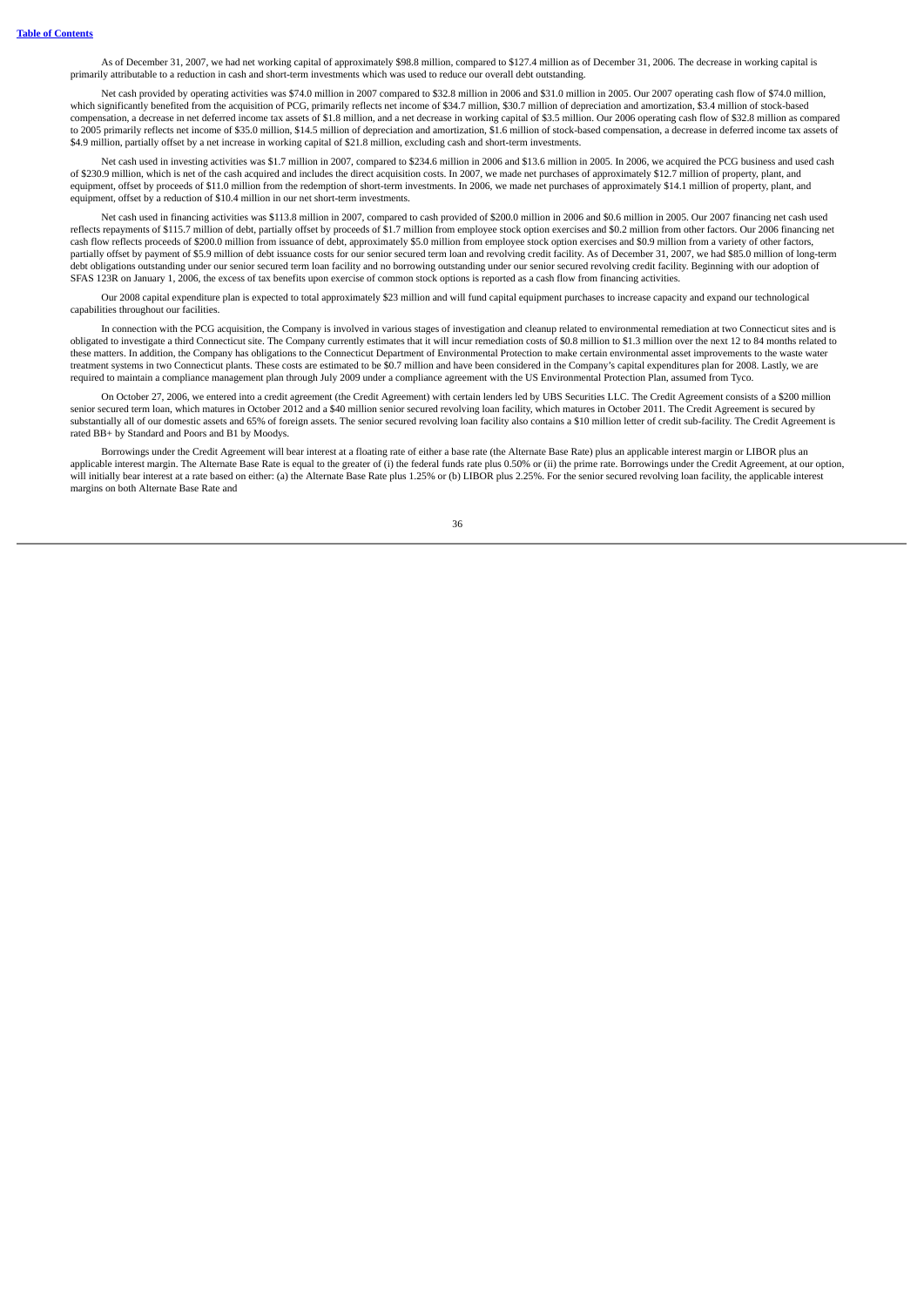LIBOR may decrease by up to 0.50% if our total leverage ratio decreases as defined under the terms of the Credit Agreement. There is no provision, other than an event of default, for these<br>interest margins to increase. At

Each calendar year we are required to repay 1% of the outstanding senior secured term loan balance, subject to specific adjustments, as defined in the Credit Agreement. We do not have a contractual maturity payment due in 2008, however we expect to repay \$40 million during the next fiscal year. Borrowings under the Credit Agreement are subject to certain financial and operating covenants that include, among other provisions, limitations on dividends, stock repurchases, and stock redemptions in addition to maintaining maximum total leverage ratios and minimum interest coverage ratios. We are in compliance with these covenants at December 31, 2007.

We are also required to pay a commitment fee of 0.50% per annum on the unused portion of the senior revolving loan facility. As of December 31, 2007, \$0.3 million of the standby letter of credit was outstanding. Available borrowing capacity under the senior secured revolving loan facility was \$39.7 million at December 31, 2007.

Based on our current level of operations, we believe that cash generated from operations, available cash and amounts available under our five-year senior secured \$40 million revolving credit facility will be adequate to meet our currently anticipated debt service, capital expenditure, and working capital needs for the next 12 months and beyond. Additionally, on January 15, 2008, we submitted a universal shelf registration statement with the U.S. Securities and Exchange Commission (SEC) for the registration and potential issuance of up to \$200 million of securities, which may include common stock, preferred stock, convertible debt or any combination thereof. Upon being declared effective by the SEC, the shelf registration statement will allow us to sell the various securities in one or more offerings in the future. We have no immediate plans to sell any securities under this shelf registration. A prospectus supplement will describe the terms of any particular offering made under the universal shelf registration statement. We may use all or a portion of the net proceeds to fund potential investments in, and acquisitions of, companies, businesses, partnerships, minority investments, products or technologies. Currently, there are no commitments or agreements regarding any such acquisitions or investments.

Our principal liquidity needs for periods beyond the next 12 months are to meet debt service requirements as well as for other contractual obligations as indicated in our contractual obligations table below and for capital purchases under our annual capital expenditure plan.

#### **Contractual Obligations and Commitments**

The following table provides information on contractual obligations as of December 31, 2007:

| Contractual Obligations(1)(2)   | Total   | <b>Less Than</b><br>1 Year | (In thousands) | 1-3 Years                | 4-5 Years | After<br>5 Years |
|---------------------------------|---------|----------------------------|----------------|--------------------------|-----------|------------------|
| <b>Operating leases</b>         | 7.669   | 2.759                      |                | 3.055                    | 630       | 1.225            |
| Purchase obligations            | 866     | 866                        |                | $\overline{\phantom{a}}$ |           | __               |
| Debt obligations                | 85,000  | 40,000                     |                | 459                      | 44,541    |                  |
| Interest on debt obligations(3) | 17,553  | 4,810                      |                | 6,701                    | 6,042     |                  |
| Total contractual obligations   | 111.088 | 48,435                     |                | 10,215                   | 51,213    | 1,225            |

(1) FIN 48 unrecognized tax benefits of \$0.4 million are not included in the table above as we are not sure when the amount will be paid.

(2) Environmental liabilities of \$0.9 million, not included in the table above, are accrued and recorded as long-term liabilities in the consolidated balance sheet.

(3) For variable rate debt, interest is based upon the rates in effect at December 31, 2007, adjusted for the impact of our interest rate hedge.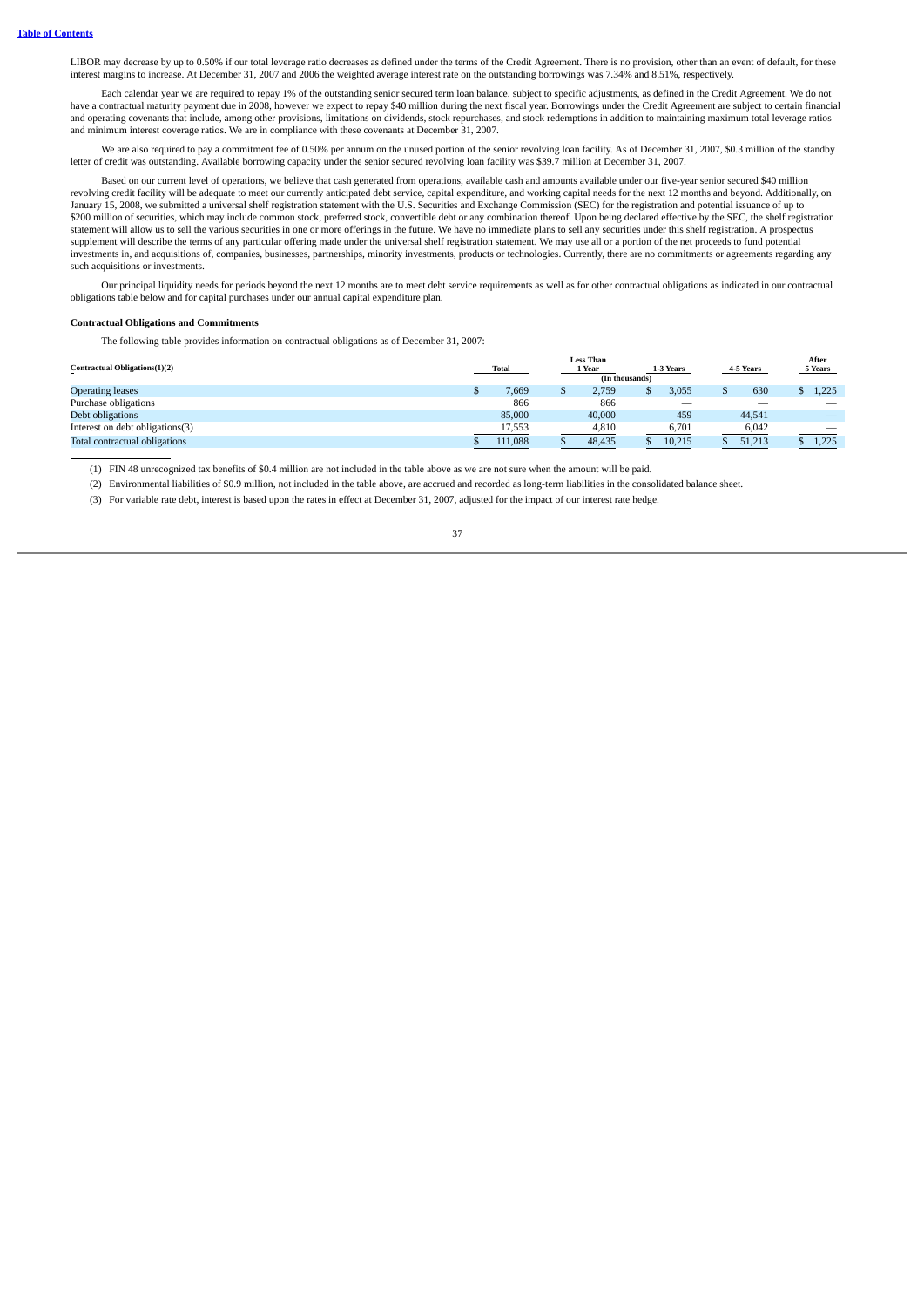### **Impact of Inflation**

We believe that our results of operations are not dependent upon moderate changes in the inflation rate as we expect that we generally will be able to continue to pass along component price increases to our customers.

#### **Seasonality**

We have historically experienced some seasonality in our second and third fiscal quarters in our computing/storage/peripherals end market.

#### **Recently Issued Accounting Pronouncements**

In December 2007, the FASB issued Statement of Financial Accounting Standards No. 141 (revised 2007), *Business Combinations* (SFAS 141(R)). SFAS 141(R) changes the requirements for an acquirer's recognition and measurement of the assets acquired and the liabilities assumed in a business combination. SFAS 141(R) is effective for annual periods beginning after December 15, 2008 and should be applied prospectively for all business combinations entered into after the date of adoption. We expect the impact of adopting SFAS 141(R) will depend on future acquisitions.

In December 2007, the FASB issued Statement of Financial Accounting Standards No. 160, Noncontrolling Interests in Consolidated Financial Statements - an amendment of ARB No. 51 (SFAS 160). SFAS 160 requires (i) that noncontrolling (minority) interests be reported as a component of shareholders' equity, (ii) that net income attributable to the parent and to the noncontrolling interest be separately identified in the consolidated statement of operations, (iii) that changes in a parent's ownership interest while the parent retains its controlling interest be accounted for as equity transactions, (iv) that any retained noncontrolling equity investment upon the deconsolidation of a subsidiary be initially measured at fair value, and (v) that sufficient disclosures are provided that clearly identify and distinguish between the interests of the parent and the interests of the noncontrolling owners. SFAS 160 is effective for annual periods beginning after December 15, 2008 and should be applied prospectively. However, the presentation and disclosure requirements of the statement shall be applied retrospectively for all periods presented. The adoption of the provisions of Statement No. 160 is not anticipated to materially impact our consolidated financial position and results of operations.

In February 2007, FASB Statement No. 159, The Fair Value Option for Financial Assets and Financial Liabilities (SFAS 159), was released. SFAS 159 provides companies with an option to report selected financial assets and liabilities at fair value and establishes presentation and disclosure requirements designed to facilitate comparisons between companies that<br>choose different measurement attri our financial statements. However, the adoption of SFAS 159 is not expected to have an impact on our consolidated financial statements as we have elected not to report selected financial assets and liabilities at fair value.

In September 2006, the FASB issued SFAS No. 157, *Fair Value Measurements*, (SFAS 157), which defines fair value, establishes a framework for measuring fair value and expands disclosures about fair value measurements. SFAS 157 applies under other accounting pronouncements that require or permit fair value measurements and does not require any new fair value measurements. The provisions of SFAS 157 are effective beginning January 1, 2008. Subsequently, the FASB provided for a one-year deferral of the provisions of SFAS 157 for nonfinancial assets and liabilities that are recognized or disclosed at fair value in the consolidated financial statements on a non-recurring basis. We are currently evaluating the impact of adopting the provisions of SFAS 157 for non-financial assets and liabilities that are recognized or disclosed on a non-recurring basis. The adoption of SFAS 157 for financial assets and liabilities is not anticipated to have a material impact on our consolidated financial statements.

### **ITEM 7A.** *QUANTITATIVE AND QUALITATIVE DISCLOSURES ABOUT MARKET RISK*

*Interest Rate Risk.* Our interest income and expense is more sensitive to fluctuation in the general level of U.S. interest rates than to changes in rates in other markets. Changes in U.S. interest rates affect the interest earned on cash and cash equivalents and interest expense on debt.

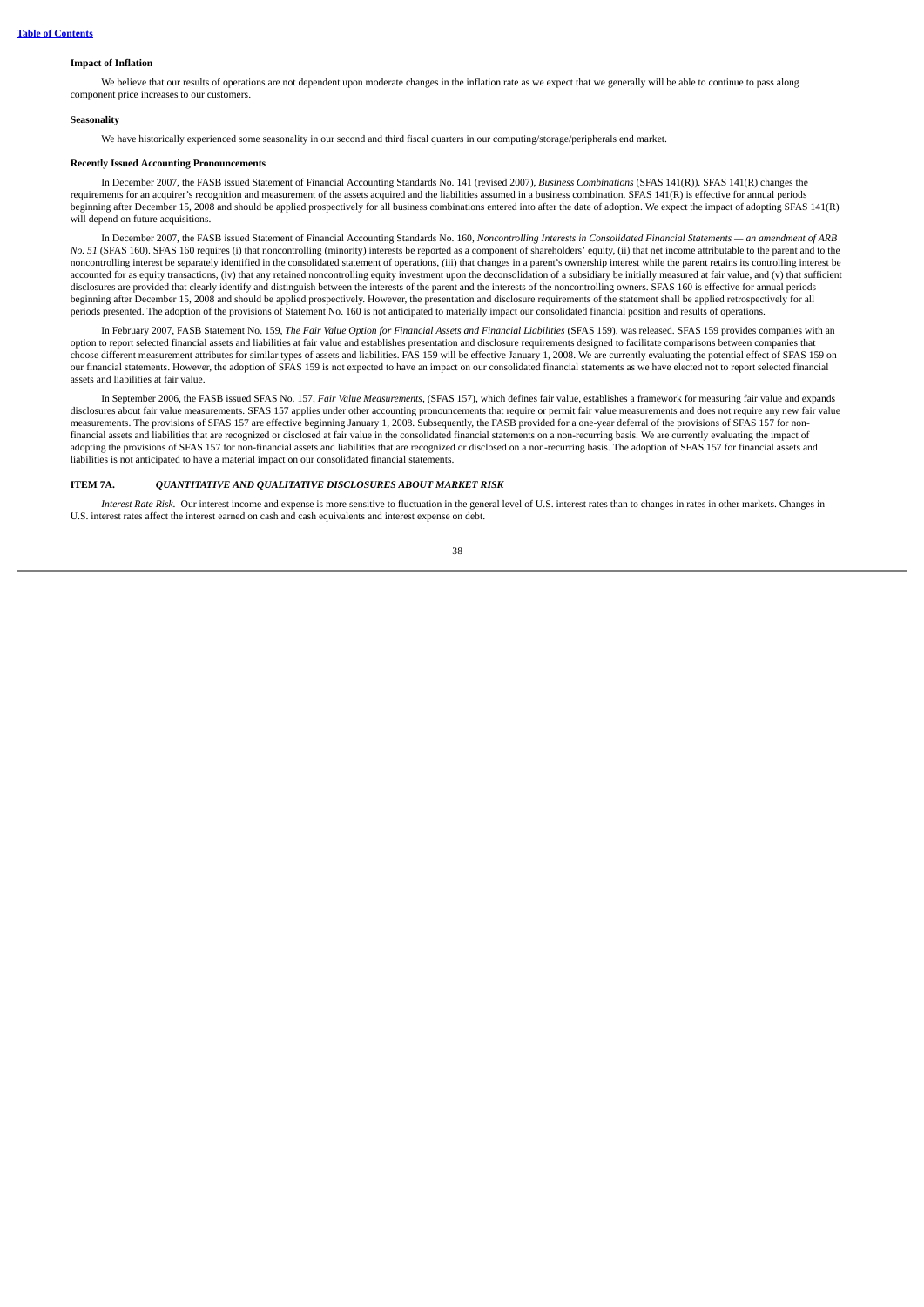On January 25, 2007, we entered into a three-year pay-fixed, receive floating (3-month LIBOR), amortizing interest rate swap arrangement with a notional amount of \$70 million. The interest rate swap applied a fixed interest rate against the first interest payments of the portion of the \$200 million six-year term senior loan arrangement. The notional amount of the interest rate swap amortizes to zero over its term, consistent with our planned debt pay down and the Credit Agreement's requirement of maintaining interest rate protection on at least 40% of term senior loan debt for a minimum of three years. The notional value underlying the hedge at December 31, 2007 was \$56 million. Under the terms of the interest rate swap, we pay a fixed rate of 5.21% and receive floating 3-month LIBOR which was 5.08% at December 31, 2007. The fair value of the interest rate swap as of December 31, 2007, was a liability of \$1.0 million.

At December 31, 2007, we had \$85 million of variable rate debt, of which \$56 million is effectively fixed by our three-year pay-fixed, receive floating interest rate swap. If interest rates on the remaining \$29 million variable rate debt were to increase or decrease by 1% for the year, annual interest expense would increase or decrease by approximately \$0.3 million based on the amount of outstanding variable rate debt at December 31, 2007.

*Foreign Currency Exchange Risk.* We are subject to risks associated with transactions that are denominated in currencies other than the US dollar, as well as the effects of translating amounts denominated in a foreign currency to the US dollar as a normal part of the reporting process. Our Chinese operations utilize the Chinese Yuan or RMB as the functional currency, which results in the Company recording a translation adjustment that is included as a component of accumulated other comprehensive income within our statement of stockholders' equity. Net foreign currency transaction gains or losses on transactions denominated in currencies other than the US dollar were \$0.1 million gain and \$0.1 million loss during the fiscal year ended December 31, 2007 and 2006, respectively. There were no foreign currency transaction gains or losses for the year ended December 31, 2005. We currently do not utilize any derivative instruments to hedge foreign currency risks.

#### **ITEM 8.** *FINANCIAL STATEMENTS AND SUPPLEMENTARY DATA*

Reference is made to the financial statements, the report thereon, the notes thereto, and the supplementary data commencing at page F-1 of this report, which financial statements, report, notes, and data are included herein.

The following unaudited selected quarterly results of operations data for the years ended December 31, 2007 and 2006 have been derived from the Company's unaudited consolidated financial statements, which in the opinion of management have been prepared on the same basis as the audited consolidated financial statements and reflect all adjustments (consisting of normal recurring adjustments) necessary to present fairly the information for the quarters presented. This information should be read in conjunction with the consolidated financial statements and the related notes and "Management's Discussion and Analysis of Financial Condition and Results of Operations" included as part of this Form 10-K. The operating results for the quarters presented are not necessarily indicative of the operating results of any future period. The Company uses a 13-week fiscal quarter accounting period with the first quarter ending on the Monday closest to April 1 and the fourth quarter always ending on December 31. The first and fourth quarters of 2007 contained 92 and 91 days, and for 2006, the first and fourth quarters contained 93 and 90 days, respectively.

|                               |    | First<br>Second<br>Quarter<br>Ouarter<br>(In thousands, except per share data) |  |         | Third<br>Quarter |         | Fourth<br>Quarter |         |
|-------------------------------|----|--------------------------------------------------------------------------------|--|---------|------------------|---------|-------------------|---------|
| Year Ended December 31, 2007: |    |                                                                                |  |         |                  |         |                   |         |
| Net sales                     | \$ | 176,897                                                                        |  | 162.016 | S                | 163,079 | S.                | 167,466 |
| Gross profit                  |    | 34.721                                                                         |  | 29,546  |                  | 31,245  |                   | 34,657  |
| Net income                    |    | 8,465                                                                          |  | 6,184   |                  | 8,201   |                   | 11,833  |
| Earnings per share:           |    |                                                                                |  |         |                  |         |                   |         |
| <b>Basic</b>                  | S  | 0.20                                                                           |  | 0.15    |                  | 0.19    |                   | 0.28    |
| <b>Diluted</b>                | ъ  | 0.20                                                                           |  | 0.15    |                  | 0.19    |                   | 0.28    |
|                               |    |                                                                                |  |         |                  |         |                   |         |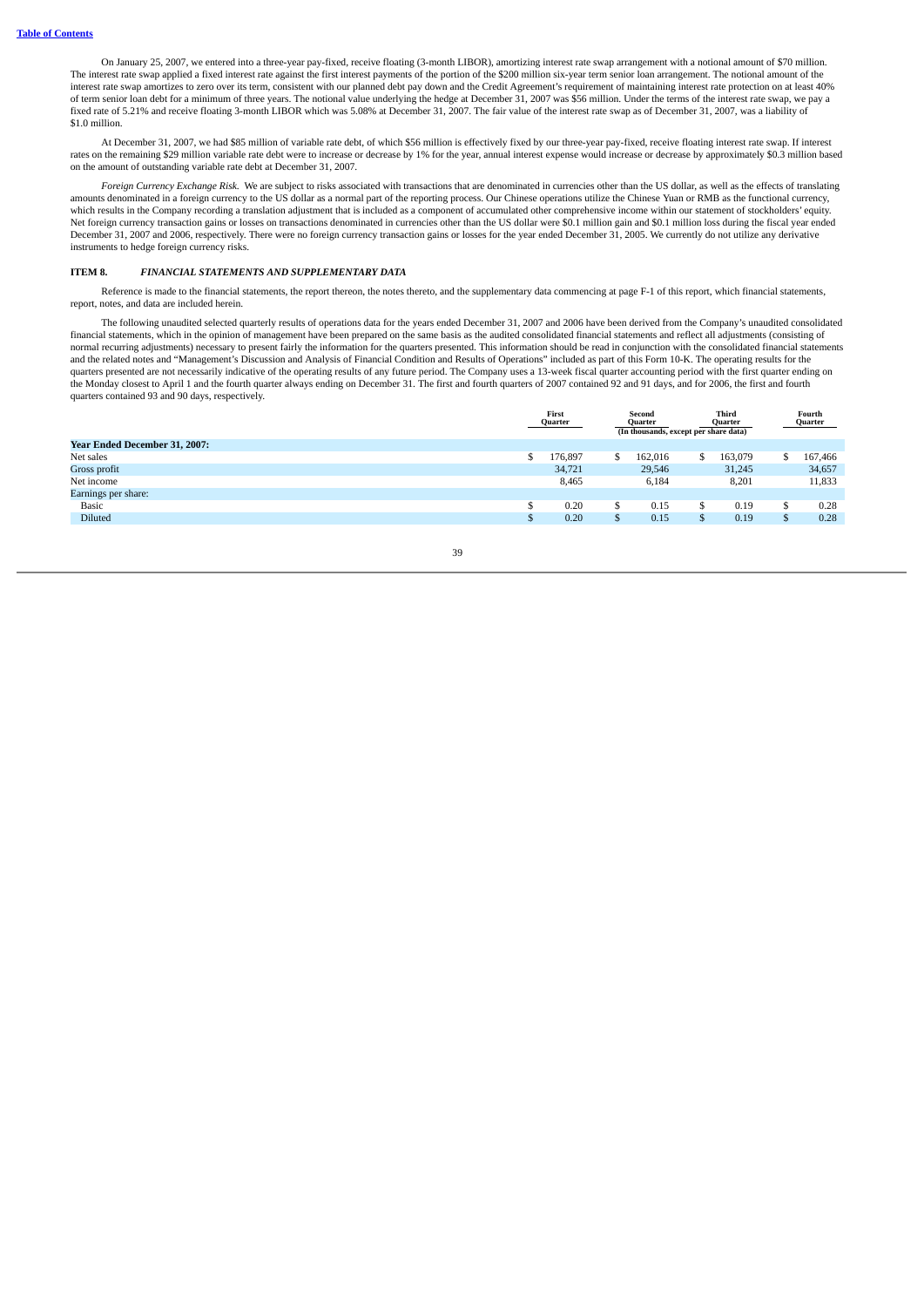|                               | First<br>Second<br>Quarter<br>Quarter<br>(In thousands, except per share data) |     |        | Third<br>Quarter |   | Fourth<br>Quarter |
|-------------------------------|--------------------------------------------------------------------------------|-----|--------|------------------|---|-------------------|
| Year Ended December 31, 2006: |                                                                                |     |        |                  |   |                   |
| Net sales                     | 72.688                                                                         | \$. | 76.683 | 75.765           | S | 144,180           |
| Gross profit                  | 20,203                                                                         |     | 22,969 | 22,477           |   | 27,499            |
| Net income                    | 8,811                                                                          |     | 10,556 | 10,523           |   | 5,149             |
| Earnings per share:           |                                                                                |     |        |                  |   |                   |
| Basic                         | 0.21                                                                           |     | 0.25   | 0.25             |   | 0.12              |
| <b>Diluted</b>                | 0.21                                                                           |     | 0.25   | 0.25             |   | 0.12              |
|                               |                                                                                |     |        |                  |   |                   |

During the fourth quarter of fiscal 2006, we acquired the operations of PCG, which significantly affected our net sales, gross profit, and net income for that period. We also incurred significant operating costs related to integrating the PCG acquisition that impacted net income for that period. Gross profit was negatively impacted by approximately \$4.0 million for the value of the manufacturing profit added to the PCG inventories at the acquisition date. These inventories were substantially sold during the fourth quarter of 2006. Gross margins also were affected by the inclusion of PCG's Backplane Assembly operations, which inherently carry a lower gross margin than printed circuit board manufacturing.

### **ITEM 9.** *CHANGES IN AND DISAGREEMENTS WITH ACCOUNTANTS ON ACCOUNTING AND FINANCIAL DISCLOSURE*

Not applicable.

#### **ITEM 9A.** *CONTROLS AND PROCEDURES*

An evaluation was performed under the supervision of and with the participation of our management, including our Chief Executive Officer and Chief Financial Officer, of the effectiveness of our disclosure controls and procedures (as defined in Exchange Act Rule 13(a)-15(e)) as of December 31, 2007. Based on that evaluation, our management, including the CEO and CFO, concluded that our disclosure controls and procedures are effective to ensure that information required to be disclosed by us in reports that we file or submit under the Securities Exchange Act of 1934, as amended, is recorded, processed, summarized, and reported as specified in the SEC's rules and forms. There has been no change in our internal control over financial reporting during the three months ended December 31, 2007, that has materially affected, or is reasonably likely to materially affect, internal control over financial reporting.

### **Management's Report on Internal Control Over Financial Reporting**

Our management is responsible for establishing and maintaining internal control over financial reporting (as such item is defined in Exchange Act Rules 13a-15(f) and 15d-15(f)) to provide reasonable assurance regarding the reliability of our financial reporting and the preparation of financial statements for external purposes in accordance with generally accepted accounting principles. Internal control over financial reporting includes those policies and procedures that (1) pertain to the maintenance of records that in reasonable detail accurately and fairly reflect the transactions and dispositions of our assets; (2) provide reasonable assurance that transactions are recorded as necessary to permit preparation of financial statements in accordance with generally accepted accounting principles, and that our receipts and expenditures are being made only in accordance with authorizations of our management and directors; and (3) provide reasonable assurance regarding prevention or timely detection of unauthorized acquisition, use or disposition of our assets that could have a material effect on the financial statements.

Under the supervision and with the participation of our management, including our principal executive officer and principal financial officer, we conducted an evaluation of the effectiveness of our internal control over financial reporting based on the framework in Internal Control — Integrated Framework issued by the Committee of Sponsoring Organizations of<br>the Treadway Commission (COSO). Based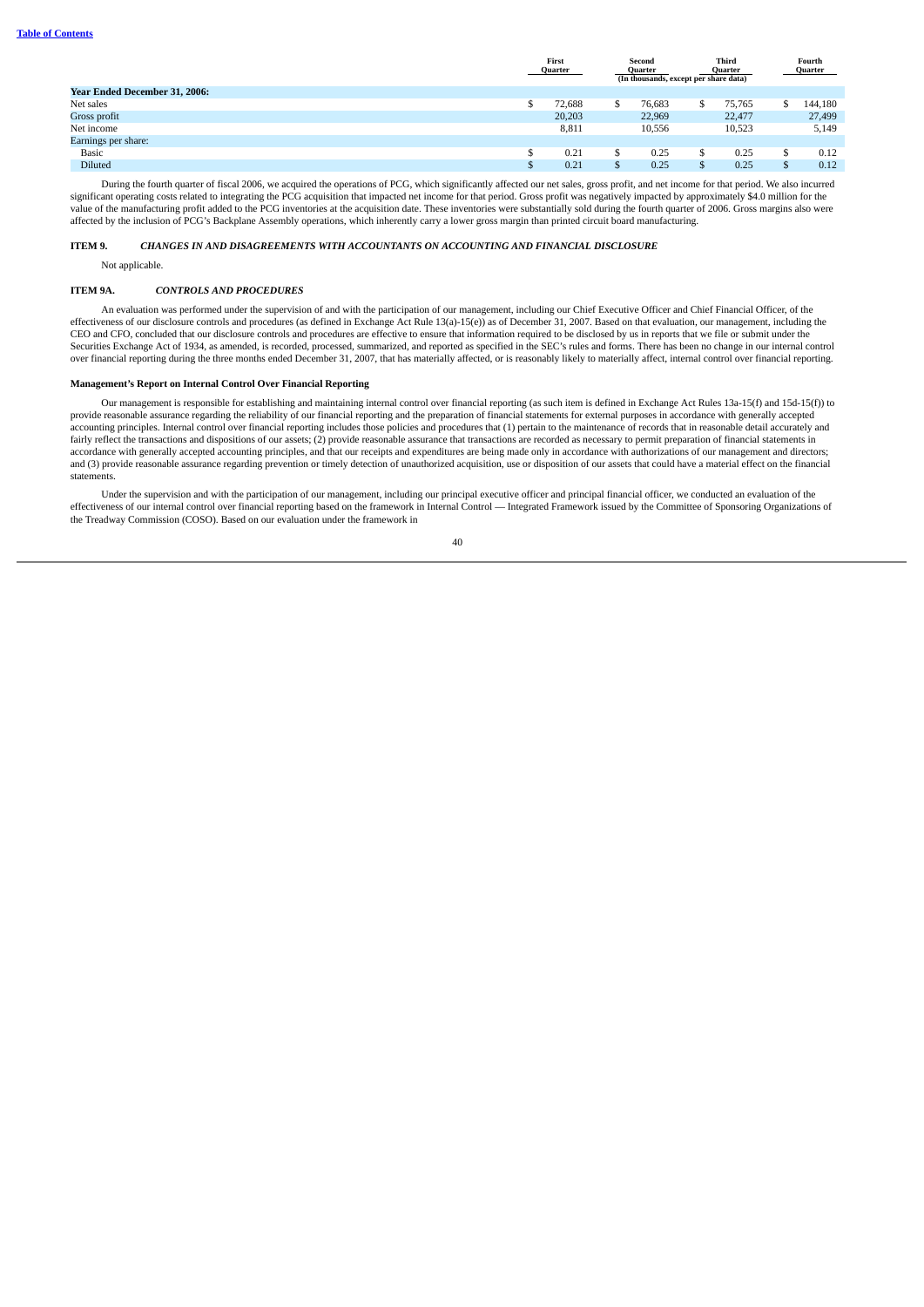Internal Control — Integrated Framework, our management concluded that our internal control over financial reporting is effective as of December 31, 2007.

The Company's independent registered public accounting firm, KPMG LLP, has issued an attestation report on the Company's internal control over financial reporting, which is included on page F-2 of this report.

### **Inherent Limitations on Effectiveness of Controls**

Our management, including our principal executive officer and chief financial officer, does not expect that our disclosure controls or our internal control over financial reporting will prevent or detect all errors and all fraud. A control system, no matter how well designed and operated, can provide only reasonable, not absolute, assurance that the control system's<br>objectives will be met. The design of a because of the inherent limitations in all control systems, no evaluation of controls can provide absolute assurance that misstatements due to error or fraud will not occur or that all control issues and instances of fraud, if any, within the company have been detected. These inherent limitations include the realities that judgments in decision-making can be faulty and that breakdowns can occur because of simple error or mistake. Controls also can be circumvented by the individual acts of some persons, by collusion of two or more people, or by management override of the controls. The design of any system of controls is based in part on certain assumptions about the likelihood of future events, and there can be no assurance that any design will succeed in achieving its stated goals under all potential future conditions. Projections of any evaluation of controls effectiveness to future periods are subject to risks. Over time, controls may become inadequate because of changes in conditions or deterioration in the degree of compliance with policies or procedures.

### **ITEM 9B.** *OTHER INFORMATION*

**Not Applicable**

### **PART III**

### **ITEM 10.** *DIRECTORS AND EXECUTIVE OFFICERS OF THE REGISTRANT*

The information required by this Item relating to our directors is incorporated herein by reference to the definitive Proxy Statement to be filed pursuant to Regulation 14A of the Exchange Act for our 2008 Annual Meeting of Stockholders. The information required by this Item relating to our executive officers is included in Item 1, "Business — Management" of this report.

#### **ITEM 11.** *EXECUTIVE COMPENSATION*

The information required by this Item is incorporated herein by reference to the definitive Proxy Statement to be filed pursuant to Regulation 14A of the Exchange Act for our 2008 Annual Meeting of Stockholders.

#### **ITEM 12.** *SECURITY OWNERSHIP OF CERTAIN BENEFICIAL OWNERS AND MANAGEMENT AND RELATED STOCKHOLDER MATTERS*

The information required by this Item is incorporated herein by reference to the definitive Proxy Statement to be filed pursuant to Regulation 14A of the Exchange Act for our 2008 Annual Meeting of Stockholders.

### **ITEM 13.** *CERTAIN RELATIONSHIPS AND RELATED TRANSACTIONS*

The information required by this Item is incorporated herein by reference to the definitive Proxy Statement to be filed pursuant to Regulation 14A of the Exchange Act for our 2008 Annual Meeting of Stockholders.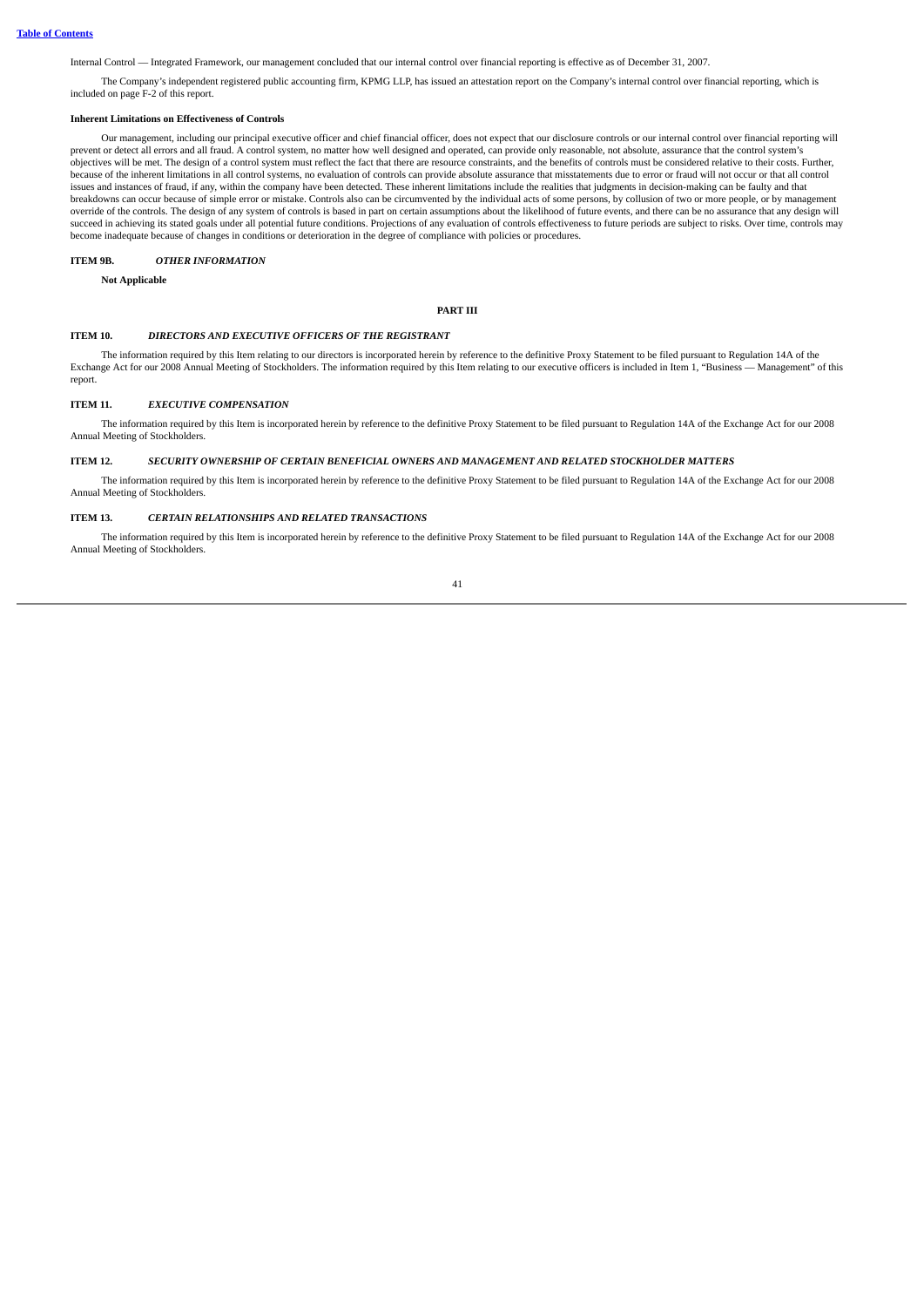### **ITEM 14.** *PRINCIPAL ACCOUNTING FEES AND SERVICES*

The information required by this Item is incorporated herein by reference to the definitive Proxy Statement to be filed pursuant to Regulation 14A of the Exchange Act for our 2008 Annual Meeting of Stockholders.

#### **PART IV**

#### **ITEM 15.** *EXHIBITS AND FINANCIAL STATEMENT SCHEDULES*

*(a) Financial Statements and Financial Statement Schedule*

(1) Financial Statements are listed in the Index to Financial Statements on page F-1 of this Report.

(2) Financial Statement Schedule:

Schedule II Valuation and Qualifying Accounts are set forth on page S-2 of this Report.

Other schedules are omitted because they are not applicable, not required, or because required information is included in the consolidated financial statements or notes thereto. (3) Exhibits

*(b) Exhibits*

#### **Exhibit Number Exhibits**

### 2.1 Form of Plan of Reorganization(1)

Stock and Asset Purchase Agreement by and among Tyco Printed Circuit Group LP, Tyco Electronics Corporation, Raychem International, Tyco Kappa Limited, Tyco<br>Electronics Logistics AG, and TTM (Ozarks) Acquisition, Inc. date

- 3.1 Registrant's Certificate of Incorporation.(3)<br>3.2 Registrant's Amended and Restated Bylaws
- Registrant's Amended and Restated Bylaws.(4)
- 4.1 Form of Registrant's common stock certificate.(3)<br>10.1 UBS Credit Agreement see ex. 10.1 to November
- 10.1 UBS Credit Agreement see ex. 10.1 to November 2, 2006 8-K(5)<br>10.2 Employment Agreement dated as of December 31, 2005 between
- 10.2 Employment Agreement dated as of December 31, 2005 between the Registrant and Kenton K. Alder.(6)<br>10.3 Form of Executive Change in Control Severance Agreement and schedule of agreements entered into on
- 10.3 Form of Executive Change in Control Severance Agreement and schedule of agreements entered into on December 1, 2005.(6)<br>10.4 Employment Agreement dated as of October 28. 2006 between the Registrant and Douglas L. Sode
- 10.4 Employment Agreement dated as of October 28, 2006 between the Registrant and Douglas L. Soder.(7)<br>10.5 Form of Severance Agreement and schedule of agreements entered into on December 1, 2006 (6)
- 10.5 Form of Severance Agreement and schedule of agreements entered into on December 1, 2006.(6) 10.6 2006 Incentive Compensation Plan.(7)
- 
- 10.7 Form of Stock Option Agreement.(7)<br>10.8 Form of Restricted Stock Unit Award
- 10.8 Form of Restricted Stock Unit Award Agreement.(7)<br>10.9 Form of Indemnification Agreement with directors.(1) Form of Indemnification Agreement with directors.(1)
- 21.1 Subsidiaries of the Registrant(7)<br>23.1 Consent of KPMG LLP, independ
- 23.1 Consent of KPMG LLP, independent registered public accounting firm(8)<br>31.1 Certification of Chief Executive Officer pursuant to Rule 13a-14(a) and Ru
- 31.1 Certification of Chief Executive Officer pursuant to Rule 13a-14(a) and Rule 15d-14(a), promulgated under the Securities Exchange Act of 1934, as amended.(8)<br>31.2 Certification of Chief Financial Officer pursuant to R
- 31.2 Certification of Chief Financial Officer pursuant to Rule 13a-14(a) and Rule 15d-14(a), promulgated under the Securities Exchange Act of 1934, as amended.(8)<br>32.1 Certification of Chief Executive Officer pursuant to
- 32.1 Certification of Chief Executive Officer pursuant to 18 U.S.C. Section 1350, as adopted pursuant to Section 906 of the Sarbanes-Oxley Act of 2002.(8)<br>32.2 Certification of Chief Financial Officer pursuant to 18 U.S.C.
- 32.2 Certification of Chief Financial Officer pursuant to 18 U.S.C. Section 1350, as adopted pursuant to Section 906 of the Sarbanes-Oxley Act of 2002.(8)

 $\overline{A}$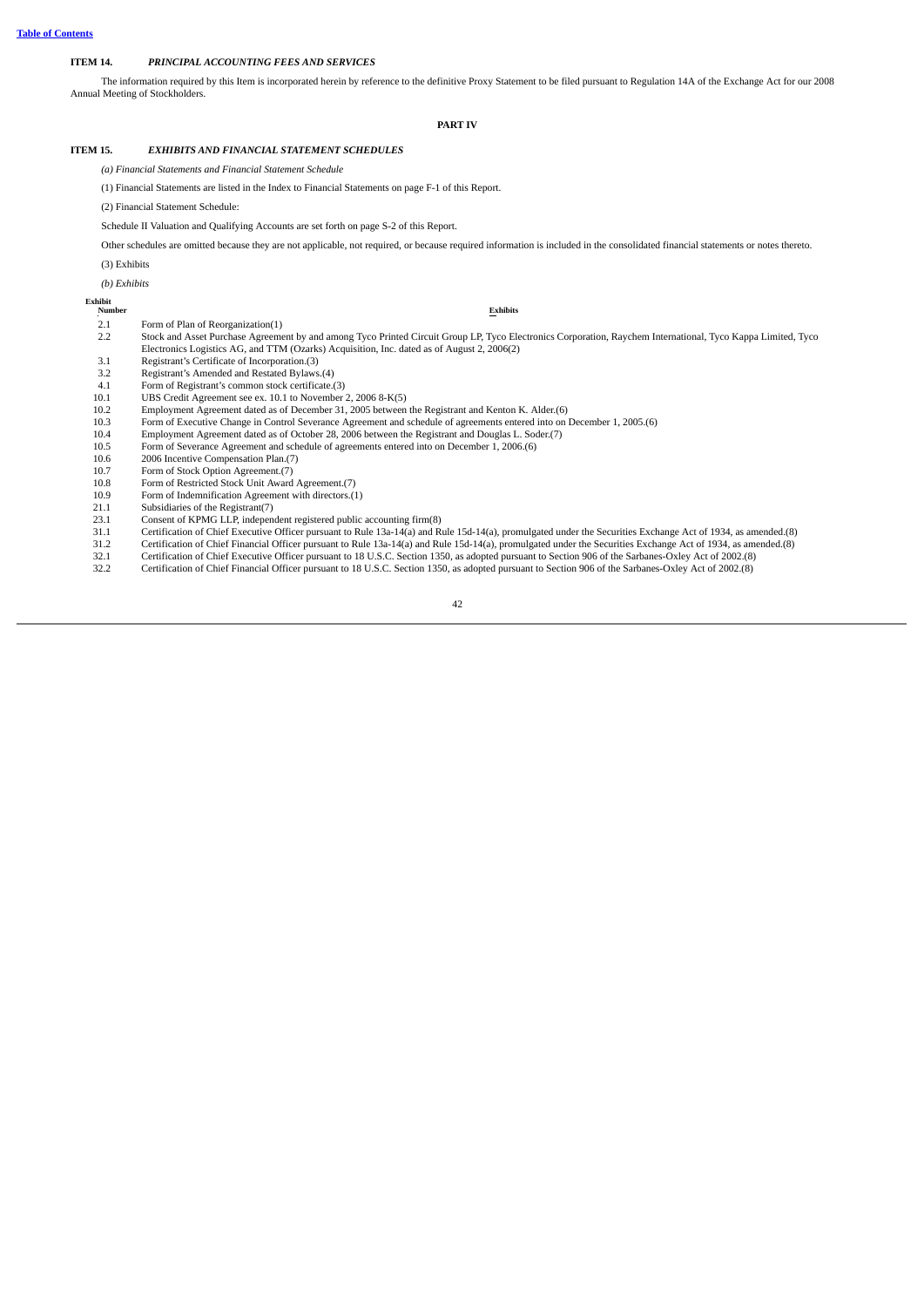**Table of [Contents](#page-2-0)**

- (2) Incorporated by reference to the Registrant's Form 8-K as filed with the Securities and Exchange Commission (the Commission) on August 4, 2006.
- (3) Incorporated by reference to the Registrant's Form 8-K as filed with the Commission on August 30, 2005.
- (4) Incorporated by reference to the Registrant's Form 8-K as filed with the Commission on November 14, 2007.
- (5) Incorporated by reference to the Registrant's Form 8-K as filed with the Commission on November 2, 2006.
- (6) Incorporated by reference to the Registrant's Form 10-K as filed with the Commission on March 15, 2006.
- (7) Incorporated by reference to the Registrant's Form 10-K as filed with the Commission on March 16, 2007.

(8) Filed herewith.

<sup>(1)</sup> Incorporated by reference to the Registration Statement on Form S-1 (Registration No. 333-39906) declared effective September 20, 2000.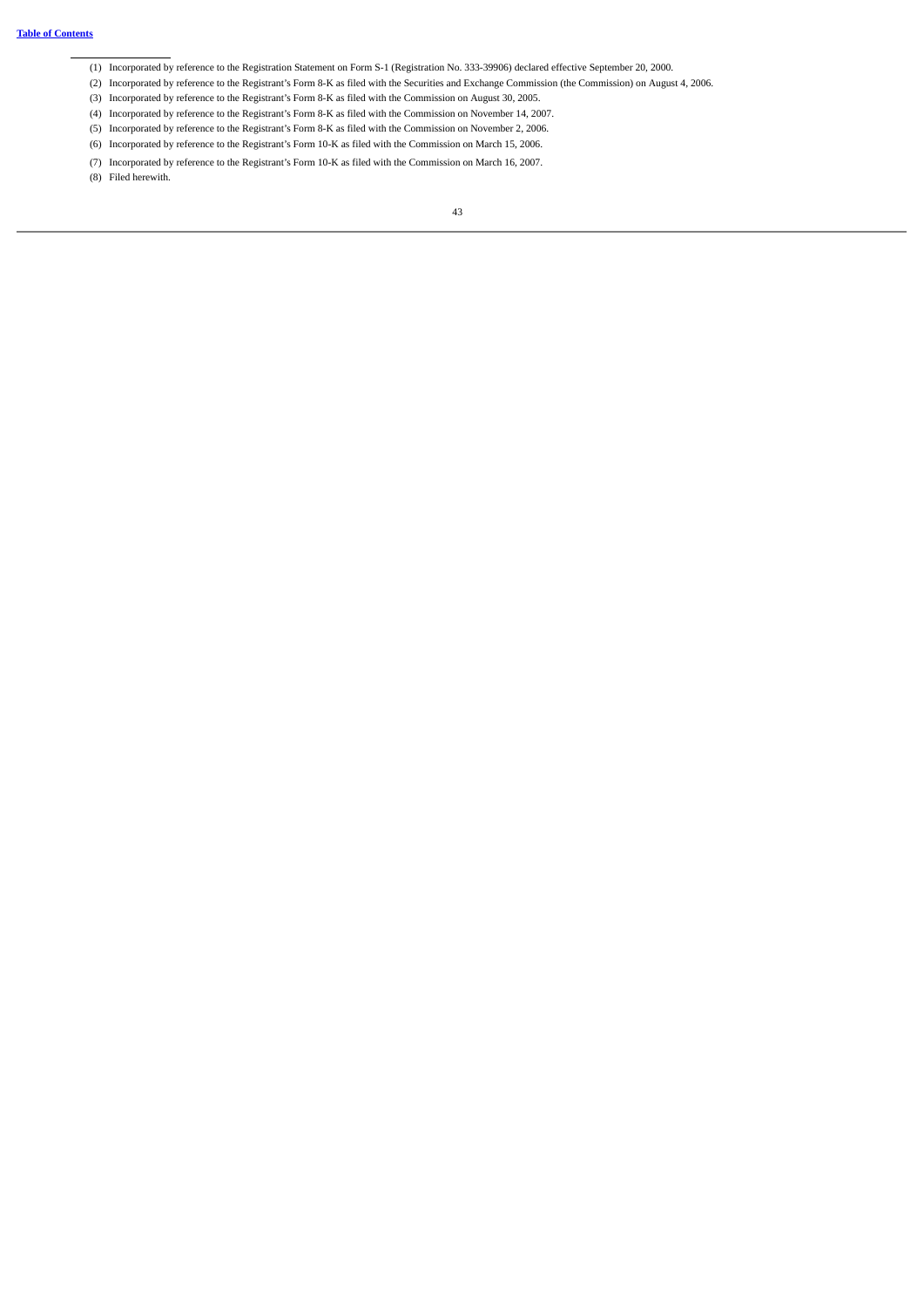# **SIGNATURES**

Pursuant to the requirements of Section 13 or 15(d) of the Securities Exchange Act of 1934, the Registrant has duly caused this report to be signed on its behalf by the undersigned, thereunto duly authorized.

TTM TECHNOLOGIES, INC.

By: /s/ KENTON K. ALDER

Kenton K. Alder *President and Chief Executive Officer*

Date: March 17, 2008

Pursuant to the requirements of the Securities Exchange Act of 1934, this Report has been signed below by the following persons on behalf of the Registrant and in the capacities and on the dates indicated.

| Name                                         | Title                                                                                                                                       | Date           |
|----------------------------------------------|---------------------------------------------------------------------------------------------------------------------------------------------|----------------|
| /s/ KENTON K. ALDER<br>Kenton K. Alder       | President, Chief Executive Officer<br>(Principal Executive Officer), and Director                                                           | March 17, 2008 |
| /s/ STEVEN W. RICHARDS<br>Steven W. Richards | <b>Executive Vice President,</b><br>Chief Financial Officer and Secretary<br>(Principal Financial Officer and Principal Accounting Officer) | March 17, 2008 |
| /s/ ROBERT E. KLATELL<br>Robert E. Klatell   | Chairman of the Board                                                                                                                       | March 17, 2008 |
| /s/ THOMAS T. EDMAN<br>Thomas T. Edman       | Director                                                                                                                                    | March 17, 2008 |
| /s/ JAMES K. BASS<br>James K. Bass           | Director                                                                                                                                    | March 17, 2008 |
| RICHARD P. BECK<br>/s/<br>Richard P. Beck    | Director                                                                                                                                    | March 17, 2008 |
| /s/ JOHN G. MAYER<br>John G. Mayer           | Director                                                                                                                                    | March 17, 2008 |
|                                              | 44                                                                                                                                          |                |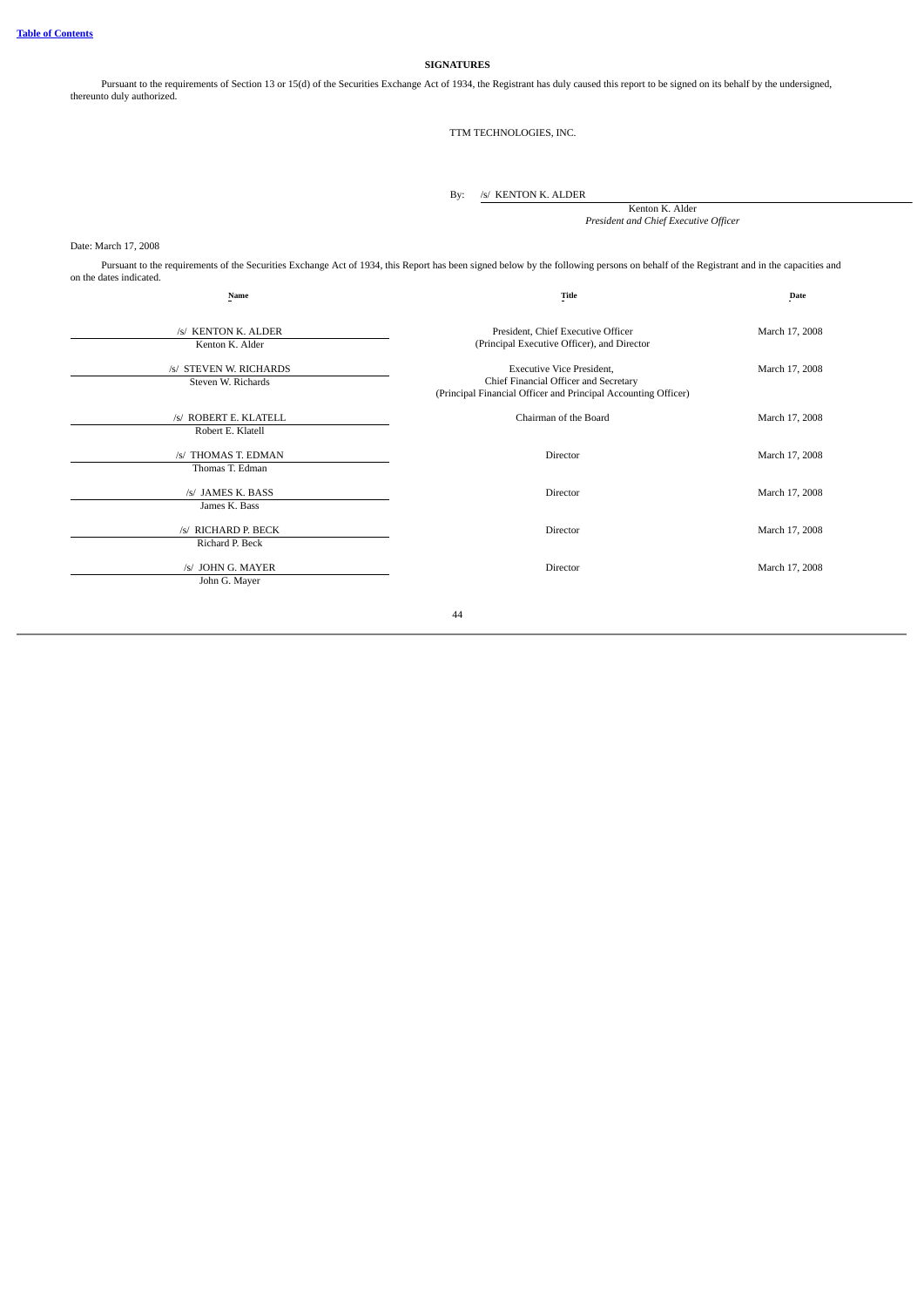# **Index to Consolidated Financial Statements and Schedule**

| <b>Reports of Independent Registered Public Accounting Firm</b>                                                              | $F-2$ |
|------------------------------------------------------------------------------------------------------------------------------|-------|
| Consolidated Balance Sheets as of December 31, 2007 and 2006                                                                 | $F-4$ |
| Consolidated Statements of Operations for each of the Three Years Ended December 31, 2007                                    | F-5   |
| Consolidated Statements of Stockholders' Equity and Comprehensive Income for each of the Three Years Ended December 31, 2007 | $F-6$ |
| Consolidated Statements of Cash Flows for each of the Three Years Ended December 31, 2007                                    | E-7   |
| <b>Notes to Consolidated Financial Statements</b>                                                                            | $F-8$ |
| Report of Independent Registered Public Accounting Firm on Consolidated Financial Statement Schedule                         | $S-1$ |
| <b>Schedule II - Valuation and Qualifying Accounts</b>                                                                       | $S-2$ |
|                                                                                                                              |       |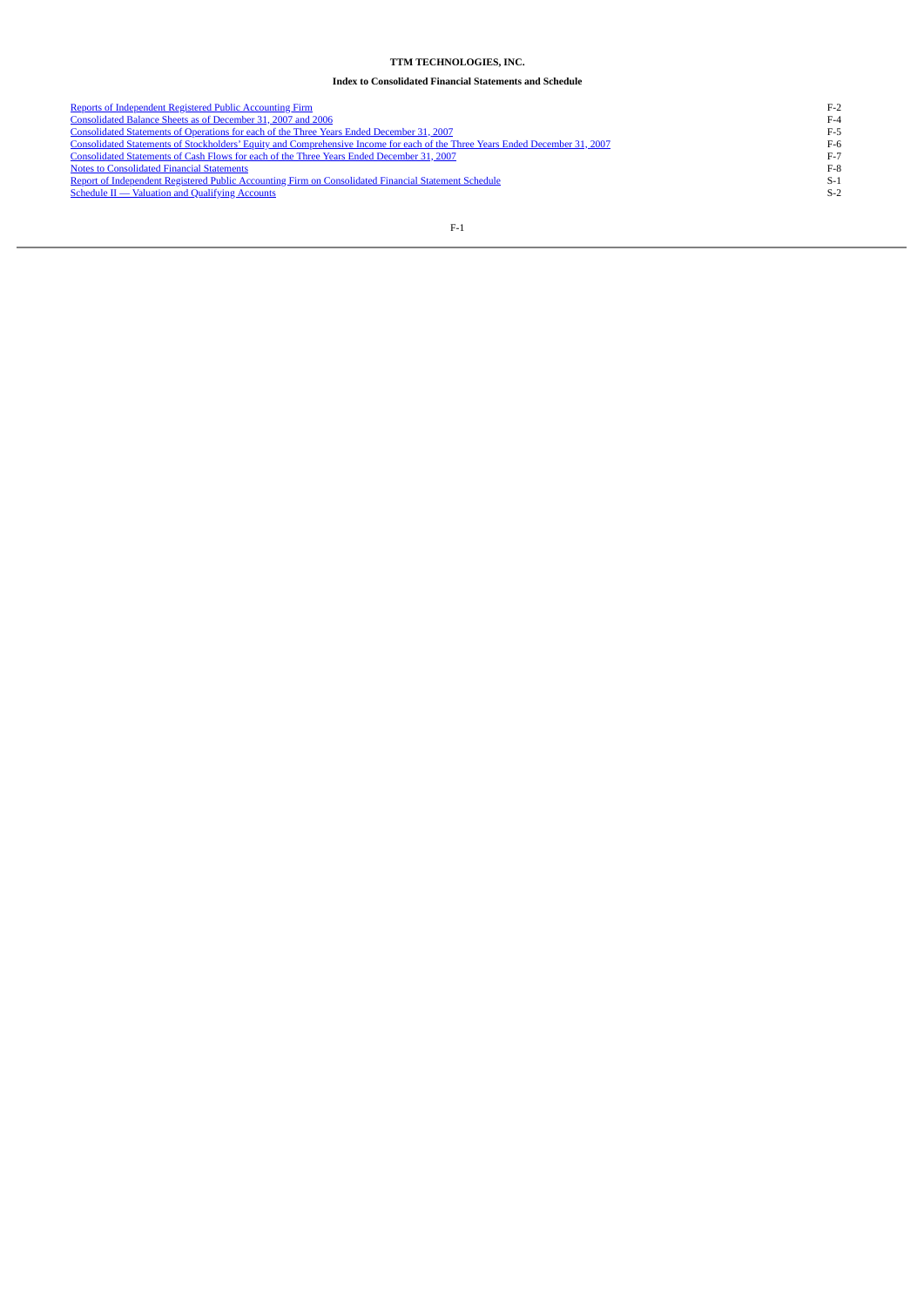### **Report of Independent Registered Public Accounting Firm**

<span id="page-48-0"></span>The Board of Directors and Stockholders TTM Technologies, Inc.:

We have audited TTM Technologies, Inc.'s (the Company) internal control over financial reporting as of December 31, 2007, based on criteria established in Internal Control — Integrated Framework issued by the Committee of Sponsoring Organizations of the Treadway Commission (COSO). The Company's management is responsible for maintaining effective internal control over financial reporting and for its assessment of the effectiveness of internal control over financial reporting, included in the accompanying Management's Report on internal control over financial report Internal Control Over Financial Reporting (Item 9A). Our responsibility is to express an opinion on the Company's internal control over financial reporting based on our audit.

We conducted our audit in accordance with the standards of the Public Company Accounting Oversight Board (United States). Those standards require that we plan and perform the audit to obtain reasonable assurance about whether effective internal control over financial reporting was maintained in all material respects. Our audit included obtaining an understanding of internal control over financial reporting, assessing the risk that a material weakness exists, and testing and evaluating the design and operating effectiveness of internal control based on the assessed risk. Our audit also included performing such other procedures as we considered necessary in the circumstances. We believe that our audit provides a reasonable basis for our opinion.

A company's internal control over financial reporting is a process designed to provide reasonable assurance regarding the reliability of financial reporting and the preparation of financial statements for external purposes in accordance with generally accepted accounting principles. A company's internal control over financial reporting includes those policies and procedures that (1) pertain to the maintenance of records that, in reasonable detail, accurately and fairly reflect the transactions and dispositions of the assets of the company; (2) provide reasonable assurance that transactions are recorded as necessary to permit preparation of financial statements in accordance with generally accepted accounting principles, and that receipts and expenditures of the company are being made only in accordance with authorizations of management and directors of the company; and (3) provide reasonable assurance regarding prevention or timely detection of unauthorized acquisition, use, or disposition of the company's assets that could have a material effect on the financial statements.

Because of its inherent limitations, internal control over financial reporting may not prevent or detect misstatements. Also, projections of any evaluation of effectiveness to future periods are subject to the risk that controls may become inadequate because of changes in conditions, or that the degree of compliance with the policies or procedures may deteriorate.

In our opinion, the Company maintained, in all material respects, effective internal control over financial reporting as of December 31, 2007, based on criteria established in Internal Control — Integrated Framework issued Control — Integrated Framework issued by the Committee of Sponsoring Organizations of the Treadway Commission.

We also have audited, in accordance with the standards of the Public Company Accounting Oversight Board (United States), the consolidated balance sheets of the Company as of December 31, 2007 and 2006, and the related consolidated statements of operations, stockholders' equity and comprehensive income, and cash flows for each of the years in the three-year period ended December 31, 2007, and our report dated March 17, 2008 expressed an unqualified opinion on those consolidated financial statements.

/s/ KPMG LLP

Salt Lake City, Utah March 17, 2008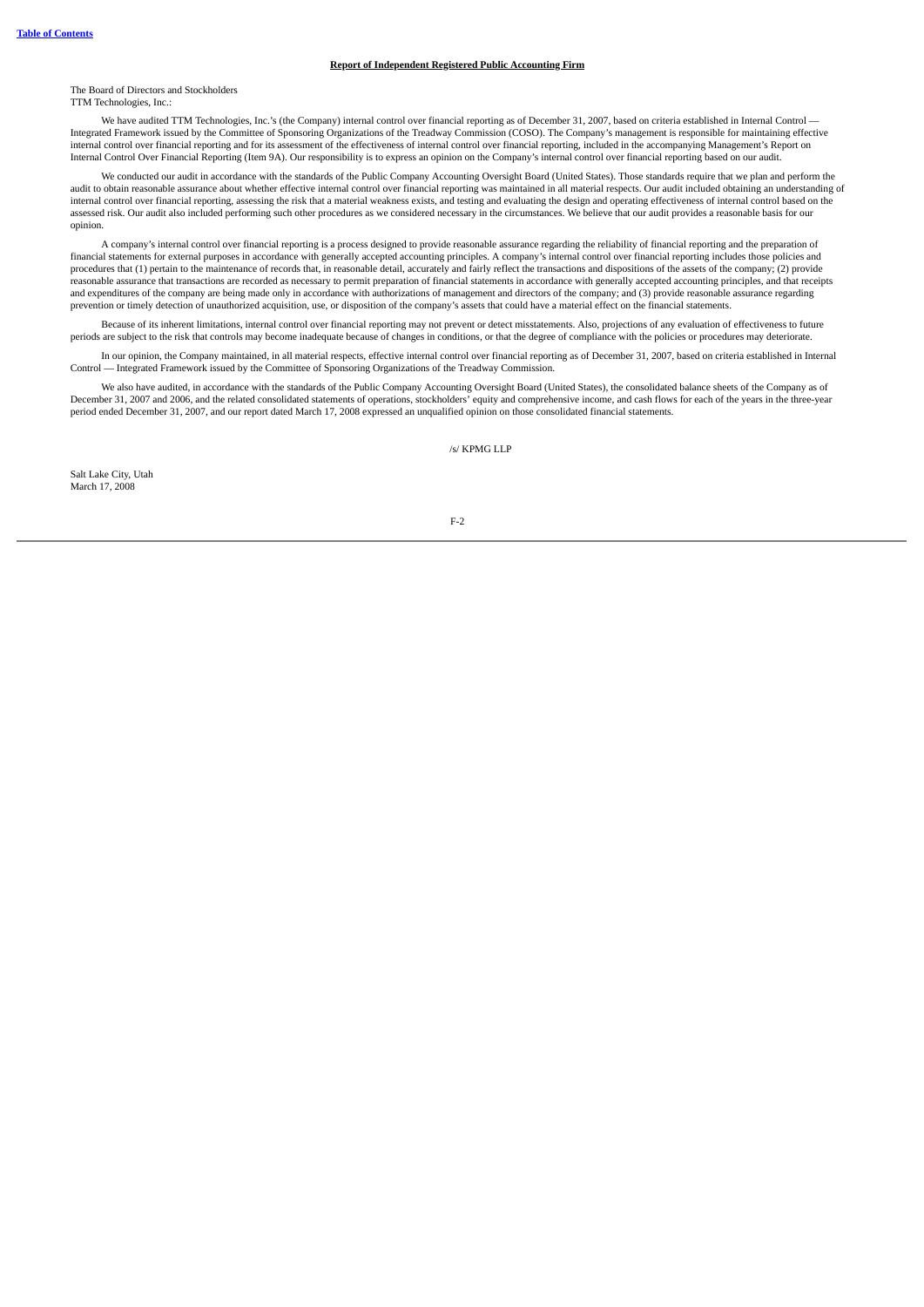### **Report of Independent Registered Public Accounting Firm**

<span id="page-49-0"></span>The Board of Directors and Stockholders TTM Technologies, Inc.:

We have audited the accompanying consolidated balance sheets of TTM Technologies, Inc. and subsidiaries (the Company) as of December 31, 2007 and 2006, and the related consolidated statements of operations, stockholders' equity and comprehensive income, and cash flows for each of the years in the three-year period ended December 31, 2007. These consolidated financial statements are the responsibility of the Company's management. Our responsibility is to express an opinion on these consolidated financial statements based on our responsibility is to express an opin audits.

We conducted our audits in accordance with the standards of the Public Company Accounting Oversight Board (United States). Those standards require that we plan and perform the standards require that we plan and perform the and disclosures in the financial statements. An audit also includes assessing the accounting principles used and significant estimates made by management, as well as evaluating the overall and includes assessing the accoun financial statement presentation. We believe that our audits provide a reasonable basis for our opinion.

In our opinion, the consolidated financial statements referred to above present fairly, in all material respects, the financial position of the Company as of December 31, 2007 and the rosolidated financial statements refer principles.

As discussed in Note 2 to the consolidated financial statements, effective January 1, 2006, the Company adopted Statement of Financial Accounting Standards No. 123(R), "Share-Based Payment" and effective January 1, 2007, the Company adopted Financial Accounting Standards Board Interpretation 48, "Accounting for Uncertainty in Income Taxes."

We also have audited, in accordance with the standards of the Public Company Accounting Oversight Board (United States), the Company's internal control over financial reporting<br>as of December 31, 2007, based on criteria es (COSO), and our report dated March 17, 2008 expressed an unqualified opinion on the effectiveness of the Company's internal control over financial reporting.

/s/ KPMG LLP

Salt Lake City, Utah March 17, 2008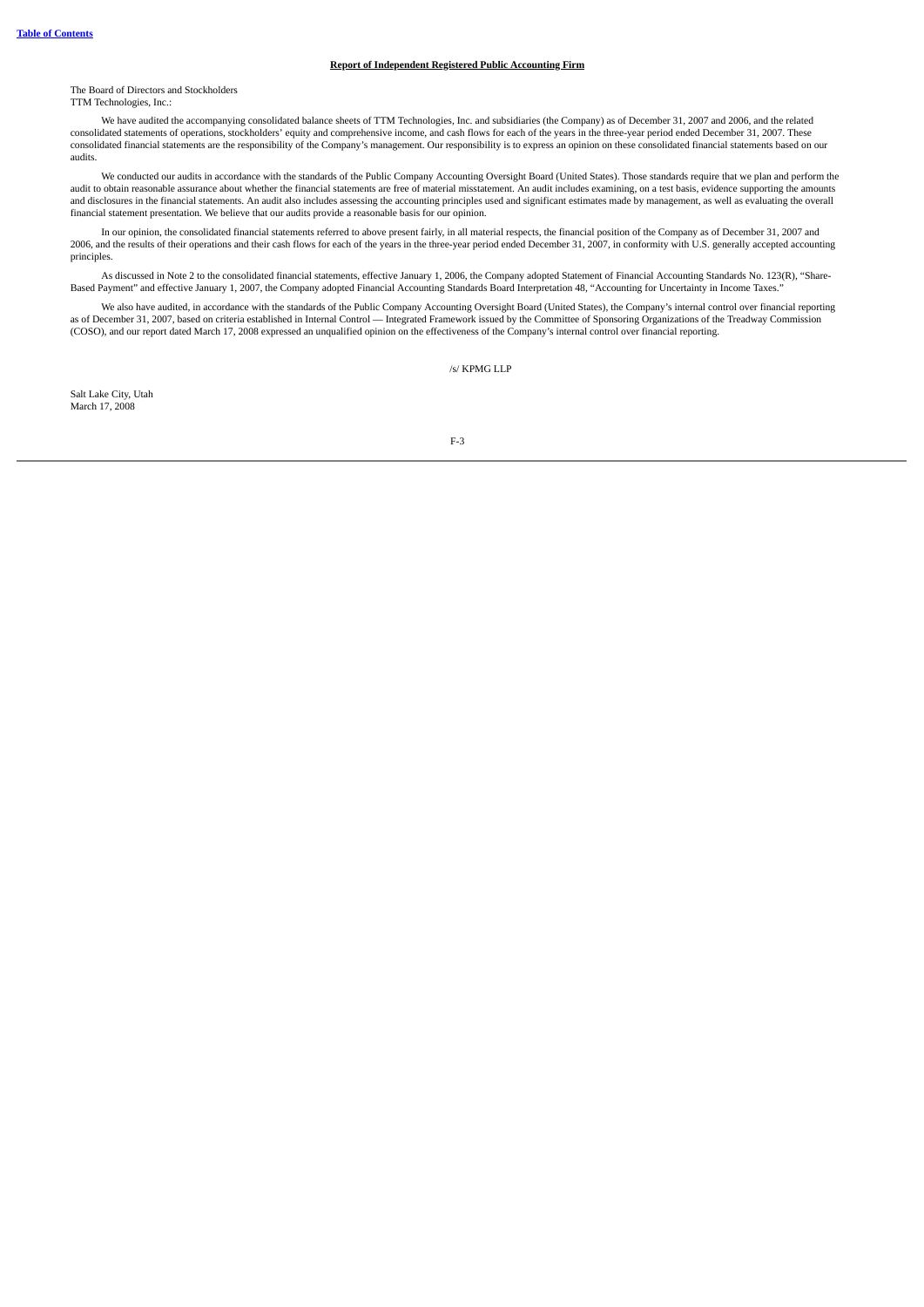# **Consolidated Balance Sheets**

|                                                                                                                                            | As of December 31. |                    |                      |                    |
|--------------------------------------------------------------------------------------------------------------------------------------------|--------------------|--------------------|----------------------|--------------------|
|                                                                                                                                            |                    | 2007               | $($ In thousands $)$ | 2006               |
| <b>ASSETS</b>                                                                                                                              |                    |                    |                      |                    |
| Current assets:                                                                                                                            |                    |                    |                      |                    |
| Cash and cash equivalents                                                                                                                  | $\mathfrak{S}$     | 18.681             | $\mathbb{S}$         | 59,660             |
| Short-term investments                                                                                                                     |                    |                    |                      | 10,996             |
| Accounts receivable, net of allowances of \$5,704 in 2007 and \$7,201 in 2006                                                              |                    | 118,581            |                      | 125,435            |
| Inventories                                                                                                                                |                    | 65,675             |                      | 67,020             |
| Prepaid expenses and other current assets                                                                                                  |                    | 3,665              |                      | 3,924              |
| Income taxes receivable                                                                                                                    |                    | 2,237              |                      | 717                |
| Asset held for sale                                                                                                                        |                    | 5,000              |                      | $\qquad \qquad -$  |
| Deferred income taxes                                                                                                                      |                    | 6,097              |                      | 3,996              |
| Total current assets                                                                                                                       |                    | 219,936            |                      | 271,748            |
| Property, plant and equipment, net                                                                                                         |                    | 123,647            |                      | 150,837            |
| Debt issuance costs, net                                                                                                                   |                    | 2,195              |                      | 5,711              |
| Deferred income taxes                                                                                                                      |                    |                    |                      | 2,685              |
| Goodwill                                                                                                                                   |                    | 130,126            |                      | 115,627            |
| Definite-lived intangibles, net                                                                                                            |                    | 22,128             |                      | 26,235             |
| Deposits and other non-current assets                                                                                                      |                    | 766                |                      | 855                |
|                                                                                                                                            | \$                 | 498,798            | \$                   | 573,698            |
|                                                                                                                                            |                    |                    |                      |                    |
| <b>LIABILITIES AND STOCKHOLDERS' EQUITY</b><br>Current liabilities:                                                                        |                    |                    |                      |                    |
|                                                                                                                                            | $\mathfrak{S}$     | 40,000             | $\mathbb{S}$         | 60.705             |
| Current portion long-term debt                                                                                                             |                    | 53,632             |                      | 49,276             |
| Accounts payable<br>Accrued salaries, wages and benefits                                                                                   |                    | 21,601             |                      | 24,189             |
| Other accrued expenses                                                                                                                     |                    | 5,864              |                      | 10,173             |
| <b>Total current liabilities</b>                                                                                                           |                    | 121,097            |                      | 144,343            |
|                                                                                                                                            |                    |                    |                      |                    |
| Long-term debt, less current portion<br>Deferred income taxes                                                                              |                    | 45,000<br>1,688    |                      | 140,000            |
| Other long-term liabilities                                                                                                                |                    | 2,419              |                      | 2,040              |
|                                                                                                                                            |                    |                    |                      |                    |
| Total long-term liabilities                                                                                                                |                    | 49,107             |                      | 142,040            |
| Commitments and contingencies (Note 10) Stockholders' equity:                                                                              |                    |                    |                      |                    |
| Common stock, \$0.001 par value; 100,000 shares authorized, 42,380 and 42,093 shares issued and outstanding in 2007 and 2006, respectively |                    | 42                 |                      | 42                 |
| Additional paid-in capital                                                                                                                 |                    | 173,365<br>154,337 |                      | 167,850<br>119,316 |
| Retained earnings                                                                                                                          |                    | 850                |                      | 107                |
| Accumulated other comprehensive income                                                                                                     |                    |                    |                      |                    |
| Total stockholders' equity                                                                                                                 |                    | 328,594            |                      | 287,315            |
|                                                                                                                                            | \$                 | 498,798            | \$                   | 573,698            |

See accompanying notes to consolidated financial statements.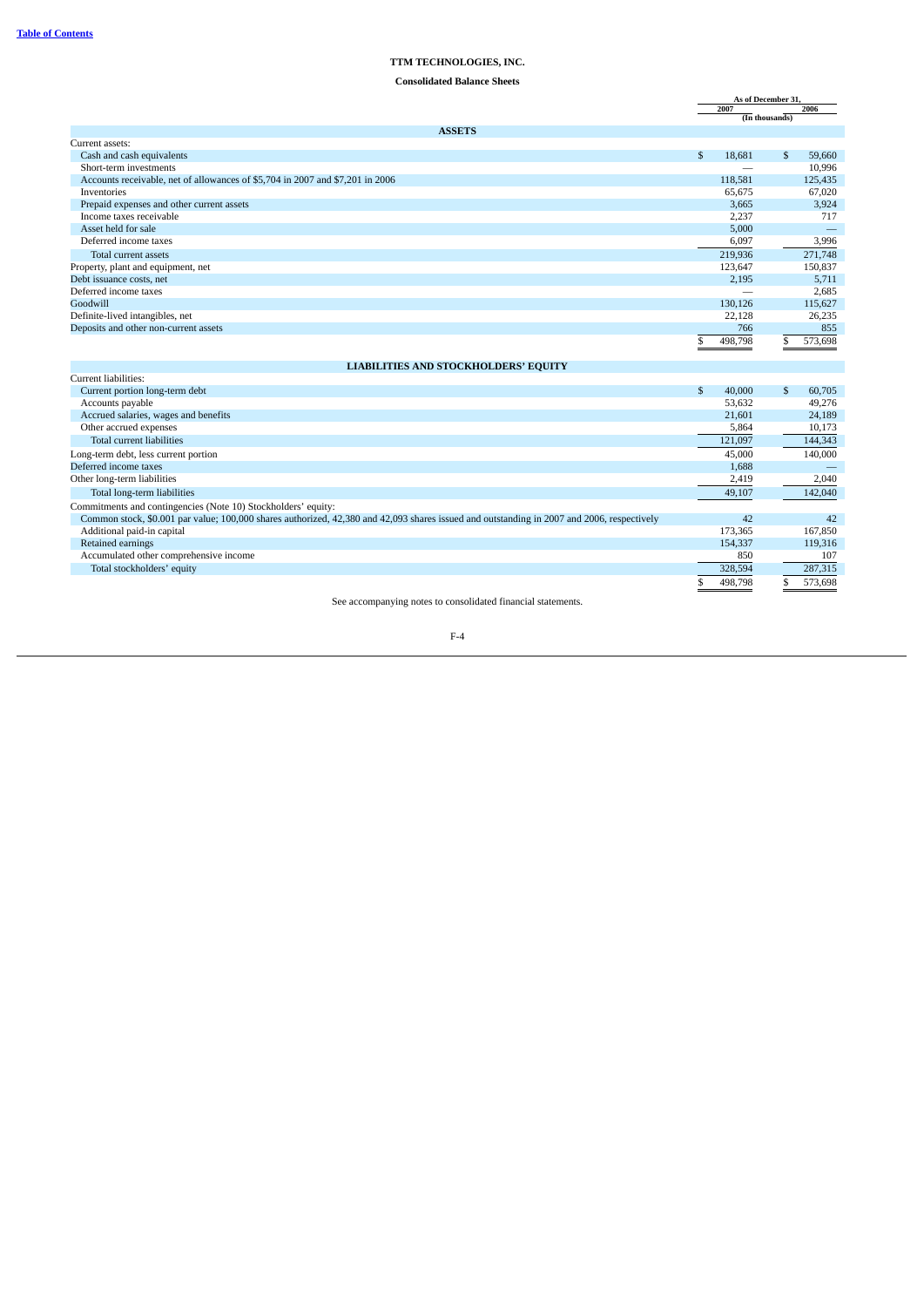# **Consolidated Statements of Operations**

<span id="page-51-0"></span>

|                                            | Year Ended December 31,               |    |          |     |         |
|--------------------------------------------|---------------------------------------|----|----------|-----|---------|
|                                            | 2007                                  |    | 2006     |     | 2005    |
|                                            | (In thousands, except per share data) |    |          |     |         |
| Net sales                                  | \$<br>669,458                         | \$ | 369,316  | \$. | 240,209 |
| Cost of goods sold                         | 539,289                               |    | 276,168  |     | 186,453 |
| Gross profit                               | 130,169                               |    | 93,148   |     | 53,756  |
| Operating expenses:                        |                                       |    |          |     |         |
| Selling and marketing                      | 29,835                                |    | 16,473   |     | 11,977  |
| General and administrative                 | 32,628                                |    | 19,656   |     | 14,135  |
| Amortization of definite-lived intangibles | 4,126                                 |    | 1,786    |     | 1,202   |
| Restructuring charges                      |                                       |    | 199      |     |         |
| <b>Total operating expenses</b>            | 66,589                                |    | 38,114   |     | 27,314  |
| Operating income                           | 63,580                                |    | 55,034   |     | 26,442  |
| Other income (expense):                    |                                       |    |          |     |         |
| Interest expense                           | (13, 828)                             |    | (3,394)  |     | (251)   |
| Interest income                            | 1,379                                 |    | 4,419    |     | 2,126   |
| Other, net                                 | 137                                   |    | 43       |     |         |
| Total other (expense) income, net          | (12, 312)                             |    | 1,068    |     | 1,875   |
| Income before income taxes                 | 51,268                                |    | 56,102   |     | 28,317  |
| Income tax (provision) benefit             | (16, 585)                             |    | (21,063) |     | 2,524   |
| Net income                                 | 34,683                                | \$ | 35,039   | S.  | 30,841  |
| Basic earnings per share                   | 0.82                                  |    | 0.84     |     | 0.75    |
| Diluted earnings per share                 | 0.81                                  |    | 0.83     |     | 0.74    |

See accompanying notes to consolidated financial statements.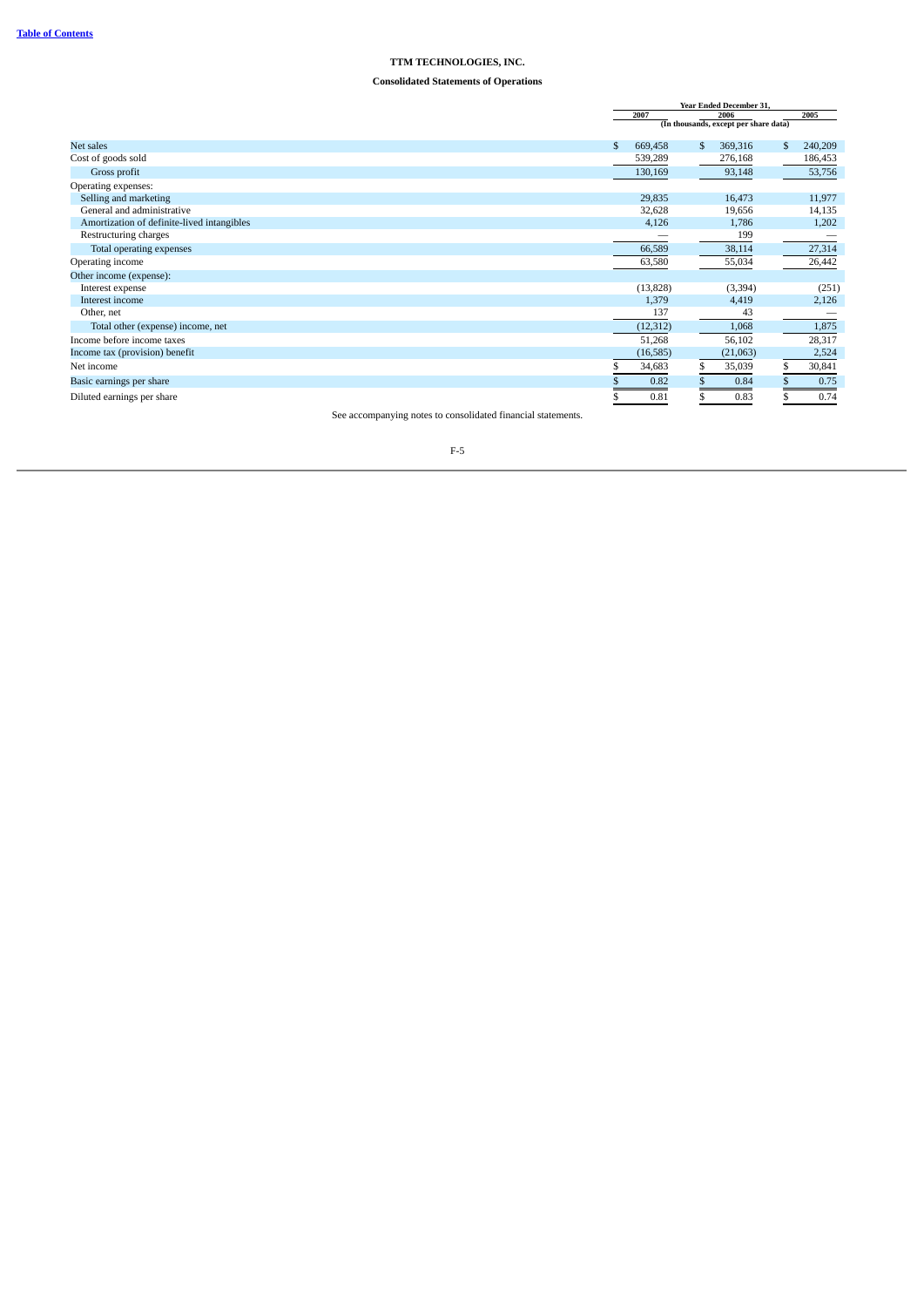# Consolidated Statements of Stockholders' Equity and Comprehensive Income<br>For the Years Ended December 31, 2007, 2006 and 2005

<span id="page-52-0"></span>

|                                                                                      | <b>Shares</b>            | <b>Common Stock</b><br>Amount | <b>Additional</b><br>Paid-In<br>Capital | Retained<br><b>Earnings</b> | <b>Accumulated</b><br>Other<br>Comprehensive<br>Income<br>(In thousands) | <b>Total</b>  |               | Comprehensive<br>Income |
|--------------------------------------------------------------------------------------|--------------------------|-------------------------------|-----------------------------------------|-----------------------------|--------------------------------------------------------------------------|---------------|---------------|-------------------------|
| Balance, December 31, 2004                                                           | 41.014                   | 41                            | 158,149<br>s.                           | 53.436<br>$\mathcal{S}$     | $\mathcal{S}$<br>$\qquad \qquad -$                                       | 211,626<br>S. |               |                         |
| Comprehensive income                                                                 |                          |                               |                                         |                             |                                                                          |               |               |                         |
| Net income                                                                           |                          |                               |                                         | 30,841                      | $\overline{\phantom{0}}$                                                 | 30.841        |               | 30,841                  |
| Comprehensive income                                                                 |                          |                               |                                         | -                           |                                                                          | -             |               | 30,841                  |
| Exercise of common stock options                                                     | 297                      | —                             | 858                                     | $\qquad \qquad -$           | $\overline{\phantom{a}}$                                                 | 858           |               |                         |
| Income tax benefit from options exercised                                            | -                        | –                             | 627                                     | --                          | -                                                                        | 627           |               |                         |
| Balance, December 31, 2005                                                           | 41,311                   | 41                            | 159,634                                 | 84,277                      |                                                                          | 243,952       |               |                         |
| Comprehensive income                                                                 |                          |                               |                                         |                             |                                                                          |               |               |                         |
| Net income                                                                           | $\overline{\phantom{a}}$ |                               |                                         | 35,039                      | $\overline{\phantom{a}}$                                                 | 35,039        | $\mathcal{S}$ | 35,039                  |
| Other comprehensive income, net of tax:                                              |                          |                               |                                         |                             |                                                                          |               |               |                         |
| Cumulative translation adjustment, net of tax of \$63                                |                          |                               |                                         |                             | $\overline{\phantom{a}}$                                                 |               |               | 107                     |
| Other comprehensive income                                                           | --                       |                               |                                         |                             | 107                                                                      | 107           |               | 107                     |
| Comprehensive income                                                                 |                          |                               |                                         |                             | $\qquad \qquad -$                                                        |               |               | 35,146                  |
| Exercise of common stock options                                                     | 782                      |                               | 4,956                                   | -                           |                                                                          | 4,957         |               |                         |
| Income tax benefit from options exercised                                            |                          | -                             | 1,707                                   |                             | $\overline{\phantom{0}}$                                                 | 1,707         |               |                         |
| Stock-based compensation                                                             |                          | $\overline{\phantom{0}}$      | 1,553                                   |                             | $\overline{\phantom{a}}$                                                 | 1,553         |               |                         |
| Balance, December 31, 2006                                                           | 42,093                   | 42                            | 167,850                                 | 119,316                     | 107                                                                      | 287,315       |               |                         |
| Comprehensive income                                                                 |                          |                               |                                         |                             |                                                                          |               |               |                         |
| Net income                                                                           | $\overline{\phantom{a}}$ |                               |                                         | 34,683                      | $\qquad \qquad -$                                                        | 34,683        | <sup>\$</sup> | 34,683                  |
| Other comprehensive income, net of tax:                                              |                          |                               |                                         |                             |                                                                          |               |               |                         |
| Cumulative translation adjustment, net of \$838 of tax                               |                          |                               |                                         |                             |                                                                          |               |               | 1,378                   |
| Unrealized loss on effective cash flow hedges, net of \$386 of tax benefit           |                          |                               |                                         |                             |                                                                          |               |               | (635)                   |
| Other comprehensive income                                                           |                          |                               |                                         |                             | 743                                                                      | 743           |               | 743                     |
| Comprehensive income                                                                 |                          |                               |                                         |                             | $\overline{\phantom{a}}$                                                 |               |               | 35,426                  |
| Cumulative effect of change in accounting principle related to income taxes (FIN 48) | $\overline{\phantom{a}}$ | –                             | $\qquad \qquad -$                       | 338                         | $\qquad \qquad -$                                                        | 338           |               |                         |
| Exercise of common stock options                                                     | 287                      | -                             | 1,712                                   | $\overline{\phantom{0}}$    | $\overline{\phantom{a}}$                                                 | 1,712         |               |                         |
| Income tax benefit from options exercised                                            | $\overline{\phantom{a}}$ | _                             | 442                                     | $\overline{\phantom{a}}$    | $\sim$                                                                   | 442           |               |                         |
| Stock-based compensation                                                             |                          | -                             | 3,361                                   |                             | $\overline{\phantom{a}}$                                                 | 3,361         |               |                         |
| Balance, December 31, 2007                                                           | 42,380                   | 42                            | 173,365<br>S.                           | \$154,337                   | 850                                                                      | 328,594       |               |                         |

See accompanying notes to consolidated financial statements.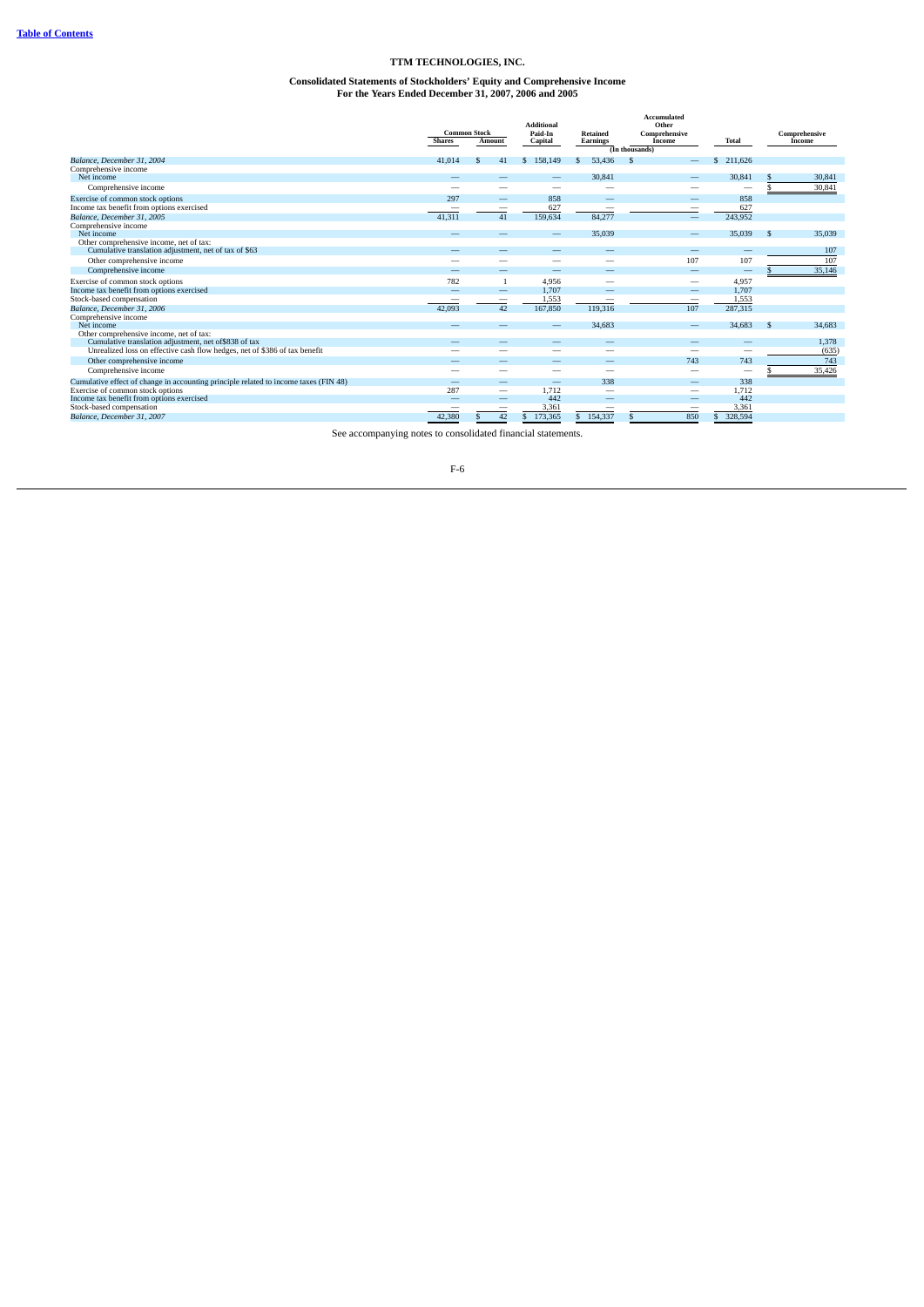### **Consolidated Statements of Cash Flows**

<span id="page-53-0"></span>

|                                                                                                                                    |                          | For the Year Ended December 31. |                          |  |
|------------------------------------------------------------------------------------------------------------------------------------|--------------------------|---------------------------------|--------------------------|--|
|                                                                                                                                    | 2007                     | 2006                            |                          |  |
|                                                                                                                                    |                          | (In thousands)                  |                          |  |
| Cash flows from operating activities:                                                                                              | \$.                      |                                 | \$                       |  |
| Net income                                                                                                                         | 34.683                   | \$<br>35,039                    | 30.841                   |  |
| Adjustments to reconcile net income to net cash provided by operating activities:<br>Depreciation of property, plant and equipment | 22,804                   | 12.178                          | 9,290                    |  |
| Net loss (gain) on sale of property, plant and equipment                                                                           | 84                       | (48)                            |                          |  |
| Amortization of definite-lived intangible assets                                                                                   | 4,242                    | 1,903                           | 1,318                    |  |
| Amortization of deferred stock-based compensation and stock-based compensation                                                     | 3.361                    | 1.553                           | $\overline{\phantom{0}}$ |  |
| Amortization of debt issuance costs                                                                                                | 3,692                    | 374                             | 72                       |  |
| Amortization of premiums and discounts on short-term investments, net                                                              | (4)                      | (322)                           | (125)                    |  |
| Non-cash interest imputed on other long-term liabilities                                                                           | 122                      | 25                              | 64                       |  |
| Income tax benefit from stock options exercised                                                                                    | (341)                    | (1,072)                         | 627                      |  |
| Deferred income taxes                                                                                                              | 1,831                    | 4,925                           | (8, 564)                 |  |
| Changes in operating assets and liabilities net of effect of acquired businesses:                                                  |                          |                                 |                          |  |
| Accounts receivable, net                                                                                                           | 7.129                    | (8,704)                         | (2,853)                  |  |
| Inventories                                                                                                                        | 1,628                    | (623)                           | (3,571)                  |  |
| Prepaid expenses and other                                                                                                         | 184                      | (430)                           | (1,213)                  |  |
| Income taxes receivable                                                                                                            | (1,520)                  | (717)                           | 157                      |  |
| Accounts payable                                                                                                                   | 2,308                    | (7, 931)                        | 1.780                    |  |
| Accrued salaries, wages and benefits and other accrued expenses                                                                    | (6,219)                  | (3,366)                         | 3,204                    |  |
| Net cash provided by operating activities                                                                                          | 73,984                   | 32,784                          | 31,027                   |  |
| Cash flows from investing activities:                                                                                              |                          |                                 |                          |  |
| Purchase of property, plant and equipment and equipment deposits                                                                   | (14,040)                 | (13,949)                        | (7,962)                  |  |
| Purchase of intangibles                                                                                                            |                          | (350)                           |                          |  |
| Purchases of available-for-sale short-term investments                                                                             |                          | $\overline{\phantom{0}}$        | (4,300)                  |  |
| Proceeds from sales of available-for-sale short-term investments                                                                   |                          |                                 | 17,150                   |  |
| Purchases of held-to-maturity short-term investments                                                                               |                          | (40, 909)                       | (64, 615)                |  |
| Proceeds from redemptions of held-to-maturity short-term investments                                                               | 11,000                   | 51,335                          | 46,140                   |  |
| Cash paid in business acquisition - net of cash acquired                                                                           |                          | (230,920)                       |                          |  |
| Proceeds from sale of assets, property, plant and equipment                                                                        | 1,335                    | 214                             | $\overline{4}$           |  |
| Net cash used in investing activities                                                                                              | (1,705)                  | (234, 579)                      | (13, 583)                |  |
| Cash flows from financing activities:                                                                                              |                          |                                 |                          |  |
| Proceeds from long-term debt                                                                                                       |                          | 200,000                         |                          |  |
| Principal payments on long-term debt                                                                                               | (115, 705)               | (111)                           |                          |  |
| Excess tax benefit from stock-based compensation                                                                                   | 341                      | 1,072                           |                          |  |
| Proceeds from exercise of common stock options                                                                                     | 1.712                    | 4,957                           | 858                      |  |
| Payment of debt issuance costs                                                                                                     | (176)                    | (5,886)                         | (232)                    |  |
| Other financing activities                                                                                                         | $\overline{\phantom{0}}$ | (5)                             |                          |  |
|                                                                                                                                    |                          | 200,027                         | 626                      |  |
| Net cash (used in) provided by financing activities                                                                                | (113, 828)               |                                 |                          |  |
| Effect of foreign currency exchange rates on cash and cash equivalents                                                             | 570                      | 170                             | ٠                        |  |
| Net (decrease) increase in cash and cash equivalents                                                                               | (40, 979)                | (1,598)                         | 18.070                   |  |
| Cash and cash equivalents at beginning of year                                                                                     | 59,660                   | 61,258                          | 43,188                   |  |
| Cash and cash equivalents at end of year                                                                                           | 18,681                   | \$<br>59,660                    | \$<br>61,258             |  |
| Supplemental cash flow information:                                                                                                |                          |                                 |                          |  |
| Cash paid for interest                                                                                                             | \$<br>9,346              | \$<br>2,912                     | \$<br>97                 |  |
| Cash paid, net for income taxes                                                                                                    | 15,543                   | 17,310                          | 3,121                    |  |

Supplemental disclosures of noncash investing and financing activities:<br>At December 31, 2007 accrued purchases of equipment totaled \$1,557.<br>During 2007, the Company recognized an unrealized loss on a derivative instrument

Effective January 1, 2007, the Company adopted the provisions of Financial Accounting Standards Board issued Interpretation No. 48, Accounting for Uncertainty in Income Taxes, (FIN 48). As a result of the implementation of

See accompanying notes to consolidated financial statements.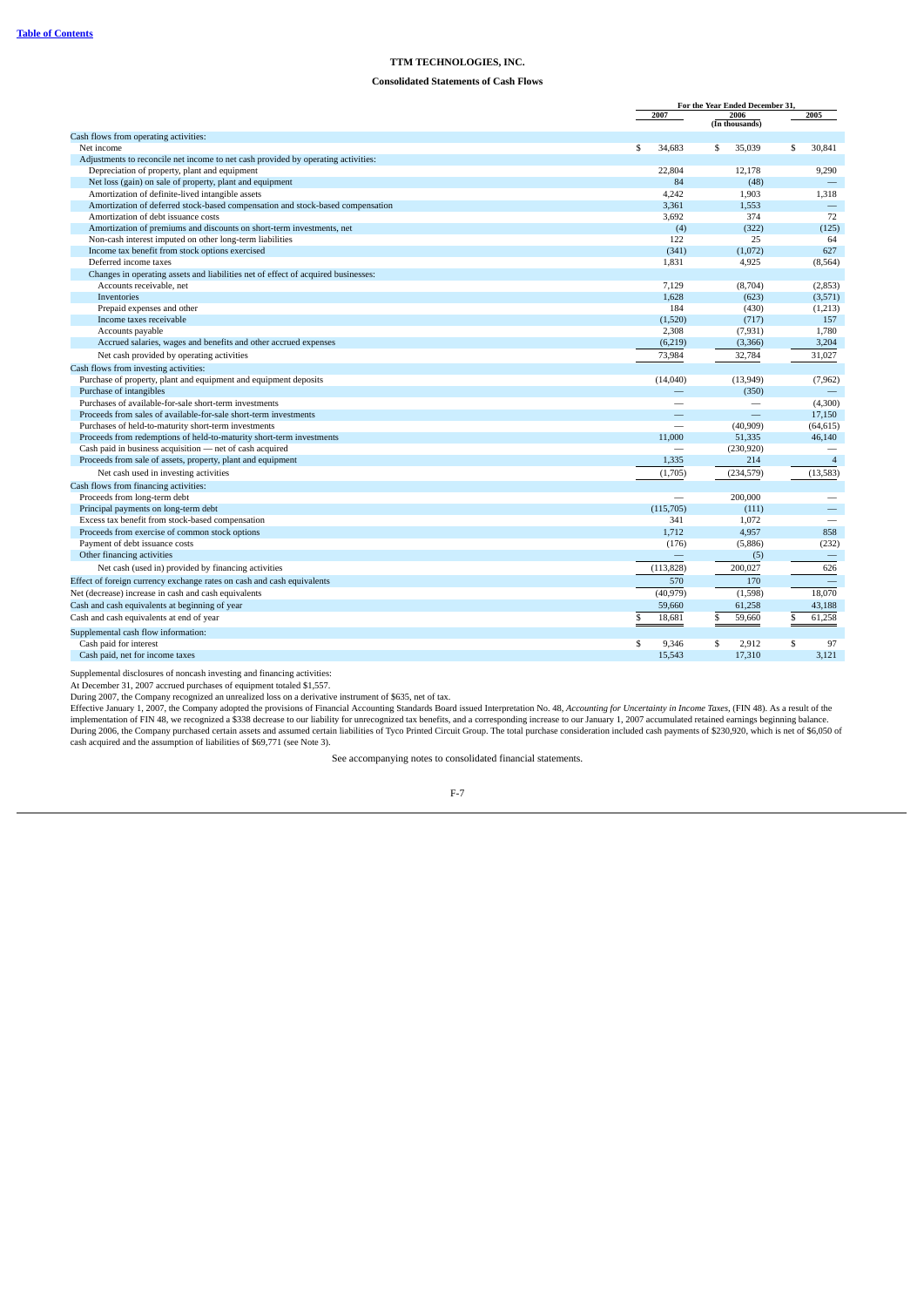#### <span id="page-54-0"></span>**Notes to Consolidated Financial Statements (Dollars and shares in thousands, except per share data)**

### **(1) Nature of Operations and Basis of Presentation**

TTM Technologies, Inc. (the Company or TTM) is a manufacturer of complex printed circuit boards used in sophisticated electronic equipment and provides backplane and subsystem assembly services for both standard and specialty products in defense and commercial operations. The Company sells to a variety of customers located both within and outside of the<br>United States of America. The Compa customers often direct a significant portion of their purchases through EMS companies.

On October 27, 2006, TTM Technologies, Inc. acquired certain assets, assumed certain liabilities and acquired certain equity interests of Tyco Printed Circuit Group LP (PCG) from Tyco International, Ltd. In this transaction, the stock of Tyco Packaging Systems (Shanghai) Co. Ltd. and Tyco Iota, Ltd. were purchased and the acquired assets and assumed liabilities were<br>placed into new, wholly-owned su (Switzerland) GmbH (Note 3). TTM Technologies, Inc. and its wholly-owned subsidiaries are collectively referred to as the Company.

# **(2) Summary of Significant Accounting Policies**

### *Use of Estimates*

The preparation of financial statements in conformity with accounting principles generally accepted in the United States of America requires management to make estimates and assumptions that affect the reported amounts of assets and liabilities and disclosure of contingent assets and liabilities at the date of the financial statements and the reported amount of revenues and expenses during the reporting period. Actual results could differ from those estimates.

#### *Principles of Consolidation*

The consolidated financial statements include the accounts of TTM Technologies, Inc. and its wholly-owned subsidiaries: Power Circuits, Inc., TTM Advanced Circuits, Inc., TTM Technologies International, Inc., TTM Printed Circuit Group, Inc., Tyco Packaging Systems (Shanghai) Co. Ltd., Tyco Iota, Ltd., TTM Technologies (Ireland) Ltd., TTM Technologies (Ireland) EU Ltd., and TTM Technologies (Switzerland) GmbH. All intercompany accounts and transactions have been eliminated in consolidation.

#### *Foreign Currency Translation and Transactions*

The functional currency of the Company's Tyco Packaging Systems (Shanghai) Co. Ltd. subsidiary is the local currency, the Chinese RMB. Accordingly, assets and liabilities are translated into U.S. dollars using period-end exchange rates. Sales and expenses are translated at the average exchange rates in effect during the period. The resulting translation gains or losses are recorded as a component of accumulated other comprehensive income in the consolidated statement of stockholders' equity and comprehensive income. Gains and losses resulting from foreign currency transactions are included in income as a component of other, net in the consolidated statements of operations and totaled \$100 gain and \$99 loss for the years ended December 31, 2007 and 2006, respectively. As this foreign subsidiary was acquired in October 2006, there were no foreign currency transaction gains or losses for the year ended December 31, 2005.

#### *Cash Equivalents and Short-Term Investments*

The Company considers highly liquid investments with insignificant interest rate risk and original maturities to the Company of three months or less to be cash equivalents. Cash equivalents consist primarily of interest-bearing bank accounts, money market funds and short-term debt securities.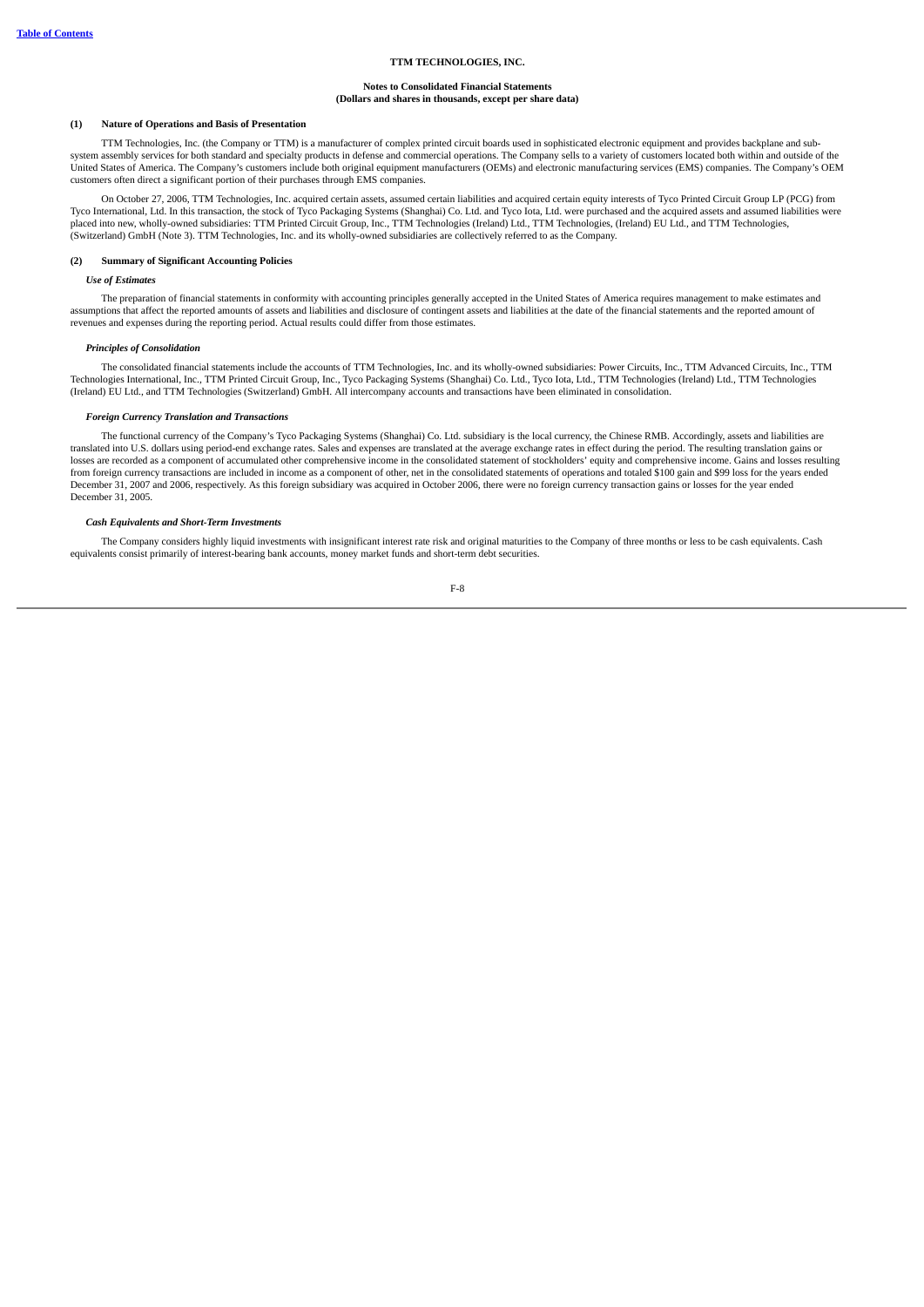### **Notes to Consolidated Financial Statements — (Continued)**

The Company considers highly liquid investments with an effective maturity to the Company of more than three months and less than one year to be short-term investments.

The Company evaluates short-term investments in marketable debt securities in accordance with Statement of Financial Accounting Standards No. 115, *Accounting for Certain Investments in Debt and Equity Securities*, (SFAS 115) and has determined that they should be recorded as either available-for-sale or held-to-maturity. Management determines the appropriate classification of investments at the time of purchase and reevaluates such designation as of each balance sheet date. Debt securities that the Company has the ability and intent to hold until maturity are accounted for as held-to-maturity securities and are carried at amortized cost while available-for-sale debt securities are carried at fair value.

### *Accounts Receivable and Allowance for Doubtful Accounts*

Accounts receivable are reflected at the estimated net realizable value, do not bear interest nor do they generally require collateral. The Company performs credit evaluations of its customers and adjusts credit limits based upon payment history and the customer's current creditworthiness. The Company maintains an allowance for doubtful accounts based upon a variety of factors. The Company reviews all open accounts and provides specific reserves for customer-collection issues when it believes the loss is probable, considering such factors as the length of time receivables are past due, the financial condition of customer, and historical experience. The Company also records a reserve for all customers, excluding those that have been specifically reserved for, based upon evaluation of historical losses, which exceeded the specific reserves the Company had established.

#### *Inventories*

Inventories are stated at the lower of cost (determined on a first-in, first-out basis) or market. Provisions to value the inventory at the lower of the actual cost to purchase and / or manufacture the inventory, or the current estimated market value of the inventory, are based upon assumptions about future demand and market condition. The Company also performs evaluations of inventory and records a provision for estimated excess and obsolete items based upon forecasted demand, and any other known factors at the time.

#### *Property, Plant and Equipment*

Property, plant and equipment are recorded at cost. Depreciation expense is computed using the straight-line method over the estimated useful lives of the assets. Assets recorded وunder capital leases and leasehold improve estimated useful lives:

| Buildings and improvements    | 7-40 years |
|-------------------------------|------------|
| Machinery and equipment       | 3-12 years |
| <b>Furniture and fixtures</b> | 3-7 years  |
| Automobiles                   | 5 years    |

Upon retirement or other disposition of property, plant and equipment, the cost and related accumulated depreciation are removed from the accounts. The resulting gain or loss is included in the determination of income from operations in the period incurred. Depreciation and amortization expense on property, plant and equipment was \$22,772, \$12,178 and \$9,290 for the years ended December 31, 2007, 2006 and 2005, respectively.

Major renewals and betterments are capitalized and depreciated over their estimated useful lives while minor expenditures for maintenance and repairs are charged to expense as incurred.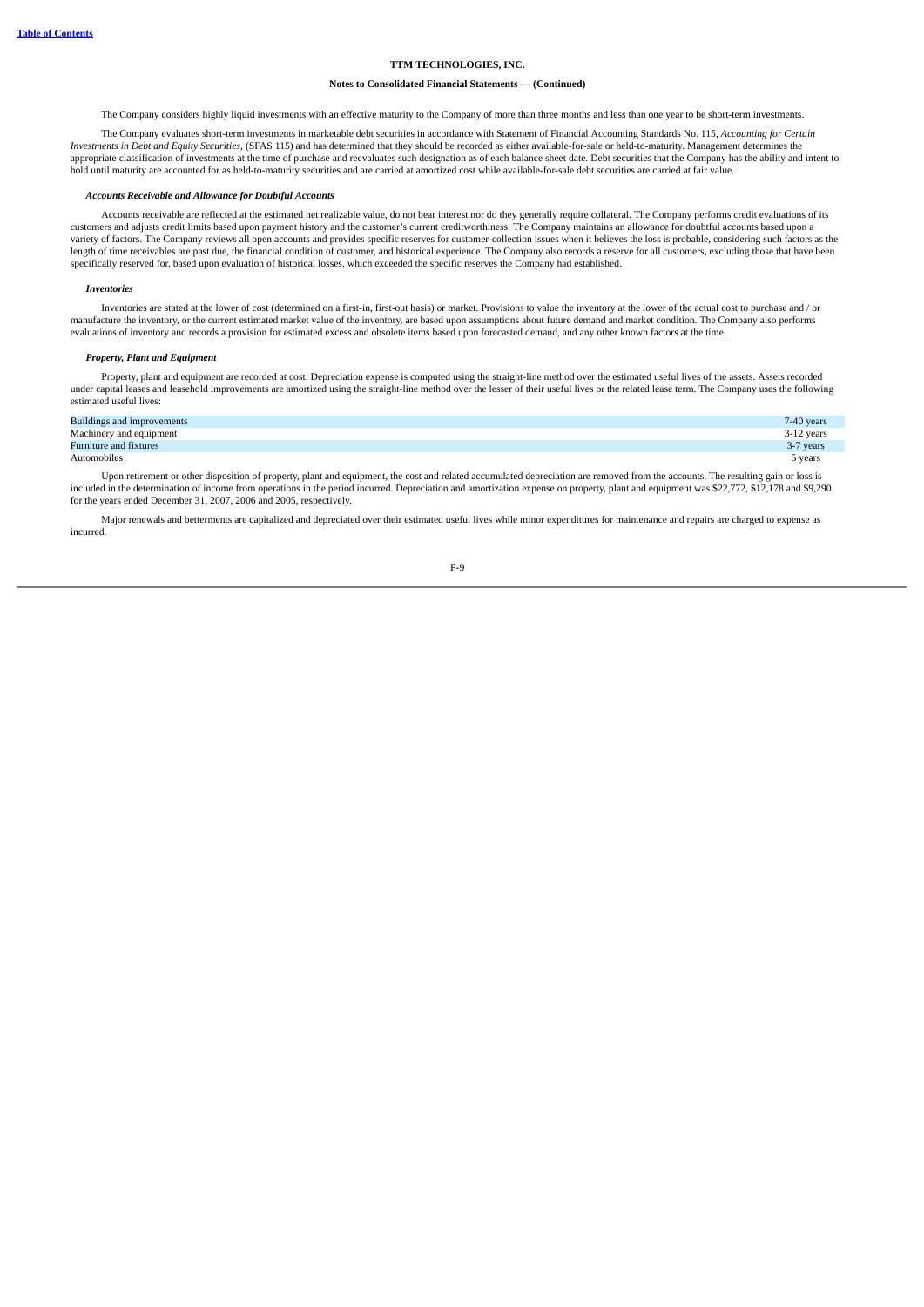#### **Notes to Consolidated Financial Statements — (Continued)**

#### *Debt Issuance Costs*

Debt issuance costs are amortized to expense over the period of the underlying credit facility using the effective interest rate method, adjusted to give effect to any early repayments.<br>At December 31, 2007 and 2006, unamo expense for the years ended December 31, 2007, 2006 and 2005 related to various credit agreements was \$3,692, \$374 and \$72, respectively.

#### *Business Combinations and Goodwill*

The Company accounts for business combinations and goodwill according to SFAS No. 141, *Business Combinations*, (SFAS 141) and SFAS No. 142, *Goodwill and Other Intangible Assets,* (SFAS 142). SFAS 141 requires that the purchase method of accounting be used for all business combinations and that certain acquired intangible assets be recognized as assets apart from goodwill. SFAS 142 provides that goodwill should not be amortized but instead should be tested for impairment annually at the reporting unit level. Goodwill is tested for impairment using a two-step process. The first step of the goodwill impairment test, used to identify potential impairment, compares the estimated fair value of the reporting unit containing goodwill with the related carrying amount. If the estimated fair value of the reporting unit exceeds its carrying amount, the reporting unit's goodwill is not considered to be impaired, and the second step of the impairment test is unnecessary. If the reporting unit's carrying amount exceeds its estimated fair value, the second step test must be performed to measure the amount of the goodwill impairment loss, if any. The second step of the goodwill impairment test compares the implied fair value of the reporting unit's goodwill, determined in the same manner as the amount of goodwill recognized in a business combination, with the carrying amount of such goodwill. If the carrying amount of the reporting unit's goodwill exceeds the implied fair value of that goodwill, an impairment loss is recognized in an amount equal to that excess.

In performing the impairment tests, the fair value of the Company's reporting units was determined using a combination of the income approach and the market approach. Under the income approach, the fair value of each reporting unit is calculated based on the present value of estimated future net cash flows. Under the market approach, fair value is estimated based on market multiples of earnings or similar measures for comparable companies and market transactions, when available.

The Company evaluates goodwill on an annual basis, as of the end of the fourth quarter, and whenever events and changes in circumstances indicate that there may be a potential impairment. In the fourth quarter of 2007, the Company performed its annual impairment test of goodwill and concluded that goodwill was not impaired.

### *Intangible Assets*

Intangible assets include customer relationships, backlog and licensing agreements, which are being amortized over their estimated useful lives using straight-line and accelerated methods. The estimated useful lives of such intangibles range from six months to 15 years. Amortization expense related to acquired licensing agreements is classified as cost of goods sold.

#### *Impairment of Long-lived Assets*

Long-lived tangible assets and definite-lived intangible assets are reviewed for impairment whenever events or changes in circumstances indicate that the book value of the asset or asset groups may not be recoverable. The Company evaluates, regularly, whether events and circumstances have occurred that indicate possible impairment. The Company uses an estimate of the future undiscounted net cash flows of the related asset or asset group over the remaining life in measuring whether the assets are recoverable. Measurement of the amount of impairment, if any, is based upon the difference between the asset's carrying value and estimated fair value.

When assets are classified as held for sale, they are recorded at estimated fair value, less the cost to sell.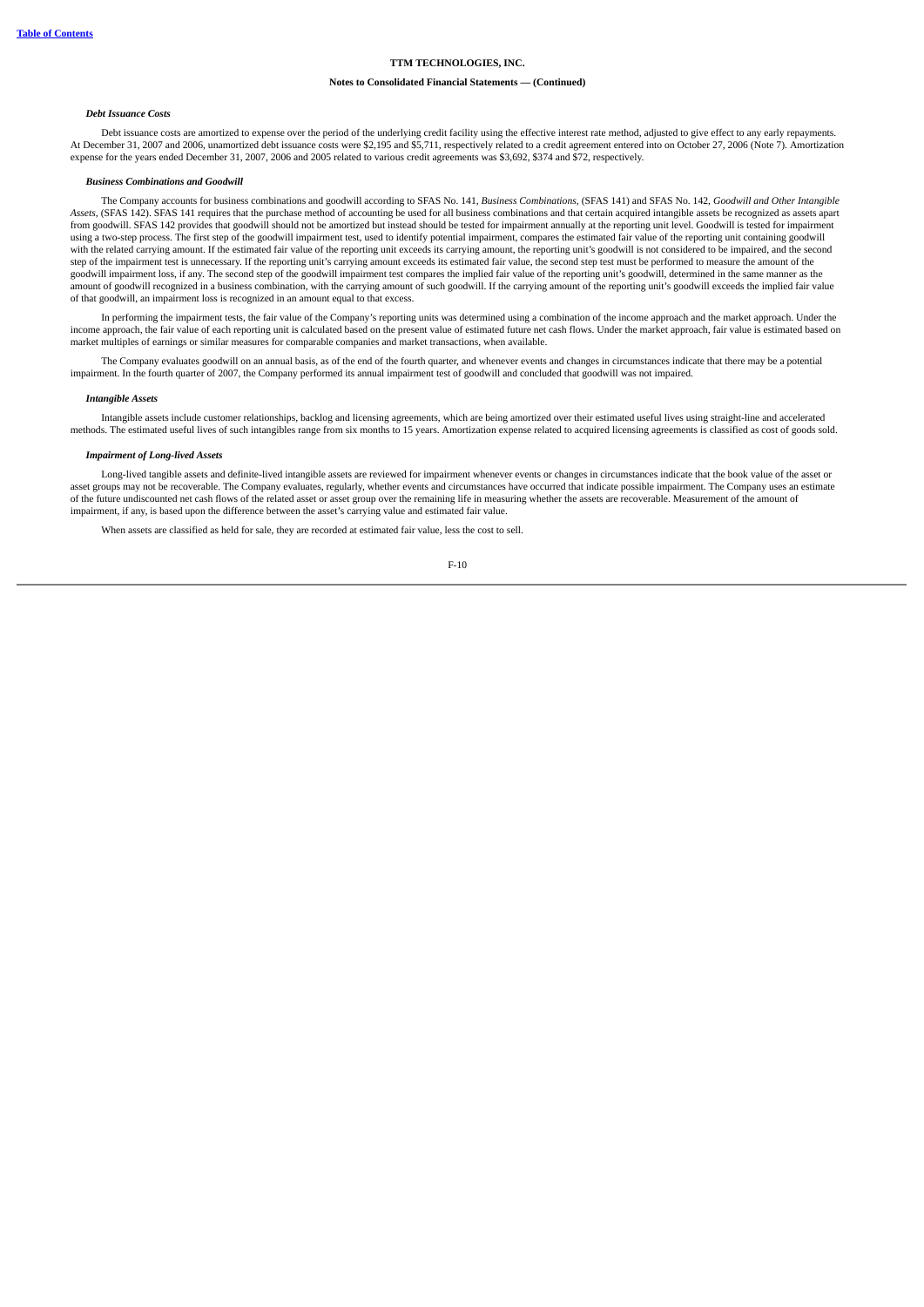### **Notes to Consolidated Financial Statements — (Continued)**

#### *Revenue Recognition*

The Company recognizes revenue in accordance with Staff Accounting Bulletin No. 104, Revenue Recognition, (SAB 104). The Company derives its revenue primarily from the sale<br>of printed circuit boards using customer supplied (i) persuasive evidence of a sales arrangement exists, (ii) the sales terms are fixed and determinable, (iii) title and risk of loss has transferred, and (iv) collectibility is reasonably assured generally when products are shipped to the customer, except in situations in which title passes upon receipt of the products by the customer. In this case, revenues are recognized upon notification that customer receipt has occurred. The Company does not have customer acceptance provisions, but it does provide its customers a limited right of return for defective printed circuit boards. The Company accrues an estimated amount for sales returns and allowances related to defective printed circuit boards at the time of sale based on its ability to estimate sales returns and allowances using historical information. As of December 31, 2007 and 2006, the reserve for sales returns and allowances was \$3,681 and \$4,443, respectively, which is included as a reduction to accounts receivable, net. Shipping and handling fees are included as part of net sales. The related freight costs and supplies associated with shipping products to customers are included as a component of cost of goods sold.

#### *Stock-Based Compensation*

Effective January 1, 2006, the Company adopted the fair value recognition provisions of SFAS No. 123R*, Share-Based Payments*, (SFAS 123R). The Company elected to use the modified prospective transition method and, therefore, has not restated any prior reported results. Under this transition method, stock-based compensation expense for the year ended December 31, 2006, included compensation expense for all stock-based compensation awards granted prior to, but not yet vested as of, December 31, 2005, based on the grant-date fair value estimated in accordance with the original provisions of SFAS 123. Stock-based compensation expense for all stock-based compensation awards granted on and after January 1, 2006, is based on the grant-date fair value estimated in accordance with the provisions of SFAS 123R. The Company recognizes these compensation costs net of estimated forfeitures on a straight-line basis over the requisite service period of the award, which is generally the option vesting term. The Company estimates the forfeiture rate based on its historical experience.

In addition, prior to the adoption of SFAS 123R, the Company presented the tax benefit from the exercise of common stock option exercises as a component of cash flows from<br>operating activities. Upon the adoption of SFAS 12 component of cash flows from financing activities. This resulted in a decrease of \$341 and \$1,072 in cash flows from operating activities and an increase of \$341 and \$1,072 in cash flows from financing activities for the years ended December 31, 2007, and 2006, respectively.

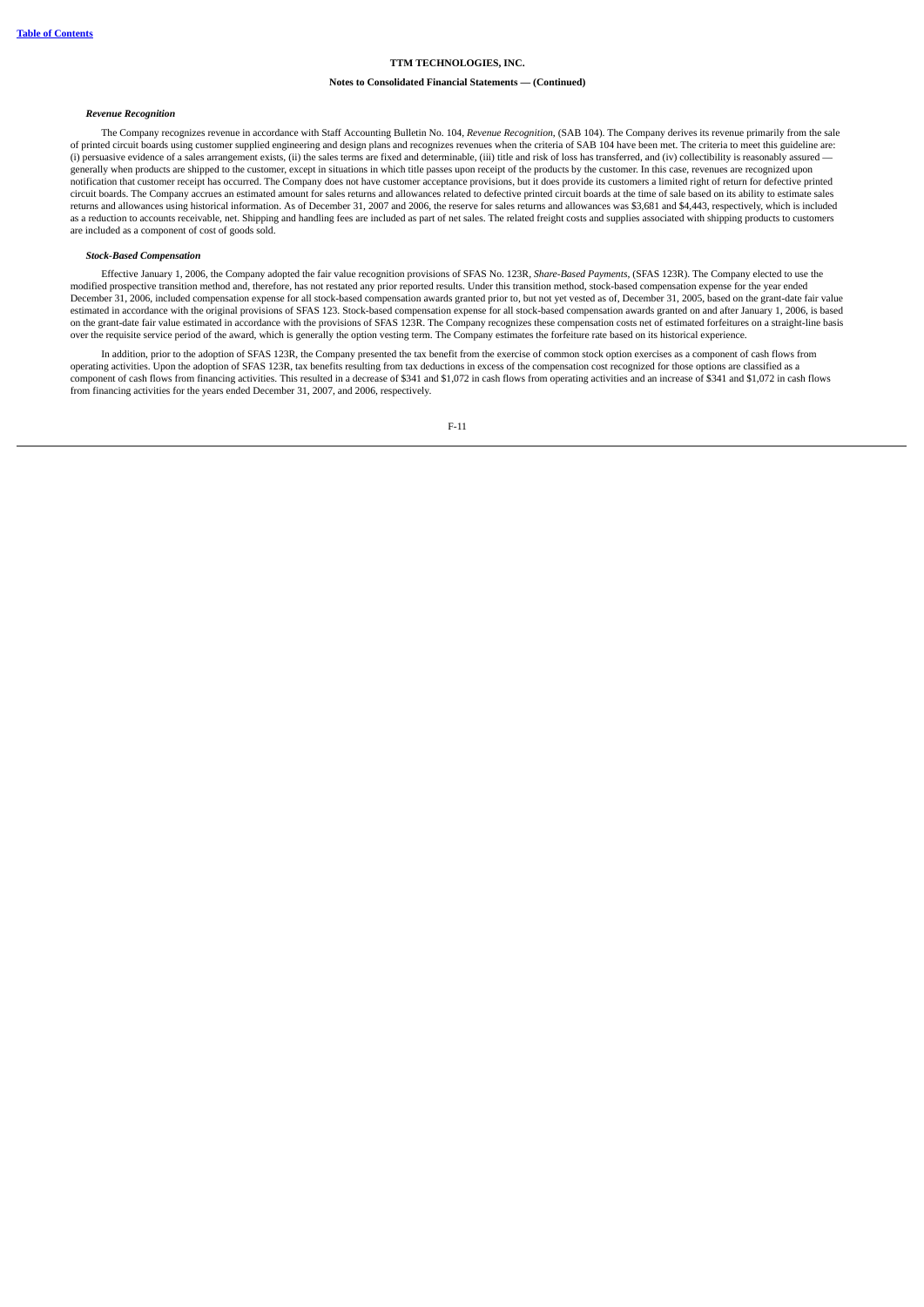### **Notes to Consolidated Financial Statements — (Continued)**

Prior to the adoption of SFAS 123R, the Company accounted for stock options issued to employees, officers and directors under Accounting Principles Board Opinion No. 25 (APB 25) and the related interpretations and provided pro forma disclosures as required by SFAS 123. The table below reflects pro forma net income and basic and diluted net earnings per share for the year ended December 31, 2005 had the Company applied the fair value recognition provisions of SFAS 123, as follows:

|                                                                                                                                | <b>Year Ended</b><br>December 31.<br>2005<br>(In thousands,<br>except per share data) |
|--------------------------------------------------------------------------------------------------------------------------------|---------------------------------------------------------------------------------------|
| Net income, as reported                                                                                                        | 30,841                                                                                |
| Less: Stock-based compensation expense determined under the fair-value-based method for all awards, net of related tax effects | (8, 872)                                                                              |
| Pro forma net income                                                                                                           | 21,969                                                                                |
| Basic earnings per share:                                                                                                      |                                                                                       |
| As reported                                                                                                                    | 0.75                                                                                  |
| Pro forma                                                                                                                      | 0.53                                                                                  |
| Diluted earnings per share:                                                                                                    |                                                                                       |
| As reported                                                                                                                    | 0.74                                                                                  |
| Pro forma                                                                                                                      | 0.53                                                                                  |
|                                                                                                                                |                                                                                       |

On September 14, 2005 and June 8, 2005, the Compensation Committee of the Board of Directors of the Company approved accelerating the vesting of approximately 211 and 986 unvested, "out-of-the-money" stock options, respectively, awarded to employees, officers and non-employee directors with exercise prices between \$8.00 and \$10.00 and greater than \$10.00, respectively. The September and June 2005 accelerated options had exercise prices ranging from \$8.00 to \$9.75 and \$10.15 to \$16.00, respectively. The closing price of the Company's common stock on September 14, 2005 and June 8, 2005, was \$7.34 and \$8.48 per share, respectively. As a result of these accelerated vestings, the Company remeasured compensation expense for the accelerated options under APB No. 25. Since the options for which vestings were accelerated were "out-of-the-money," no additional compensation expense was recorded.

The Company accelerated these options in advance of the effective date of, and in anticipation of the earnings effect of, SFAS 123R. The accelerated vesting of these options enabled the Company to avoid recognizing future compensation cost associated with the accelerated stock options upon the adoption of SFAS 123R. The accelerated vesting of these options initially increased 2005 pro forma stock-based compensation expense, before related tax effects, by approximately \$9,500 and decreased 2005 pro forma net income and earnings per share.

#### *Income Taxes*

The Company recognizes deferred tax assets or liabilities for expected future tax consequences of events that have been recognized in the financial statements or tax returns. Under this method, deferred tax assets or liabilities are determined based upon the difference between the financial statement and income tax basis of assets and liabilities using enacted tax rates expected to apply when differences are expected to be settled or realized. Deferred tax assets are reviewed for recoverability and the Company records a valuation allowance to reduce its deferred tax assets when it is more likely than not that all or some portion of the deferred tax assets will not be realized.

The Company has various foreign subsidiaries formed or acquired to conduct or support its business outside the United States. The Company provides for income taxes, net of applicable foreign tax credits, on temporary differences in its investment in foreign subsidiaries which are not considered to be permanently invested outside of the United States.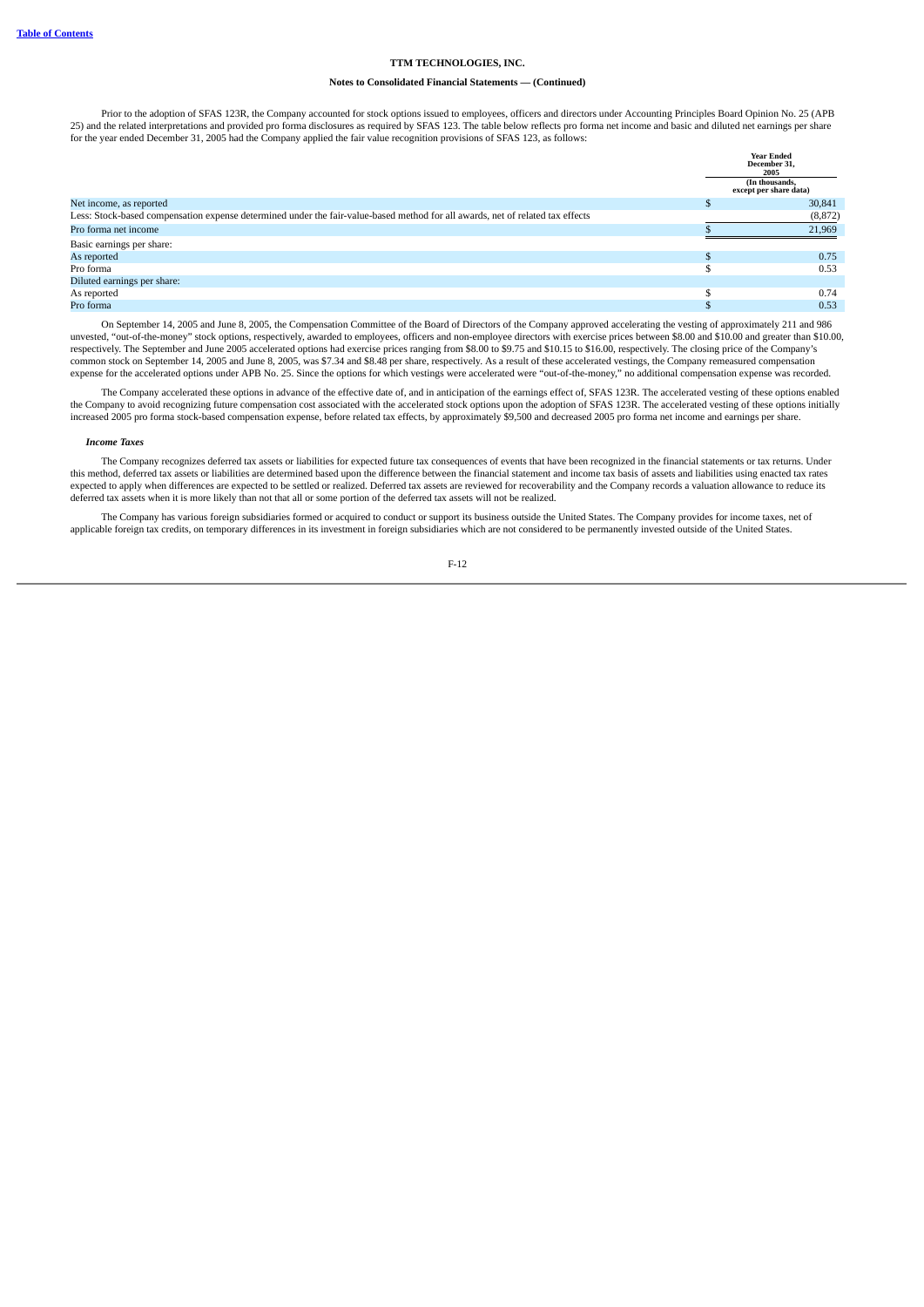### **Notes to Consolidated Financial Statements — (Continued)**

On January 1, 2007, the Company adopted FIN 48, *Accounting for Uncertainty in Income Taxes*, (FIN 48) which defines the threshold for recognizing the benefits of tax return positions in the financial statements as "more-likely-than-not" to be sustained by the taxing authority. A tax position that meets the "more-likely-than-not" criterion shall be measured at the largest amount of benefit that is more than 50% likely of being realized upon ultimate settlement. FIN 48 also provides guidance on derecognition, classification, interest and penalties on income taxes, accounting in interim periods and requires increased disclosures. FIN 48 applies to all tax positions accounted for under SFAS No. 109, Accounting for Income Taxes.<br>Estimated interest and penalties related to ended December 31, 2007, the Company did not have any such interest or penalties.

#### *Self Insurance*

The Company is primarily self insured for group health insurance benefits provided to employees. The Company also purchases stop loss insurance to protect against annual claims per individual and at an aggregate level. From October 27, 2006, through December 31, 2006, former PCG employees who became TTM employees were provided health insurance benefits under their former PCG plans and TTM reimbursed the provider for the costs of these plans. All PCG employees who became TTM employees joined the Company's self insurance program effective January 1, 2007.

The individual stop losses on the Company's self insurance plan range from \$100 to \$125 per individual depending on the health plans they select, and the aggregate thresholds are dependent upon the total number of employees participating in the plans. Self insurance liabilities are estimated for claims incurred but not paid using historical information provided by our insurance carrier and other professionals. The Company accrued \$4,916 and \$5,276 for self insurance liabilities at December 31, 2007 and 2006, respectively, and these amounts are reflected within accrued salaries, wages and benefits in the accompanying December 31, 2007 and 2006 consolidated balance sheets.

#### *Derivatives and Hedging Transactions*

The Company utilizes derivative instruments to manage its risk associated with fluctuations in U.S. interest rates. The Company is required by its lenders to address this risk through controlled risk management that includes the use of interest rate swap arrangements to economically hedge or reduce this exposure. The Company does not enter into any derivative financial instruments for trading or speculative purposes.

The Company enters into derivative financial instruments with major, high credit quality financial institutions and therefore management believes any loss related to credit risk is remote. As of December 31, 2007, the Company has not experienced any losses on its derivative financial instruments due to credit risk.

In accordance with SFAS No. 133, *Accounting for Derivative Instruments and Hedging Activities*, (SFAS 133) the Company formally designates interest rate swap arrangements as a cash flow hedge at inception. The Company employs the dollar offset method by performing a shock test to assess effectiveness. At inception, and at least quarterly thereafter, on a<br>retrospective basis, effectiveness testin testing determines if the Company expects the hedging relationship to continue to be highly effective by comparing the key terms of the hedged item, the hypothetical perfect swap, and the actual swap. The Company also evaluates if any changes have occurred related to the terms of the hedged debt and confirms that there are no changes in the hypothetical derivative. The interest rate swaps are structured to meet critical terms of the related debt instrument and therefore the interest rate swaps are expected to remain highly effective for the life of the hedge. The Company also evaluates whether the risk of default by the counterparty to the interest rate swap contract has changed.

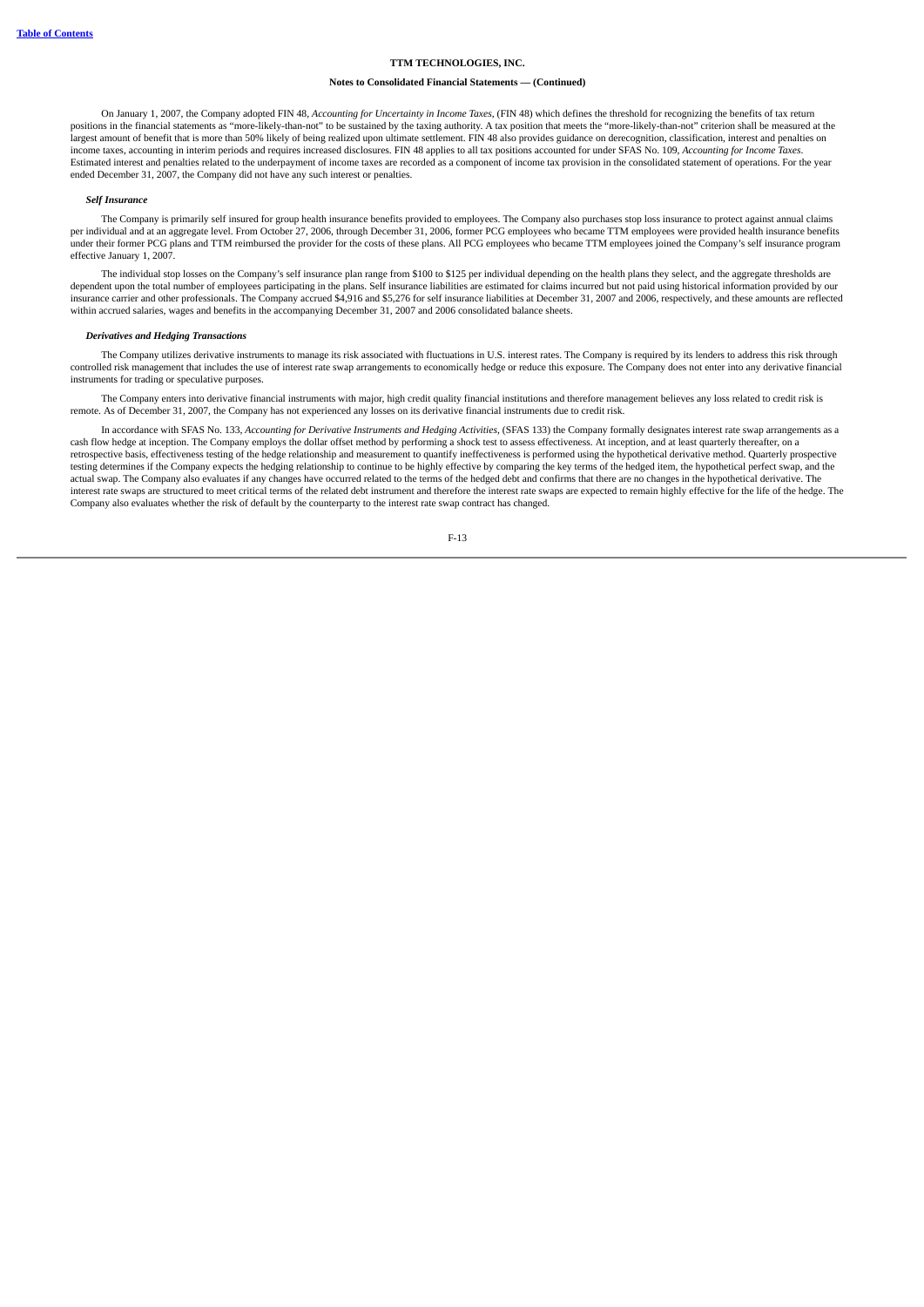### **Notes to Consolidated Financial Statements — (Continued)**

To the extent the interest rate swaps are considered to be effective, changes in fair value are recorded as a component of accumulated other comprehensive income. To the extent there is any hedge ineffectiveness, changes in fair value relating to the ineffective portion are immediately recognized in earnings as interest expense.

#### *Sales Tax Collected from Customers*

In June 2006, the Emerging Issues Task Force reached a consensus on Issue No. 06-03, How Taxes Collected from Customers and Remitted to Governmental Authorities Should Be Presented in the Income Statement (That is, Gross versus Net Presentation), (EITF 06-03). EITF 06-03 concluded that the presentation of taxes assessed by a governmental authority that are directly imposed on a revenue-producing transaction between a seller and a customer, such as sales, use, value added and certain excise taxes is an accounting policy decision that should be disclosed. As a part of the Company's normal course of business, sales taxes are collected from customers. Sales taxes collected are remitted, in a timely manner, to the appropriate governmental tax authority on behalf of the customer. The Company's policy is to present revenue and costs, net of sales taxes.

### *Asset Retirement Obligations*

The Company accounts for asset retirement obligations as required by SFAS No. 143, *Accounting for Asset Retirement Obligations,* (SFAS 143) and FASB Interpretation No. 47*,* Accounting for Conditional Asset Retirement Obligations, (FIN 47). Under these standards, a liability is recognized for the fair value of legally required asset retirement obligations associated with long-lived assets in the period in which the retirement obligations are incurred and the liability can be reasonably estimated. The Company capitalizes the associated asset retirement costs as part of the carrying amount of the long-lived asset.

#### *Environmental Accrual*

The Company accrues for costs associated with environmental obligations when such costs are probable and reasonably estimable in accordance with Statement of Position 96-1, *Environmental Remediation Liabilities*, (SOP 96-1). Accruals for estimated costs for environmental obligations generally are recognized no later than the date when the Company identifies what cleanup measures, if any, are likely to be required to address the environmental conditions. In accordance with SOP 96-1, included in such obligations are the estimated direct costs to investigate and address the conditions, including the associated engineering, legal and consulting costs. In making these estimates, we consider information that is currently available, existing technology, enacted laws and regulations, and our estimates of the timing of the required remedial actions. Such accruals are initially measured on a discounted basis and are adjusted as further information becomes available, circumstances change and accreted up over time.

### *Earnings Per Share*

Basic earnings per common share excludes dilution and is computed by dividing net income by the weighted average number of common shares outstanding during the period. Diluted earnings per common share reflect the potential dilution that could occur if stock options or other common stock equivalents were exercised or converted into common stock.

#### *Comprehensive Income*

Comprehensive income includes changes to equity accounts that were not the result of transactions with stockholders. Comprehensive income is comprised of net income, changes in the cumulative foreign currency translation adjustments and unrealized gains or losses on derivative instruments.

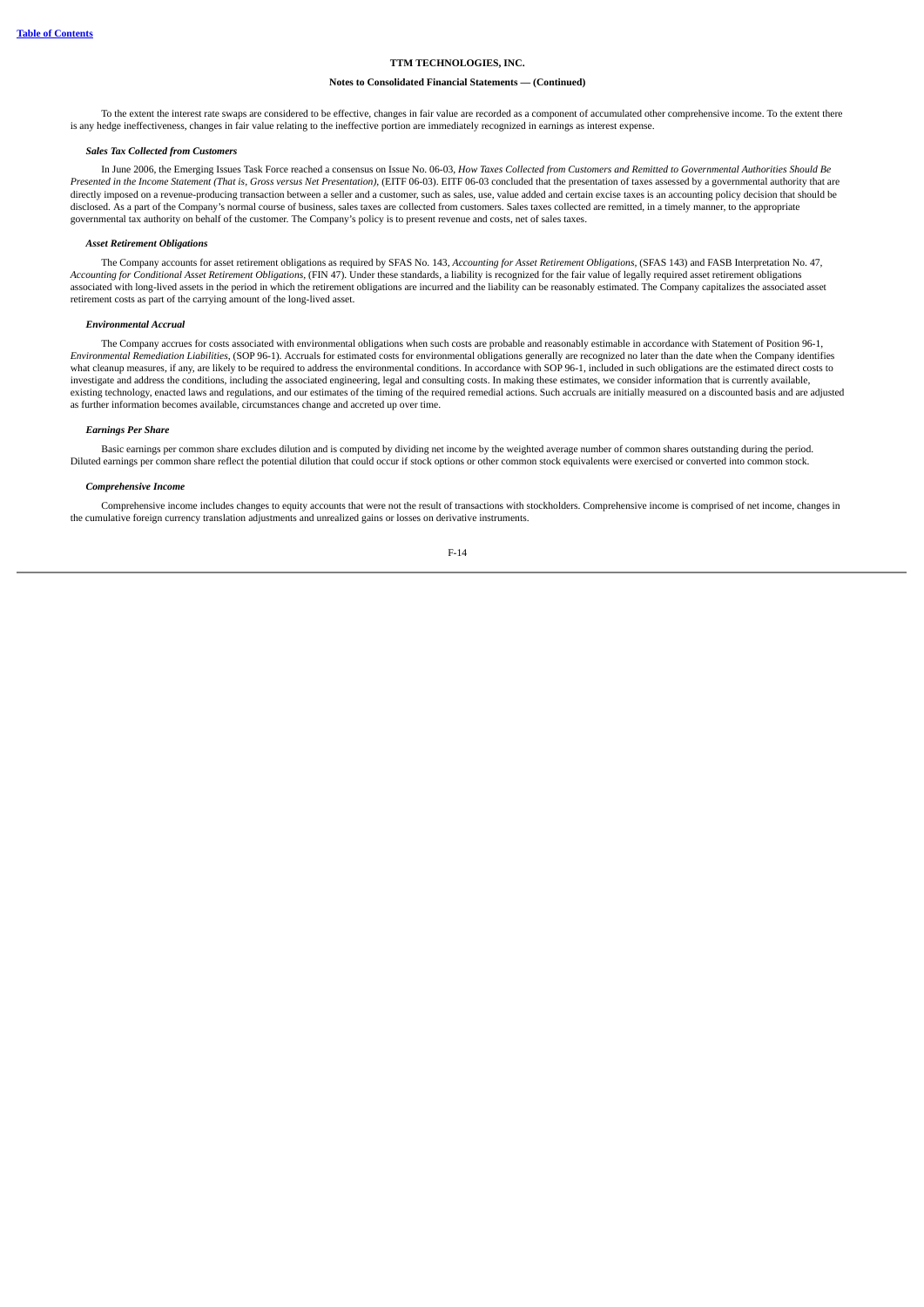#### **Notes to Consolidated Financial Statements — (Continued)**

#### *Loss Contingencies*

The Company establishes an accrual for an estimated loss contingency when it is both probable that an asset has been impaired or that a liability has been incurred and the amount of the loss can be reasonably estimated. An

#### *Reclassifications*

Certain reclassifications of prior year amounts have been made to conform with the current year presentation.

Beginning in 2007, the Company reports interest income and other, net on separate lines in the consolidated statement of operations. Interest income as well as the other, net amounts were previously included as components of interest income and other, net in 2006 and 2005.

Additionally beginning in 2007, the Company reports interest expense and the amortization of debt issuance costs in aggregate as interest expense in the consolidated statement of operations. These amounts were previously reported separately.

#### *Recent Accounting Pronouncements*

In December 2007, the FASB issued Statement of Financial Accounting Standards No. 141 (revised 2007), *Business Combinations* (SFAS 141(R)). SFAS 141(R) changes the requirements for an acquirer's recognition and measurement of the assets acquired and the liabilities assumed in a business combination. SFAS 141(R) is effective for annual periods beginning after December 15, 2008 and should be applied prospectively for all business combinations entered into after the date of adoption. The Company expects the impact of adopting SFAS 141(R) will depend on future acquisitions.

In December 2007, the FASB issued Statement of Financial Accounting Standards No. 160, Noncontrolling Interests in Consolidated Financial Statements - an amendment of ARB No. 51 (SFAS 160). SFAS 160 requires (i) that noncontrolling (minority) interests be reported as a component of shareholders' equity, (ii) that net income attributable to the parent and to the noncontrolling interest be separately identified in the consolidated statement of operations, (iii) that changes in a parent's ownership interest while the parent retains its controlling interest be accounted for as equity transactions, (iv) that any retained noncontrolling equity investment upon the deconsolidation of a subsidiary be initially measured at fair value, and (v) that sufficient disclosures are provided that clearly identify and distinguish between the interests of the parent and the interests of the noncontrolling owners. SFAS 160 is effective for annual periods beginning after December 15, 2008 and should be applied prospectively. However, the presentation and disclosure requirements of the statement shall be applied retrospectively for all periods presented. The adoption of the provisions of Statement No. 160 is not anticipated to materially impact the Company's consolidated financial position and results of operations.

In February 2007, FASB Statement No. 159, The Fair Value Option for Financial Assets and Financial Liabilities (SFAS 159), was released. SFAS 159 provides companies with an option to report selected financial assets and liabilities at fair value and establishes presentation and disclosure requirements designed to facilitate comparisons between companies that choose different measurement attributes for similar types of assets and liabilities. SFAS 159 will be effective January 1, 2008. The adoption of SFAS 159 is not expected to have an impact on our consolidated financial statements as the Company has elected not to report selected financial assets and liabilities at fair value.

In September 2006, FASB Statement No. 157, *Fair Value Measurements*, (SFAS 157), was released. SFAS 157 defines fair value, establishes a framework for measuring fair value and expands disclosures about fair value measurements. SFAS 157 applies under other accounting pronouncements that require or permit fair value measurements and does not require any<br>new fair value measurements. The provisi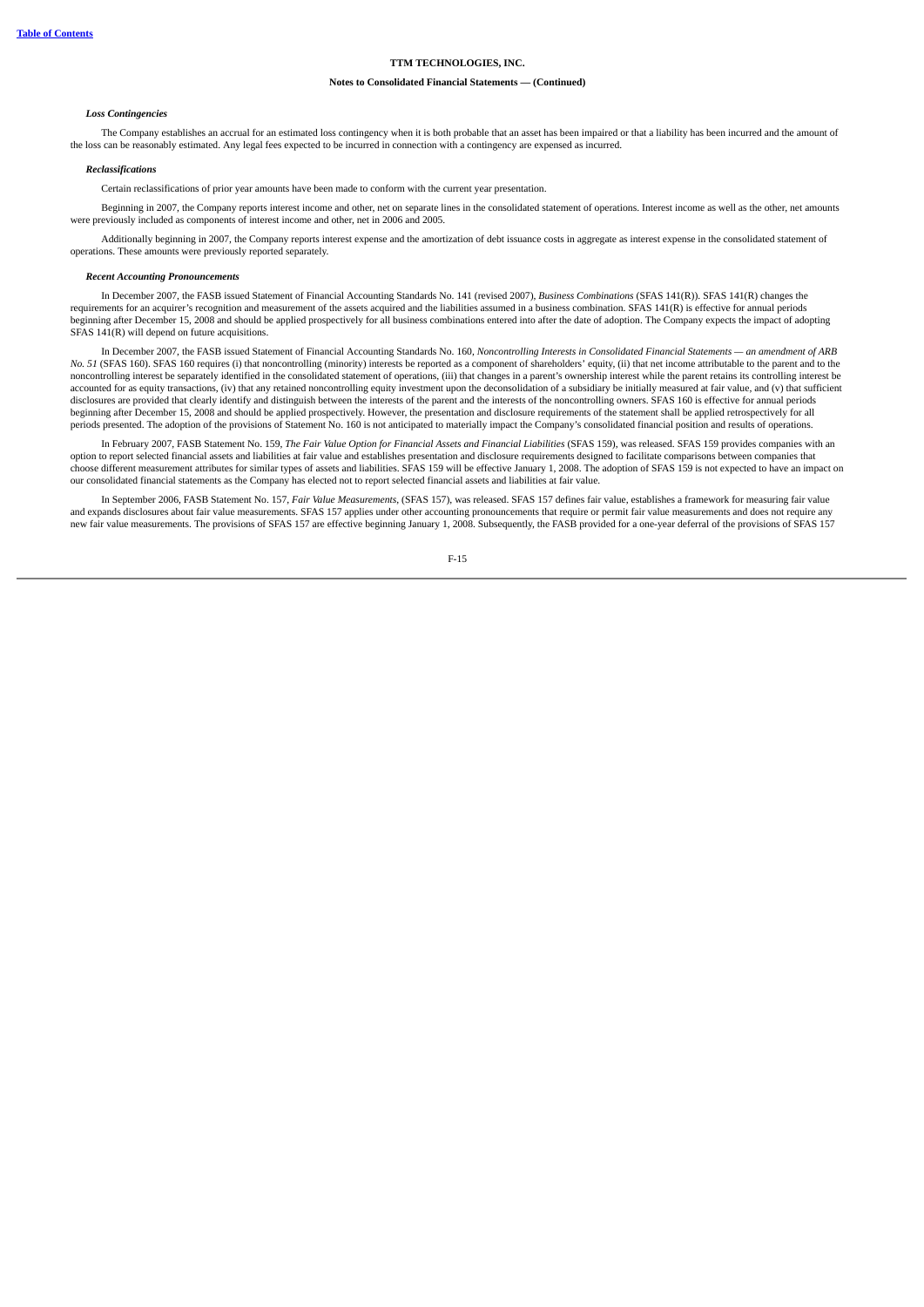# **Notes to Consolidated Financial Statements — (Continued)**

for non-financial assets and liabilities that are recognized or disclosed at fair value in the consolidated financial statements on a non-recurring basis. The Company is currently evaluating the impact of adopting the provisions of SFAS 157 for non-financial assets and liabilities that are recognized or disclosed on a non-recurring basis. The adoption of SFAS 157 for financial assets and liabilities is not anticipated to have a material impact on the consolidated financial statements.

### **(3) Acquisition of Tyco Printed Circuit Group**

On October 27, 2006, the Company acquired substantially all of the assets of the Printed Circuit Group business unit of Tyco International Ltd. in accordance with the terms of the Stock and Asset Purchase Agreement, dated August 2, 2006, by and among Tyco Printed Circuit Group LP, Tyco Electronics Corporation, Raychem International, Tyco Kappa Limited, Tyco<br>Electronics Logistics AG, and TTM Printed Technologies, Inc. The Tyco Printed Circuit Group (PCG) is a leading producer of complex, high performance and specialty printed circuit boards (PCBs), one of the major suppliers of aerospace and defense PCBs in North America, and a provider of backplane and sub-assembly services for both standard and specialty products in defense and commercial operations. These factors contributed to establishing the purchase price, which resulted in the recognition of \$66,072 of goodwill, \$53,865 of which is expected to be deductible for income taxes. The purchase price was \$226,784 in cash, which included adjustments of \$1,184 for working capital and capital expenditures. The total cost of the acquisition, including transaction fees and expenses, was approximately \$236,970, which included \$6,050 in cash acquired.

The following sets forth the allocation of the purchase consideration:

|                               | (In thousands) |
|-------------------------------|----------------|
| Cash                          | 6,050          |
| Other current assets          | 132,945        |
| Property, plant and equipment | 83,886         |
| Intangible assets             | 17,470         |
| Goodwill                      | 66,072         |
| Other non-current assets      | 318            |
| Liabilities assumed           | (69,771)       |
| Net assets acquired           | 236,970        |

The excess of the purchase price over the estimated fair value of the assets acquired and the liabilities assumed was initially recorded as goodwill in the amount of \$52,474. During 2007, goodwill has been adjusted to reflect a decrease in the fair value of accounts receivable, net, by \$501 as a result of additional information received regarding fair value of certain receivables; a decrease in property, plant and equipment by \$13,850 due to completion of the compilation and appraisal of property and equipment acquired at all plants; and a reduction of certain liabilities assumed in the amount of \$753. As a result of these changes in purchase price allocations, the Company recorded a net increase to goodwill of \$13,598. The allocation of the purchase consideration provided above reflects the final asset allocation of the purchase price.

In accordance with EITF No. 95-3, Recognition of Liabilities in Connection with a Purchase Business Combination, the Company recorded as a cost of the acquisition involuntary employee severance and other exit activity liabilities of \$3,225 associated with its plan to close the PCG Dallas, Oregon facility, which is part of the PCB Manufacturing segment, and<br>terminate certain sales employees of t 2006, the Company finalized its plan to close the Dallas facility. Production was ceased at the Dallas facility during the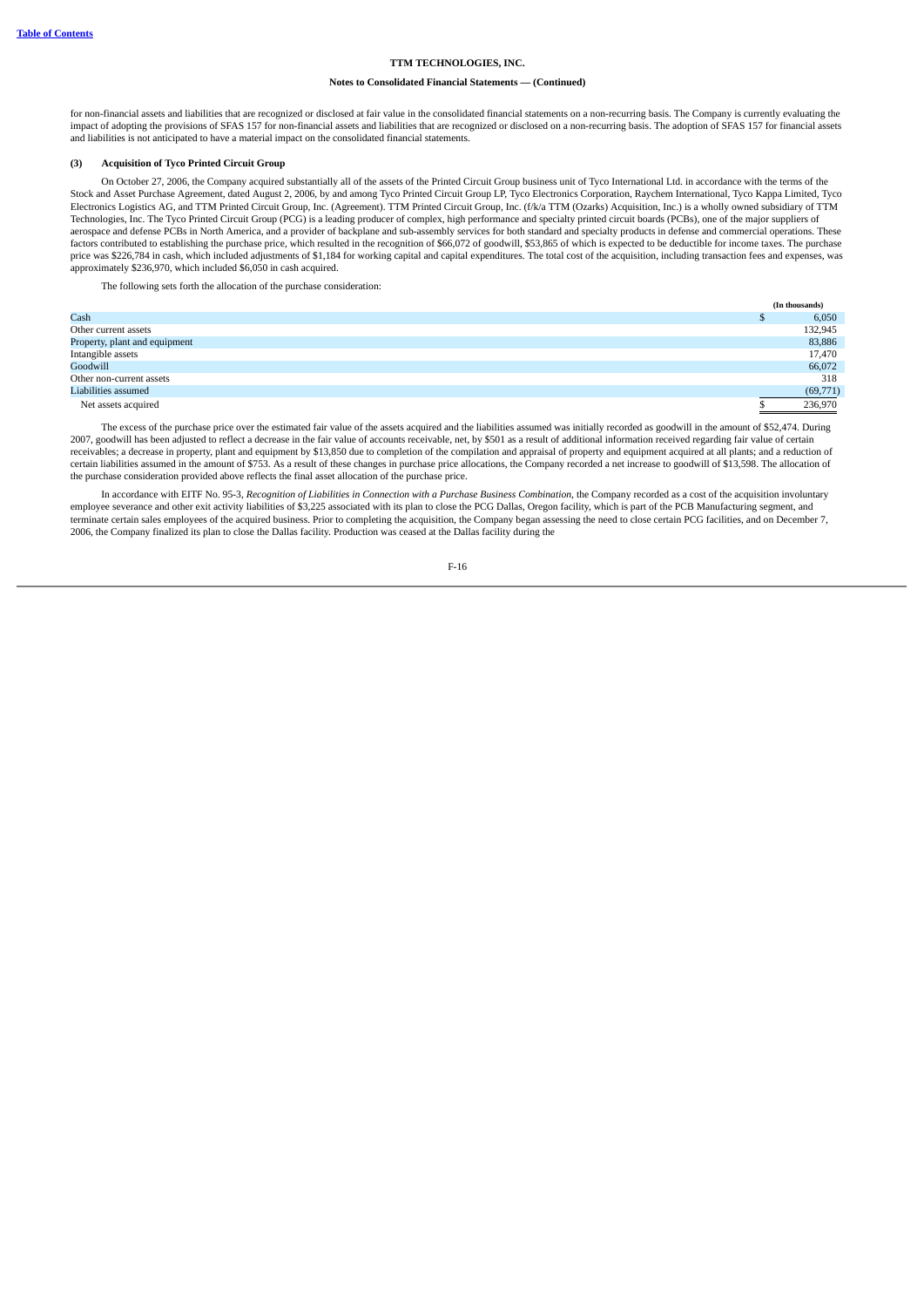### **Notes to Consolidated Financial Statements — (Continued)**

second quarter of 2007 and the Company commenced the process of selling the building and certain assets. Accordingly, the Company has classified the Dallas facility as held for sale.

Additionally during 2006, the Company recorded a charge of \$199 to establish a restructuring reserve for a corporate realignment. All amounts accrued as of December 31, 2006,<br>included in other accrued expenses, were paid d utilization of the accrued exit and restructuring charges during the year ended December 31, 2007.

|                                 | Severance | <b>Other Exit</b><br>Charges<br>(In thousands) |       |  | Total   |  |  |
|---------------------------------|-----------|------------------------------------------------|-------|--|---------|--|--|
| Accrued at December 31, 2005    |           |                                                |       |  |         |  |  |
| Dallas facility closure charges | 3.111     |                                                | 114   |  | 3,225   |  |  |
| Non-PCG severance charges       | 199       |                                                |       |  | 199     |  |  |
| Amount paid                     | (163)     |                                                |       |  | (163)   |  |  |
| Accrued at December 31, 2006    | 3,147     |                                                | 114   |  | 3,261   |  |  |
| Amount paid                     | (3, 147)  |                                                | (114) |  | (3,261) |  |  |
| Accrued at December 31, 2007    |           |                                                |       |  |         |  |  |

The unaudited pro forma information below presents the results of operations for 2006 and 2005 as if the PCG acquisition occurred at the beginning of each of the respective periods, after giving effect to certain adjustments (depreciation and amortization of tangible and intangible assets, to remove expenses related to assets not acquired and liabilities not assumed, interest expense and amortization interest expense and amortization of deferred financing costs related to the acquisition debt and the related income tax effects). The pro forma results have been prepared for comparative purposes only and do not purport t

|                            | 2006                                  |    | 2005    |
|----------------------------|---------------------------------------|----|---------|
|                            | (In thousands, except per share data) |    |         |
| Net sales                  | 717,406                               | £. | 584,509 |
| Net income                 | 25,535                                |    | 16,549  |
| Basic earnings per share   | 0.62                                  |    | 0.40    |
| Diluted earnings per share | 0.60                                  |    | 0.40    |

#### **(4) Short-Term Investments**

Short-term investments as of December 31, 2007 and 2006 were as follows:

|                                              | 2007                     | 2006           |
|----------------------------------------------|--------------------------|----------------|
|                                              |                          | (In thousands) |
| Available-for-sale:                          |                          |                |
| Money market funds                           | 9,389                    | 40,713         |
| Held-to-maturity:                            |                          |                |
| Corporate bonds and notes                    |                          | 11,311         |
| U.S. Treasury and federal agency securities  |                          | 8,330          |
|                                              |                          | 19,641         |
| Total short-term investments                 | 9.389                    | 60,354         |
| Amounts classified as cash equivalents       | 9,389                    | 49,358         |
| Amounts classified as short-term investments | $\overline{\phantom{0}}$ | 10,996         |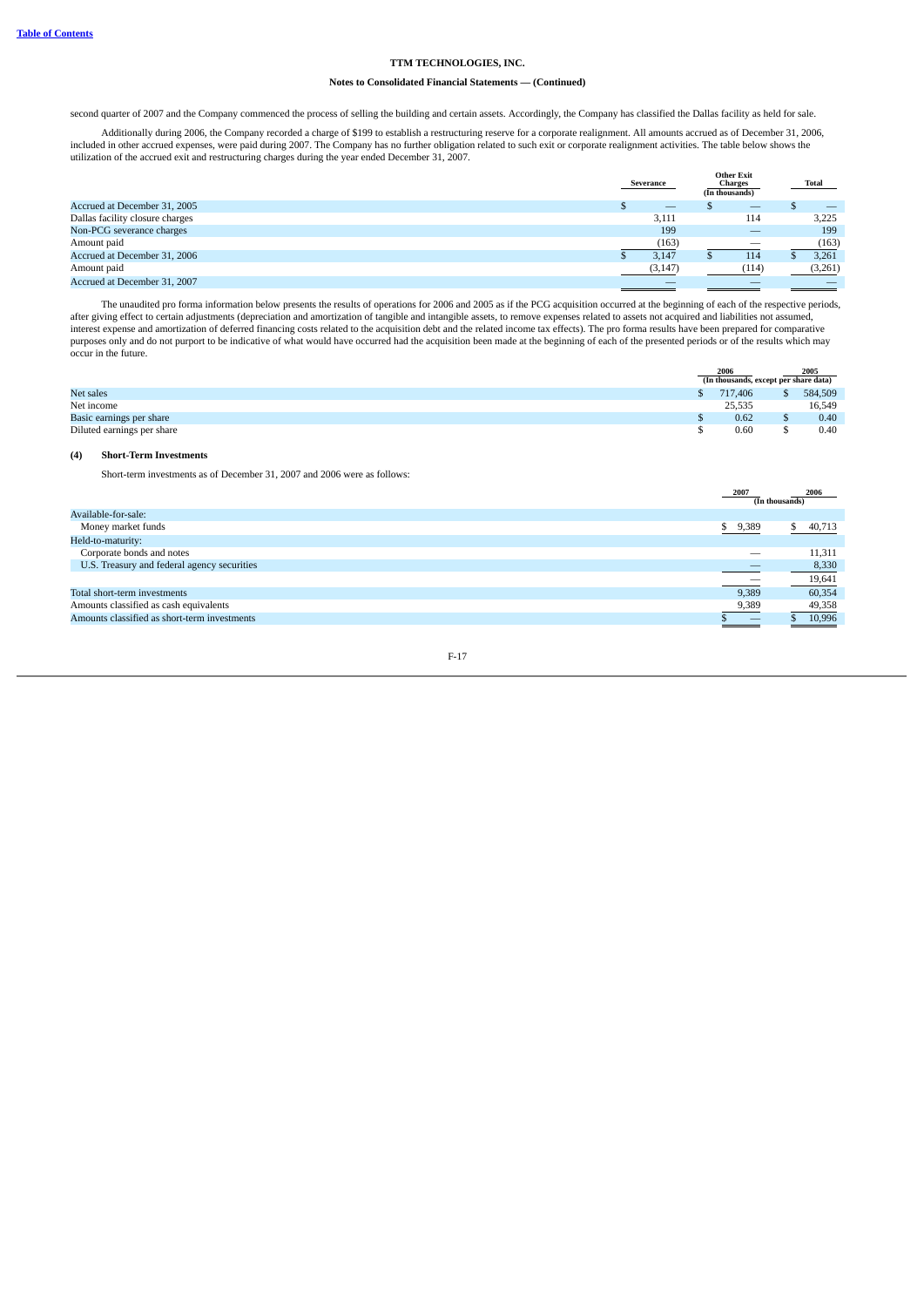### **Notes to Consolidated Financial Statements — (Continued)**

At December 31, 2006, the Company held debt securities in the amount of \$19,641 which were classified as held to maturity and scheduled to mature in less than one year. The specific identification method was used to compute the realized gains and losses on such debt investments. As of December 31, 2007, the Company held no debt securities.

At December 31, 2007 and 2006 the estimated fair value of each investment approximated its amortized cost and therefore realized gains and losses upon the sale or maturity were insignificant for each of the years ended December 31, 2007, 2006 and 2005. Additionally, as unrealized gains and losses on available-for-sale investments were insignificant for all periods, the Company did not record any unrealized gains or losses as a component of accumulated other comprehensive income.

The Company regularly monitors and evaluates the realizable value of its investments. When assessing investments for other-than-temporary declines in value, the Company<br>Considers such factors as, among other things, how si original cost, the collateral supporting the investments, insurance policies which protect the Company's investment position, and the credit rating issued for the securities by one or more of the major credit rating agencies. There were no impairments on investments as of December 31, 2007 and 2006.

### **(5) Composition of Certain Consolidated Financial Statement Captions**

|                                     |                |                          | December 31,   |           |  |
|-------------------------------------|----------------|--------------------------|----------------|-----------|--|
|                                     |                | 2007                     |                | 2006      |  |
|                                     |                |                          | (In thousands) |           |  |
| Inventories:                        |                |                          |                |           |  |
| Raw materials                       | \$             | 23,386                   | \$             | 22,718    |  |
| Work-in-process                     |                | 35,700                   |                | 37,804    |  |
| Finished goods                      |                | 6,589                    |                | 6,498     |  |
|                                     | \$             | 65,675                   | \$             | 67,020    |  |
| Property, plant and equipment, net: |                |                          |                |           |  |
| Land                                | $\mathfrak{S}$ | 10,083                   | \$             | 11,761    |  |
| Buildings and improvements          |                | 46,296                   |                | 46,403    |  |
| Machinery and equipment             |                | 138,383                  |                | 137,111   |  |
| Construction-in-progress            |                | 4,119                    |                | 10,739    |  |
| Furniture and fixtures              |                | 610                      |                | 576       |  |
| Automobiles                         |                | 291                      |                | 96        |  |
|                                     |                | 199,782                  |                | 206,686   |  |
| Less: Accumulated depreciation      |                | (76, 135)                |                | (55, 849) |  |
|                                     | \$             | 123,647                  | \$             | 150,837   |  |
|                                     |                |                          |                |           |  |
| Debt issuance costs                 | \$             | \$6,062                  | \$             | 5,886     |  |
| Less: Accumulated amortization      |                | (3,867)                  |                | (175)     |  |
|                                     |                | 2,195                    | \$             | 5,711     |  |
| Other accrued expenses:             |                |                          |                |           |  |
| Professional fees                   | \$             | 1,650                    | \$             | 1,562     |  |
| Mark-to-market value on derivative  |                | 1,021                    |                |           |  |
| Accrued restructuring charges       |                |                          |                | 3,261     |  |
| Accrued commissions                 |                | $\qquad \qquad - \qquad$ |                | 1,110     |  |
| Interest                            |                | 829                      |                | 142       |  |
| Other                               |                | 2,364                    |                | 4,098     |  |
|                                     | \$             | 5,864                    | \$             | 10,173    |  |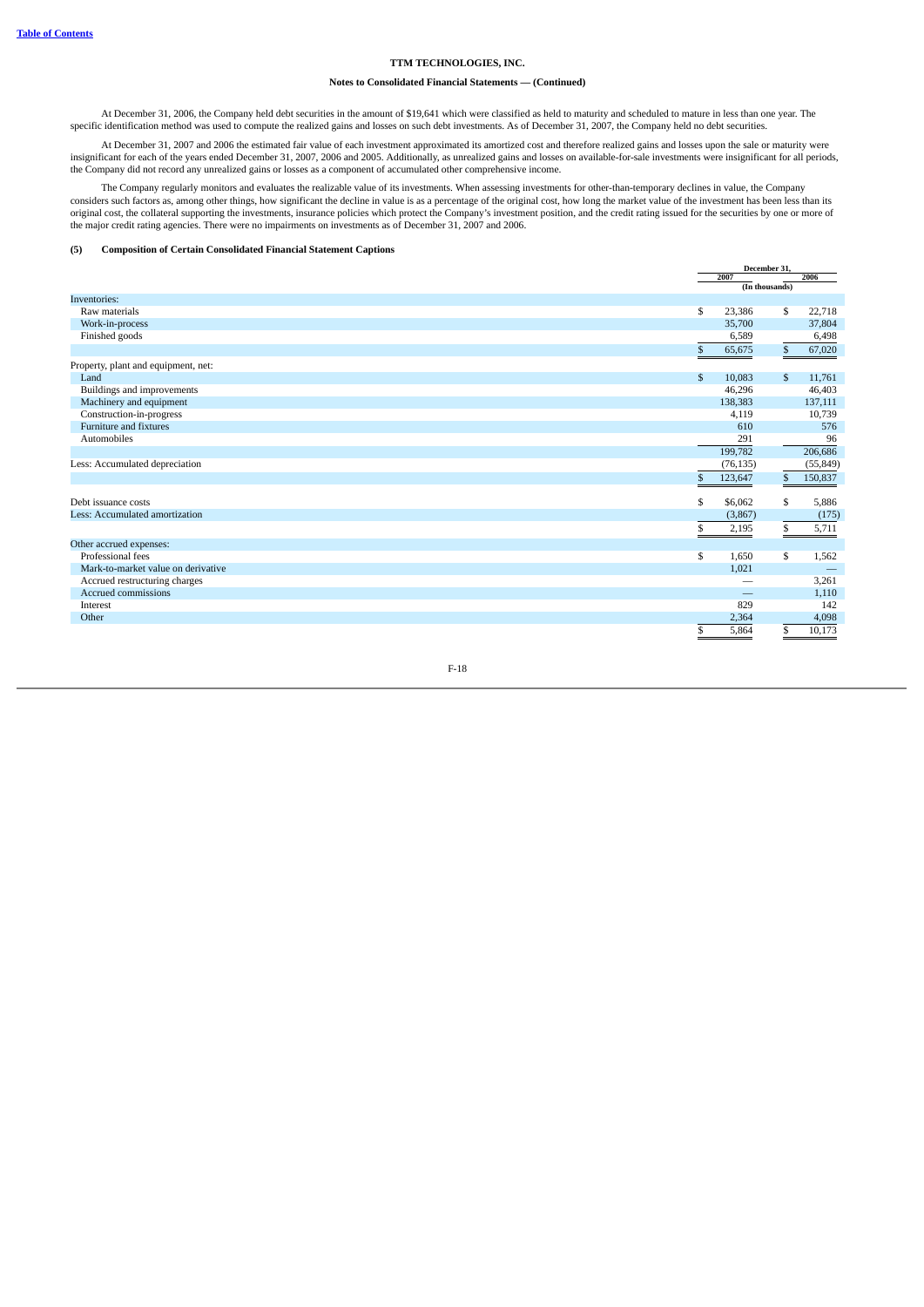### **Notes to Consolidated Financial Statements — (Continued)**

### **(6) Goodwill and Definite-lived Intangibles**

As of December 31, 2007 and 2006, goodwill by operating segment and the components of definite-lived intangibles were as follows:

*Goodwill*

|                           |    | December 31,<br>2006 |                                                                                                       | Purchase<br>Price<br><b>Adjustments</b><br>(In thousands) |    | Foreign<br>Currency<br><b>Rate Change</b> |                      | December 31,<br>2007 |
|---------------------------|----|----------------------|-------------------------------------------------------------------------------------------------------|-----------------------------------------------------------|----|-------------------------------------------|----------------------|----------------------|
| <b>PCB Manufacturing</b>  | S  | 103,669              | \$                                                                                                    | 13,349                                                    | \$ |                                           | .b                   | 117,018              |
| <b>Backplane Assembly</b> |    | 11,958               |                                                                                                       | 249                                                       |    | 901                                       |                      | 13,108               |
|                           |    | 115,627              |                                                                                                       | 13,598                                                    |    | 901                                       |                      | 130,126              |
|                           |    | December 31,<br>2005 | Purchase<br>Foreign<br>Price<br>Currency<br><b>Allocation</b><br><b>Rate Change</b><br>(In thousands) |                                                           |    |                                           | December 31,<br>2006 |                      |
|                           |    |                      |                                                                                                       |                                                           |    |                                           |                      |                      |
| <b>PCB Manufacturing</b>  | \$ | 63,153               | \$                                                                                                    | 40,516                                                    | \$ |                                           |                      | 103,669              |
| <b>Backplane Assembly</b> |    |                      |                                                                                                       | 11,958                                                    |    |                                           |                      | 11,958               |

Goodwill expected to be fully deductible for tax purposes was \$117,018 and \$103,669 as of December 31, 2007 and 2006, respectively.

The increase in goodwill at December 31, 2007, was the result of the completion of the purchase price allocation related to the October, 2006 PCG acquisition (Note 3). Goodwill was adjusted to reflect final fair values of certain receivables, property, plant and equipment and certain liabilities assumed. As a result of these changes in purchase price allocations, the Company recorded a net increase to goodwill of \$13,598 during 2007.

Goodwill in the Backplane Assembly operating segment includes the activity related to a foreign subsidiary which operates in a currency other than the U.S. dollar and therefore reflects a foreign currency change.

### *Definite-lived Intangibles*

|                                  | <b>Gross</b><br><b>Accumulated</b><br><b>Amortization</b><br>Amount<br>(In thousands) |        |     |           | Foreign<br><b>Net</b><br>Currency<br><b>Rate Change</b> |                          |     |        |      |  |  |  |  |  |  |  |  |  |  |  | Carrying<br>Amount | Weighted<br>Average<br><b>Amortization</b><br>Period<br>(years) |
|----------------------------------|---------------------------------------------------------------------------------------|--------|-----|-----------|---------------------------------------------------------|--------------------------|-----|--------|------|--|--|--|--|--|--|--|--|--|--|--|--------------------|-----------------------------------------------------------------|
| <b>December 31, 2007:</b>        |                                                                                       |        |     |           |                                                         |                          |     |        |      |  |  |  |  |  |  |  |  |  |  |  |                    |                                                                 |
| Strategic customer relationships | \$                                                                                    | 35,429 | s.  | (13,610)  | \$                                                      | 134                      | \$  | 21,953 | 12.0 |  |  |  |  |  |  |  |  |  |  |  |                    |                                                                 |
| Customer backlog                 |                                                                                       | 70     |     | (71)      |                                                         |                          |     | —      | 0.7  |  |  |  |  |  |  |  |  |  |  |  |                    |                                                                 |
| Licensing agreement              |                                                                                       | 350    |     | (175)     |                                                         | --                       |     | 175    | 3.0  |  |  |  |  |  |  |  |  |  |  |  |                    |                                                                 |
|                                  |                                                                                       | 35,849 |     | (13, 856) |                                                         | 135                      |     | 22,128 |      |  |  |  |  |  |  |  |  |  |  |  |                    |                                                                 |
| <b>December 31, 2006:</b>        |                                                                                       |        |     |           |                                                         |                          |     |        |      |  |  |  |  |  |  |  |  |  |  |  |                    |                                                                 |
| Strategic customer relationships | \$                                                                                    | 35.429 | \$. | (9,538)   | \$                                                      |                          | \$. | 25.891 | 12.0 |  |  |  |  |  |  |  |  |  |  |  |                    |                                                                 |
| Customer backlog                 |                                                                                       | 70     |     | (18)      |                                                         | $\overline{\phantom{a}}$ |     | 52     | 0.7  |  |  |  |  |  |  |  |  |  |  |  |                    |                                                                 |
| Licensing agreement              |                                                                                       | 350    |     | (58)      |                                                         | $-$                      |     | 292    | 3.0  |  |  |  |  |  |  |  |  |  |  |  |                    |                                                                 |
|                                  |                                                                                       | 35,849 |     | (9,614)   |                                                         |                          |     | 26,235 |      |  |  |  |  |  |  |  |  |  |  |  |                    |                                                                 |

$$
F-19
$$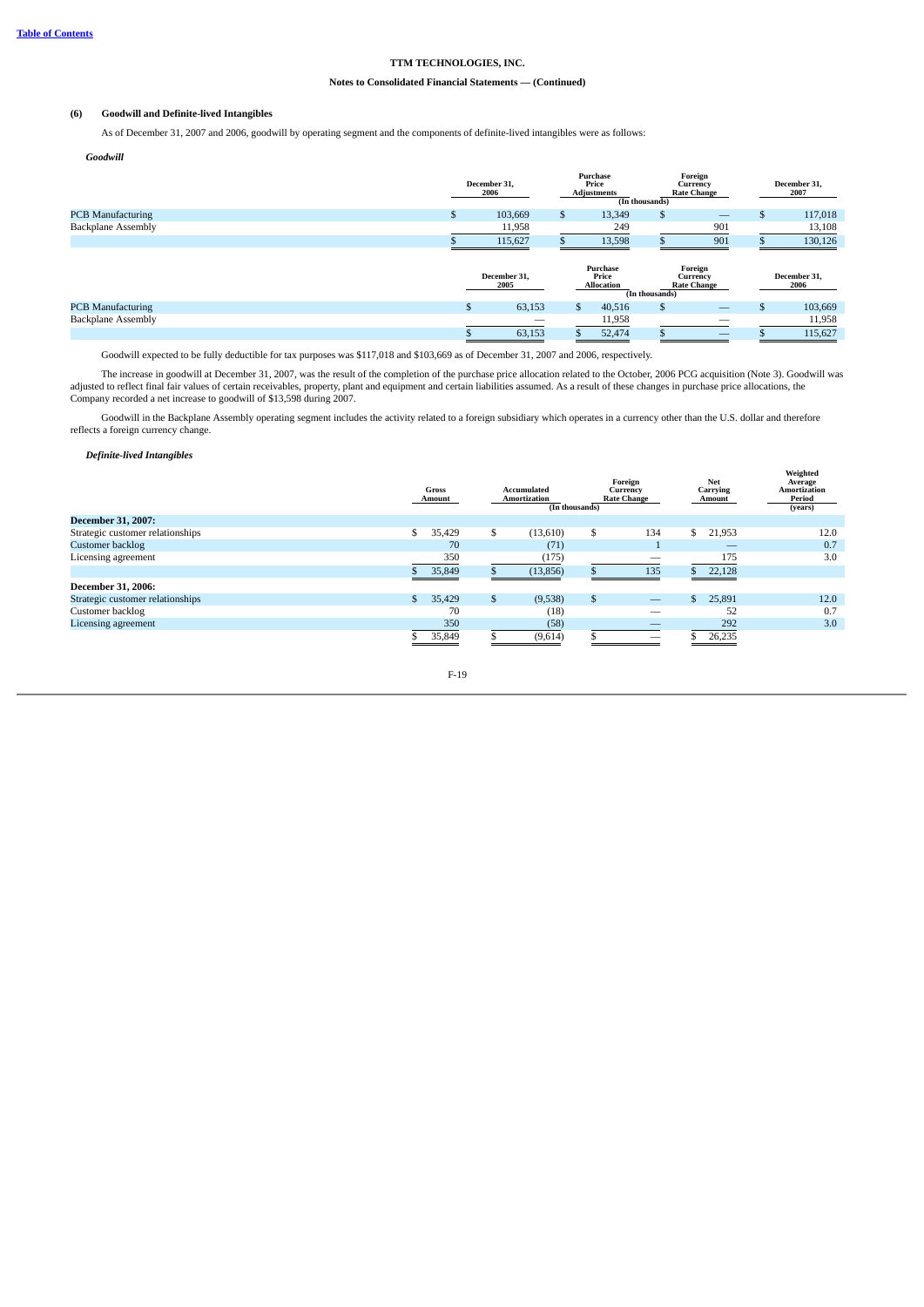### **Notes to Consolidated Financial Statements — (Continued)**

The definite-lived intangible related to strategic customer relationships and customer backlog includes that activity related to a foreign subsidiary which operates in a currency other than the U.S. dollar and therefore reflects a foreign currency change.

Amortization expense was \$4,242, \$1,903 and \$1,318 in 2007, 2006 and 2005, respectively. Amortization expense related to acquired licensing agreements is classified as cost of goods sold. Estimated aggregate amortization for definite-lived intangible assets for the next five years is as follows:

|              | (In thousands) |  |  |
|--------------|----------------|--|--|
| 2008         | 3,879          |  |  |
| 2009<br>2010 | 3,462          |  |  |
|              | 3,133          |  |  |
| 2011<br>2012 | 2,989          |  |  |
|              | 2,728          |  |  |
|              | 16,191         |  |  |

### **(7) Long-term Debt and Credit Agreement**

The following table summarizes the long-term debt of the Company as of December 31, 2007 and 2006:

|                                               | 2007 |                |  | 2006      |
|-----------------------------------------------|------|----------------|--|-----------|
|                                               |      | (In thousands) |  |           |
| Senior secured term loan due October 27, 2012 |      | 85,000         |  | 200,000   |
| Capitalized leases (Note 10)                  |      |                |  | 705       |
|                                               |      | 85,000         |  | 200,705   |
| Less current maturities                       |      | (40,000)       |  | (60, 705) |
| Long-term debt, less current maturities       |      | 45,000         |  | 140,000   |

The maturities of long-term debt through 2012 and thereafter are as follows:

|              | (In thousands)                  |
|--------------|---------------------------------|
| 2008         | 40,000                          |
| 2009         | $\hspace{0.1mm}-\hspace{0.1mm}$ |
| 2010         | 459                             |
| 2011<br>2012 | 459                             |
|              | 44,082                          |
|              | 85,000                          |

On October 27, 2006, the Company entered into a credit agreement (the Credit Agreement) with certain lenders led by UBS Securities LLC. The Credit Agreement consists of a \$200,000 senior secured term loan (Term Loan), which matures in October 2012 and a \$40,000 senior secured revolving loan facility (Revolving Loan), which matures in October 2011. The Credit Agreement is secured by substantially all of the Company's domestic assets and 65% of its foreign assets. The Revolving Loan also contains a \$10,000 letter of credit sub-facility.

Borrowings under the Credit Agreement will bear interest at a floating rate of either a base rate (the Alternate Base Rate) plus an applicable interest margin or LIBOR plus an applicable interest margin. The Alternate Base Rate is equal to the greater of (i) the federal funds rate plus 0.50% or (ii) the prime rate. Borrowings under the Credit Agreement, at the applicable interest margin. The Alt Company's option, will initially bear interest at a rate based on either: (a) the Alternate Base Rate plus 1.25% or (b) LIBOR plus 2.25%. For the Revolving Loan facility, the applicable interest margins on both the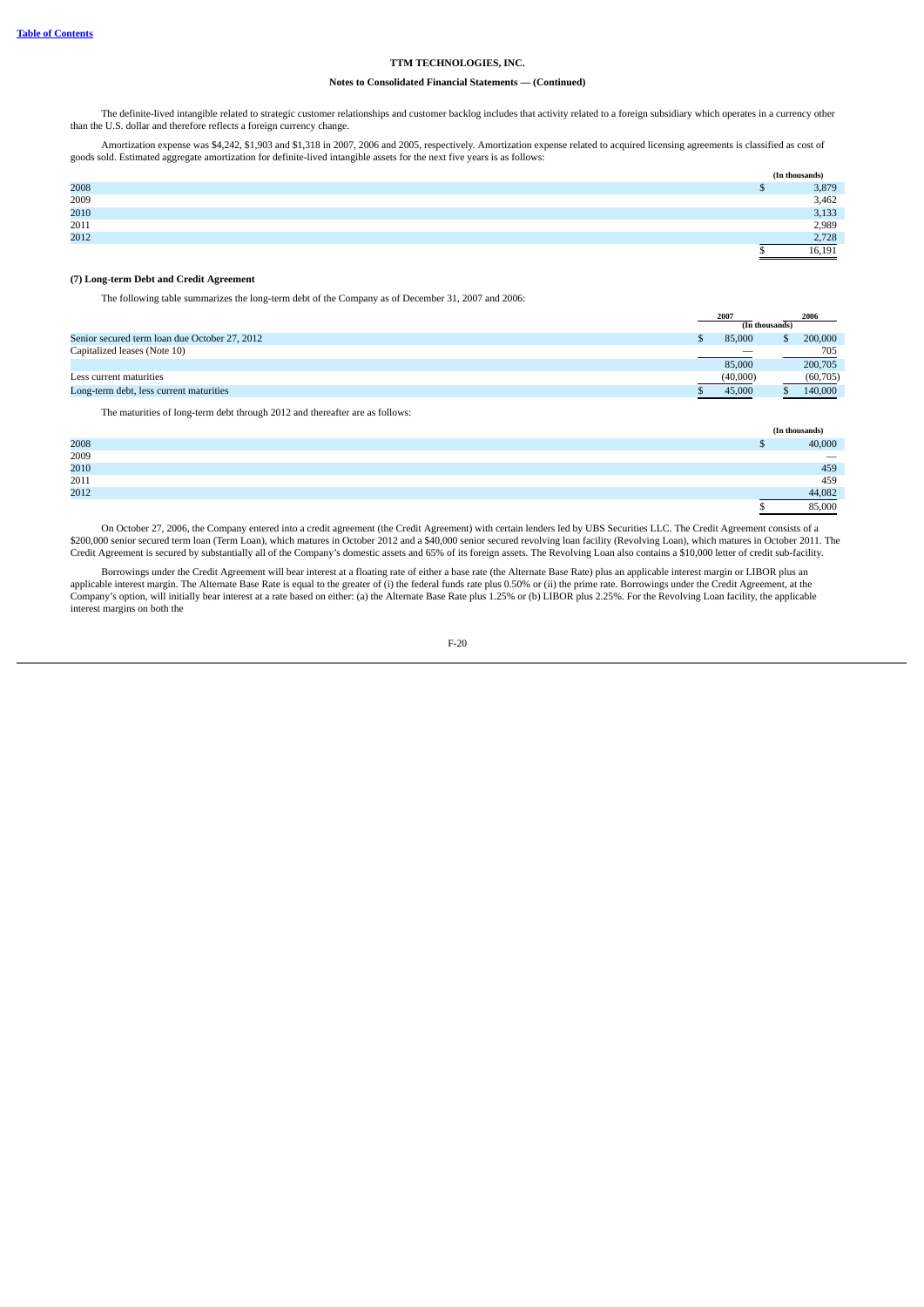### **Notes to Consolidated Financial Statements — (Continued)**

Alternate Base Rate and LIBOR may decrease by up to 0.50% if the Company's total leverage ratio decreases as defined under the terms of the Credit Agreement. There is no provision, other than an event of default, for these interest margins to increase. At December 31, 2007 and 2006, the weighted average interest rate on the outstanding borrowings was 7.34% and 8.51%, respectively.

Each calendar year the Company is required to repay 1% of the outstanding Term Loan balance, subject to specific adjustments, as defined in the Credit Agreement. The Company does not have a contractual maturity payment due in 2008, however it expects to repay \$40,000 during the next fiscal year. Borrowings under the Credit Agreement are subject to certain financial and operating covenants that include, among other provisions, limitations on dividends, stock repurchases and stock redemptions in addition to maintaining maximum total leverage ratios and minimum interest coverage ratios.

The Company is also required to pay a commitment fee of 0.50% per annum on the unused portion of the Revolving Loan. As of December 31, 2007, \$300 of the standby letter of credit was outstanding. Available borrowing capacity under the Revolving Loan was \$39,700 at December 31, 2007.

On January 25, 2007, the Company entered into a three-year pay-fixed, receive floating (3-month LIBOR), amortizing interest rate swap arrangement with an initial notional amount of \$70,000. The interest rate swap applied a fixed interest rate against the first interest payments of the portion of the \$200,000 six-year Term Loan arrangement. The notional amount of the interest rate swap amortizes to zero over its term, consistent with the Company's planned debt pay down and the Credit Agreement's requirement of maintaining interest rate protection on at least 40% of Term Loan debt for a minimum of three years. The notional value underlying the hedge at December 31, 2007 was \$56,000. Under the terms of the interest rate swap, the Company pays a fixed rate of 5.21% and receives floating 3-month LIBOR, which was 5.08% at December 31, 2007.

To the extent the instruments are considered to be effective, changes in fair value are recorded as a component of accumulated other comprehensive income. To the extent there is any hedge ineffectiveness, changes in fair value relating to the ineffective portion are immediately recognized in earnings as interest expense. No ineffectiveness was recognized for the year<br>ended December 31, 2007. At incept accrued expenses. The change in the fair value of the interest rate swap is recorded as a component of accumulated other comprehensive income, net of tax, in our consolidated balance sheet. The benefit to interest expense for the year ending December 31, 2007 was \$59.

#### **(8) Income Taxes**

The components of income before taxes for the years ended December 31, 2007, 2006 and 2005 are:

|                      | 2007   | 2006<br>(In thousands) | 2005   |
|----------------------|--------|------------------------|--------|
| <b>United States</b> | 44.415 | 55,374                 | 28,317 |
| Foreign              | 6,853  | 728                    |        |
| Income before taxes  | 51,268 | 56,102                 | 28,317 |
|                      |        |                        |        |

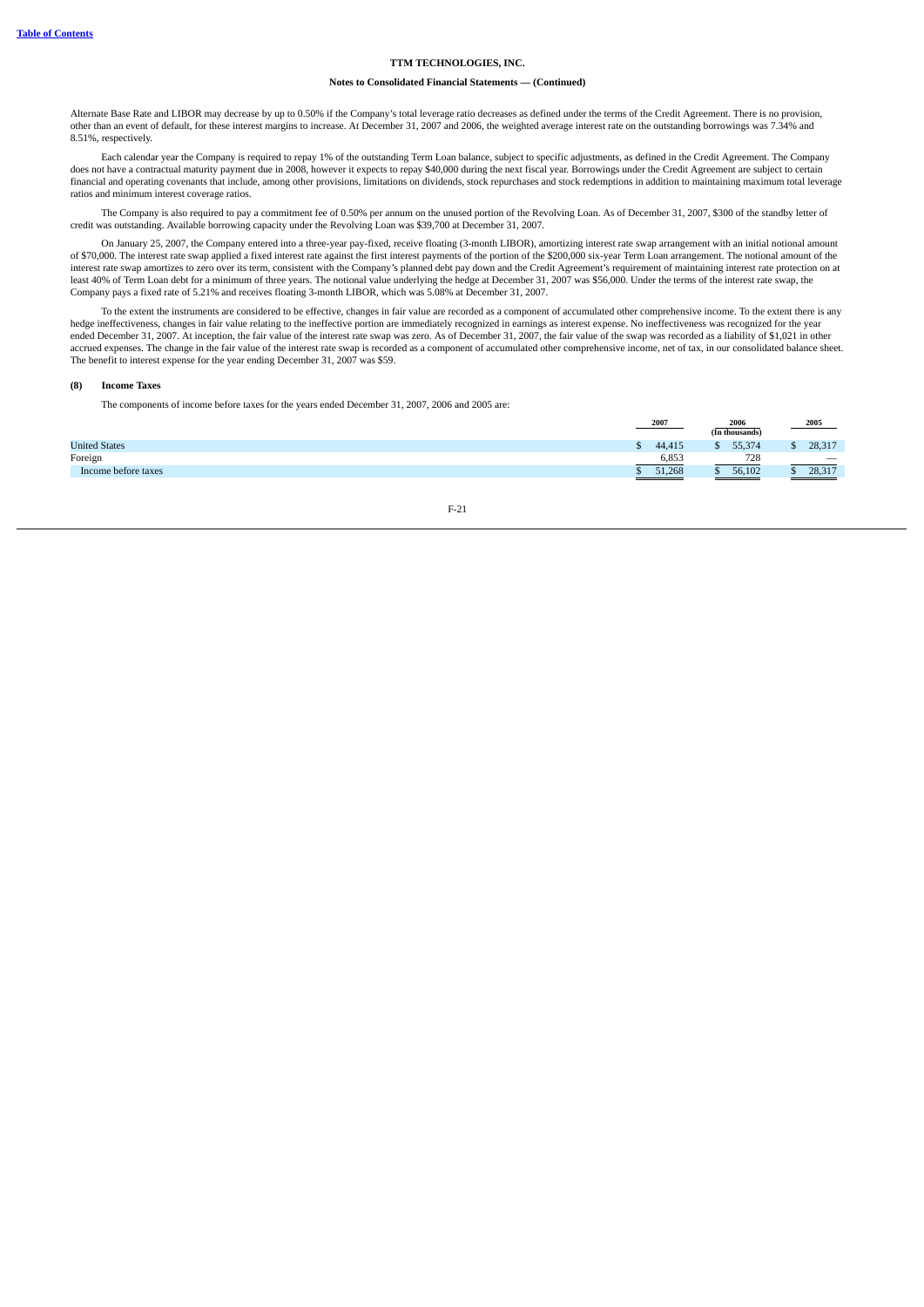### **Notes to Consolidated Financial Statements — (Continued)**

The components of the benefit (provision) for income taxes for the years ended December 31, 2007, 2006 and 2005 are:

|                               |     | 2007      | 2006<br>(In thousands) |           |   | 2005     |
|-------------------------------|-----|-----------|------------------------|-----------|---|----------|
| Current benefit (provision):  |     |           |                        |           |   |          |
| Federal                       | \$. | (12,009)  | S                      | (14,099)  | ъ | (5, 376) |
| <b>State</b>                  |     | (1,861)   |                        | (1, 911)  |   | (664)    |
| Foreign                       |     | (884)     |                        | (128)     |   |          |
| Total current                 |     | (14, 754) |                        | (16, 138) |   | (6,040)  |
| Deferred benefit (provision): |     |           |                        |           |   |          |
| Federal                       |     | (5,021)   |                        | (3, 411)  |   | 8,886    |
| State                         |     | 3,220     |                        | (1,503)   |   | (322)    |
| Foreign                       |     | (30)      |                        | (11)      |   |          |
| Total deferred                |     | (1, 831)  |                        | (4,925)   |   | 8,564    |
| Total (provision) benefit     |     | (16, 585) |                        | (21,063)  |   | 2,524    |

The following is a reconciliation between the statutory federal income tax rate and the Company's effective income tax rates for the years ended December 31, 2007, 2006 and 2005, which are derived by dividing the income tax benefit (provision) by the income before income taxes:

|                                                                                        | 2007       | 2006       | 2005         |
|----------------------------------------------------------------------------------------|------------|------------|--------------|
| Statutory federal income tax rate                                                      | $(35.0)\%$ | $(35.0)\%$ | $(34.0)\%$   |
| State income taxes, net of federal benefit and state tax credits                       | (3.0)      | (4.2)      | (2.7)        |
| Federal extraterritorial income exclusion and domestic production activities deduction | 1.4        |            | 2.2          |
| Decrease in valuation allowance                                                        | 4.7        | 0.2        | 42.3         |
| Other                                                                                  | (0.4)      | (0.2)      | $\sqrt{1.1}$ |
| Total (provision) benefit for income taxes                                             | $(32.3)\%$ | $(37.5)\%$ | 8.9%         |

For the years ended December 31, 2006 and 2005, the Company derived a tax benefit from an exclusion provided under U.S. income tax laws with respect to certain extraterritorial income. However, this exclusion was repealed as part of the American Jobs Creation Act of 2004 (the Act). The Act provided a phase-out of the exclusion which limited the Company to<br>60% and 80% of the amounts generated in 2 of other changes to the income tax laws which have and will continue to affect the Company in future years, the most significant of which is a new deduction relating to qualifying domestic production activities. The deduction equals three percent of qualifying income for 2005 and 2006, six percent for 2007 through 2009 and nine percent beginning in 2010.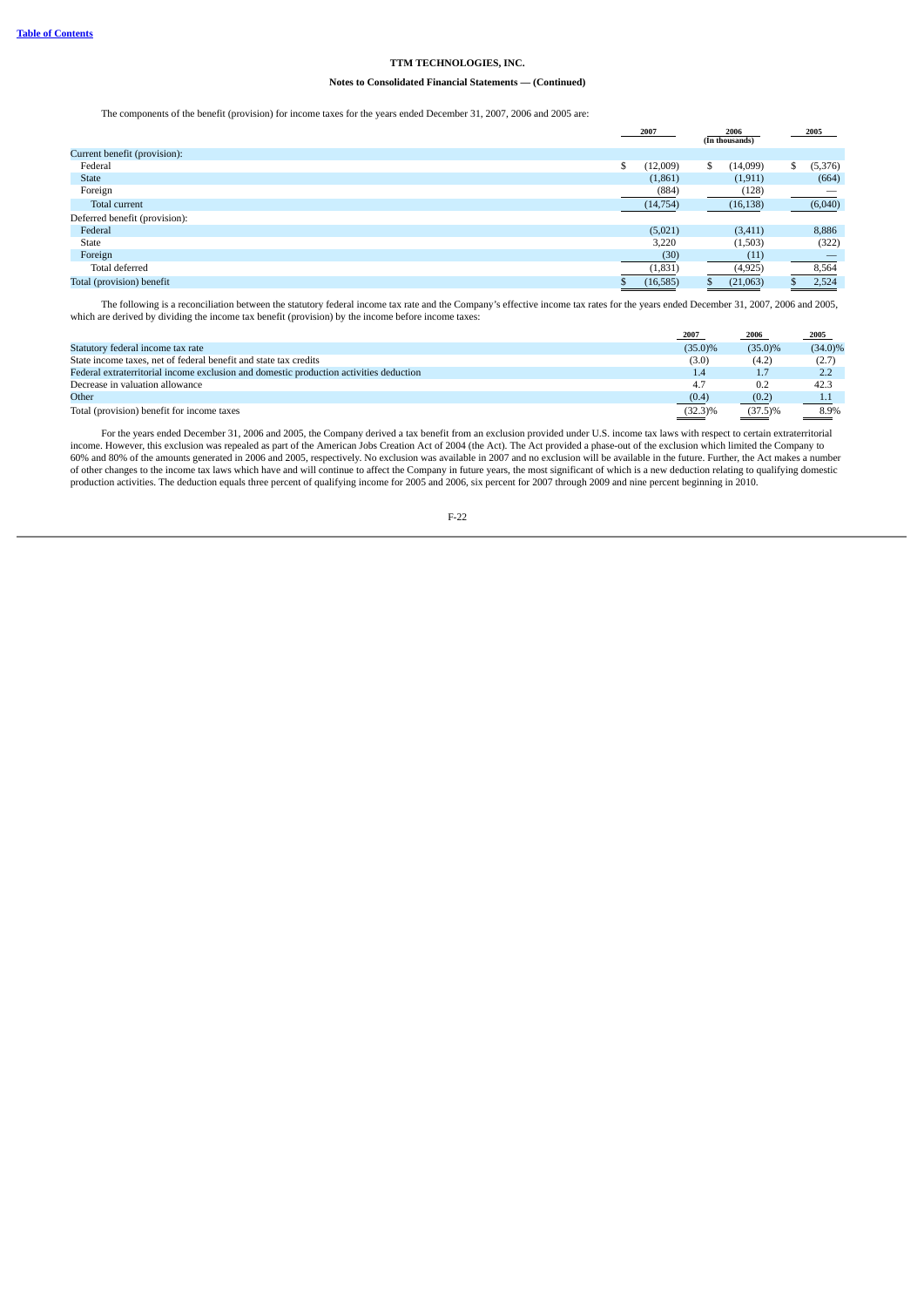### **Notes to Consolidated Financial Statements — (Continued)**

Deferred income taxes reflect the net tax effects of temporary differences between the carrying amounts of assets and liabilities for financial reporting purposes and the amounts used for income tax purposes. The significant components of the net deferred tax assets as of December 31, 2007 and 2006 are as follows:

|                                                        | 2007           |     | 2006      |
|--------------------------------------------------------|----------------|-----|-----------|
|                                                        | (In thousands) |     |           |
| Deferred tax assets:                                   |                |     |           |
| Tax goodwill related to recapitalization               | \$<br>11,577   | S   | 13,613    |
| Reserves and accruals                                  | 6,149          |     | 4,127     |
| Net operating loss carryforwards                       | 17             |     | 59        |
| State tax credit carryforwards, net of federal benefit | 2,439          |     | 2,400     |
| Stock-based compensation                               | 1,090          |     | 169       |
| Unrealized loss on derivatives                         | 386            |     |           |
|                                                        | 21,658         |     | 20,368    |
| Less valuation allowance                               |                |     | (2,400)   |
|                                                        | 21,658         |     | 17,968    |
| Deferred tax liabilities:                              |                |     |           |
| Goodwill and intangible asset amortization             | (14,711)       |     | (10, 844) |
| Property, plant and equipment basis differences        | (388)          |     | (193)     |
| Repatriation of foreign earnings                       | (2,150)        |     | (250)     |
| Net deferred income tax assets                         | 4,409          |     | 6,681     |
| Deferred tax asset (liability):                        |                |     |           |
| Current portion                                        | \$<br>6,097    | \$. | 3,996     |
| Long-term portion                                      | (1,688)        |     | 2,685     |

The primary deferred tax asset, tax goodwill related to recapitalization, is being amortized over a 15-year period in accordance with the provisions of the Internal Revenue Code (the Code). As a result of the Company's recapitalization in 1998, the Company became a C Corporation and the tax effect of all differences between the tax reporting and financial reporting bases of the Company's net assets was recorded as a net deferred tax asset. The most significant basis difference resulted from a Code section 338(h)(10) tax election made at the time of the recapitalization. This election had the effect of characterizing the recapitalization and stock purchase as an asset purchase for income tax purposes. Therefore, the consideration paid to the recapitalization and stock pur former owner in excess of tax basis of the net assets was recorded as tax-deductible goodwill, even though no goodwill was reported for financial reporting purposes.

As of December 31, 2006, the Company increased the effective state tax rate applied to its existing net deferred income tax asset as a result of the PCG acquisition. The tax rate change resulted in an increase of \$403 to net deferred tax assets and a corresponding reduction in goodwill. This state rate increase reflects the new rate that is expected to apply when the deferred tax items are settled or realized.

At December 31, 2007 the Company's multiple state net operating loss carryforwards for income tax purposes were approximately \$219. If not utilized, the state net operating loss<br>Carryforwards will begin to expire in 2018.

A valuation allowance is provided when it is more likely than not that all or some portion of the deferred tax assets will not be realized. At December 31, 2006, the valuation allowance related specifically to state tax credit carryforwards that were not more likely than not to be realized. This assessment was made based on historical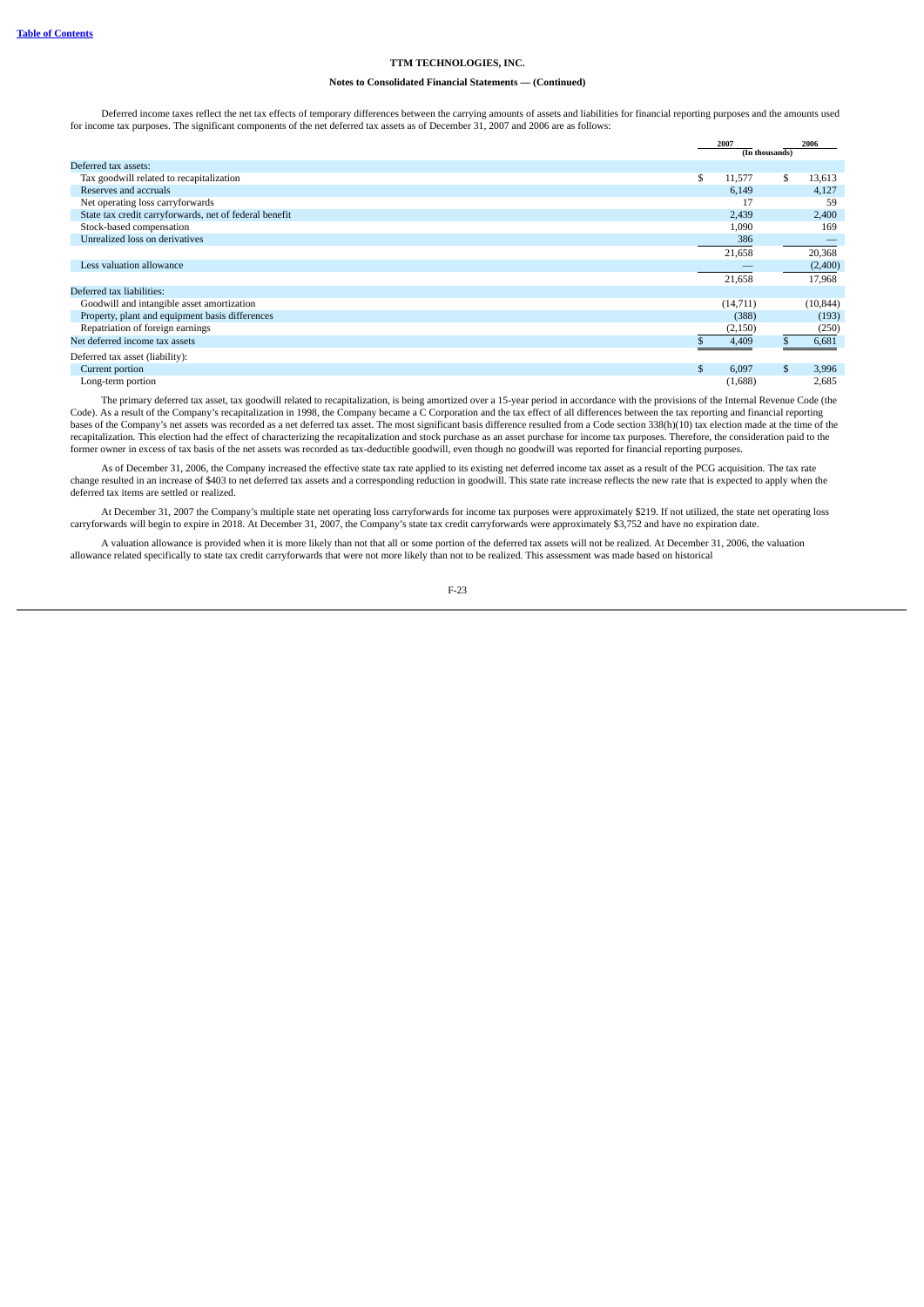# **Notes to Consolidated Financial Statements — (Continued)**

activity and subjective, current year projections, that it would generate new credits in excess of those that would be utilized during the year. Based on this data, the Company had determined that a valuation allowance was necessary for the state tax credit carryforwards that were not more likely than not to be realized at December 31, 2006. In 2007, using objective and verifiable data, which includes an analysis of actual utilization of credits that became available during the fourth quarter, the Company has calculated that it will actually utilize more state tax credits than it will generate. As a result, the Company has determined that a valuation allowance is no longer necessary for its state tax credit carryforwards and the remaining valuation allowance was released as of December 31, 2007.

Upon adoption of FIN 48, the Company recorded a decrease in the liability for unrecognized tax benefits of \$338 and a increase to retained earnings of \$338 representing the cumulative effect of the change in accounting principle. No change was recorded in the deferred income tax asset accounts. In accordance with the adoption of FIN 48 on January 1, 2007, a reconciliation of the beginning and ending amount of unrecognized tax benefits, exclusive of accrued interest and penalties, is as follows:

|                                                              | (In thousands) |     |
|--------------------------------------------------------------|----------------|-----|
| Balance at January 1, 2007                                   |                | 346 |
| Additions based on tax positions related to the current year |                |     |
| Additions for tax positions of prior years                   |                |     |
| Reductions for tax positions of prior years                  |                |     |
| Lapse of statute                                             |                |     |
| <b>Settlements</b>                                           |                |     |
| Balance at December 31, 2007                                 |                | 346 |
|                                                              |                |     |

At December 31, 2007, the Company classified \$373 of total unrecognized tax benefits, which includes accrued interest and penalties of \$27 net of tax benefits, as a component of other long-term liabilities and represents the amount of unrecognized tax benefits that would, if recognized, reduce the Company's effective income tax rate in any future.

The Company and its subsidiaries are subject to U.S. federal, state, local, and/or foreign income tax, and in the normal course of business its income tax returns are subject to examination by the relevant taxing authorities. The State of California Franchise Tax Board has completed audits of the Company's income tax returns for the 2000 — 2001 years. The State<br>of Florida Department of Revenue has 12 months.

#### **(9) Financial Instruments**

In the normal course of business, operations of the Company are exposed to risks associated with fluctuations in U.S. interest rates. The Company is required by its lenders to address this risk through controlled risk management that includes the use of derivative instruments to economically hedge or reduce these exposures.

#### *Fair Value of Financial Instruments*

At December 31, 2007 and 2006, the Company's financial instruments included cash and cash equivalents, short-term investments, accounts receivable, accounts payable, derivatives and long-term debt. The carrying amount of cash and cash equivalents, short-term investments, accounts receivable and accounts payable approximate fair value due to the short-term maturities of these instruments.

The carrying amounts of the Company's derivative financial instruments were adjusted to fair value at December 31, 2007. The fair value of the derivative financial instrument is the estimated amount the Company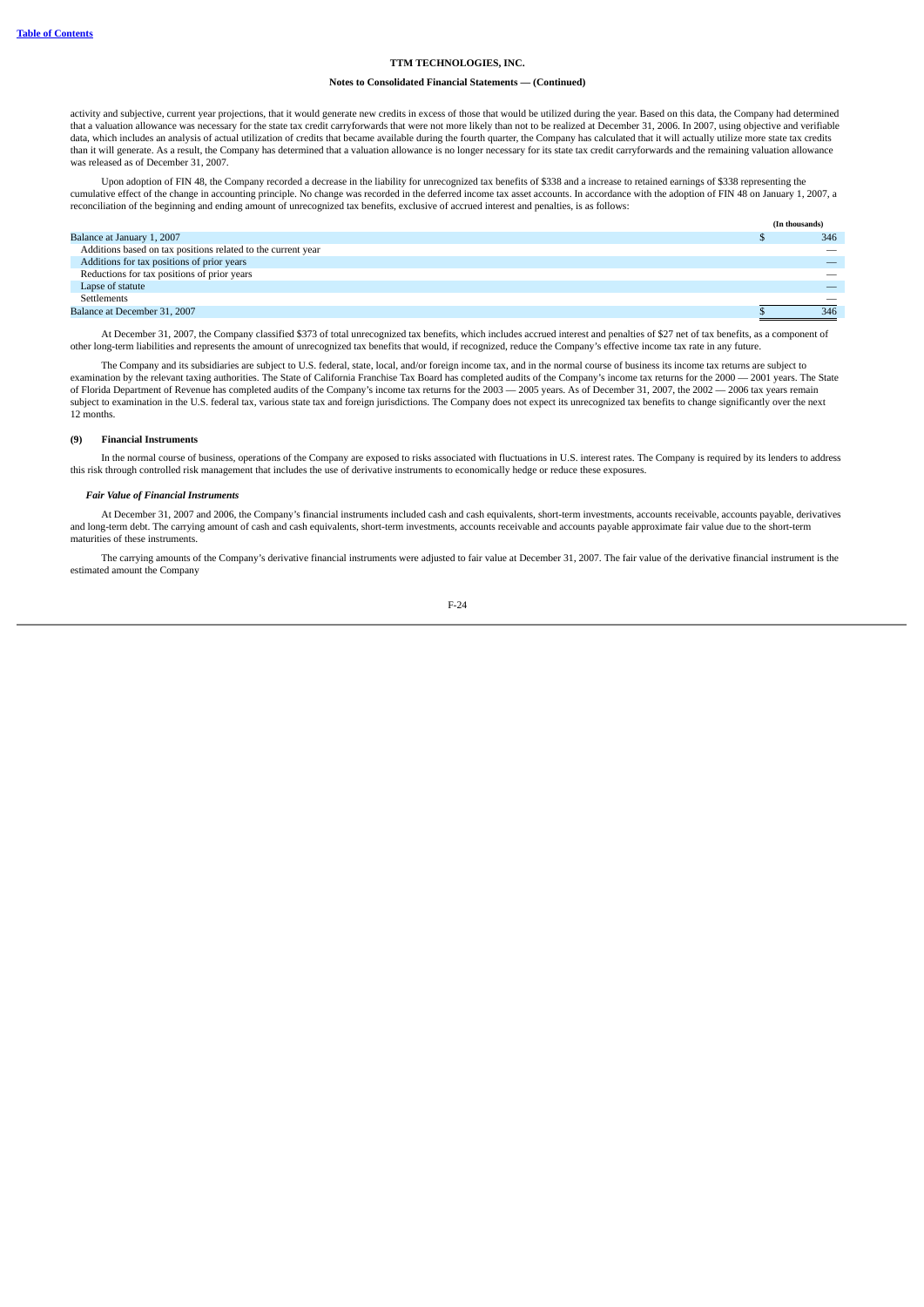### **Notes to Consolidated Financial Statements — (Continued)**

would pay/receive to terminate it on December 31, 2007, taking into account current market quotes and the current creditworthiness of the counterparty. The fair value of long-term debt was estimated based on quoted market prices at year end.

The carrying amount and estimated fair value of the Company's financial instruments at December 31, 2007 and 2006 were as follows:

|                               | 2007           |          | 2006 |                   |  |          |  |                   |
|-------------------------------|----------------|----------|------|-------------------|--|----------|--|-------------------|
|                               |                | Carrying |      |                   |  | Carrying |  |                   |
|                               |                | Amount   |      | <b>Fair Value</b> |  | Amount   |  | <b>Fair Value</b> |
|                               | (In thousands) |          |      |                   |  |          |  |                   |
| Long-term debt                |                | 85,000   |      | 84.150            |  | 200,000  |  | 201.000           |
| Interest rate swap derivative |                | 1,021    |      | 1,021             |  | —        |  |                   |

#### *Concentration of Credit Risk*

In the normal course of business, the Company extends credit to its customers, which are concentrated in the computer and electronics instrumentation and aerospace/defense industries, and some of which are located outside the United States. The Company performs ongoing credit evaluations of customers and does not require collateral. The Company also considers the credit risk profile of the entity from which the receivable is due in further evaluating collection risk.

As of December 31, 2007 and 2006, the 10 largest customers in the aggregate accounted for 49% and 47%, respectively, of total accounts receivable. If one or more of the Company's significant customers were to become insolvent or were otherwise unable to pay for the manufacturing services provided, it would have a material adverse effect on the Company's financial condition and results of operations.

#### **(10) Commitments and Contingencies**

#### *Operating and Capital Leases*

The Company leases some of its manufacturing and assembly plants, a sales office and equipment under noncancellable operating leases that expire at various dates through 2020. Certain real property leases contain renewal provisions at the Company's option. Most of the leases require the Company to pay for certain other costs such as property taxes and maintenance. Certain leases also contain rent escalation clauses (step rents) that require additional rental amounts in the later years of the term. Rent expense for leases with step rents is recognized on a straight-line basis over the minimum lease term.

The following is a schedule of future minimum lease payments as of December 31, 2007:

|                              | <b>Operating Leases</b> |  |
|------------------------------|-------------------------|--|
|                              | (In thousands)          |  |
| 2008                         | 2,759                   |  |
| 2009                         | 2,013                   |  |
| 2010                         | 1,042                   |  |
| 2011                         | 333                     |  |
| 2012                         | 297                     |  |
| Thereafter                   | 1,225                   |  |
| Total minimum lease payments | 7,669                   |  |
|                              |                         |  |

Total rent expense for the years ended December 31, 2007, 2006 and 2005 was approximately \$4,108, \$1,051 and \$254, respectively. In addition, the Company has certain operating<br>leases that are on a short-term basis and the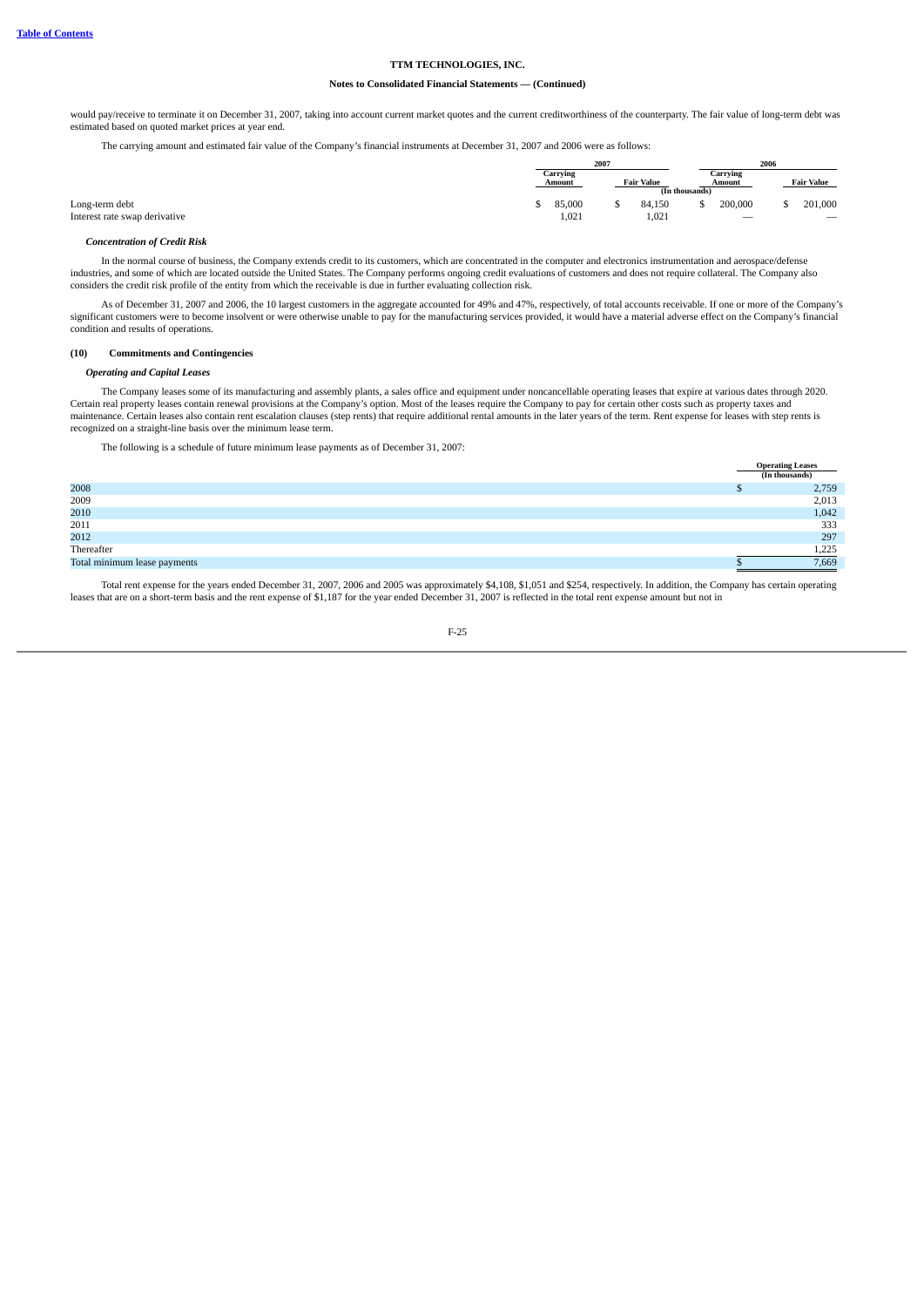### **Notes to Consolidated Financial Statements — (Continued)**

the minimum lease payment schedule. For the years ended December 31, 2006 and 2005, the Company did not have similar operating leases on a short-term basis.

#### *Legal Matters*

Prior to the Company's acquisition of PCG, PCG made legal commitments to the U.S. Environmental Protection Agency (U.S. EPA) and the State of Connecticut regarding settlement of enforcement actions against the PCG operations in Connecticut. On August 17, 2004, PCG was sentenced for Clean Water Act violations and was ordered to pay a \$6,000 fine and an additional \$3,700 to fund environmental projects designed to improve the environment for Connecticut residents. In September 2004, PCG agreed to a stipulated judgment with the Connecticut Attorney General's office and the Connecticut Department of Environmental Protection (DEP) under which PCG paid a \$2,000 civil penalty and agreed to implement capital improvements of \$2,400 to reduce the volume of rinse water discharged from its manufacturing facilities in Connecticut. The obligations to the US EPA and Connecticut DEP include the fulfillment of a Compliance Management Plan until at least July 2009 and installation of rinse water recycling systems at the Stafford, Connecticut, facilities. As of December 31, 2007, approximately \$690 remains to be expended in the form of capital improvements to meet the rinse water recycling systems requirements. The Company has assumed these legal commitments as part of its purchase of PCG. Failure to meet either commitment could result in further costly enforcement actions, including exclusion from participation in federal contracts.

The Company is subject to various other legal matters, which it considers normal for its business activities. While the Company currently believes that the amount of any ultimate potential loss for known matters would not be material to the Company's financial condition, the outcome of these actions is inherently difficult to predict. In the event of an adverse outcome, the ultimate potential loss could have a material adverse effect on the Company's financial condition or results of operations in a particular period. The Company has accrued amounts for its loss contingencies which are probable and estimable at December 31, 2007 and 2006.

#### *Environmental Matters*

The process to manufacture printed circuit boards requires adherence to city, county, state and federal environmental regulations regarding the storage, use, handling and disposal of chemicals, solid wastes and other hazardous materials as well as air quality standards. Management believes that its facilities comply in all material respects with environmental laws and regulations. The Company has in the past received certain notices of violations and has been required to engage in certain minor corrective activities. There can be no assurance that violations will not occur in the future.

The Company is involved in various stages of investigation and cleanup related to environmental remediation matters at two Connecticut sites, and the ultimate cost of site cleanup is difficult to predict given the uncertainties regarding the extent of the required cleanup, the interpretation of applicable laws and regulations, and alternative cleanup methods. The Company has also investigated a third Connecticut site as a result of the PCG acquisition under Connecticut's Land Transfer Act. The Company concluded that it was probable that it would incur remedial costs of approximately \$879 and \$875 as of December 31, 2007 and 2006, respectively, the liability for which is included in other long-term liabilities. This accrual was discounted at 8% per annum based on the Company's best estimate of the liability, which the Company estimated as ranging from \$839 to \$1,274 on an undiscounted basis. The liabilities recorded do not take into account any claims for recoveries from insurance or third parties and none is estimated. These costs are mostly comprised of estimated consulting costs to evaluate potential remediation requirements, completion of the remediation, and monitoring of results achieved. As of December 31, 2007, the Company anticipates paying these costs ratably over the next 12<br>to 84 months, which timeframes vary environmental remediation matters, either individually or in the aggregate, to have a material adverse effect on its financial position, results of operations, or cash flows.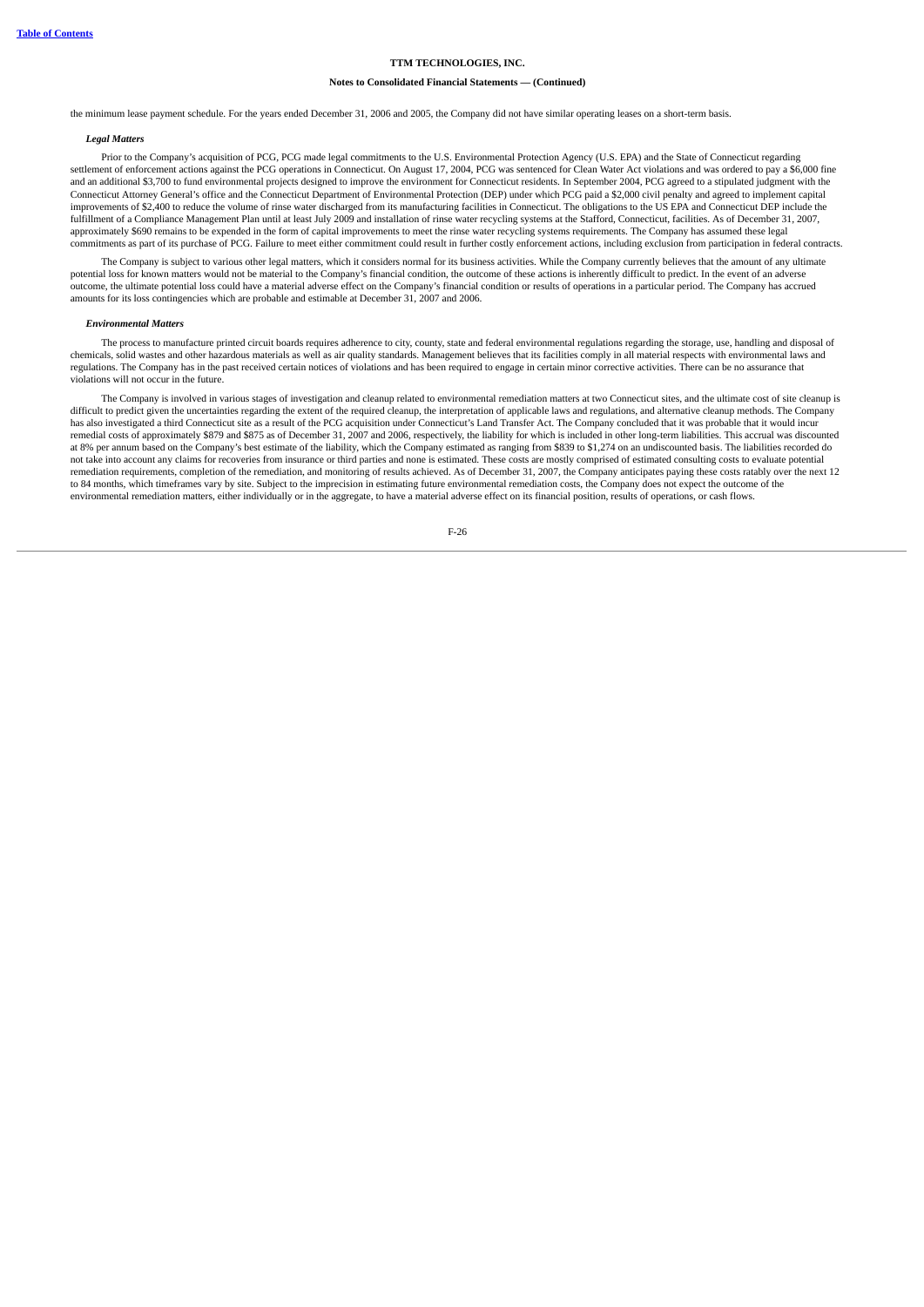#### **Notes to Consolidated Financial Statements — (Continued)**

#### *Dispute Resolution*

From time to time, the Company is involved in various claims and legal disputes in the normal course of its business. In October 2005, the Company reached an agreement in principle to resolve an ongoing customer dispute concerning certain printed circuit boards that were shipped between April 2002 and September 2003. A definitive agreement was signed in December 2005. The definitive agreement called for the Company to pay the customer \$3,150 upon receipt of required documentation from the customer and contained certain mutual and unilateral covenants. Payments of \$3,150 were made to the customer during 2006 upon the receipt of the required documentation. The Company's insurance carrier reimbursed the Company \$986 toward the cost of this resolution. For the year ended December 31, 2005, approximately \$2,219 of expense, which is net of the insurance recovery, is recorded in general and administrative expenses.

#### **(11) Stock-Based Compensation Plans**

In June 2006, the Company adopted the 2006 Incentive Compensation Plan (the Plan). The Plan provides for the grant of incentive stock options, as defined by the Internal Revenue Code (the Code), and nonqualified stock options to our key employees, non-employee directors and consultants. Other types of awards such as restricted stock units (RSUs) and stock appreciation rights are also permitted under the Plan. This Plan allows for the issuance of 6,873 shares through the Plan's expiration date of June 22, 2016. Prior to the adoption of the Plan, the Company adopted the Amended and Restated Management Stock Option Plan (the Prior Plan) in 2000. The Prior Plan provided for the grant of incentive stock options, as defined by the Code, and nonqualified stock options to our key employees, non-employee directors and consultants. Awards under the Plan and the Prior Plan may constitute "qualified performance-based compensation" as defined in Section 162(m) of the Code. Under both the Plan and the Prior Plan, the exercise price is determined by the compensation committee of the Board of Directors and, for options intended to qualify as incentive stock options, may not be less than the fair market value as determined by the closing stock price at the date of the grant. Each option and award shall vest and expire as determined by the compensation committee, generally four years for employees and three or four years for non-employee directors. Options expire no later than ten years from the grant date. All grants provide for accelerated vesting if there is a change in control, as defined in the Plan. Awards under the Prior Plan ceased as of June 22, 2006. As of December 31, 2007, of the 2,299 options outstanding, 413 options were issued under the Plan and 1,886 options were issued under the Prior Plan. Additionally, 487 RSUs were issued under the Plan and were outstanding as of December 31, 2007. These RSUs will vest over three years for employees and one year for non-employee directors. The RSUs do not have voting rights.

Upon the exercise of outstanding stock options or vesting of RSUs, the Company's practice is to issue new registered shares that are reserved for issuance under the Plan and Prior Plan.

Stock option awards granted were estimated to have a weighted average fair value per share of \$7.33 and \$5.14 for the years ended December 31, 2006 and 2005, respectively. No stock options were granted by the Company in 2007. The fair value calculation is based on stock options granted during the period using the Black-Scholes option-pricing model on the date of grant. For the years ended December 31, 2006 and 2005 the following assumptions were used in determining the fair value:

|                            | 2006 | 2005              |
|----------------------------|------|-------------------|
| Risk-free interest rate    | 4.7% | 4.0%              |
| Dividend yield             | __   | $\Omega$<br>$-$ % |
| <b>Expected volatility</b> | 65%  | 80%               |
| Expected term in months    |      | --<br>ں ب         |

The Company determines the expected term of its stock option awards separately for employees and directors by periodic review of its historical stock option exercise experience. This calculation excludes pre-vesting forfeitures and uses assumed future exercise patterns to account for option holders' expected exercise and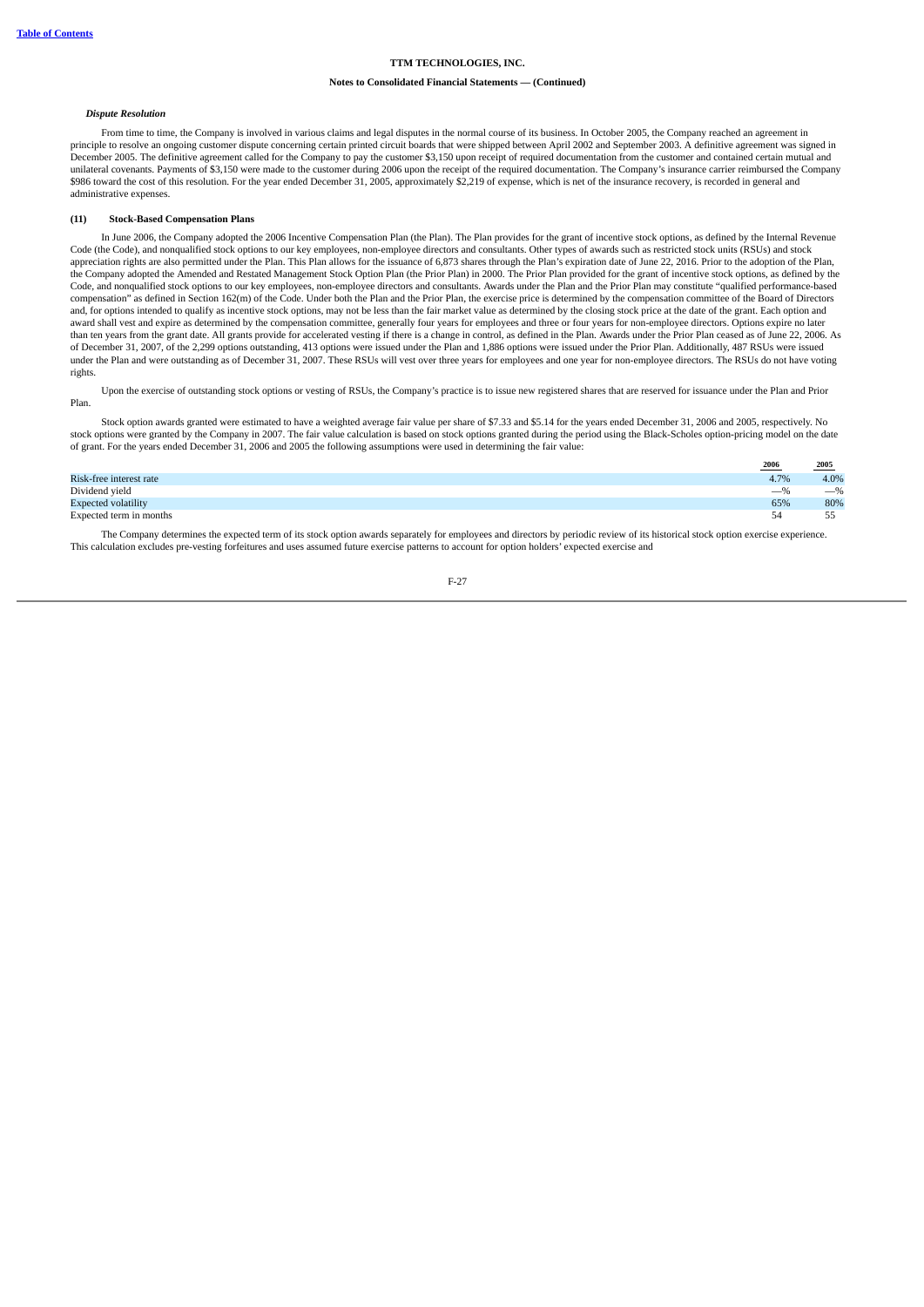## **Notes to Consolidated Financial Statements — (Continued)**

post-vesting termination behavior for outstanding stock options over their remaining contractual terms. Expected volatility is calculated by weighting the Company's historical stock price to calculate expected volatility over the expected term of each grant. The risk-free interest rate for the expected term of each option granted is based on the U.S. Treasury yield curve in effect at the time of grant.

**Weighted-**

Option activity under the Plan for the year ended December 31, 2007, was as follows:

|                                                  | <b>Options</b><br>(In thousands) | Weighted-<br>Average<br><b>Exercise Price</b> | weighteu-<br>Average<br>Remaining<br>Contractual<br>Term<br>(In years) | Aggregate<br><b>Intrinsic</b><br>Value<br>(In thousands) |
|--------------------------------------------------|----------------------------------|-----------------------------------------------|------------------------------------------------------------------------|----------------------------------------------------------|
| Year Ended December 31, 2007                     |                                  |                                               |                                                                        |                                                          |
| Outstanding at December 31, 2006                 | 2.797                            | \$<br>11.31                                   | 7.4                                                                    |                                                          |
| Granted                                          |                                  |                                               |                                                                        |                                                          |
| Exercised                                        | (287)                            | 5.95                                          |                                                                        |                                                          |
| Forfeited/expired                                | (211)                            | 11.36                                         |                                                                        |                                                          |
| Outstanding at December 31, 2007                 | 2,299                            | 11.97                                         | 6.4                                                                    | 3,037                                                    |
| Vested and expected to vest at December 31, 2007 | 2,209                            | 11.98                                         | 6.3                                                                    | 2,936                                                    |
| Exercisable at December 31, 2007                 | 1,561                            | 12.22                                         | 5.6                                                                    | 2,012                                                    |

The aggregate intrinsic values in the table above represent the total pretax intrinsic value (the difference between Company's closing stock price on the last trading day of 2007 and the exercise price, multiplied by the number of in-the-money options) that would have been received by the option holders had all option holders exercised their options on December 31,<br>2007. This amount changes based on th \$1,756, \$5,659, and \$2,132, respectively. The total fair value of the options vested for the years ended December 31, 2007, 2006 and 2005 was \$2,061, \$832 and \$11,389, respectively. As of December 31, 2007, \$3,447 of total unrecognized compensation cost related to stock options is expected to be recognized over a weighted-average period of 1.14 years.

A summary of options outstanding and options exercisable as of December 31, 2007, is as follows:

|                                    |                                                | <b>Options Outstanding</b>                                             |                                              | <b>Options Exercisable</b>              |    |                                              |  |  |  |  |
|------------------------------------|------------------------------------------------|------------------------------------------------------------------------|----------------------------------------------|-----------------------------------------|----|----------------------------------------------|--|--|--|--|
| <b>Range of Exercise</b><br>Prices | <b>Number</b><br>Outstanding<br>(In thousands) | Weighted<br>Average<br>Remaining<br><b>Contractual Life</b><br>(Years) | Weighted<br>Average<br><b>Exercise Price</b> | Number<br>Exercisable<br>(In thousands) |    | Weighted<br>Average<br><b>Exercise Price</b> |  |  |  |  |
| \$2.63-\$4.99                      | 148                                            | 4.8                                                                    | 3.34<br>S                                    | 114                                     | -D | 2.91                                         |  |  |  |  |
| \$5.00-\$9.99                      | 414                                            | 7.1                                                                    | 7.99                                         | 247                                     |    | 8.17                                         |  |  |  |  |
| \$10.00-\$14.99                    | 1,272                                          | 6.9                                                                    | 12.68                                        | 874                                     |    | 13.12                                        |  |  |  |  |
| \$15.00 and over                   | 465                                            | 5.0                                                                    | 16.33                                        | 326                                     |    | 16.12                                        |  |  |  |  |
|                                    | 2,299                                          | 6.4                                                                    | 11.97                                        | 1,561                                   |    | 12.22                                        |  |  |  |  |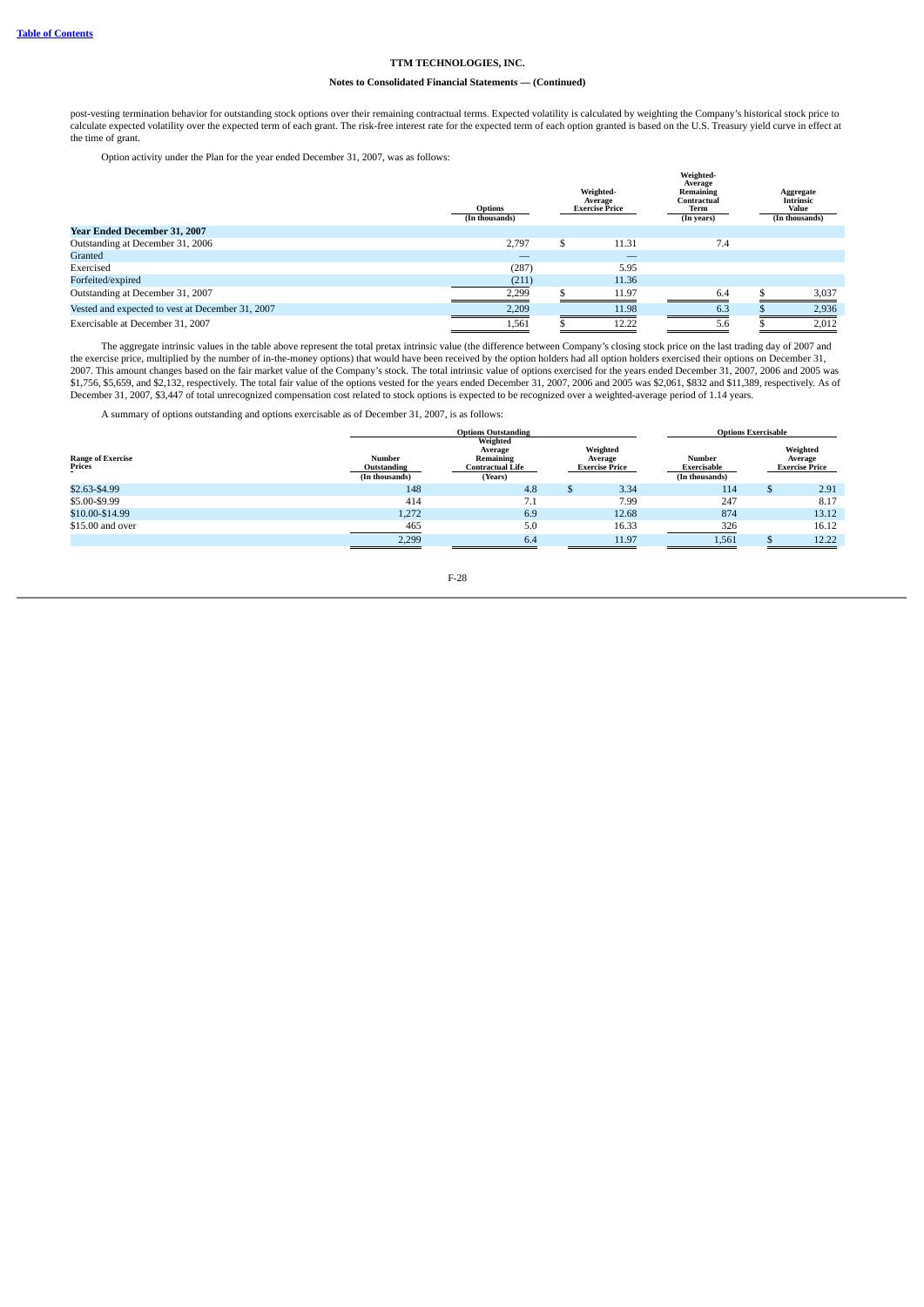## **Notes to Consolidated Financial Statements — (Continued)**

Non-vested RSU activity for the year ended December 31, 2007, was as follows:

|                                                  | <b>Shares</b><br>(In thousands) | Weighted<br>Average<br><b>Grant-Date</b><br>Fair Value |
|--------------------------------------------------|---------------------------------|--------------------------------------------------------|
| Non-vested RSUs outstanding at December 31, 2006 |                                 |                                                        |
| Granted                                          | 508                             | 10.74                                                  |
| Vested                                           |                                 |                                                        |
| Forfeited                                        | (21)                            | 10.58                                                  |
| Non-vested RSUs outstanding at December 31, 2007 | 487                             | 10.75                                                  |
| Expected to vest at December 31, 2007            | 423                             | 10.75                                                  |

The Company did not grant any RSUs in 2006 or 2005.

The fair value of the Company's RSUs is determined based upon the closing fair market value of the Company's common stock on the grant date. As of December 31, 2007, \$3,347 of total unrecognized compensation cost related to restricted stock units is expected to be recognized over a weighted-average period of 1.05 years.

For the years ended December 31, 2007 and 2006 the amounts recognized in the consolidated financial statements with respect to the stock-based compensation plan are as follows:

|         |      | 2006                                              |
|---------|------|---------------------------------------------------|
|         |      |                                                   |
| 950     |      | 479                                               |
| 175     |      | 130                                               |
| 2,236   |      | 944                                               |
| 3,361   |      | 1,553                                             |
| (1,015) |      | (196)                                             |
| 2,346   |      | \$1,357                                           |
|         | 2007 | <b>Years Ended December 31.</b><br>(In thousands) |

Many of the Company's stock option awards are intended to qualify as incentive stock options as defined by the Code. Upon the future exercise of incentive stock options which were vested as of December 31, 2005, the Company may become entitled to a deduction in its tax returns under certain circumstances; however, the value of this deduction will be recorded as an increase to additional paid-in capital and not as an income tax benefit. For the year ended December 31, 2007 and 2006, a tax benefit of \$442 and \$1,707, respectively, related to fully vested stock option awards exercised, was recorded as an increase to additional paid-in capital.

Cash received from option exercises during the year ended December 31, 2007, 2006 and 2005, was \$1,712, \$4,957 and \$858, respectively.

## **(12) Employee Benefit Plan**

The Company had two 401(k) savings plans under which all eligible full-time employees could participate and contribute a percentage of compensation subject to the maximum allowed by the Code. There was a plan for the original employees of the Company prior to the acquisition of PCG, and a plan for the employees of the acquired PCG plants. During the fourth quarter of 2007, these two plans were combined into a single plan (the Savings Plan). This Savings Plan provides for a matching contribution of employee contributions up to 5%; 100% up to the first 3%

$$
F-29
$$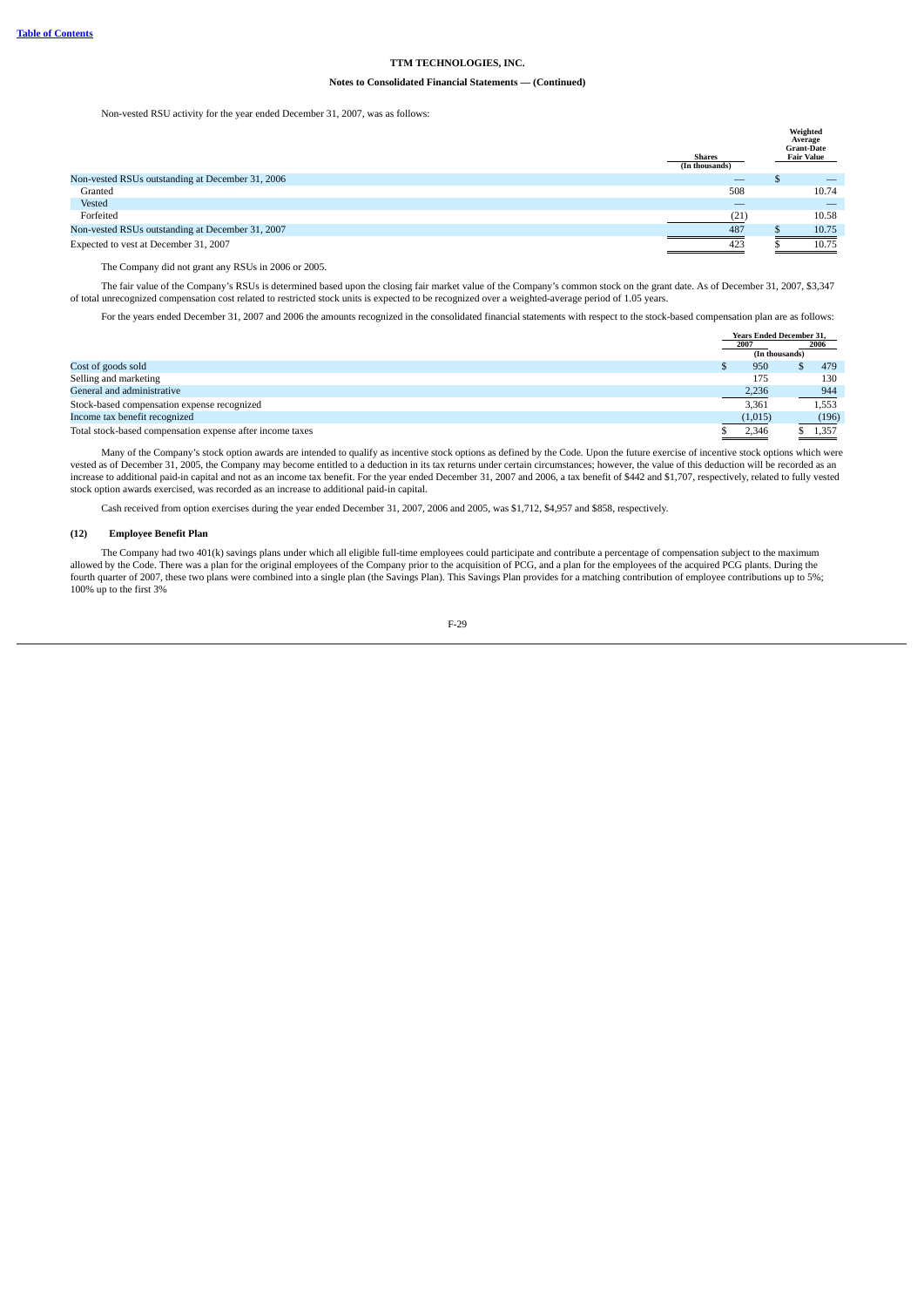## **Notes to Consolidated Financial Statements — (Continued)**

and 50% of the following 2% of employee contributions. The Company recorded contributions under the plans of \$3,687, \$1,031 and \$360 during the years ended December 31, 2007, 2006 and 2005, respectively

#### **(13) Asset Retirement Obligations**

The Company has recorded preliminary estimated asset retirement obligations related to the restoration of its leased manufacturing facilities to shell condition upon termination of the leases in place at those facilities and for removal of asbestos at its owned Stafford, Connecticut, manufacturing plant. These obligations were acquired in connection with the Company's October 2006 acquisition of PCG (Note 3). See Note 10 for a discussion of the related lease terms. Activity related to asset retirement obligations for the year ended December 31, 2007 and 2006, consists of the following and is included in other long-term liabilities:

**(In thousands)**

|                                                       | (in monamus) |       |
|-------------------------------------------------------|--------------|-------|
| Asset retirement obligations at October 27, 2006      |              |       |
| Estimated liabilities assumed upon acquisition of PCG |              | 950   |
| Accretion expense                                     |              |       |
| Asset retirement obligations at December 31, 2006     |              | 962   |
| Accretion expense                                     |              | 60    |
| Asset retirement obligations at December 31, 2007     |              | 1.022 |

## **(14) Preferred Stock**

The board of directors has the authority, without action to stockholders, to designate and issue preferred stock in one or more series. The board of directors may also designate the rights, preferences and privileges of each series of preferred stock, any or all of which may be superior to the rights of the common stock. As of December 31, 2007, no shares of preferred stock are outstanding.

#### **(15) Common Stock Transactions**

On August 29, 2005, TTM Technologies, Inc., a Washington corporation (TTM-Washington), consummated a merger (the Reincorporation) with and into its wholly owned subsidiary, TTM Technologies, Inc., a Delaware corporation (TTM-Delaware). As a result of the Reincorporation, the Company became a Delaware corporation.

As provided by the Agreement and Plan of Merger, (i) each outstanding share of TTM-Washington common stock, no par value per share, was automatically converted into one share of TTM-Delaware common stock, par value \$0.001 per share, and (ii) each option to acquire shares of TTM-Washington common stock outstanding immediately prior to the effective time of the Merger was converted into and became an equivalent option to acquire, upon the same terms and conditions, the equal number of shares of TTM-Delaware common stock (whether or not such option was then exercisable) and the exercise price per share under each respective option remained equal to the exercise price per share immediately prior to the effective time of the Merger at the time the Reincorporation became effective. Each stock certificate representing issued and outstanding shares of TTM-Washington common stock continues to represent the same number of shares of TTM-Delaware common stock. After the Reincorporation, the rights of the Company's stockholders generally will be determined under Delaware corporate law.

The Company has reflected the merger of entities under common control at historical cost and accordingly, there was no change to the carrying value of its assets or liabilities. The applicable components of equity were ret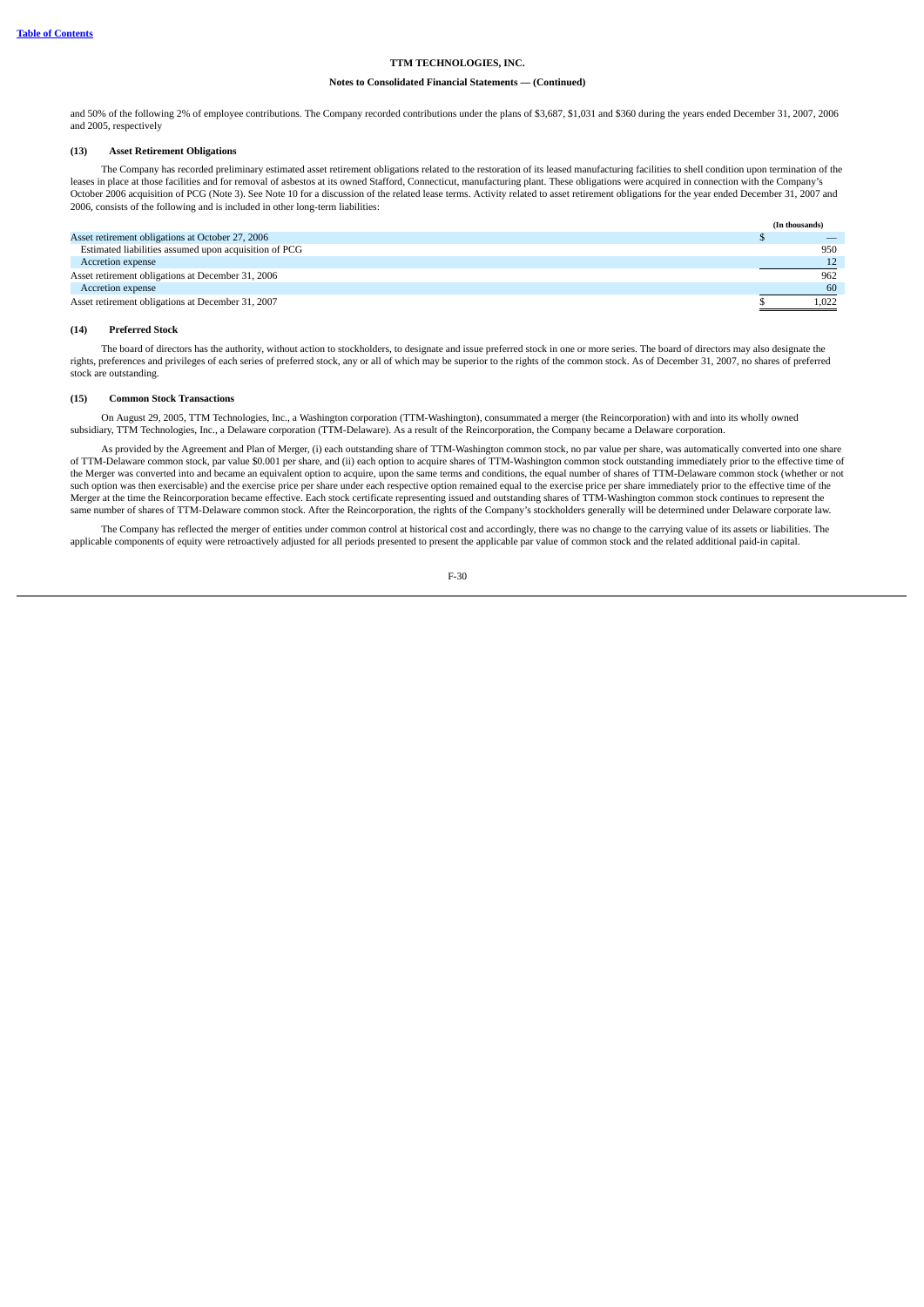## **Notes to Consolidated Financial Statements — (Continued)**

## **(16) Segment Information**

The operating segments reported below are the Company's segments for which separate financial information is available and upon which operating results are evaluated by the chief operating decision maker on a timely basis to assess performance and to allocate resources. Effective October 27, 2006, with the purchase of PCG (Note 3), the Company has two reportable segments: PCB Manufacturing fabricat

The Company evaluates segment performance based on operating segment income, which is operating income before amortization of intangibles. Interest expense and interest income<br>are not presented by segment since they are no sales of PCBs from the PCB Manufacturing segment to the Backplane Assembly segment, have been eliminated. Reportable segment assets exclude short-term investments, which are managed centrally.

|                                  | Year Ended December 31, |    |                |     |         |  |
|----------------------------------|-------------------------|----|----------------|-----|---------|--|
|                                  | 2007                    |    | 2006           |     | 2005    |  |
|                                  |                         |    | (In thousands) |     |         |  |
| <b>Net Sales:</b>                |                         |    |                |     |         |  |
| <b>PCB Manufacturing</b>         | \$<br>578,840           | \$ | 353,734        | \$  | 240,209 |  |
| <b>Backplane Assembly</b>        | 124,337                 |    | 22,357         |     |         |  |
| <b>Total sales</b>               | 703,177                 |    | 376,091        |     | 240,209 |  |
| Inter-company sales              | (33,719)                |    | (6,775)        |     |         |  |
| Total net sales                  | \$<br>669,458           | \$ | 369,316        | \$  | 240,209 |  |
| <b>Operating Segment Income:</b> |                         |    |                |     |         |  |
| <b>PCB Manufacturing</b>         | \$<br>59,340            | \$ | 55,561         | \$  | 27,760  |  |
| <b>Backplane Assembly</b>        | 8,366                   |    | 1,376          |     |         |  |
| Total operating segment income   | 67,706                  |    | 56,937         |     | 27,760  |  |
| Amortization of intangibles      | (4, 126)                |    | (1,903)        |     | (1,318) |  |
| Total operating income           | 63,580                  |    | 55,034         |     | 26,442  |  |
| Total other income (expense)     | (12, 312)               |    | 1,068          |     | 1,875   |  |
| Income before income taxes       | \$<br>51,268            | \$ | 56,102         | \$  | 28,317  |  |
| <b>Depreciation Expense:</b>     |                         |    |                |     |         |  |
| <b>PCB Manufacturing</b>         | \$<br>22,089            | \$ | 11,751         | \$  | 9,290   |  |
| <b>Backplane Assembly</b>        | 683                     |    | 427            |     |         |  |
| Total depreciation expense       | \$<br>22,772            | \$ | 12,178         |     | 9,290   |  |
| <b>Capital Expenditures:</b>     |                         |    |                |     |         |  |
| <b>PCB Manufacturing</b>         | \$<br>15,250            | \$ | 13,763         | \$. | 7,962   |  |
| <b>Backplane Assembly</b>        | 347                     |    | 186            |     |         |  |
| Total capital expenditures       | 15,597                  |    | 13,949         |     | 7,962   |  |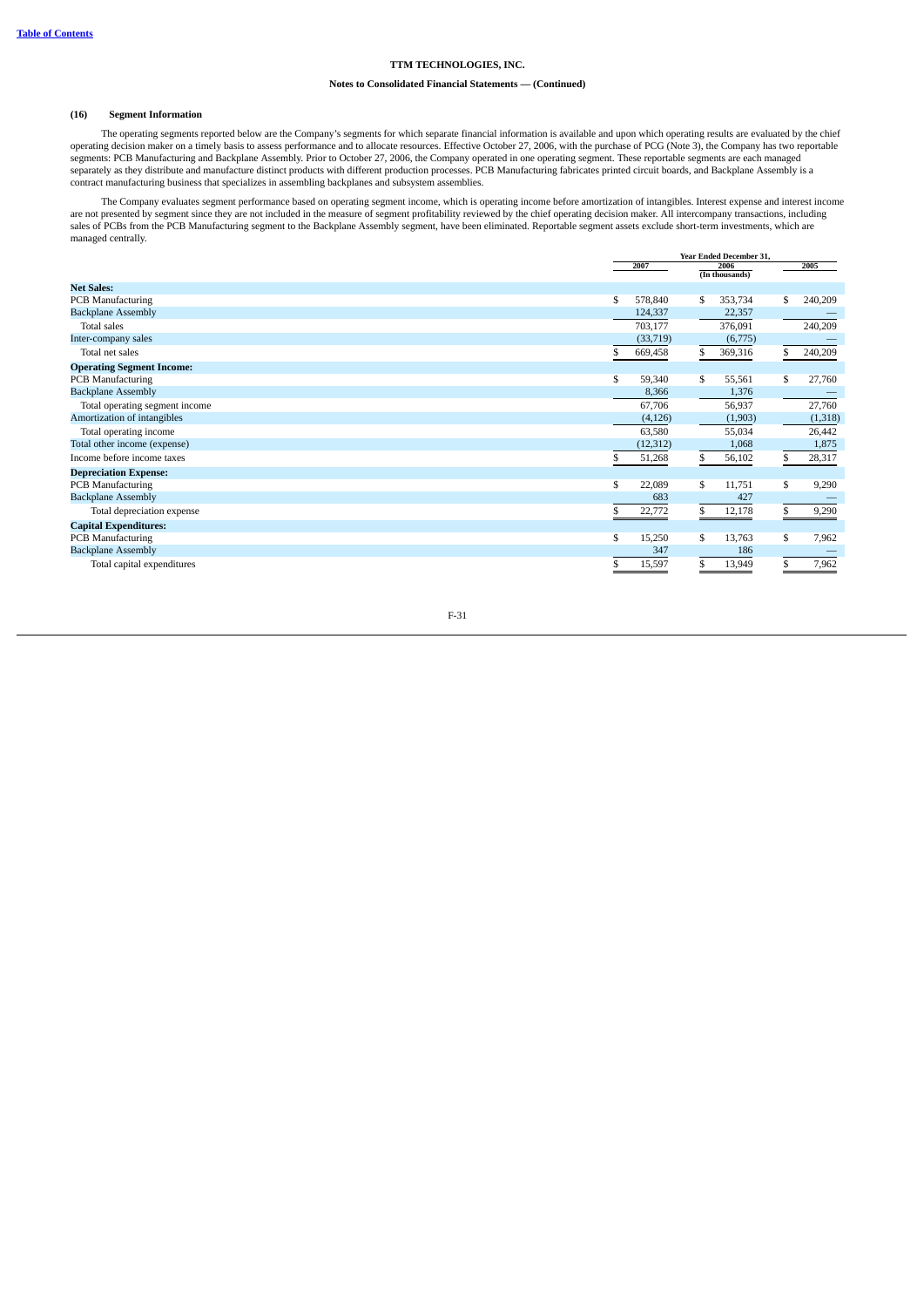## **Notes to Consolidated Financial Statements — (Continued)**

|                              |         | As of December 31.     |         |  |  |  |  |  |  |  |  |
|------------------------------|---------|------------------------|---------|--|--|--|--|--|--|--|--|
| <b>Segment Assets:</b>       | 2007    | 2006<br>(In thousands) |         |  |  |  |  |  |  |  |  |
| <b>PCB Manufacturing</b>     | 470,000 | 497.206                | 252,043 |  |  |  |  |  |  |  |  |
| <b>Backplane Assembly</b>    | 28,798  | 65.496                 |         |  |  |  |  |  |  |  |  |
| Unallocated corporate assets | __      | 10,996                 | 21,100  |  |  |  |  |  |  |  |  |
| Total assets                 | 498,798 | 573,698                | 273.143 |  |  |  |  |  |  |  |  |

The Company markets and sells its products in approximately 40 countries. Other than in the United States and Malaysia, the Company does not conduct business in any country in which its net sales in that country exceed 10% of consolidated net sales. Net sales and long-lived assets are as follows:

|                      | 2007             |         |  |  | 2006                     |         |                             |                  | 2005           |         |                             |                  |         |  |                                    |
|----------------------|------------------|---------|--|--|--------------------------|---------|-----------------------------|------------------|----------------|---------|-----------------------------|------------------|---------|--|------------------------------------|
|                      | <b>Net Sales</b> |         |  |  |                          |         | <b>Long-Lived</b><br>Assets | <b>Net Sales</b> | (in thousands) |         | <b>Long-Lived</b><br>Assets | <b>Net Sales</b> |         |  | <b>Long-Lived</b><br><b>Assets</b> |
| <b>United States</b> |                  | 501,468 |  |  | 259,622                  | 250,383 |                             |                  | 277,187        | 149,020 |                             |                  | 125,269 |  |                                    |
| Malaysia             |                  | 39,382  |  |  | $\overline{\phantom{a}}$ | 44,987  |                             |                  | _              | 39,794  |                             |                  |         |  |                                    |
| Other                |                  | 128,608 |  |  | 16,279                   | 73,946  |                             |                  | 15,512         | 51,395  |                             |                  |         |  |                                    |
| Total                |                  | 669,458 |  |  | 275,901                  | 369,316 |                             |                  | 292,699        | 240,209 |                             |                  | 125,269 |  |                                    |

For the year ended December 31, 2007, there were no customers which accounted for 10%, or greater, of the Company's net sales. However in October 2007, two of the Company's largest customers merged to form one company. For the year ended December 31, 2006, two customers, Solectron and Celestica, accounted for 20% and 10%, respectively, of the Company's net sales. Net sales to these customers in 2007 and 2006 were substantially from the PCB Manufacturing segment. For the year ended December 31, 2005, two customers accounted for 29% and 17% of the Company's net sales.

Sales to our 10 largest customers were 44%, 53%, and 66% of net sales for the years ended December 31, 2007, 2006 and 2005, respectively. The loss of one or more major customers or a decline in sales to the Company's major customers would have a material adverse effect on the Company's financial condition and results of operations.

## **(17) Earnings Per Share**

The following is a reconciliation of the numerator and denominator used to calculate basic earnings per share and diluted earnings per share for the years ended December 31, 2007, 2006 and 2005:

|                            | 2007          |               |                     |               | 2006                                                   |              | 2005          |               |              |  |  |  |
|----------------------------|---------------|---------------|---------------------|---------------|--------------------------------------------------------|--------------|---------------|---------------|--------------|--|--|--|
|                            | Net<br>Income | <b>Shares</b> | Per<br><b>Share</b> | Net<br>Income | <b>Shares</b><br>(In thousands, except per share data) | Per<br>Share | Net<br>Income | <b>Shares</b> | Per<br>Share |  |  |  |
| <b>Basic EPS</b>           | 34,683        | 42,242        | \$0.82              | 35,039        | 41,740                                                 | \$0.84       | 30,841        | 41,232        | \$0.75       |  |  |  |
| Dilutive effect of options |               | 326           |                     |               | 555                                                    |              |               | 538           |              |  |  |  |
| <b>Diluted EPS</b>         | 34,683        | 42.568        | \$0.81              | 35.039        | 42.295                                                 | \$0.83       | 30,841        | 41,770        | \$0.74       |  |  |  |

For the years ended December 31, 2007, 2006 and 2005, stock options to purchase 1,926, 1,520 and 1,759 shares of common stock, respectively, were not considered in calculating diluted earnings per share because the options' exercise prices were greater than the average market price of common shares during the year and, therefore, the effect would be anti-dilutive.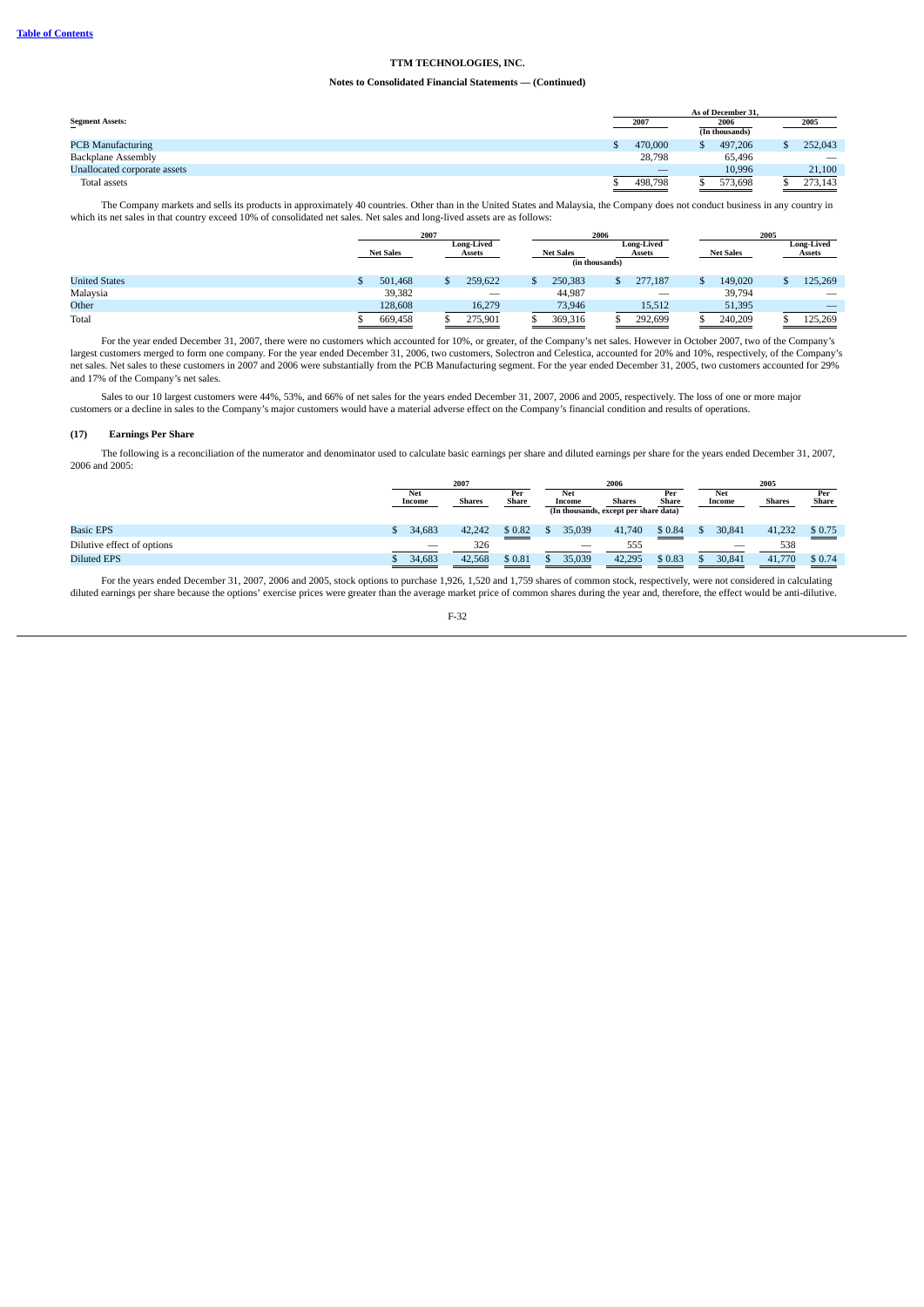## **Notes to Consolidated Financial Statements — (Continued)**

## **(18) Subsequent Event**

On January 15, 2008, the Company submitted a universal shelf registration statement with the U.S. Securities and Exchange Commission (SEC) for the registration and potential<br>issuance of up to \$200,000 of the Company's secu the SEC, the shelf registration statement will allow the Company to sell the various securities in one or more offerings in the future. The Company has no immediate plans to sell any securities under this shelf registration. A prospectus supplement will describe the terms of any particular offering made under the universal shelf registration statement. The Company may use all or a portion of the net proceeds to fund potential investments in, and acquisitions of, companies, businesses, partnerships, minority investments, products or technologies. Currently, there are no commitments or agreements regarding any such acquisitions or investments.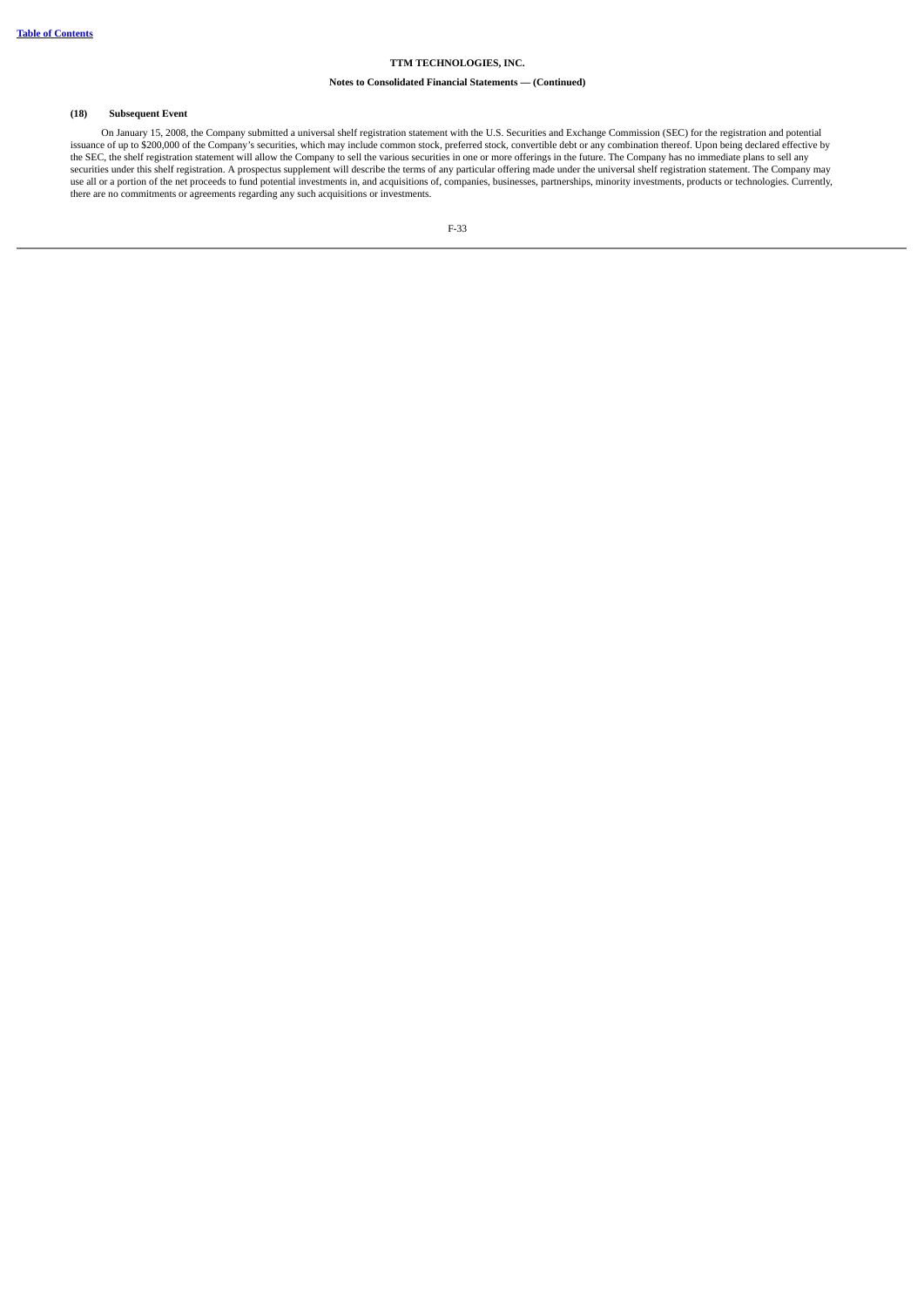## **Report of Independent Registered Public Accounting Firm**

The Board of Directors and Stockholders TTM Technologies, Inc.:

Under date of March 17, 2008, we reported on the consolidated balance sheets of TTM Technologies, Inc. and subsidiaries as of December 31, 2007 and 2006, and the related consolidated statements of operations, stockholders' equity and comprehensive income, and cash flows for each of the years in the three-year period ended December 31, 2007, which are<br>included in the TTM Technologies, Inc. related consolidated financial statement schedule in the 2007 Annual Report on Form 10-K. This consolidated financial statement schedule is the responsibility of TTM Technologies, Inc.'s management. Our responsibility is to express an opinion on this consolidated financial statement schedule based on our audits.

In our opinion, such consolidated financial statement schedule, when considered in relation to the basic consolidated financial statements taken as a whole, presents fairly, in all material respects, the information set forth therein.

As discussed in Note 2 to the consolidated financial statements, effective January 1, 2006, TTM Technologies, Inc. adopted Statement of Financial Accounting Standards No. 123(R),<br>"Share-Based Payment" and effective January Taxes."

(signed) KPMG LLP

Salt Lake City, Utah March 17, 2008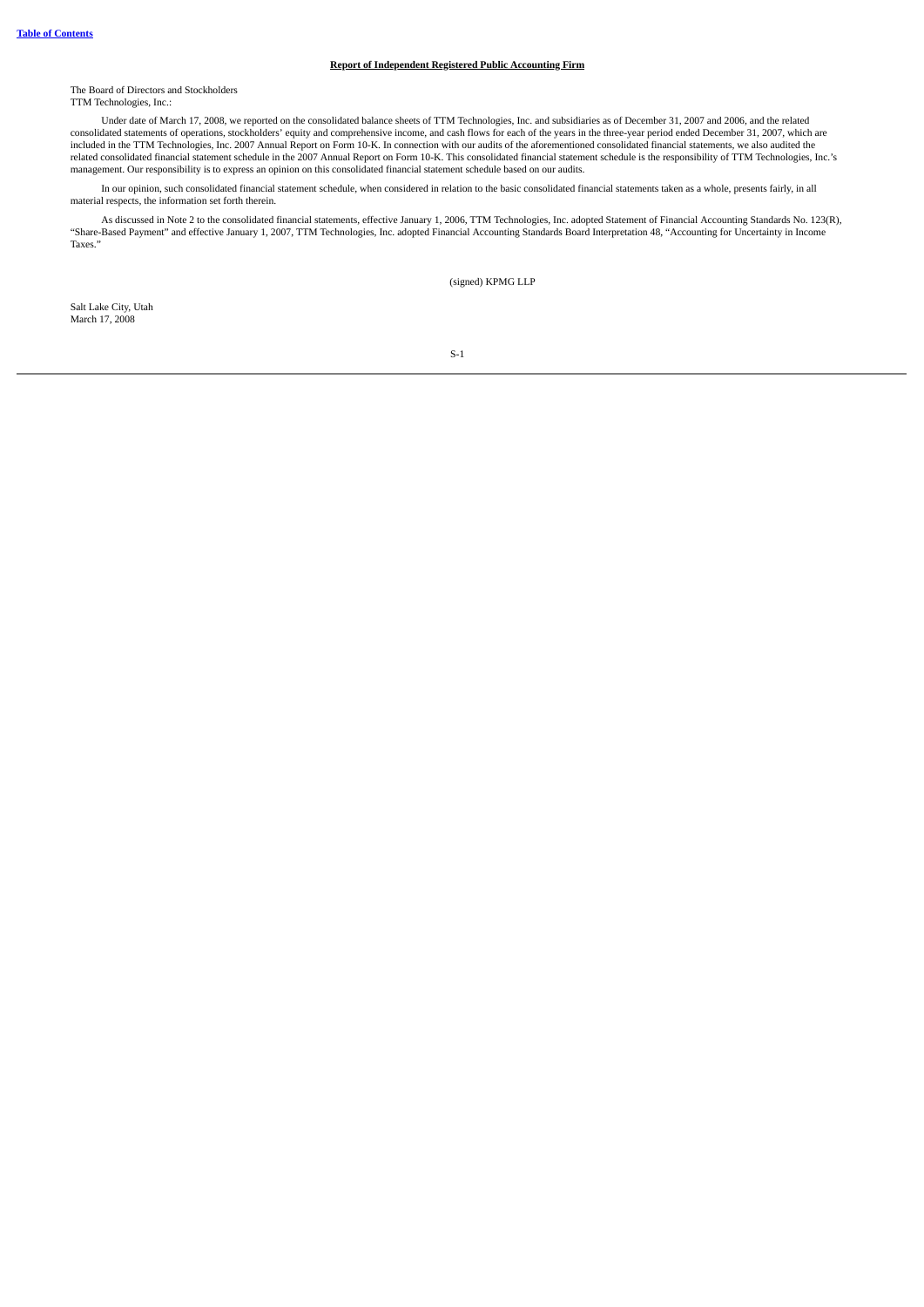# **SCHEDULE II — VALUATION AND QUALIFYING ACCOUNTS**

**For the Years Ended December 31, 2007, 2006 and 2005**

| <b>Description</b>                            | <b>Balance</b> at<br><b>Beginning</b><br>of Year |       |    | <b>Additions for</b><br><b>Acquisition of</b><br>PCG |    | <b>Additions</b><br><b>Charged to</b><br><b>Costs and</b><br><b>Expenses</b><br>(In thousands) | Deductions |          | <b>Balance</b> at<br>End of Year |
|-----------------------------------------------|--------------------------------------------------|-------|----|------------------------------------------------------|----|------------------------------------------------------------------------------------------------|------------|----------|----------------------------------|
| Year ended December 31, 2007                  |                                                  |       |    |                                                      |    |                                                                                                |            |          |                                  |
| Allowance for doubtful accounts               | \$                                               | 2,758 | S  | 959                                                  | \$ | 151                                                                                            | \$         | (1, 845) | \$<br>2,023                      |
| Allowance for sales credits                   |                                                  | 4,443 |    | (86)                                                 |    | 8,110                                                                                          |            | (8,786)  | 3,681                            |
| Allowance for excess and obsolete inventories |                                                  | 6,428 |    |                                                      |    | 1,160                                                                                          |            | (3,205)  | 4,383                            |
| Year ended December 31, 2006                  |                                                  |       |    |                                                      |    |                                                                                                |            |          |                                  |
| Allowance for doubtful accounts               |                                                  | 926   | \$ | 1.762                                                | \$ | 95                                                                                             | \$         | (25)     | \$<br>2,758                      |
| Allowance for sales credits                   |                                                  | 3,168 |    | 1,934                                                |    | 3,308                                                                                          |            | (3,967)  | 4,443                            |
| Allowance for excess and obsolete inventories |                                                  | 1,036 |    | 5,757                                                |    | 313                                                                                            |            | (678)    | 6,428                            |
| Year ended December 31, 2005                  |                                                  |       |    |                                                      |    |                                                                                                |            |          |                                  |
| Allowance for doubtful accounts               |                                                  | 822   | \$ |                                                      |    | 316                                                                                            | \$         | (212)    | \$<br>926                        |
| Allowance for sales credits                   |                                                  | 3,196 |    |                                                      |    | 4,004                                                                                          |            | (4,032)  | 3,168                            |
| Allowance for excess and obsolete inventories |                                                  | 883   |    |                                                      |    | 400                                                                                            |            | (247)    | 1,036                            |
|                                               |                                                  | $S-2$ |    |                                                      |    |                                                                                                |            |          |                                  |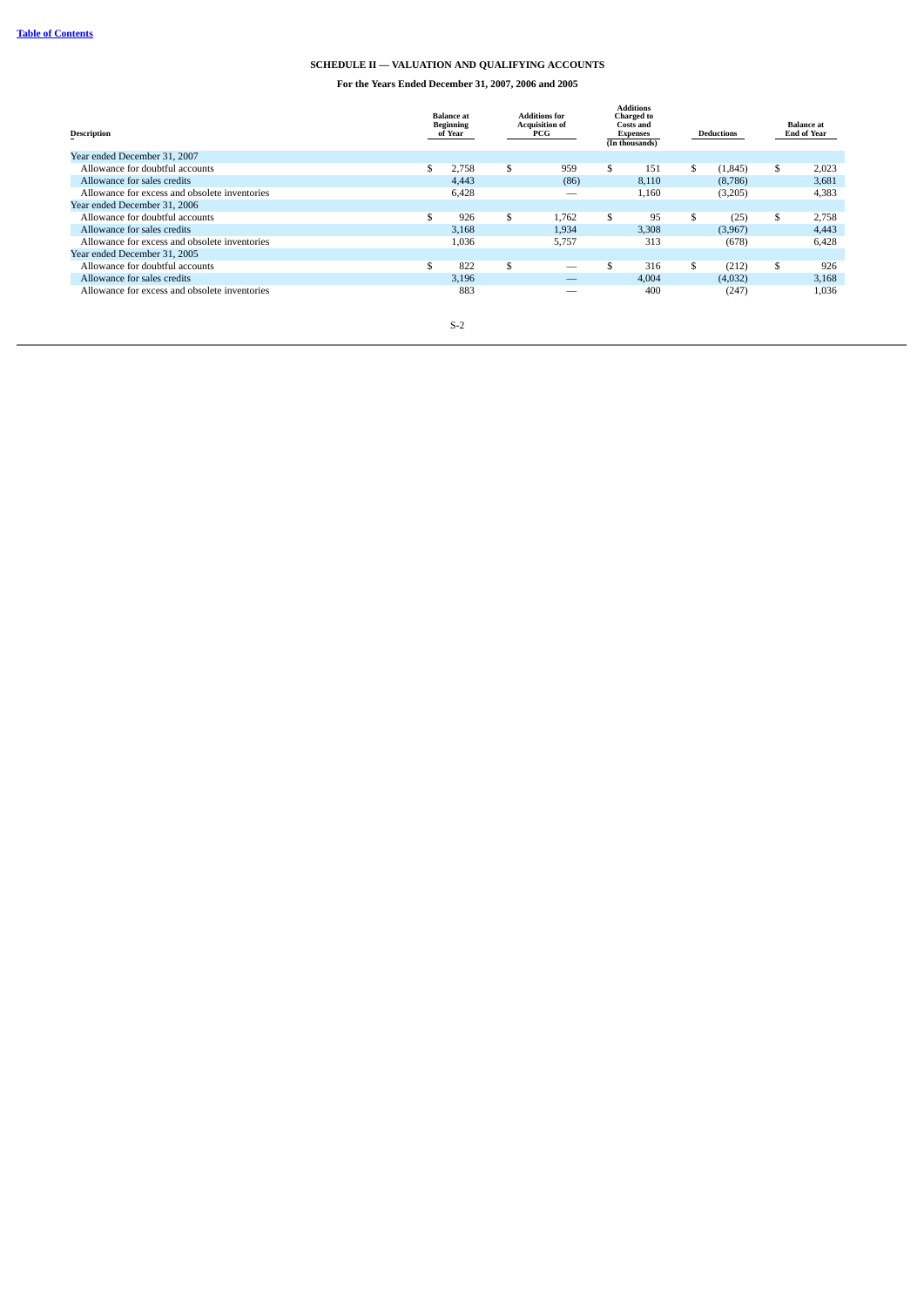## **INDEX TO EXHIBITS**

# **Exhibit**

**Number Exhibits**

2.1 Form of Plan of Reorganization(1).<br>2.2 Stock and Asset Purchase Agreeme

- 2.2 Stock and Asset Purchase Agreement by and among Tyco Printed Circuit Group LP, Tyco Electronics Corporation, Raychem International, Tyco Kappa Limited, Tyco Electronics Logistics AG, and TTM (Ozarks) Acquisition, Inc. dated as of August 2, 2006(2)
- 3.1 Registrant's Certificate of Incorporation.(3)
- 3.2 Registrant's Amended and Restated Bylaws.(4)
- 4.1 Form of Registrant's common stock certificate.(3)<br>10.1 UBS Credit Agreement see ex. 10.1 to November
- 10.1 UBS Credit Agreement see ex. 10.1 to November 2, 2006 8-K(5) Employment Agreement dated as of December 31, 2005 between the Registrant and Kenton K. Alder.(6)
- 10.3 Form of Executive Change in Control Severance Agreement and schedule of agreements entered into on December 1, 2005.(6)
- 10.4 Employment Agreement dated as of October 28, 2006 between the Registrant and Douglas L. Soder.(7)
- 10.5 Form of Severance Agreement and schedule of agreements entered into on December 1, 2006.(6)<br>10.6 2006 Incentive Compensation Plan.(7)
- 10.6 2006 Incentive Compensation Plan.(7)<br>10.7 Form of Stock Option Agreement.(7)
- Form of Stock Option Agreement.(7)
- 10.8 Form of Restricted Stock Unit Award Agreement.(7)
- 10.9 Form of Indemnification Agreement with directors.(1)<br>21.1 Subsidiaries of the Registrant(7)
- 21.1 Subsidiaries of the Registrant(7)<br>23.1 Consent of KPMG LLP, independ
- 23.1 Consent of KPMG LLP, independent registered public accounting firm(8)<br>
21.1 Certification of Chief Executive Officer pursuant to Rule 13a-14(a) and R
- 31.1 Certification of Chief Executive Officer pursuant to Rule 13a-14(a) and Rule 15d-14(a), promulgated under the Securities Exchange Act of 1934, as amended.(8)<br>31.2 Certification of Chief Financial Officer pursuant to R
- 31.2 Certification of Chief Financial Officer pursuant to Rule 13a-14(a) and Rule 15d-14(a), promulgated under the Securities Exchange Act of 1934, as amended.(8)<br>32.1 Certification of Chief Executive Officer pursuant to 1
- 32.2 Certification of Chief Financial Officer pursuant to 18 U.S.C. Section 1350, as adopted pursuant to Section 906 of the Sarbanes-Oxley Act of 2002.(8)
- 
- (1) Incorporated by reference to the Registration Statement on Form S-1 (Registration No. 333-39906) declared effective September 20, 2000.
- (2) Incorporated by reference to the Registrant's Form 8-K as filed with the Securities and Exchange Commission (the Commission) on August 4, 2006.
- (3) Incorporated by reference to the Registrant's Form 8-K as filed with the Commission on August 30, 2005.
- (4) Incorporated by reference to the Registrant's Form 8-K as filed with the Commission on November 14, 2007.
- (5) Incorporated by reference to the Registrant's Form 8-K as filed with the Commission on November 2, 2006.
- (6) Incorporated by reference to the Registrant's Form 10-K as filed with the Commission on March 15, 2006.
- (7) Incorporated by reference to the Registrant's Form 10-K as filed with the Commission on March 16, 2007.

(8) Filed herewith.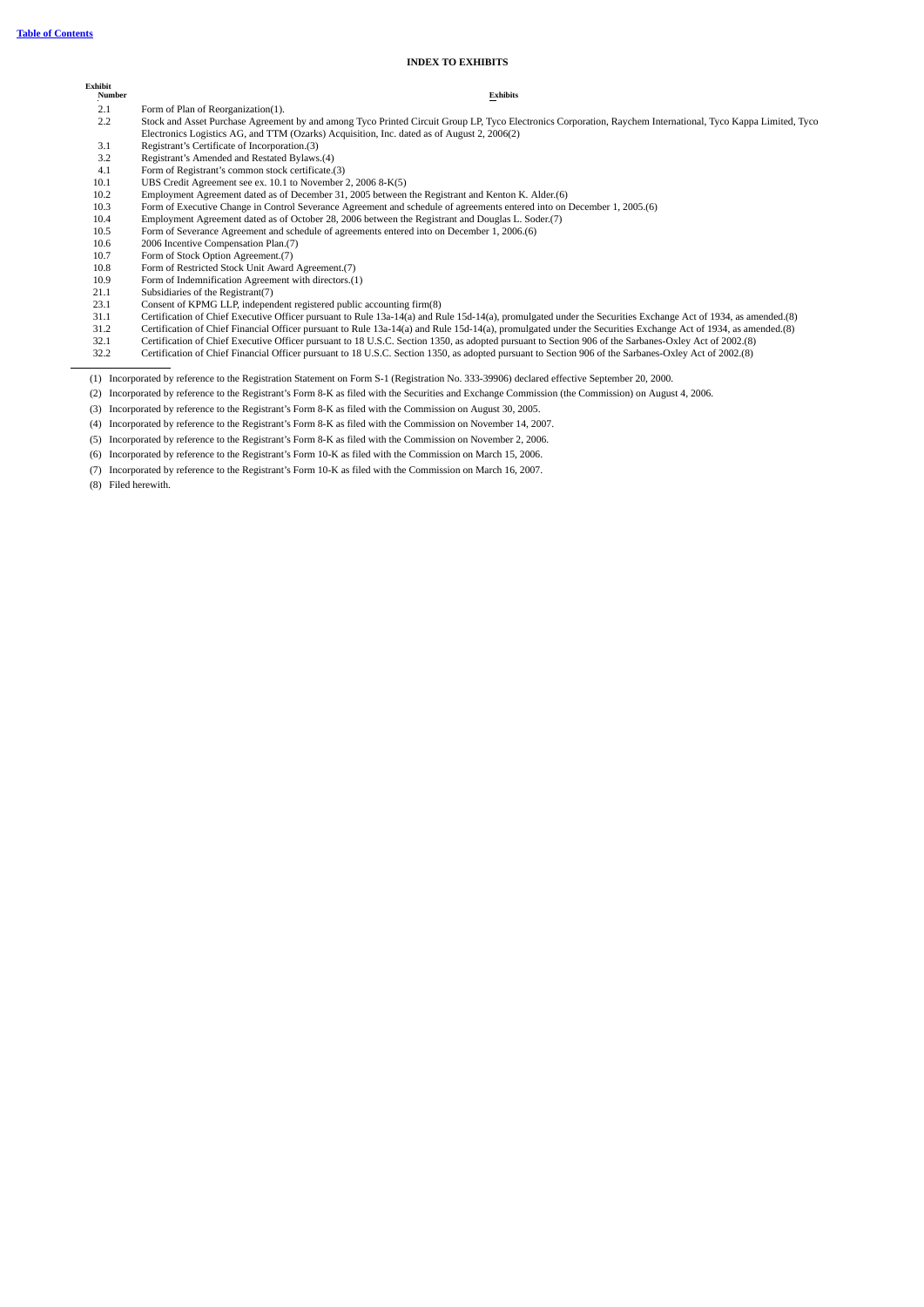## **Consent of Independent Registered Public Accounting Firm**

## The Board of Directors TTM Technologies, Inc.:

We consent to the incorporation by reference in the registration statements (Registration Nos. 333-46454 and 333-138219) on Forms S-8 of TTM Technologies, Inc. of our reports dated March 17, 2008, with respect to the conso

Our report on the consolidated financial statements of TTM Technologies, Inc. and subsidiaries refers to the adoption of Statement of Financial Accounting Standards No. 123(R), "Share-Based Payment," effective January 1, 2006, and Financial Accounting Standards Board Interpretation 48, "Accounting for Uncertainty in Income Taxes," effective January 1, 2007.

/s/ KPMG LLP

Salt Lake City, Utah March 17, 2008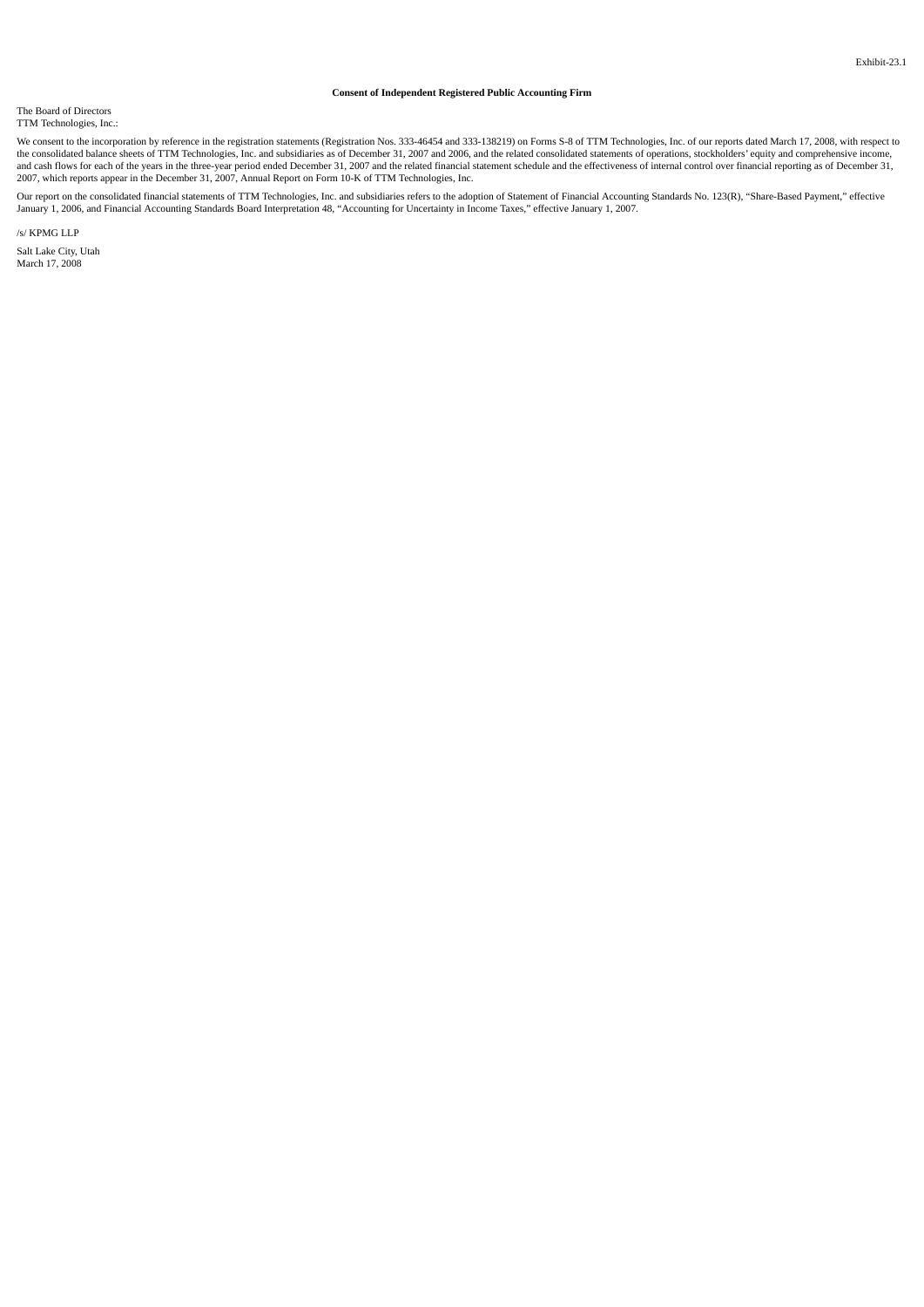## **Exhibit 31.1**

#### **CERTIFICATION**

I, Kenton K. Alder, certify that:

1. I have reviewed this annual report on Form 10-K of TTM Technologies, Inc.;

2. Based on my knowledge, this report does not contain any untrue statement of a material fact or omit to state a material fact necessary to make the statements made, in light of the circumstances under which such statements were made, not misleading with respect to the period covered by this report;

3. Based on my knowledge, the financial statements, and other financial information included in this report, fairly present in all material respects the financial condition, results of operations and cash flows of the registrants as of, and for, the periods presented in this report;

4. The registrant's other certifying officer and I are responsible for establishing and maintaining disclosure controls and procedures (as defined in Exchange Act Rules 13a-15(e) and 15d-15(e)) and internal control over financial reporting (as defined in Exchange Act Rules 13a-15(f) and 15d- 15(f)) for the registrant and have:

(a) Designed such disclosure controls and procedures, or caused such disclosure controls and procedures to be designed under our supervision, to ensure that material information relating to the registrant, including its consolidated subsidiaries, is made known to us by others within those entities, particularly during the period in which this report is being prepared;

(b) Designed such internal control over financial reporting, or caused such internal control over financial reporting to be designed under our supervision, to provide reasonable assurance regarding the reliability of financial reporting and the preparation of financial statements for external purposes in accordance with generally accepted accounting principles;

(c) Evaluated the effectiveness of the registrant's disclosure controls and procedures and presented in this report our conclusions about the effectiveness of the disclosure controls and procedures, as of the end of the period covered by this report based on such evaluation; and

(d) Disclosed in this report any change in the registrant's internal control over financial reporting that occurred during the registrant's most recent fiscal quarter that has materially affected, or is reasonably likely to materially affect the registrant's internal control over financial reporting; and

5. The registrant's other certifying officer and I have disclosed, based on our most recent evaluation of internal control over financial reporting, to the registrant's auditors and the audit committee of the registrant's board of directors (or persons performing the equivalent functions):

(a) All significant deficiencies and material weaknesses in the design or operation of internal control over financial reporting which are reasonably likely to adversely affect the registrant's ability to record, process, summarize and report financial information; and

(b) Any fraud, whether or not material, that involves management or other employees who have a significant role in the registrant's internal control over financial reporting.

Date: March 17, 2008 /s/ Kenton K. Alder

Kenton K. Alder

*President and Chief Executive Officer (Principal Executive Officer)*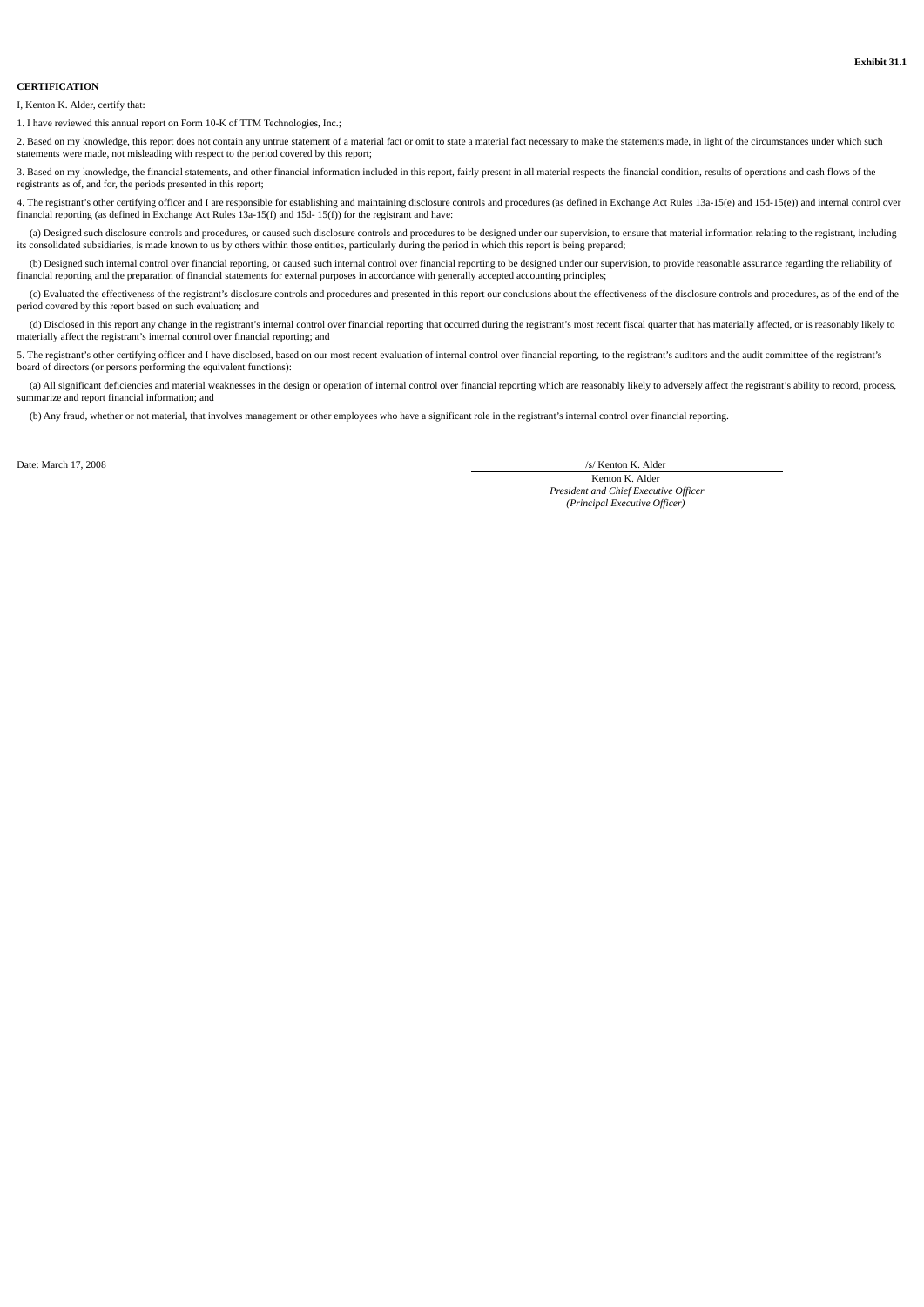## **Exhibit 31.2**

#### **CERTIFICATION**

I, Steven W. Richards, certify that:

1. I have reviewed this annual report on Form 10-K of TTM Technologies, Inc.;

2. Based on my knowledge, this report does not contain any untrue statement of a material fact or omit to state a material fact necessary to make the statements made, in light of the circumstances under which such statements were made, not misleading with respect to the period covered by this report;

3. Based on my knowledge, the financial statements, and other financial information included in this report, fairly present in all material respects the financial condition, results of operations and cash flows of the registrants as of, and for, the periods presented in this report;

4. The registrant's other certifying officer and I are responsible for establishing and maintaining disclosure controls and procedures (as defined in Exchange Act Rules 13a-15(e) and 15d-15(e)) and internal control over financial reporting (as defined in Exchange Act Rules 13a-15(f) and 15d- 15(f)) for the registrant and have:

(a) Designed such disclosure controls and procedures, or caused such disclosure controls and procedures to be designed under our supervision, to ensure that material information relating to the registrant, including its consolidated subsidiaries, is made known to us by others within those entities, particularly during the period in which this report is being prepared;

(b) Designed such internal control over financial reporting, or caused such internal control over financial reporting to be designed under our supervision, to provide reasonable assurance regarding the reliability of financial reporting and the preparation of financial statements for external purposes in accordance with generally accepted accounting principles;

(c) Evaluated the effectiveness of the registrant's disclosure controls and procedures and presented in this report our conclusions about the effectiveness of the disclosure controls and procedures, as of the end of the period covered by this report based on such evaluation; and

(d) Disclosed in this report any change in the registrant's internal control over financial reporting that occurred during the registrant's most recent fiscal quarter that has materially affected, or is reasonably likely to materially affect the registrant's internal control over financial reporting; and

5. The registrant's other certifying officer and I have disclosed, based on our most recent evaluation of internal control over financial reporting, to the registrant's auditors and the audit committee of the registrant's board of directors (or persons performing the equivalent functions):

(a) All significant deficiencies and material weaknesses in the design or operation of internal control over financial reporting which are reasonably likely to adversely affect the registrant's ability to record, process, summarize and report financial information; and

(b) Any fraud, whether or not material, that involves management or other employees who have a significant role in the registrant's internal control over financial reporting.

Date: March 17, 2008 /s/ Steven W. Richards

Steven W. Richards

*Chief Financial Officer & Secretary (Principal Financial Officer)*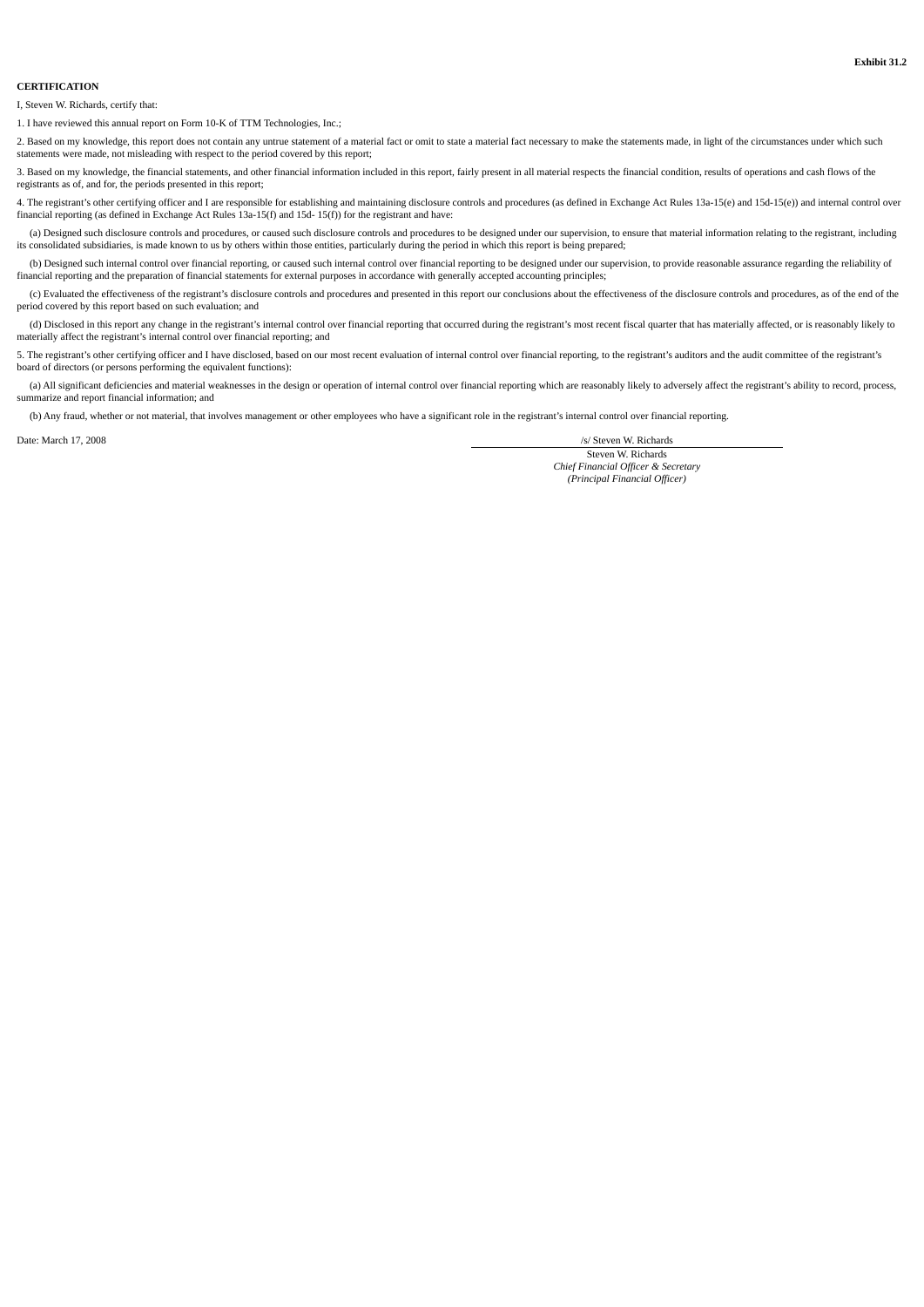#### **CERTIFICATION PURSUANT TO 18 U.S.C. SECTION 1350, AS ADOPTED PURSUANT TO SECTION 906 OF THE SARBANES-OXLEY ACT OF 2002**

In connection with the Annual Report on Form 10-K of TTM Technologies, Inc. (the "Company") for the year ended December 31, 2007, as filed with the Securities and Exchange Commission on the date hereof (the "Report"), I, Kenton K. Alder, Chief Executive Officer of the Company, certify, pursuant to 18 U.S.C. Section 1350, as adopted pursuant to Section 906 of the Sarbanes-Oxley Act of 2002, that:

(1) The Report fully complies with the requirements of Section 13(a) or 15(d) of the Securities Exchange Act of 1934 (15 U.S.C. 78m(a) or 78o(d)); and

(2) The information contained in the Report fairly presents, in all material respects, the financial condition and results of operations of the Company.

March 17, 2008

By:  $\frac{1}{s}$  Kenton K. Alder Kenton K. Alder

*President and Chief Executive Officer*

A signed original of this written Statement required by Section 906 has been provided to TTM Technologies, Inc. and will be retained by TTM Technologies, Inc. and furnished to the Securities and Exchange Commission or its staff upon request.